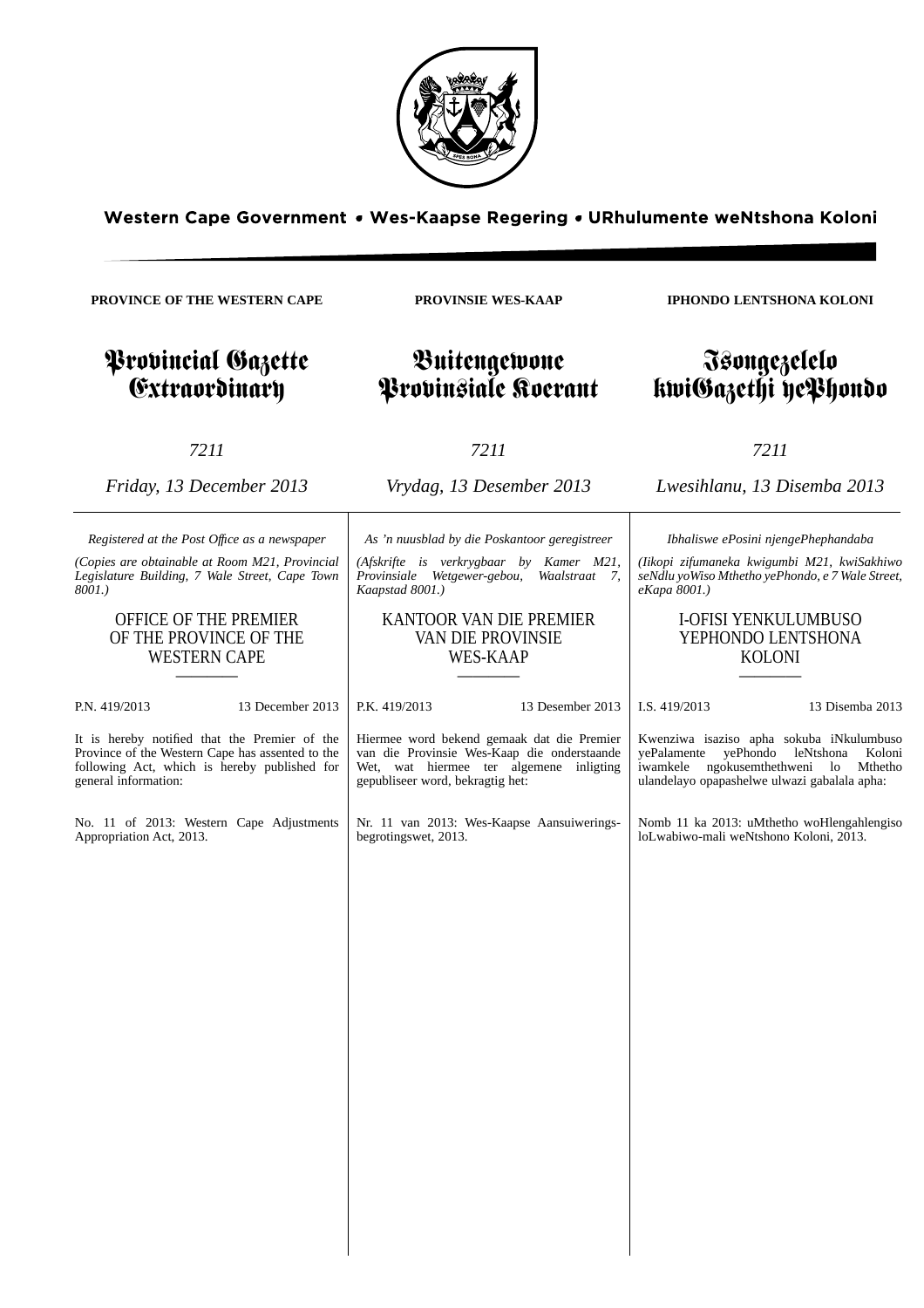————————— *(English text signed by the Premier) (Assented to 10 December 2013) —————————*

# **ACT**

**To appropriate adjusted amounts of money from the Provincial Revenue Fund for the requirements of the Province of the Western Cape in respect of the financial year ending 31 March 2014; and to provide for matters incidental thereto.**

BE IT ENACTED by the Provincial Parliament of the Province of the Western Cape, as follows:—

## **Interpretation**

**1.** In this Act, unless the context indicates otherwise, any word or expression to which a meaning has been assigned in the Western Cape Appropriation Act, 2013 (Act 5 of 2013), has the meaning assigned to it in that Act. 5

## **Appropriation of adjusted amounts of money for requirements of Province**

**2.** (1) Adjusted appropriations by the Provincial Parliament of money from the Provincial Revenue Fund for the requirements of the Province in the 2013/14 financial year, to votes and main divisions within a vote, and for the specific listed purposes, are 10 set out in the Schedule.

(2) The spending of appropriations contemplated in subsection (1) is subject to the Public Finance Management Act.

### **Amounts listed as specifically and exclusively appropriated**

**3.** Amounts listed in the Schedule as specifically and exclusively appropriated and 15 that refer to—

- *(a)* national conditional grants, may be used only for the purpose stipulated in the Division of Revenue Act and in accordance with the framework published in terms of that Act;
- *(b)* earmarked allocations, may be used only for the purpose stipulated in the 20 Schedule and in accordance with the framework published in terms of section 4 of the Western Cape Appropriation Act, 2013.

## **Short title**

**4.** This Act is called the Western Cape Adjustments Appropriation Act, 2013.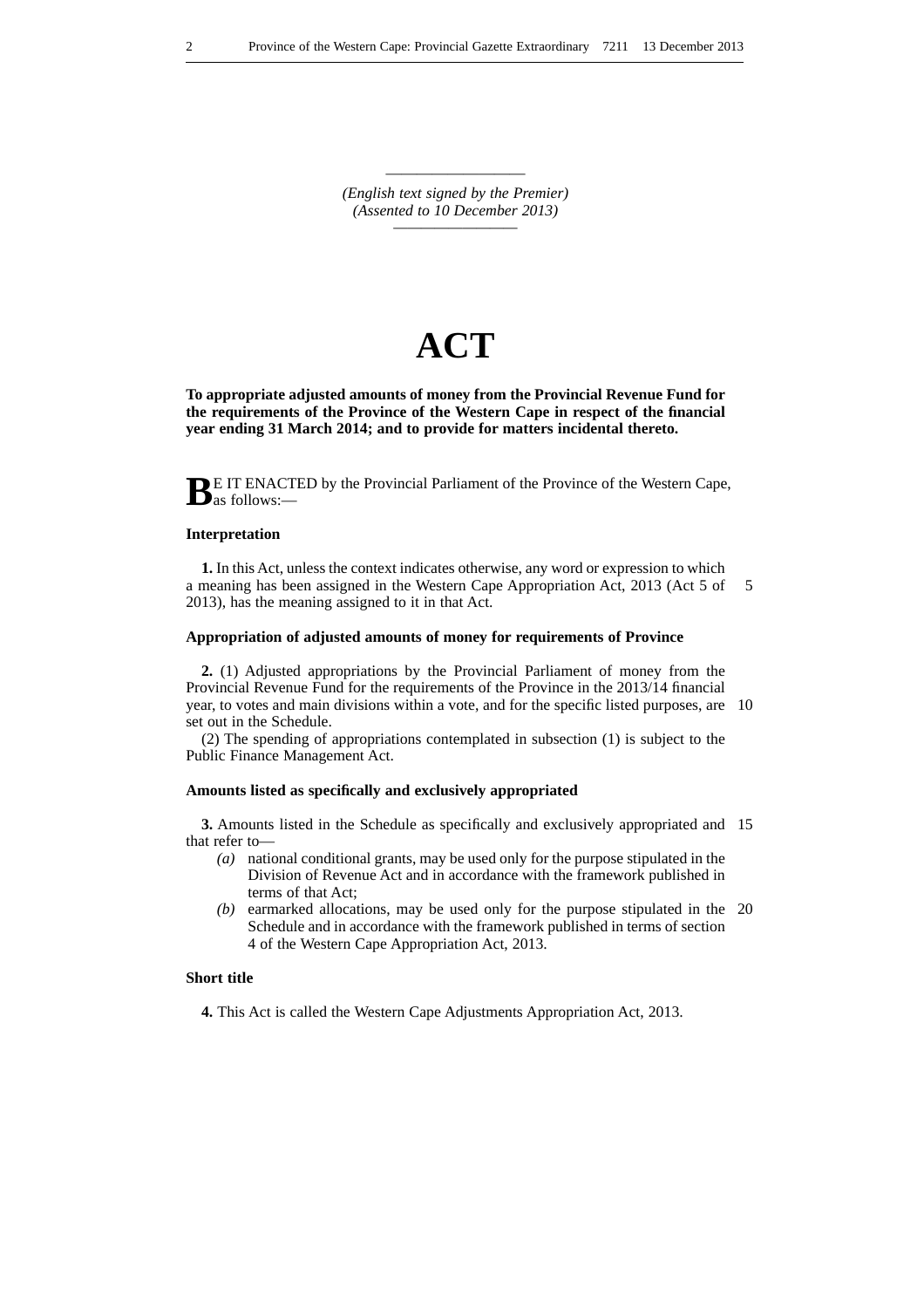## **SCHEDULE** (As a charge to the Provincial Revenue Fund)

|      |                                                   |               |                                     | <b>Current payments</b> |       | <b>Transfers</b>    | Payments              | Payments                | <b>Amounts</b>                                  |
|------|---------------------------------------------------|---------------|-------------------------------------|-------------------------|-------|---------------------|-----------------------|-------------------------|-------------------------------------------------|
| Vote | Description of votes and main<br>divisions        | <b>Totals</b> | <b>Compensation of</b><br>employees | Goods and<br>services   | Other | and subsidies<br>to | for capital<br>assets | for financial<br>assets | specifically and<br>exclusively<br>appropriated |
|      |                                                   | R'000         | R'000                               | R'000                   | R'000 | R'000               | R'000                 | R'000                   | R'000                                           |
|      | Premier                                           | 49 26 2       | (18693)                             | 56 780                  |       | 10729               | 446                   |                         | 27 800                                          |
| 2    | <b>Provincial Parliament</b>                      | 654           | (2588)                              | 2 3 1 1                 |       | 407                 | 469                   | 55                      |                                                 |
| 3    | Provincial Treasury                               | (244811)      | 1596                                | 3800                    |       | (250458)            | 182                   | 69                      | 8 0 0 0                                         |
|      | <b>Community Safety</b>                           | 9585          | (5004)                              | 6936                    |       | 3 4 5 9             | 3958                  | 236                     | (203246)                                        |
| 5    | Education                                         | 66867         | 19572                               | 107 990                 |       | 173 060             | (247620)              | 13 865                  | (307640)                                        |
|      | Health                                            | 155 852       | 4540                                | 17 48 6                 |       | 49 667              | 84 159                |                         | (195802)                                        |
|      | Social Development                                | 9642          | (10130)                             | 22 085                  |       | (11993)             | 9680                  |                         |                                                 |
| 8    | <b>Human Settlements</b>                          | 35 26 6       | 77                                  | (7491)                  | (23)  | 42 003              |                       | 700                     | 1 1 6 6                                         |
| o    | Environmental Affairs and Development<br>Planning | (1256)        | (6539)                              | 3 3 6 0                 |       | 218                 | 1705                  |                         | (15154)                                         |
| 10   | <b>Transport and Public Works</b>                 | 259 622       | (60349)                             | (2355)                  |       | 24 851              | 297 186               | 289                     | (42941)                                         |
| 11   | Agriculture                                       | 5 1 6 9       | (25241)                             | (3404)                  | 4     | 20 632              | 13019                 | 159                     | 3517                                            |
| 12   | Economic Development and Tourism                  | (16478)       | 227                                 | (51392)                 |       | 34 846              | (174)                 | 15                      | 2 0 0 0                                         |
| 13   | Cultural Affairs and Sport                        | 9 3 3 8       | (4973)                              | (408)                   |       | 6643                | 8063                  | 13                      | 8 0 8 2                                         |
| 14   | <b>Local Government</b>                           | 2 2 5 9       | (3126)                              | 5626                    |       | 201)                | 2759                  | (2799)                  |                                                 |
|      |                                                   | 340 971       | (110631)                            | 161 324                 | (19)  | 103 863             | 173832                | 12 602                  | (714218)                                        |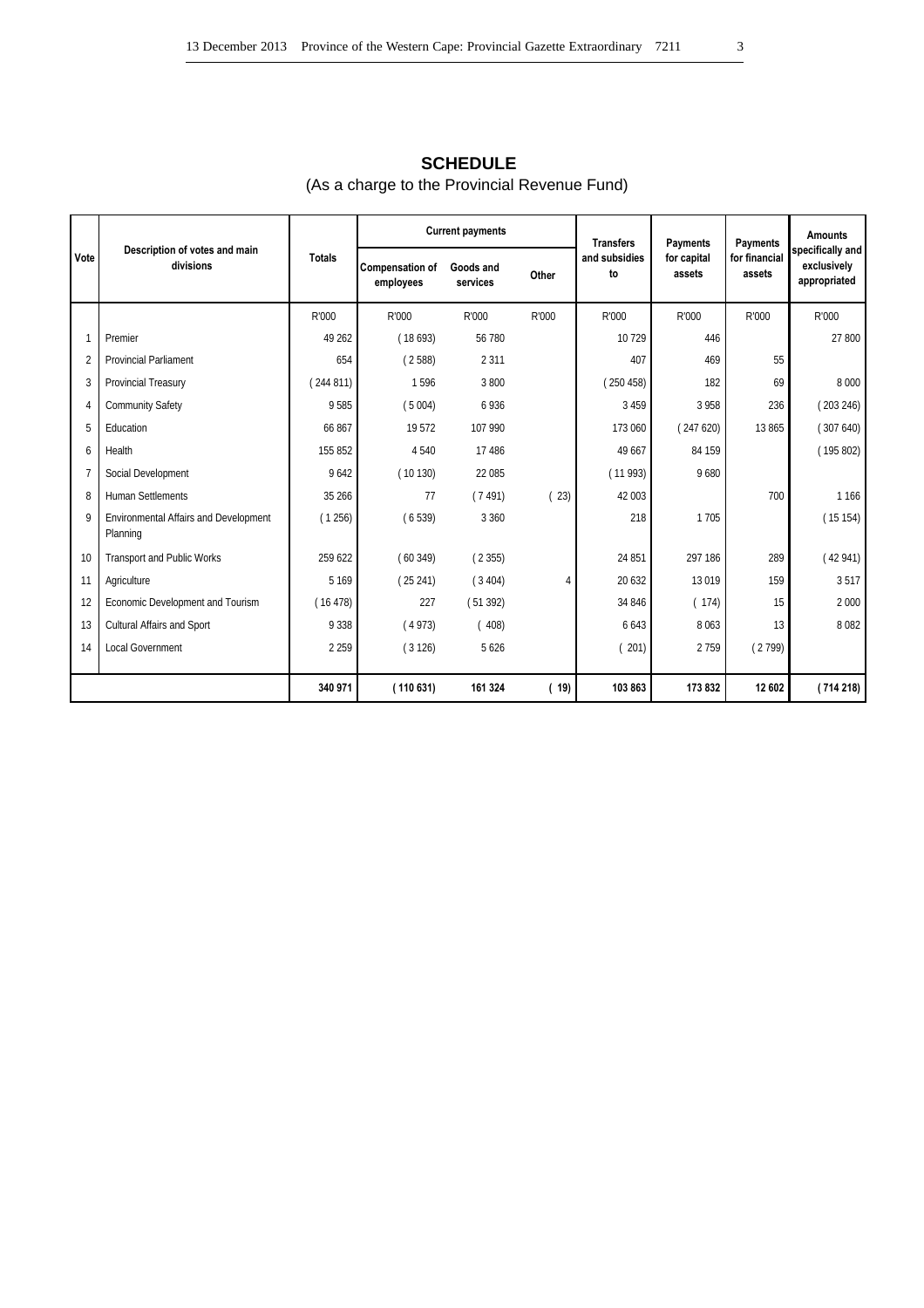|      |                                                                                                                                                                                      |               |                              | <b>Current payments</b> |       | <b>Transfers</b>       | Payments              | Payments                | <b>Amounts</b><br>specifically     |
|------|--------------------------------------------------------------------------------------------------------------------------------------------------------------------------------------|---------------|------------------------------|-------------------------|-------|------------------------|-----------------------|-------------------------|------------------------------------|
| Vote | Description of votes and main<br>divisions                                                                                                                                           | <b>Totals</b> | Compensation<br>of employees | Goods and<br>services   | Other | and<br>subsidies<br>to | for capital<br>assets | for financial<br>assets | and<br>exclusively<br>appropriated |
|      |                                                                                                                                                                                      | R'000         | R'000                        | R'000                   | R'000 | R'000                  | R'000                 | R'000                   | R'000                              |
| 1    | Department of the Premier                                                                                                                                                            | 49 262        | (18693)                      | 56780                   |       | 10729                  | 446                   |                         | 27 800                             |
|      | Aim: To achieve excellent outcomes with people<br>who are fit for purpose, an appropriate policy<br>agenda, aligned strategies and partnerships.                                     |               |                              |                         |       |                        |                       |                         |                                    |
|      | 1 Executive support (Administration)                                                                                                                                                 | 7632          | (65)                         | 1 1 5 4                 |       | 6697                   | (154)                 |                         |                                    |
|      | To render relevant and timeous executive<br>governance support services to the Executive and<br>Director-General of the Western Cape<br>Government.                                  |               |                              |                         |       |                        |                       |                         |                                    |
|      | Of which                                                                                                                                                                             |               |                              |                         |       |                        |                       |                         |                                    |
|      | Transfers and subsidies                                                                                                                                                              |               |                              |                         |       |                        |                       |                         |                                    |
|      | Households                                                                                                                                                                           |               |                              |                         |       | 6697                   |                       |                         |                                    |
|      | 2 Provincial strategic management                                                                                                                                                    | 458           | 427                          | (922)                   |       | 1031                   | (78)                  |                         |                                    |
|      | To support the Premier and Cabinet professionally<br>in order to effectively exercise their executive<br>authority in respect of provincial strategic and<br>stakeholder management. |               |                              |                         |       |                        |                       |                         |                                    |
|      | Of which                                                                                                                                                                             |               |                              |                         |       |                        |                       |                         |                                    |
|      | Transfers and subsidies                                                                                                                                                              |               |                              |                         |       |                        |                       |                         |                                    |
|      | Cape Higher Education Consortium                                                                                                                                                     |               |                              |                         |       | 500                    |                       |                         |                                    |
|      | Hout Bay Partnership                                                                                                                                                                 |               |                              |                         |       | 500                    |                       |                         |                                    |
|      | Households                                                                                                                                                                           |               |                              |                         |       | 31                     |                       |                         |                                    |
|      | 3 Human Capital (Corporate Services Centre)                                                                                                                                          | 3729          | (80)                         | 3 0 9 1                 |       | 609                    | 109                   |                         |                                    |
|      | Render effective, efficient and professional<br>corporate services to the provincial government<br>that is aligned with international best practice.                                 |               |                              |                         |       |                        |                       |                         |                                    |
|      | Of which                                                                                                                                                                             |               |                              |                         |       |                        |                       |                         |                                    |
|      | Goods and services                                                                                                                                                                   |               |                              |                         |       |                        |                       |                         |                                    |
|      | Earmarked: Business Process Optimisation                                                                                                                                             |               |                              |                         |       |                        |                       |                         | 3 200                              |
|      | Transfers and subsidies                                                                                                                                                              |               |                              |                         |       |                        |                       |                         |                                    |
|      | Households                                                                                                                                                                           |               |                              |                         |       | 609                    |                       |                         |                                    |
|      |                                                                                                                                                                                      |               |                              |                         |       |                        |                       |                         |                                    |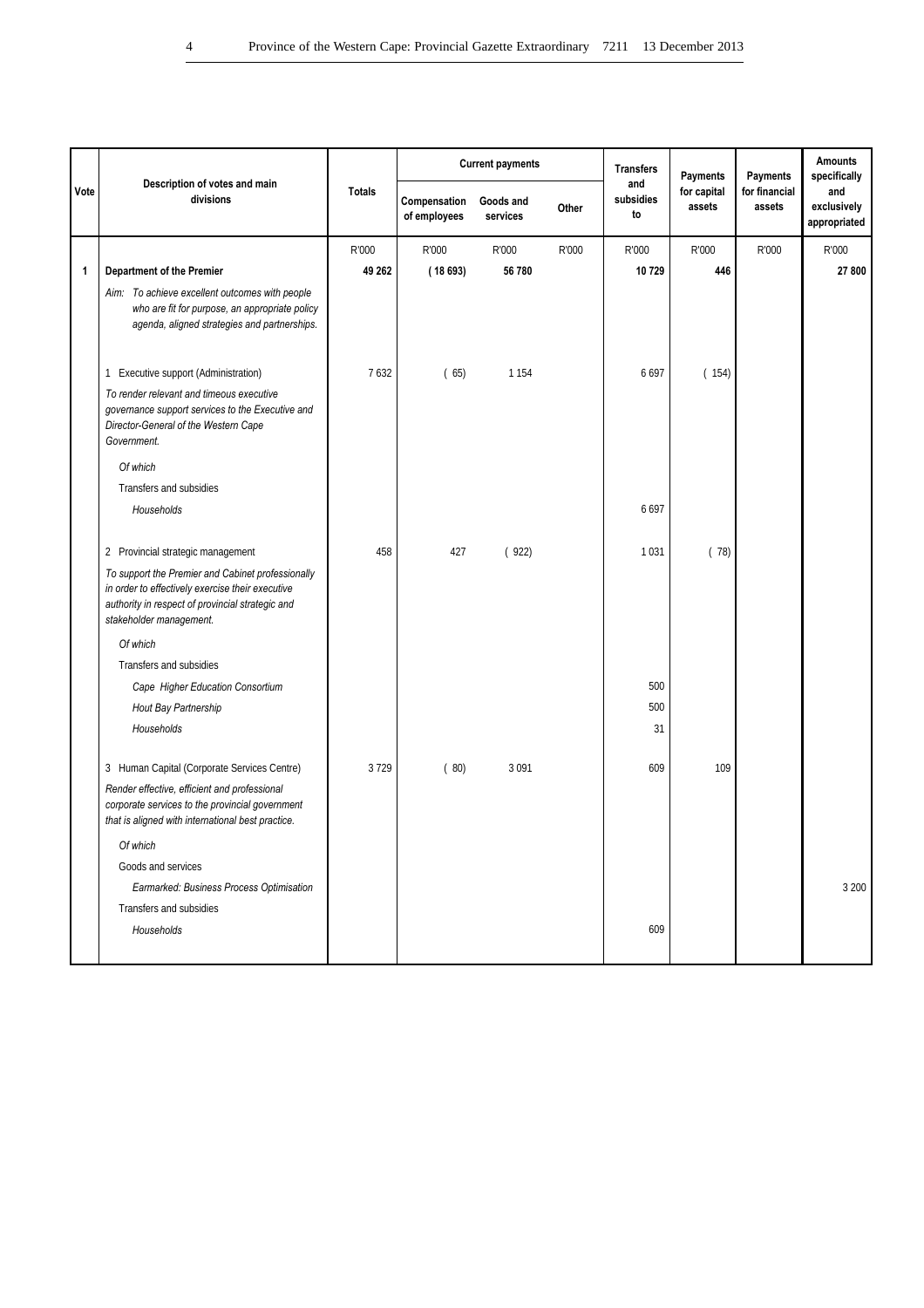|      |                                                                                                                                                                                |               |                              | <b>Current payments</b> |       |                        | Payments              | Payments                | <b>Amounts</b><br>specifically     |
|------|--------------------------------------------------------------------------------------------------------------------------------------------------------------------------------|---------------|------------------------------|-------------------------|-------|------------------------|-----------------------|-------------------------|------------------------------------|
| Vote | Description of votes and main<br>divisions                                                                                                                                     | <b>Totals</b> | Compensation<br>of employees | Goods and<br>services   | Other | and<br>subsidies<br>to | for capital<br>assets | for financial<br>assets | and<br>exclusively<br>appropriated |
|      |                                                                                                                                                                                | R'000         | R'000                        | R'000                   | R'000 | R'000                  | R'000                 | R'000                   | R'000                              |
|      | 4 Centre for E-Innovation                                                                                                                                                      | 42 533        | (10418)                      | 49 5 54                 |       | 2 1 2 5                | 1 2 7 2               |                         |                                    |
|      | Render effective, efficient and professional<br>corporate services to the provincial government<br>that is aligned with international best practice.                           |               |                              |                         |       |                        |                       |                         |                                    |
|      | Of which                                                                                                                                                                       |               |                              |                         |       |                        |                       |                         |                                    |
|      | Goods and services                                                                                                                                                             |               |                              |                         |       |                        |                       |                         |                                    |
|      | Earmarked allocation: Annual Plan<br><b>Assessment System</b>                                                                                                                  |               |                              |                         |       |                        |                       |                         | 2 0 0 0                            |
|      | Earmarked allocation: Enterprise Portfolio<br>Management                                                                                                                       |               |                              |                         |       |                        |                       |                         | 8 4 0 0                            |
|      | Earmarked allocation: Business Intelligence                                                                                                                                    |               |                              |                         |       |                        |                       |                         | 5 0 0 0                            |
|      | Earmarked allocation: Enterprise Content<br>Management                                                                                                                         |               |                              |                         |       |                        |                       |                         | 9 200                              |
|      | Transfers and subsidies                                                                                                                                                        |               |                              |                         |       |                        |                       |                         |                                    |
|      | <b>Library Business Corners</b>                                                                                                                                                |               |                              |                         |       | 2 0 0 0                |                       |                         |                                    |
|      | Households                                                                                                                                                                     |               |                              |                         |       | 125                    |                       |                         |                                    |
|      | 5 Corporate Assurance<br>(Corporate Services Centre)                                                                                                                           | (5090)        | (8557)                       | 3 9 0 3                 |       | 267                    | (703)                 |                         |                                    |
|      | Effective, efficient and professional corporate<br>services with excellent people, processes and<br>technology to optimise service delivery by the<br>Western Cape Government. |               |                              |                         |       |                        |                       |                         |                                    |
|      | Of which                                                                                                                                                                       |               |                              |                         |       |                        |                       |                         |                                    |
|      | Transfers and subsidies                                                                                                                                                        |               |                              |                         |       |                        |                       |                         |                                    |
|      | Households                                                                                                                                                                     |               |                              |                         |       | 267                    |                       |                         |                                    |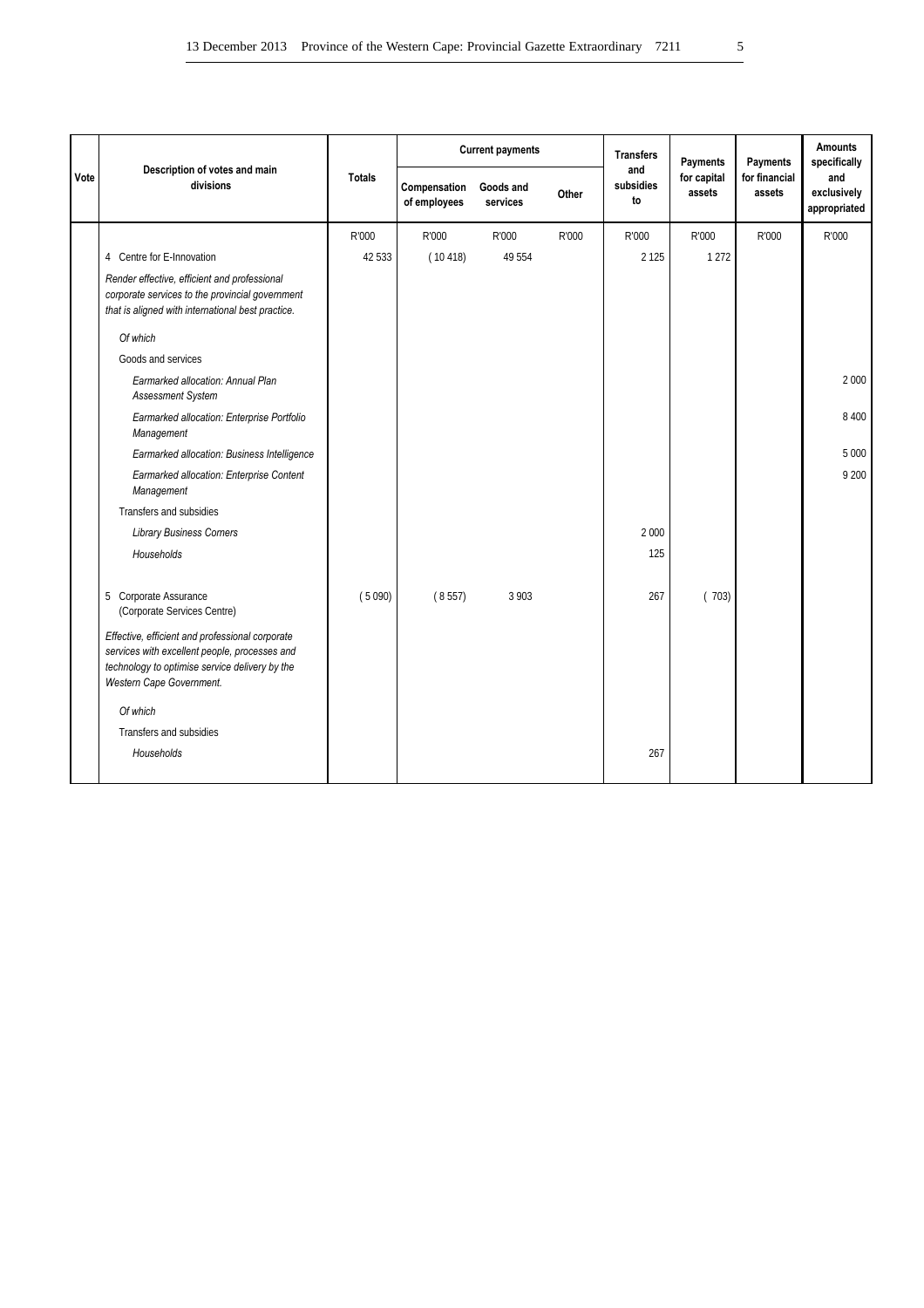|                | Description of votes and main                                                                                                                                                                                                                                       |               |                              | <b>Current payments</b> |       | <b>Transfers</b><br>and | Payments              | Payments                | <b>Amounts</b><br>specifically     |
|----------------|---------------------------------------------------------------------------------------------------------------------------------------------------------------------------------------------------------------------------------------------------------------------|---------------|------------------------------|-------------------------|-------|-------------------------|-----------------------|-------------------------|------------------------------------|
| Vote           | divisions                                                                                                                                                                                                                                                           | <b>Totals</b> | Compensation<br>of employees | Goods and<br>services   | Other | subsidies<br>to         | for capital<br>assets | for financial<br>assets | and<br>exclusively<br>appropriated |
|                |                                                                                                                                                                                                                                                                     | R'000         | R'000                        | R'000                   | R'000 | R'000                   | R'000                 | R'000                   | R'000                              |
| $\overline{2}$ | <b>Provincial Parliament</b>                                                                                                                                                                                                                                        | 654           | (2588)                       | 2311                    |       | 407                     | 469                   | 55                      |                                    |
|                | Aim: The Western Cape Provincial Parliament is<br>an institution committed to provide quality<br>procedural and administrative support to<br>enable Members to fulfill their constitutional<br>functions and to facilitate public involvement<br>in its activities. |               |                              |                         |       |                         |                       |                         |                                    |
|                | 1 Administration                                                                                                                                                                                                                                                    | 654           | (1184)                       | 916                     |       | 398                     | 469                   | 55                      |                                    |
|                | Strategic management of the institution and to<br>provide quality corporate support services to the<br>Provincial Parliament.                                                                                                                                       |               |                              |                         |       |                         |                       |                         |                                    |
|                | 2 Facilities for Members and Political Parties                                                                                                                                                                                                                      |               |                              |                         |       |                         |                       |                         |                                    |
|                | To provide enabling facilities and benefits to<br>Members and political parties.                                                                                                                                                                                    |               |                              |                         |       |                         |                       |                         |                                    |
|                | 3 Parliamentary Services                                                                                                                                                                                                                                            |               | (1404)                       | 1 3 9 5                 |       | 9                       |                       |                         |                                    |
|                | To provide quality procedural and related support<br>to the House and committees and to facilitate<br>public participation.                                                                                                                                         |               |                              |                         |       |                         |                       |                         |                                    |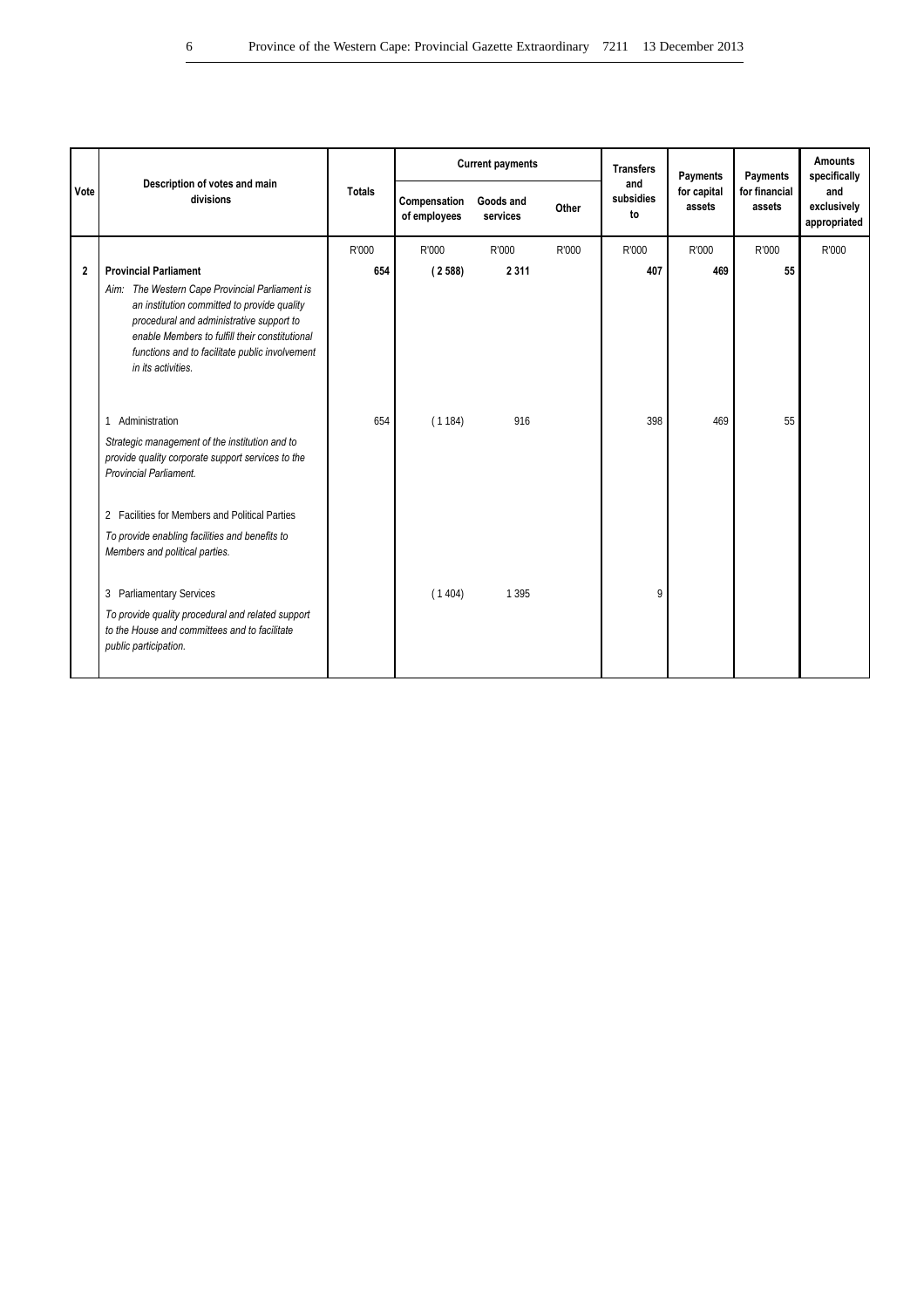|      |                                                                                                                                                                                                                                                                               |               |                              | <b>Current payments</b> |       | <b>Transfers</b>       | Payments              | <b>Payments</b>         | <b>Amounts</b><br>specifically     |
|------|-------------------------------------------------------------------------------------------------------------------------------------------------------------------------------------------------------------------------------------------------------------------------------|---------------|------------------------------|-------------------------|-------|------------------------|-----------------------|-------------------------|------------------------------------|
| Vote | Description of votes and main<br>divisions                                                                                                                                                                                                                                    | <b>Totals</b> | Compensation of<br>employees | Goods and<br>services   | Other | and<br>subsidies<br>to | for capital<br>assets | for financial<br>assets | and<br>exclusively<br>appropriated |
|      |                                                                                                                                                                                                                                                                               | R'000         | R'000                        | R'000                   | R'000 | R'000                  | R'000                 | R'000                   | R'000                              |
| 3    | <b>Provincial Treasury</b>                                                                                                                                                                                                                                                    | (244811)      | 1596                         | 3800                    |       | (250458)               | 182                   | 69                      | 8000                               |
|      | Aim: To build a skilled and caring organisation<br>that drives our commitment to good<br>governance, accountability and the efficient<br>use of our financial resources to achieve<br>optimum service delivery impact.                                                        |               |                              |                         |       |                        |                       |                         |                                    |
|      | Administration<br>-1                                                                                                                                                                                                                                                          | (2584)        | (108)                        | (2798)                  |       | 71                     | 182                   | 69                      |                                    |
|      | To give strategic direction and to provide quality<br>financial and other support services to the Minister<br>and the Head of Department.                                                                                                                                     |               |                              |                         |       |                        |                       |                         |                                    |
|      | 2 Sustainable Resource Management                                                                                                                                                                                                                                             | (252142)      | (402)                        | (1206)                  |       | (250534)               |                       |                         |                                    |
|      | To inform financial resource allocation, to manage<br>the provincial budget and to monitor the<br>implementation of provincial, municipal and entity<br>budgets to enhance the effective utilisation of<br>available fiscal resources and to provide for special<br>projects. |               |                              |                         |       |                        |                       |                         |                                    |
|      | Of which                                                                                                                                                                                                                                                                      |               |                              |                         |       |                        |                       |                         |                                    |
|      | Transfers and subsidies                                                                                                                                                                                                                                                       |               |                              |                         |       |                        |                       |                         |                                    |
|      | <b>Special Projects</b>                                                                                                                                                                                                                                                       |               |                              |                         |       | (252598)               |                       |                         |                                    |
|      | <b>Municipalities</b>                                                                                                                                                                                                                                                         |               |                              |                         |       | 6850<br>(4803)         |                       |                         |                                    |
|      | Western Cape Gambling and Racing Board<br>Households                                                                                                                                                                                                                          |               |                              |                         |       | 17                     |                       |                         |                                    |
|      | 3 Asset Management                                                                                                                                                                                                                                                            | 7936          | 929                          | 7 0 0 7                 |       |                        |                       |                         |                                    |
|      | To provide policy direction and to facilitate and<br>enforce the effective and the efficient management<br>of provincial financial systems, supply chain and<br>moveable asset management within the provincial<br>and municipal spheres.                                     |               |                              |                         |       |                        |                       |                         |                                    |
|      | Of which                                                                                                                                                                                                                                                                      |               |                              |                         |       |                        |                       |                         |                                    |
|      | Earmarked allocation: Strategic<br>sourcing/procurement strategies                                                                                                                                                                                                            |               |                              |                         |       |                        |                       |                         | 2 0 0 0                            |
|      | Earmarked allocation: Logis rollout and<br>biometric solution                                                                                                                                                                                                                 |               |                              |                         |       |                        |                       |                         | 5 0 0 0                            |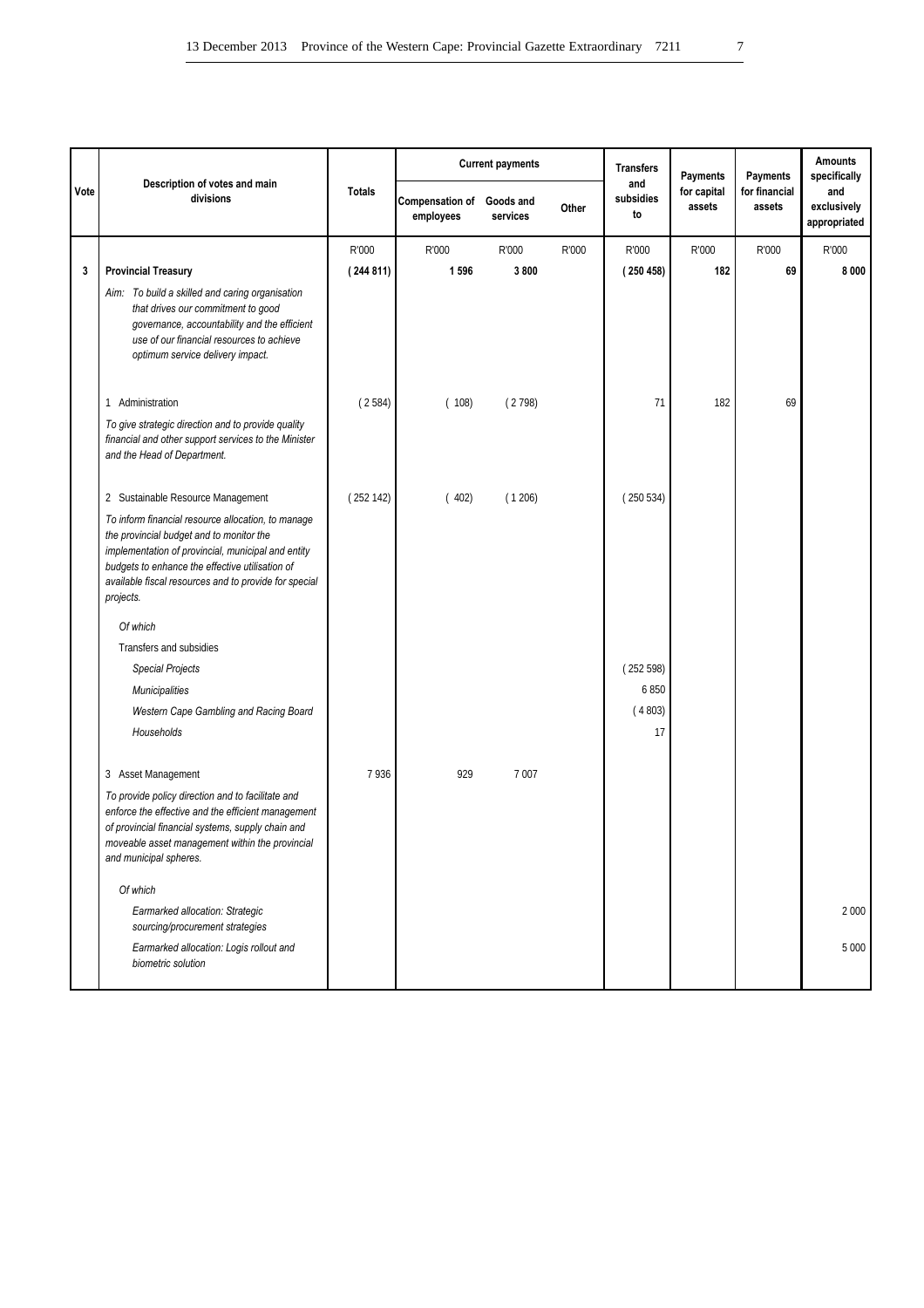|      |                                                                                                                                                                                |               |                              | <b>Current payments</b> |       | <b>Transfers</b>       | Payments              | Payments                | <b>Amounts</b><br>specifically     |
|------|--------------------------------------------------------------------------------------------------------------------------------------------------------------------------------|---------------|------------------------------|-------------------------|-------|------------------------|-----------------------|-------------------------|------------------------------------|
| Vote | Description of votes and main<br>divisions                                                                                                                                     | <b>Totals</b> | Compensation of<br>employees | Goods and<br>services   | Other | and<br>subsidies<br>to | for capital<br>assets | for financial<br>assets | and<br>exclusively<br>appropriated |
|      |                                                                                                                                                                                | R'000         | R'000                        | R'000                   | R'000 | R'000                  | R'000                 | R'000                   | R'000                              |
|      | 4 Financial Governance                                                                                                                                                         | 1979          | 1 1 7 7                      | 797                     |       |                        |                       |                         |                                    |
|      | Development of accounting and financial<br>management control practices within provincial<br>and local government that will contribute towards<br>higher levels of governance. |               |                              |                         |       |                        |                       |                         |                                    |
|      | Of which<br>Earmarked allocation: Improvement of<br>Internal Control (across departments)                                                                                      |               |                              |                         |       |                        |                       |                         | 1 0 0 0                            |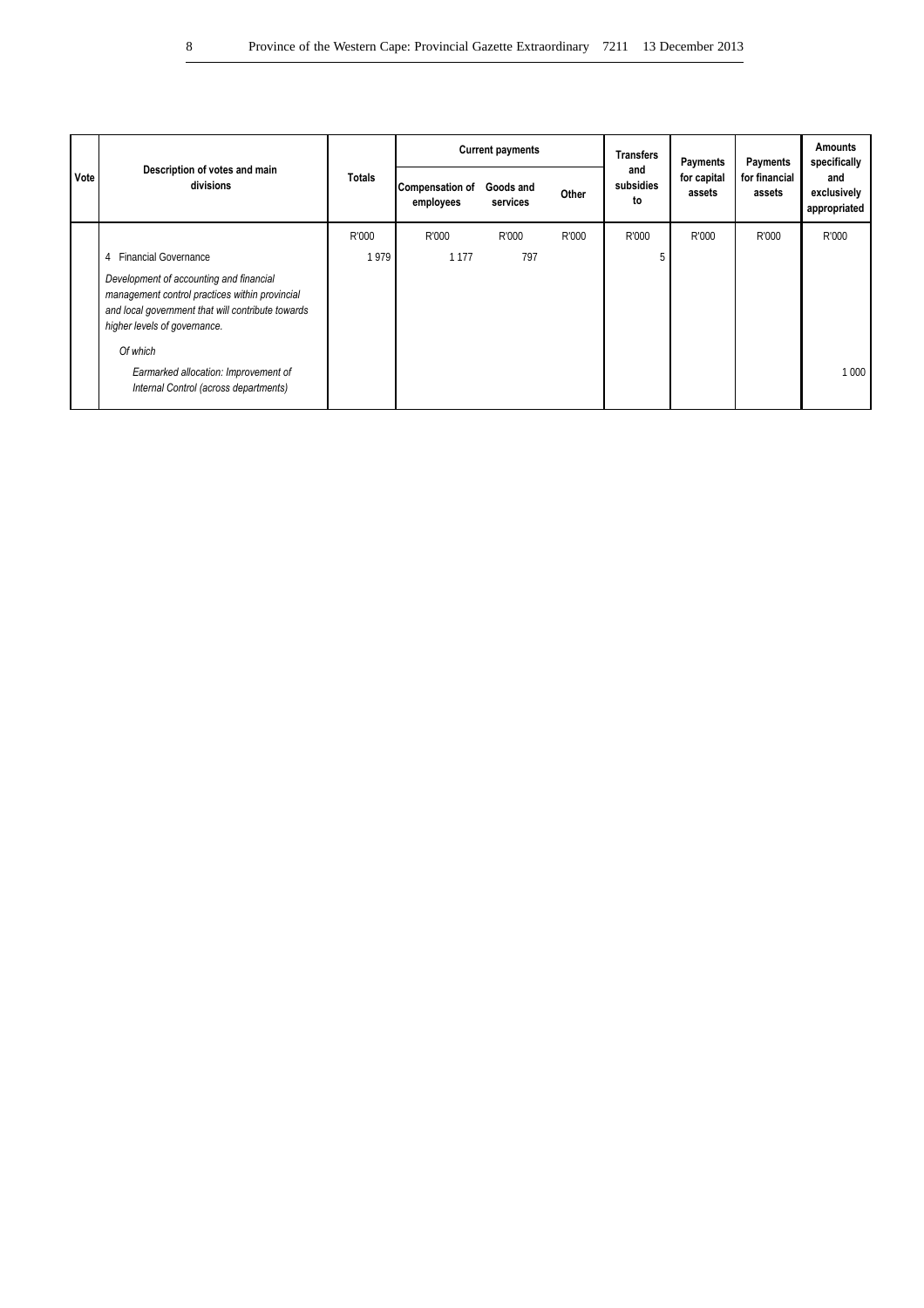|      |                                                                                                                                                                                                                                                                                                                                                                                |               |                              | <b>Current payments</b> |       | <b>Transfers</b>       | <b>Payments</b>       | <b>Payments</b>         | <b>Amounts</b><br>specifically     |
|------|--------------------------------------------------------------------------------------------------------------------------------------------------------------------------------------------------------------------------------------------------------------------------------------------------------------------------------------------------------------------------------|---------------|------------------------------|-------------------------|-------|------------------------|-----------------------|-------------------------|------------------------------------|
| Vote | Description of votes and main<br>divisions                                                                                                                                                                                                                                                                                                                                     | <b>Totals</b> | Compensation<br>of employees | Goods and<br>services   | Other | and<br>subsidies<br>to | for capital<br>assets | for financial<br>assets | and<br>exclusively<br>appropriated |
|      |                                                                                                                                                                                                                                                                                                                                                                                | R'000         | R'000                        | R'000                   | R'000 | R'000                  | R'000                 | R'000                   | R'000                              |
| 4    | <b>Community Safety</b>                                                                                                                                                                                                                                                                                                                                                        | 9585          | (5004)                       | 6936                    |       | 3 4 5 9                | 3958                  | 236                     | (203246)                           |
|      | Aim: The Department of Community Safety aims<br>to increase safety for all the people in the<br>Province by:                                                                                                                                                                                                                                                                   |               |                              |                         |       |                        |                       |                         |                                    |
|      | Improving safety through effective oversight<br>of policing                                                                                                                                                                                                                                                                                                                    |               |                              |                         |       |                        |                       |                         |                                    |
|      | Making safety everyone's responsibility                                                                                                                                                                                                                                                                                                                                        |               |                              |                         |       |                        |                       |                         |                                    |
|      | Promoting road safety                                                                                                                                                                                                                                                                                                                                                          |               |                              |                         |       |                        |                       |                         |                                    |
|      | Optimising safety and security risk<br>management                                                                                                                                                                                                                                                                                                                              |               |                              |                         |       |                        |                       |                         |                                    |
|      | 1 Administration                                                                                                                                                                                                                                                                                                                                                               | 226           | 293                          | (115)                   |       | 54                     | (13)                  | 7                       |                                    |
|      | To provide strategic management and<br>administrative support services to the line<br>functions of the Department. It also supports the<br>Ministry and the Office of the Head of Department.<br>The Programme's objective is to efficiently<br>contribute to the offices of the Minister and the<br>Head of Department in order for these to provide<br>strategic leadership. |               |                              |                         |       |                        |                       |                         |                                    |
|      | 2 Civilian Oversight                                                                                                                                                                                                                                                                                                                                                           | 8 1 2 2       | 219                          | 7733                    |       | 8                      | 162                   |                         |                                    |
|      | To implement the constitutional and legislative<br>mandate of civilian oversight over law enforcement<br>agencies and implement both national and<br>provincial policies on safety and security.                                                                                                                                                                               |               |                              |                         |       |                        |                       |                         |                                    |
|      | 3 Crime Prevention and Community Police<br><b>Relations</b>                                                                                                                                                                                                                                                                                                                    | (1763)        | (801)                        | (4374)                  |       | 2 500                  | 900                   | 12                      |                                    |
|      | To make safety everyone's responsibility by<br>creating partnerships with community based<br>organisations, by building the capacity of<br>Community Police Forums (CPFs) and<br>Neighbourhood Watches (NHWs) and by<br>establishing multi stakeholder safety forums that<br>will facilitate responses to the safety needs and<br>concerns that exist within communities.      |               |                              |                         |       |                        |                       |                         |                                    |
|      | Of which                                                                                                                                                                                                                                                                                                                                                                       |               |                              |                         |       |                        |                       |                         |                                    |
|      | <b>Transfers and Subsidies</b>                                                                                                                                                                                                                                                                                                                                                 |               |                              |                         |       |                        |                       |                         |                                    |
|      | Project Safety Incubator Partnership                                                                                                                                                                                                                                                                                                                                           |               |                              |                         |       | 1600                   |                       |                         |                                    |
|      | Project Religious Organisation                                                                                                                                                                                                                                                                                                                                                 |               |                              |                         |       | 900                    |                       |                         |                                    |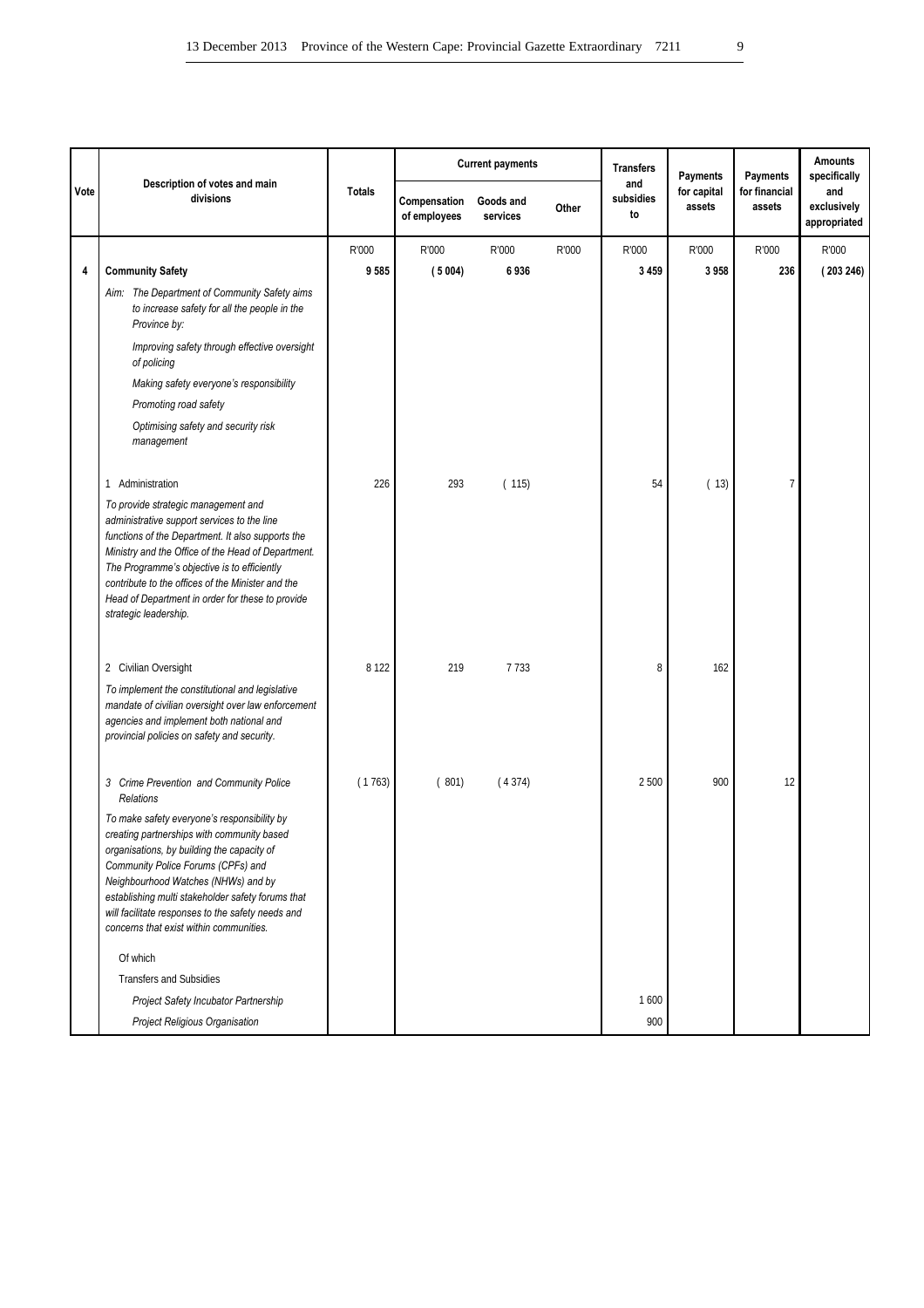|      |                                                                                                                                                                                                                                                                                                |               |                              | <b>Current payments</b> |       | <b>Transfers</b>       | Payments              | Payments                | <b>Amounts</b><br>specifically     |
|------|------------------------------------------------------------------------------------------------------------------------------------------------------------------------------------------------------------------------------------------------------------------------------------------------|---------------|------------------------------|-------------------------|-------|------------------------|-----------------------|-------------------------|------------------------------------|
| Vote | Description of votes and main<br>divisions                                                                                                                                                                                                                                                     | <b>Totals</b> | Compensation<br>of employees | Goods and<br>services   | Other | and<br>subsidies<br>to | for capital<br>assets | for financial<br>assets | and<br>exclusively<br>appropriated |
|      |                                                                                                                                                                                                                                                                                                | R'000         | R'000                        | R'000                   | R'000 | R'000                  | R'000                 | R'000                   | R'000                              |
|      | 4 Traffic Management                                                                                                                                                                                                                                                                           | (2511)        | (4436)                       | (1650)                  |       | 810                    | 2 5 6 7               | 198                     |                                    |
|      | To optimise road safety in the Province by<br>providing traffic law enforcement services.<br>facilitating road safety education, communication,<br>awareness and providing training and development<br>opportunities to all traffic policing officials and<br>other law enforcement officials. |               |                              |                         |       |                        |                       |                         |                                    |
|      | Of which                                                                                                                                                                                                                                                                                       |               |                              |                         |       |                        |                       |                         |                                    |
|      | Earmarked allocation: Traffic Management                                                                                                                                                                                                                                                       |               |                              |                         |       |                        |                       |                         | (203246)                           |
|      | <b>Transfers and Subsidies</b>                                                                                                                                                                                                                                                                 |               |                              |                         |       |                        |                       |                         |                                    |
|      | Road Safety Project                                                                                                                                                                                                                                                                            |               |                              |                         |       | 33                     |                       |                         |                                    |
|      | 5 Security Risk Management                                                                                                                                                                                                                                                                     | 5511          | (279)                        | 5 3 4 2                 |       | 87                     | 342                   | 19                      |                                    |
|      | To develop a common vision and understanding on<br>how best to manage safety and security by<br>optimising security related resources, services<br>and/or related spending within the Western Cape<br>Government.                                                                              |               |                              |                         |       |                        |                       |                         |                                    |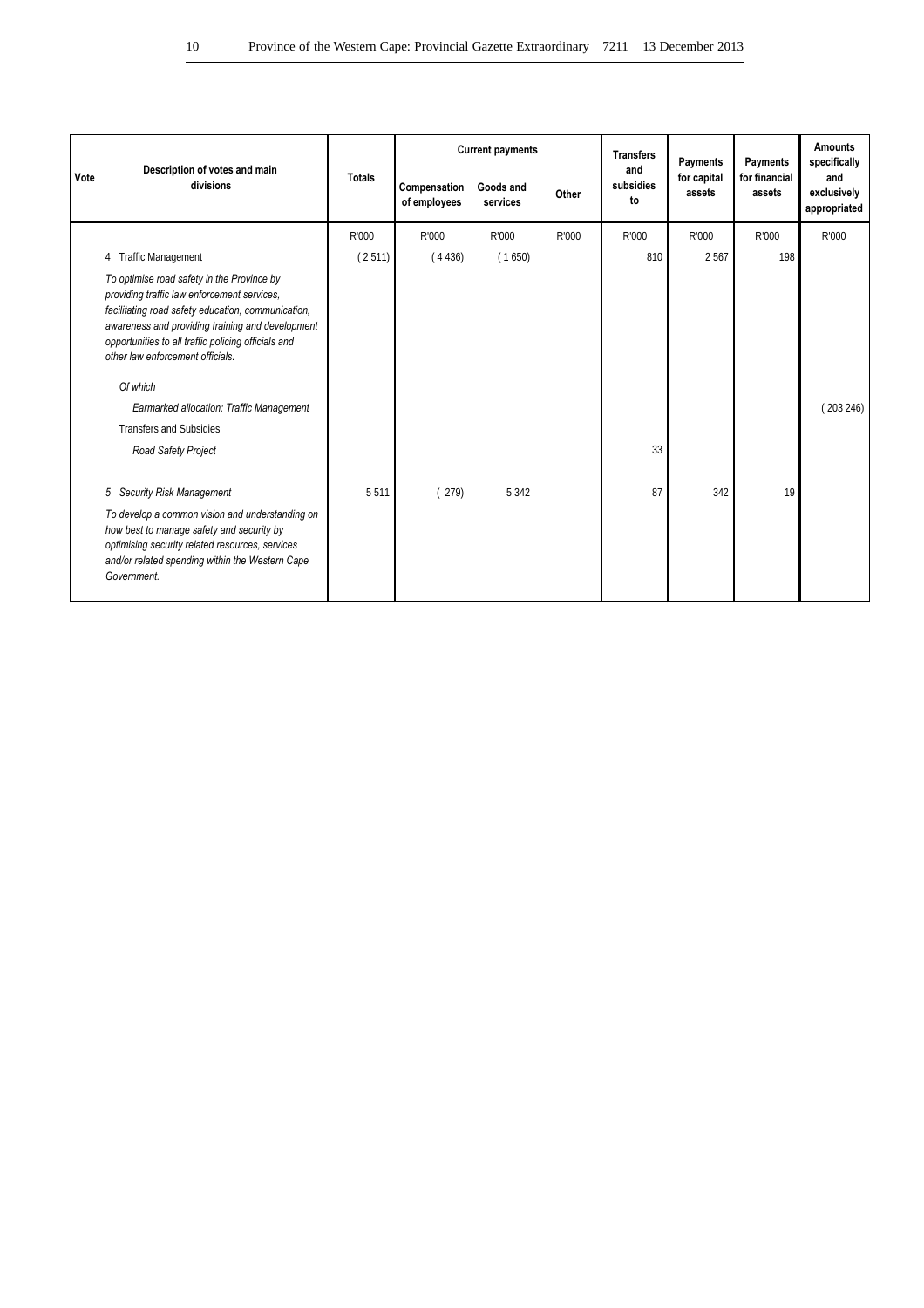|      | Description of votes and main                                                                                                                                                                                                                    |               |                              | <b>Current payments</b> |       | <b>Transfers</b>       | Payments              | Payments                | <b>Amounts</b><br>specifically     |
|------|--------------------------------------------------------------------------------------------------------------------------------------------------------------------------------------------------------------------------------------------------|---------------|------------------------------|-------------------------|-------|------------------------|-----------------------|-------------------------|------------------------------------|
| Vote | divisions                                                                                                                                                                                                                                        | <b>Totals</b> | Compensation<br>of employees | Goods and<br>services   | Other | and<br>subsidies<br>to | for capital<br>assets | for financial<br>assets | and<br>exclusively<br>appropriated |
|      |                                                                                                                                                                                                                                                  | R'000         | R'000                        | R'000                   | R'000 | R'000                  | R'000                 | R'000                   | R'000                              |
| 5    | Education                                                                                                                                                                                                                                        | 66 867        | 19 572                       | 107 990                 |       | 173 060                | (247620)              | 13865                   | (307640)                           |
|      | Aim: To provide quality education to all learners in<br>the province through the following:                                                                                                                                                      |               |                              |                         |       |                        |                       |                         |                                    |
|      | Overall planning for, and management of,<br>the education system.                                                                                                                                                                                |               |                              |                         |       |                        |                       |                         |                                    |
|      | Support for public education institutions.                                                                                                                                                                                                       |               |                              |                         |       |                        |                       |                         |                                    |
|      | Education in public ordinary schools.                                                                                                                                                                                                            |               |                              |                         |       |                        |                       |                         |                                    |
|      | Support to independent schools.                                                                                                                                                                                                                  |               |                              |                         |       |                        |                       |                         |                                    |
|      | Education in public special schools.                                                                                                                                                                                                             |               |                              |                         |       |                        |                       |                         |                                    |
|      | Early Childhood Development (ECD) in<br>Grade R.                                                                                                                                                                                                 |               |                              |                         |       |                        |                       |                         |                                    |
|      | Training opportunities for teachers and<br>non-teachers.                                                                                                                                                                                         |               |                              |                         |       |                        |                       |                         |                                    |
|      | A targeted food programme and other<br>poverty alleviation and safety measures.                                                                                                                                                                  |               |                              |                         |       |                        |                       |                         |                                    |
|      | Support to teachers through provision of<br>basic conditions of service, incentives<br>and employee wellness programmes.                                                                                                                         |               |                              |                         |       |                        |                       |                         |                                    |
|      | 1 Administration                                                                                                                                                                                                                                 | 13 978        | 7794                         | (33336)                 |       | 29 641                 | (3986)                | 13 865                  |                                    |
|      | To provide overall management of, and support to,<br>the education system in accordance with the<br>National Education Policy Act, 1996 (Act 27 of<br>1996), Public Finance Management Act, 1999<br>(Act 1 of 1999) and other relevant policies. |               |                              |                         |       |                        |                       |                         |                                    |
|      | Of which                                                                                                                                                                                                                                         |               |                              |                         |       |                        |                       |                         |                                    |
|      | Transfers and subsidies                                                                                                                                                                                                                          |               |                              |                         |       |                        |                       |                         |                                    |
|      | Households                                                                                                                                                                                                                                       |               |                              |                         |       | 1 4 6 5                |                       |                         |                                    |
|      | Governing bodies of public schools                                                                                                                                                                                                               |               |                              |                         |       | 28 176                 |                       |                         |                                    |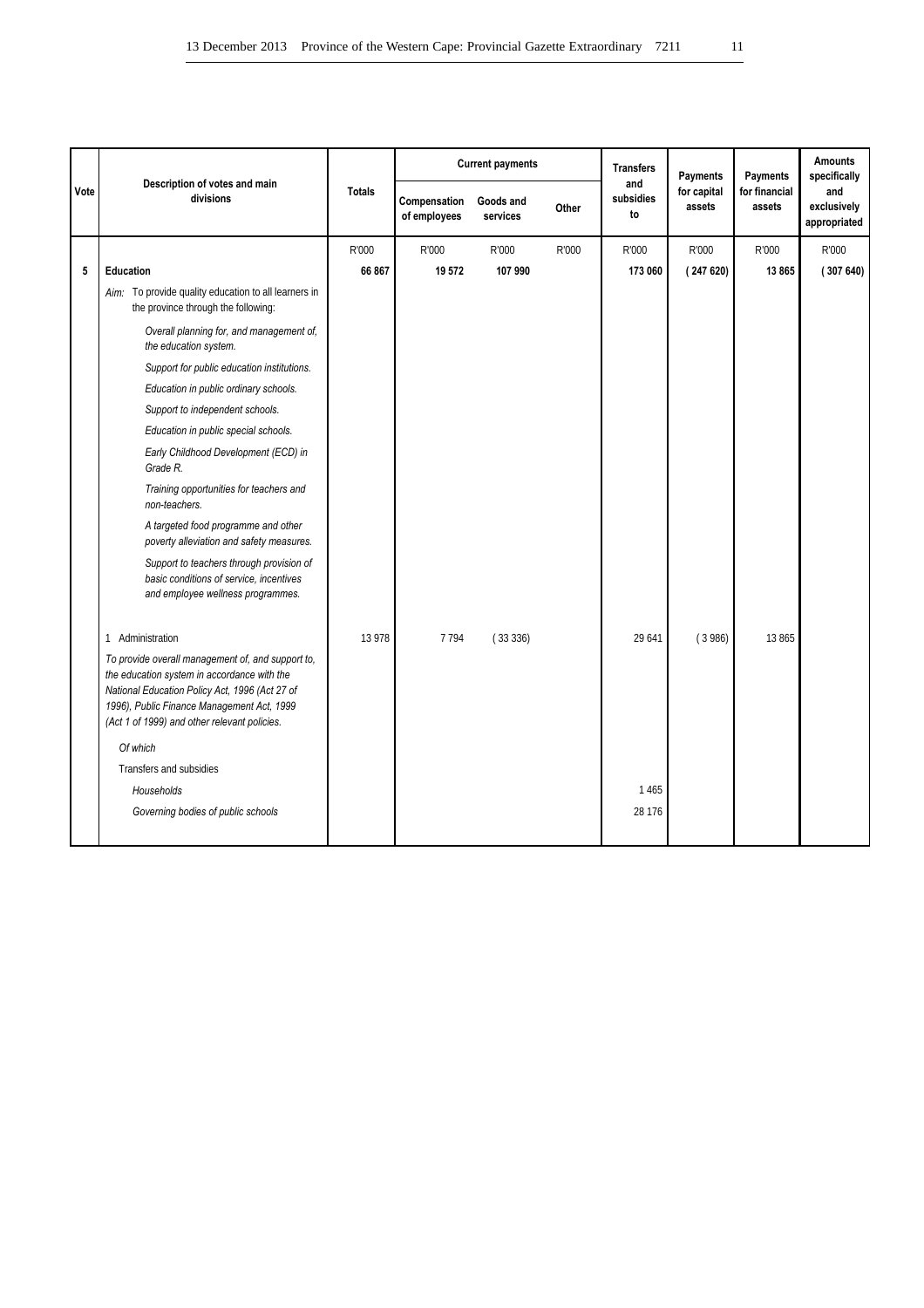|      |                                                                                                                                                                                                                                       |               |                              | <b>Current payments</b> |       | <b>Transfers</b>       | Payments              | Payments                | <b>Amounts</b><br>specifically     |
|------|---------------------------------------------------------------------------------------------------------------------------------------------------------------------------------------------------------------------------------------|---------------|------------------------------|-------------------------|-------|------------------------|-----------------------|-------------------------|------------------------------------|
| Vote | Description of votes and main<br>divisions                                                                                                                                                                                            | <b>Totals</b> | Compensation<br>of employees | Goods and<br>services   | Other | and<br>subsidies<br>to | for capital<br>assets | for financial<br>assets | and<br>exclusively<br>appropriated |
|      |                                                                                                                                                                                                                                       | R'000         | R'000                        | R'000                   | R'000 | R'000                  | R'000                 | R'000                   | R'000                              |
|      | 2 Public Ordinary School Education                                                                                                                                                                                                    | 183 258       | 18 133                       | 137 963                 |       | 23 516                 | 3 6 4 6               |                         |                                    |
|      | To provide public ordinary education from Grades<br>1 to 12 in accordance with the South African<br>Schools Act, 1996 (Act 84 of 1996).                                                                                               |               |                              |                         |       |                        |                       |                         |                                    |
|      | Of which                                                                                                                                                                                                                              |               |                              |                         |       |                        |                       |                         |                                    |
|      | National conditional grant: National School<br><b>Nutrition Programme Grant</b>                                                                                                                                                       |               |                              |                         |       |                        |                       |                         | 4565                               |
|      | National conditional grant: Technical<br>secondary schools recapitalisation                                                                                                                                                           |               |                              |                         |       |                        |                       |                         | 2014                               |
|      | National conditional grant: Dinaledi Schools                                                                                                                                                                                          |               |                              |                         |       |                        |                       |                         | 3 2 7 0                            |
|      | Transfers and subsidies                                                                                                                                                                                                               |               |                              |                         |       |                        |                       |                         |                                    |
|      | Households                                                                                                                                                                                                                            |               |                              |                         |       | (9464)                 |                       |                         |                                    |
|      | Governing bodies of ordinary public schools                                                                                                                                                                                           |               |                              |                         |       | 32 980                 |                       |                         |                                    |
|      | 3 Independent School Subsidies                                                                                                                                                                                                        | 3854          |                              |                         |       | 3854                   |                       |                         |                                    |
|      | To support independent schools in accordance<br>with the South African Schools Act, 1996 (Act 84<br>of 1996).                                                                                                                         |               |                              |                         |       |                        |                       |                         |                                    |
|      | Transfers and subsidies                                                                                                                                                                                                               |               |                              |                         |       |                        |                       |                         |                                    |
|      | Governing bodies of registered independent<br>schools                                                                                                                                                                                 |               |                              |                         |       | 3854                   |                       |                         |                                    |
|      | 4 Public Special School Education                                                                                                                                                                                                     | 13 3 26       | 13 3 26                      | (10503)                 |       | 20 799                 | (10296)               |                         |                                    |
|      | To provide public education in special schools in<br>accordance with the South African Schools Act.<br>1996 (Act 84 of 1996) and White Paper 6 on<br>Special Needs Education: Building an inclusive<br>education and training system. |               |                              |                         |       |                        |                       |                         |                                    |
|      | Of which                                                                                                                                                                                                                              |               |                              |                         |       |                        |                       |                         |                                    |
|      | Transfers and subsidies                                                                                                                                                                                                               |               |                              |                         |       |                        |                       |                         |                                    |
|      | Governing bodies of public special schools                                                                                                                                                                                            |               |                              |                         |       | 20 799                 |                       |                         |                                    |
|      | 5 Further Education and Training                                                                                                                                                                                                      | 1660          | 1426                         |                         |       | 234                    |                       |                         |                                    |
|      | To provide Further Education and Training (FET)<br>at public FET colleges in accordance with the<br>Further Education and Training Colleges Act<br>(Act 16 of 2006).                                                                  |               |                              |                         |       |                        |                       |                         |                                    |
|      | Of which                                                                                                                                                                                                                              |               |                              |                         |       |                        |                       |                         |                                    |
|      | National conditional grant: Further<br>Education and Training Colleges (FET)                                                                                                                                                          |               |                              |                         |       |                        |                       |                         | 1660                               |
|      | Transfers and subsidies                                                                                                                                                                                                               |               |                              |                         |       |                        |                       |                         |                                    |
|      | Households                                                                                                                                                                                                                            |               |                              |                         |       | 234                    |                       |                         |                                    |
|      |                                                                                                                                                                                                                                       |               |                              |                         |       |                        |                       |                         |                                    |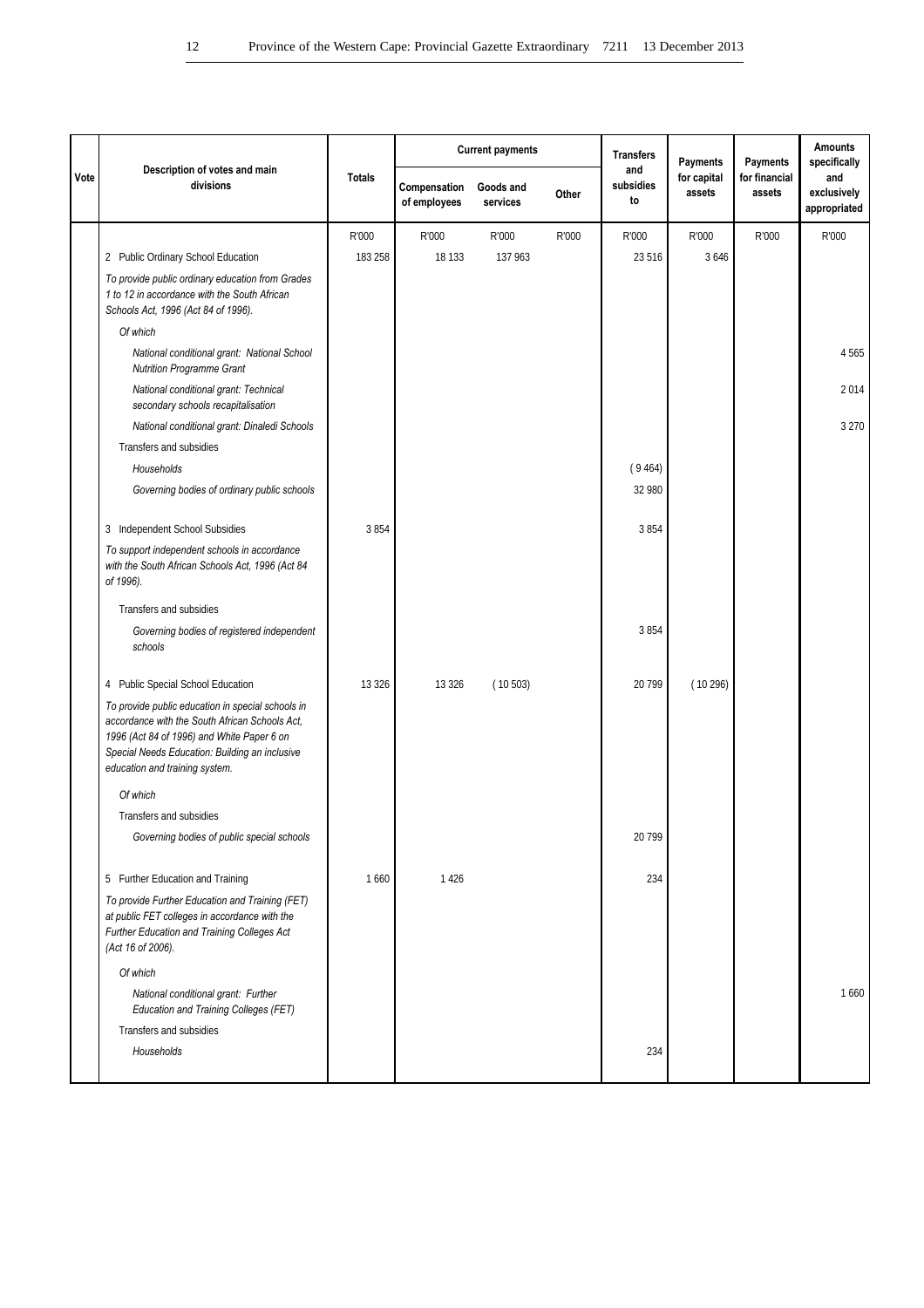|      |                                                                                                                                |               |                              | <b>Current payments</b> |       | <b>Transfers</b>       | <b>Payments</b>       | Payments                | <b>Amounts</b><br>specifically     |
|------|--------------------------------------------------------------------------------------------------------------------------------|---------------|------------------------------|-------------------------|-------|------------------------|-----------------------|-------------------------|------------------------------------|
| Vote | Description of votes and main<br>divisions                                                                                     | <b>Totals</b> | Compensation<br>of employees | Goods and<br>services   | Other | and<br>subsidies<br>to | for capital<br>assets | for financial<br>assets | and<br>exclusively<br>appropriated |
|      |                                                                                                                                | R'000         | R'000                        | R'000                   | R'000 | R'000                  | R'000                 | R'000                   | R'000                              |
|      | 6 Adult Basic Education and Training                                                                                           | 16            | 16                           |                         |       |                        |                       |                         |                                    |
|      | To provide Adult Education and Training (AET) in<br>accordance with the Adult Basic Education and<br>Training Act, 52 of 2000. |               |                              |                         |       |                        |                       |                         |                                    |
|      | 7 Early Childhood Development                                                                                                  | 136           | 136                          | 8 4 3 0                 |       | (8430)                 |                       |                         |                                    |
|      | To provide Early Childhood Development (ECD) at<br>the Grade R level in accordance with White<br>Paper 5.                      |               |                              |                         |       |                        |                       |                         |                                    |
|      | Of which                                                                                                                       |               |                              |                         |       |                        |                       |                         |                                    |
|      | Transfers and subsidies                                                                                                        |               |                              |                         |       |                        |                       |                         |                                    |
|      | Governing bodies of public schools and<br>community ECD centres                                                                |               |                              |                         |       | (10290)                |                       |                         |                                    |
|      | Households                                                                                                                     |               |                              |                         |       | 1860                   |                       |                         |                                    |
|      | Infrastructure Development<br>8                                                                                                | (145977)      | (1477)                       | 9711                    |       | 95 750                 | (249961)              |                         |                                    |
|      | To provide and maintain infrastructure facilities for<br>the administration and schools.                                       |               |                              |                         |       |                        |                       |                         |                                    |
|      | Of which                                                                                                                       |               |                              |                         |       |                        |                       |                         |                                    |
|      | Transfers and subsidies                                                                                                        |               |                              |                         |       |                        |                       |                         |                                    |
|      | Governing bodies of public ordinary schools                                                                                    |               |                              |                         |       | 95 750                 |                       |                         |                                    |
|      | Earmarked allocation: Infrastructure                                                                                           |               |                              |                         |       |                        |                       |                         | (320013)                           |
|      | 9 Auxiliary and Associated Services                                                                                            | (3384)        | (19782)                      | (4275)                  |       | 7696                   | 12 977                |                         |                                    |
|      | To provide the education institutions as a whole<br>with support.                                                              |               |                              |                         |       |                        |                       |                         |                                    |
|      | Of which                                                                                                                       |               |                              |                         |       |                        |                       |                         |                                    |
|      | National conditional grant: HIV and AIDS<br>(Lifeskills education)                                                             |               |                              |                         |       |                        |                       |                         | 864                                |
|      | Transfers and subsidies                                                                                                        |               |                              |                         |       |                        |                       |                         |                                    |
|      | Governing bodies of public ordinary schools                                                                                    |               |                              |                         |       | 4 7 1 6                |                       |                         |                                    |
|      | Households                                                                                                                     |               |                              |                         |       | 2 9 8 0                |                       |                         |                                    |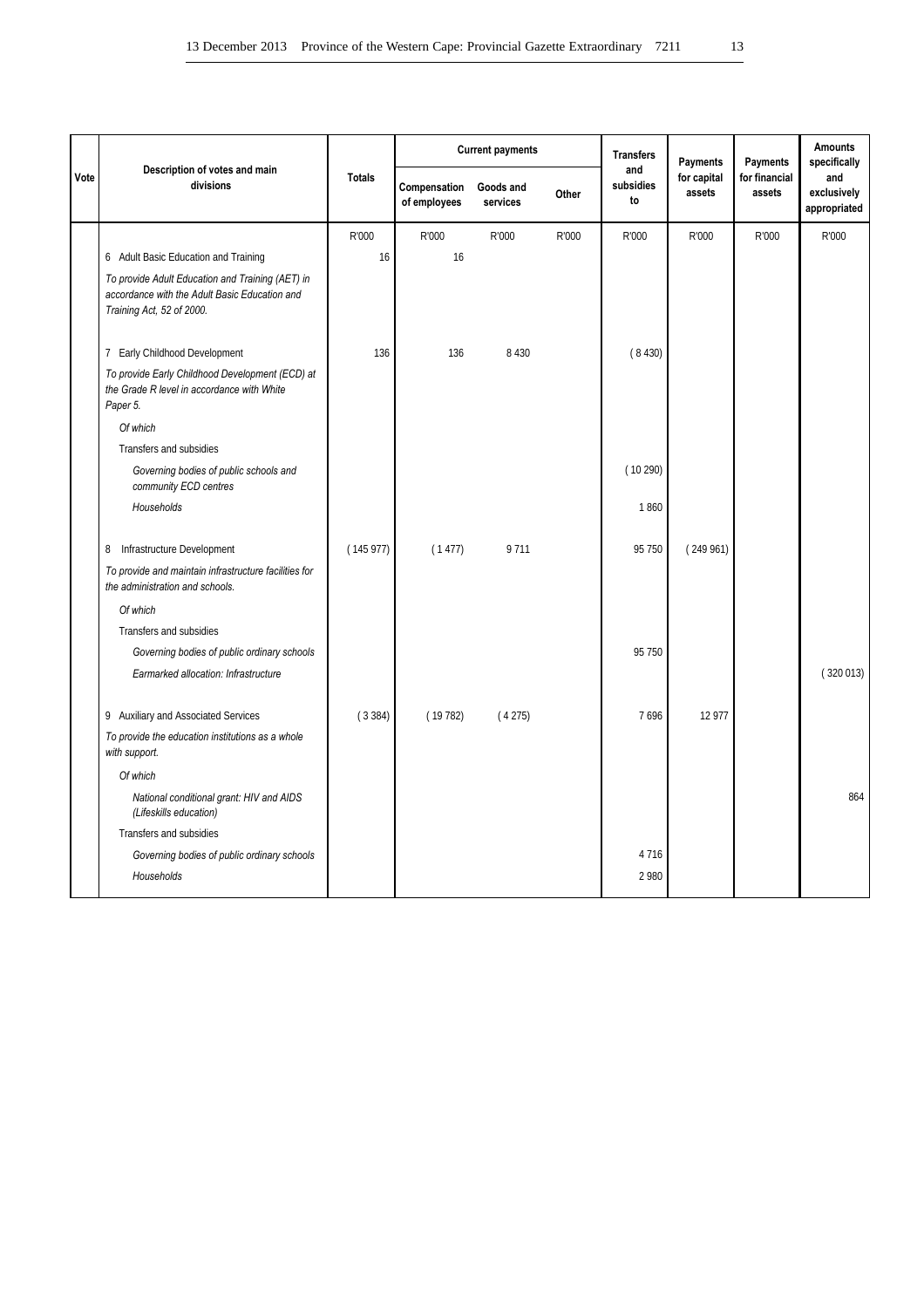|      |                                                                                                                                                                                                                                                                                                                       |               |                              | <b>Current payments</b> |       | <b>Transfers</b>       | Payments              | <b>Payments</b>         | <b>Amounts</b><br>specifically     |
|------|-----------------------------------------------------------------------------------------------------------------------------------------------------------------------------------------------------------------------------------------------------------------------------------------------------------------------|---------------|------------------------------|-------------------------|-------|------------------------|-----------------------|-------------------------|------------------------------------|
| Vote | Description of votes and main<br>divisions                                                                                                                                                                                                                                                                            | <b>Totals</b> | Compensation<br>of employees | Goods and<br>services   | Other | and<br>subsidies<br>to | for capital<br>assets | for financial<br>assets | and<br>exclusively<br>appropriated |
|      |                                                                                                                                                                                                                                                                                                                       | R'000         | R'000                        | R'000                   | R'000 | R'000                  | R'000                 | R'000                   | R'000                              |
| 6    | Health                                                                                                                                                                                                                                                                                                                | 155 852       | 4 5 4 0                      | 17486                   |       | 49 667                 | 84 159                |                         | (195802)                           |
|      | Aim: We undertake to provide equitable access to<br>quality health services in partnership with<br>the relevant stakeholders within a balanced<br>and well managed health system to the<br>people of the Western Cape and beyond.                                                                                     |               |                              |                         |       |                        |                       |                         |                                    |
|      | 1 Administration                                                                                                                                                                                                                                                                                                      | 4760          | (9898)                       | (3175)                  |       | 19 451                 | (1618)                |                         |                                    |
|      | To conduct the strategic management and overall<br>administration of the Department of Health.                                                                                                                                                                                                                        |               |                              |                         |       |                        |                       |                         |                                    |
|      | Of which                                                                                                                                                                                                                                                                                                              |               |                              |                         |       |                        |                       |                         |                                    |
|      | Transfers and subsidies                                                                                                                                                                                                                                                                                               |               |                              |                         |       |                        |                       |                         |                                    |
|      | Non-profit institutions                                                                                                                                                                                                                                                                                               |               |                              |                         |       | 1 4 0 0                |                       |                         |                                    |
|      | 2 District Health Services                                                                                                                                                                                                                                                                                            | 2826          | (26109)                      | 11 0 31                 |       | 11 5 15                | 6 3 8 9               |                         |                                    |
|      | The purpose of District Health Services and Health<br>Programmes (Programme 2), is to render facility-<br>based district health services (at clinics,<br>community health centres and district hospitals)<br>and community-based district health services<br>(CBS) to the population of the Western Cape<br>Province. |               |                              |                         |       |                        |                       |                         |                                    |
|      | Of which                                                                                                                                                                                                                                                                                                              |               |                              |                         |       |                        |                       |                         |                                    |
|      | Transfers and subsidies                                                                                                                                                                                                                                                                                               |               |                              |                         |       |                        |                       |                         |                                    |
|      | <b>Municipalities</b>                                                                                                                                                                                                                                                                                                 |               |                              |                         |       | 7528                   |                       |                         |                                    |
|      | Non-profit institutions                                                                                                                                                                                                                                                                                               |               |                              |                         |       | 3 9 8 7                |                       |                         |                                    |
|      | 3 Emergency Medical Services                                                                                                                                                                                                                                                                                          | 28 541        | 13713                        | (18767)                 |       |                        | 33 595                |                         |                                    |
|      | The rendering of pre-hospital emergency medical<br>services including inter-hospital transfers and<br>planned patient transport.                                                                                                                                                                                      |               |                              |                         |       |                        |                       |                         |                                    |
|      | 4 Provincial Hospital Services                                                                                                                                                                                                                                                                                        | 10619         | (1621)                       | 1 1 7 1                 |       |                        | 11 069                |                         |                                    |
|      | Delivery of hospital services, which are accessible,<br>appropriate, effective and provide general<br>specialist services, including a specialised<br>rehabilitation service, dental service and<br>psychiatric service as well as a platform for<br>training health professionals and research.                      |               |                              |                         |       |                        |                       |                         |                                    |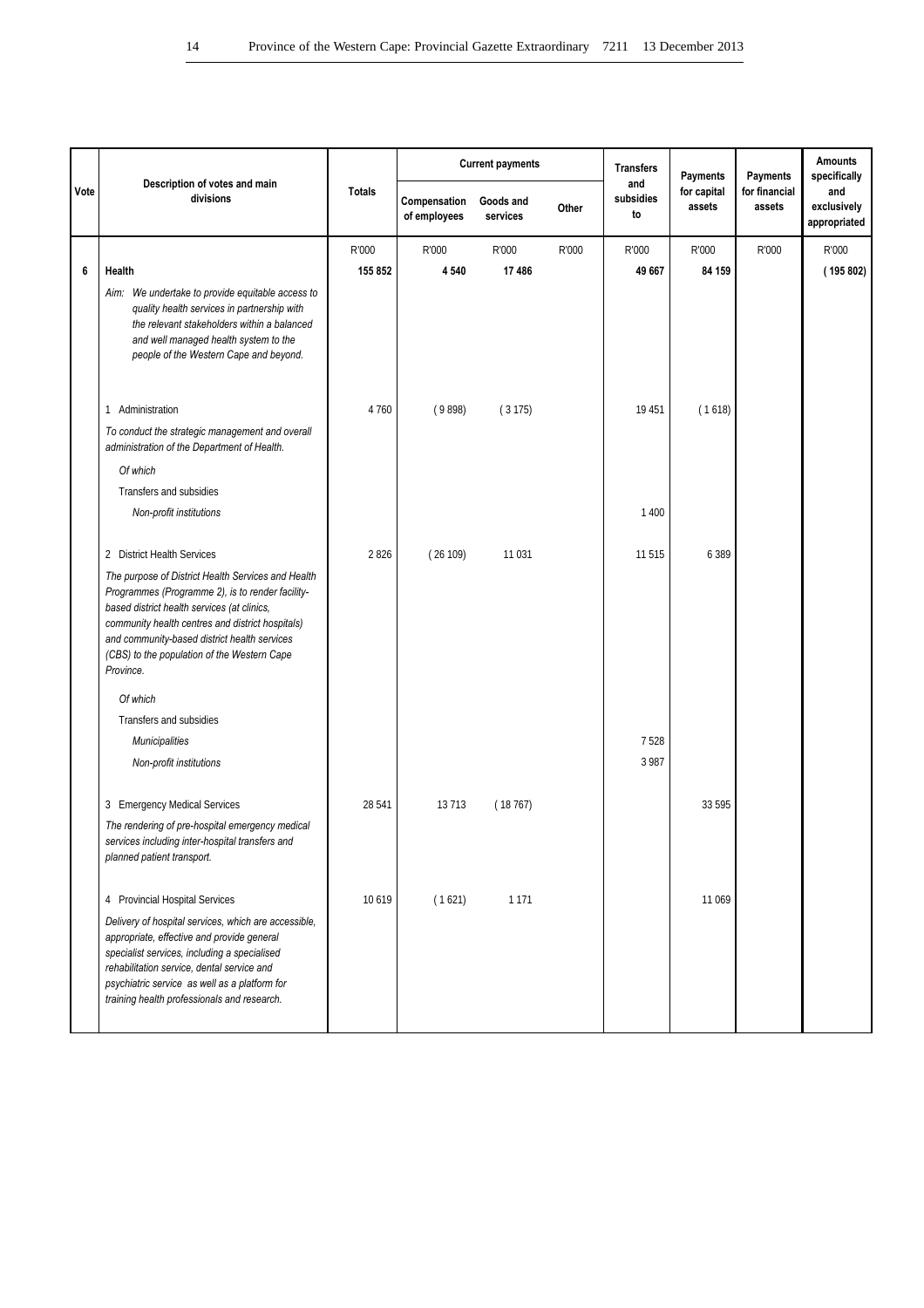|      |                                                                                                                                 |               |                              | <b>Current payments</b> |       | <b>Transfers</b>       | Payments              | Payments                | <b>Amounts</b><br>specifically     |
|------|---------------------------------------------------------------------------------------------------------------------------------|---------------|------------------------------|-------------------------|-------|------------------------|-----------------------|-------------------------|------------------------------------|
| Vote | Description of votes and main<br>divisions                                                                                      | <b>Totals</b> | Compensation<br>of employees | Goods and<br>services   | Other | and<br>subsidies<br>to | for capital<br>assets | for financial<br>assets | and<br>exclusively<br>appropriated |
|      |                                                                                                                                 | R'000         | R'000                        | R'000                   | R'000 | R'000                  | R'000                 | R'000                   | R'000                              |
|      | 5 Central Hospital Services (Highly Specialised<br>Services)                                                                    | 26 0 23       | 3 0 2 3                      | 18 650                  |       | 3 0 0 0                | 1 3 5 0               |                         |                                    |
|      | To provide tertiary and quaternary health services<br>and create a platform for the training of health<br>workers and research. |               |                              |                         |       |                        |                       |                         |                                    |
|      | Of which                                                                                                                        |               |                              |                         |       |                        |                       |                         |                                    |
|      | Transfers and subsidies                                                                                                         |               |                              |                         |       |                        |                       |                         |                                    |
|      | Non-profit Institutions                                                                                                         |               |                              |                         |       | 3 0 0 0                |                       |                         |                                    |
|      | 6 Health Sciences and Training                                                                                                  | 3 0 0 0       | 16 3 34                      | (15451)                 |       | 1 3 5 7                | 760                   |                         |                                    |
|      | Rendering of training and development<br>opportunities for actual and potential employees of<br>the Department of Health.       |               |                              |                         |       |                        |                       |                         |                                    |
|      | Of which                                                                                                                        |               |                              |                         |       |                        |                       |                         |                                    |
|      | Transfers and subsidies                                                                                                         |               |                              |                         |       |                        |                       |                         |                                    |
|      | Sectoral education and training authority<br>(SETA)                                                                             |               |                              |                         |       | 287                    |                       |                         |                                    |
|      | <b>Bursaries</b><br>Non-profit Institutions                                                                                     |               |                              |                         |       | 3 0 0 0<br>(1930)      |                       |                         |                                    |
|      | 7 Health Care Support Services                                                                                                  | 14 9 20       | 4582                         | 3 3 1 8                 |       |                        | 7 0 20                |                         |                                    |
|      | To render support services required by the<br>Department to realise its aims.                                                   |               |                              |                         |       |                        |                       |                         |                                    |
|      | 8 Health Facilities Management                                                                                                  | 65 163        | 4516                         | 20 709                  |       | 14 344                 | 25 5 94               |                         |                                    |
|      | The provision of new health facilities and the<br>upgrading and maintenance of existing facilities.                             |               |                              |                         |       |                        |                       |                         |                                    |
|      | Of which                                                                                                                        |               |                              |                         |       |                        |                       |                         |                                    |
|      | National conditional grant: Health Facility<br>Revitalisation Grant is allocated to:                                            |               |                              |                         |       |                        |                       |                         |                                    |
|      | Hospital revitalisation component                                                                                               |               |                              |                         |       |                        |                       |                         | 60 188                             |
|      | Health Infrastructure component                                                                                                 |               |                              |                         |       |                        |                       |                         | 4975                               |
|      | Earmarked allocation: Provincial Equitable<br>share Maintenance and Capital                                                     |               |                              |                         |       |                        |                       |                         | (228500)                           |
|      | Earmarked allocation: Donations for Red<br>Cross Hospital                                                                       |               |                              |                         |       |                        |                       |                         | (12000)                            |
|      | Earmarked allocation: Provincial Equitable<br>share Preventative Maintenance                                                    |               |                              |                         |       |                        |                       |                         | (20465)                            |
|      | Transfers and subsidies                                                                                                         |               |                              |                         |       |                        |                       |                         |                                    |
|      | Non-profit institutions                                                                                                         |               |                              |                         |       | 26 320                 |                       |                         |                                    |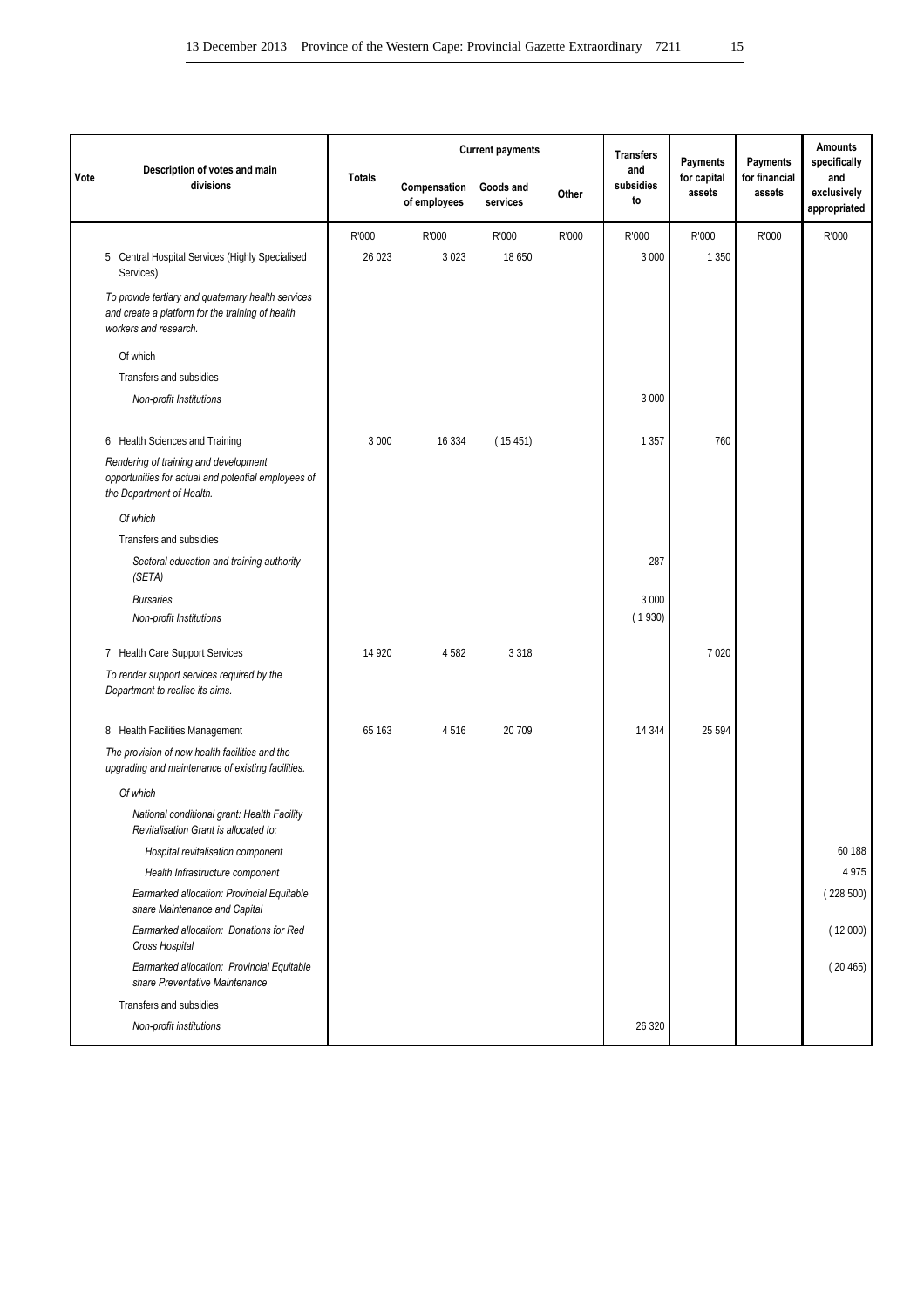|      | Description of votes and main                                                                                                                                                  |               | <b>Current payments</b><br><b>Transfers</b> |                       |       | <b>Payments</b>        | Payments              | <b>Amounts</b><br>specifically |                                    |
|------|--------------------------------------------------------------------------------------------------------------------------------------------------------------------------------|---------------|---------------------------------------------|-----------------------|-------|------------------------|-----------------------|--------------------------------|------------------------------------|
| Vote | divisions                                                                                                                                                                      | <b>Totals</b> | Compensation<br>of employees                | Goods and<br>services | Other | and<br>subsidies<br>to | for capital<br>assets | for financial<br>assets        | and<br>exclusively<br>appropriated |
|      |                                                                                                                                                                                | R'000         | R'000                                       | R'000                 | R'000 | R'000                  | R'000                 | R'000                          | R'000                              |
| 7    | <b>Social Development</b>                                                                                                                                                      | 9642          | (10130)                                     | 22 085                |       | (11993)                | 9680                  |                                |                                    |
|      | Aim: To ensure the provision of a comprehensive<br>network of social development services that<br>enable and empower the poor, the<br>vulnerable and those with special needs. |               |                                             |                       |       |                        |                       |                                |                                    |
|      | 1 Administration                                                                                                                                                               | 8644          | 2507                                        | (2266)                |       | 120                    | 8 2 8 3               |                                |                                    |
|      | This programme captures the strategic<br>management and support services at all levels of<br>the department i.e. provincial, regional and<br>facility/institutional level.     |               |                                             |                       |       |                        |                       |                                |                                    |
|      | 2 Social Welfare Services                                                                                                                                                      | 6824          | (7690)                                      | 17 222                |       | (4120)                 | 1412                  |                                |                                    |
|      | Provides integrated developmental social welfare<br>services to the poor and vulnerable in partnership<br>with stakeholders and civil society organisations.                   |               |                                             |                       |       |                        |                       |                                |                                    |
|      | Of which                                                                                                                                                                       |               |                                             |                       |       |                        |                       |                                |                                    |
|      | Transfers and subsidies                                                                                                                                                        |               |                                             |                       |       |                        |                       |                                |                                    |
|      | Departmental agencies and accounts                                                                                                                                             |               |                                             |                       |       | 16                     |                       |                                |                                    |
|      | Care and services to older persons                                                                                                                                             |               |                                             |                       |       | (1231)                 |                       |                                |                                    |
|      | Child care and protection services                                                                                                                                             |               |                                             |                       |       | (3257)                 |                       |                                |                                    |
|      | Victim empowerment                                                                                                                                                             |               |                                             |                       |       | (500)                  |                       |                                |                                    |
|      | Care and support services to families                                                                                                                                          |               |                                             |                       |       | 684                    |                       |                                |                                    |
|      | Households                                                                                                                                                                     |               |                                             |                       |       | 168                    |                       |                                |                                    |
|      | 3 Development and Research                                                                                                                                                     | (5826)        | (4947)                                      | 7 1 2 9               |       | (7993)                 | (15)                  |                                |                                    |
|      | Provide sustainable development programmes,<br>which facilitate empowerment of communities,<br>based on empirical research and demographic<br>information.                     |               |                                             |                       |       |                        |                       |                                |                                    |
|      | Of which                                                                                                                                                                       |               |                                             |                       |       |                        |                       |                                |                                    |
|      | Transfers and subsidies                                                                                                                                                        |               |                                             |                       |       |                        |                       |                                |                                    |
|      | Sustainable livelihood                                                                                                                                                         |               |                                             |                       |       | (400)                  |                       |                                |                                    |
|      | Youth development                                                                                                                                                              |               |                                             |                       |       | (7668)                 |                       |                                |                                    |
|      | Households                                                                                                                                                                     |               |                                             |                       |       | 75                     |                       |                                |                                    |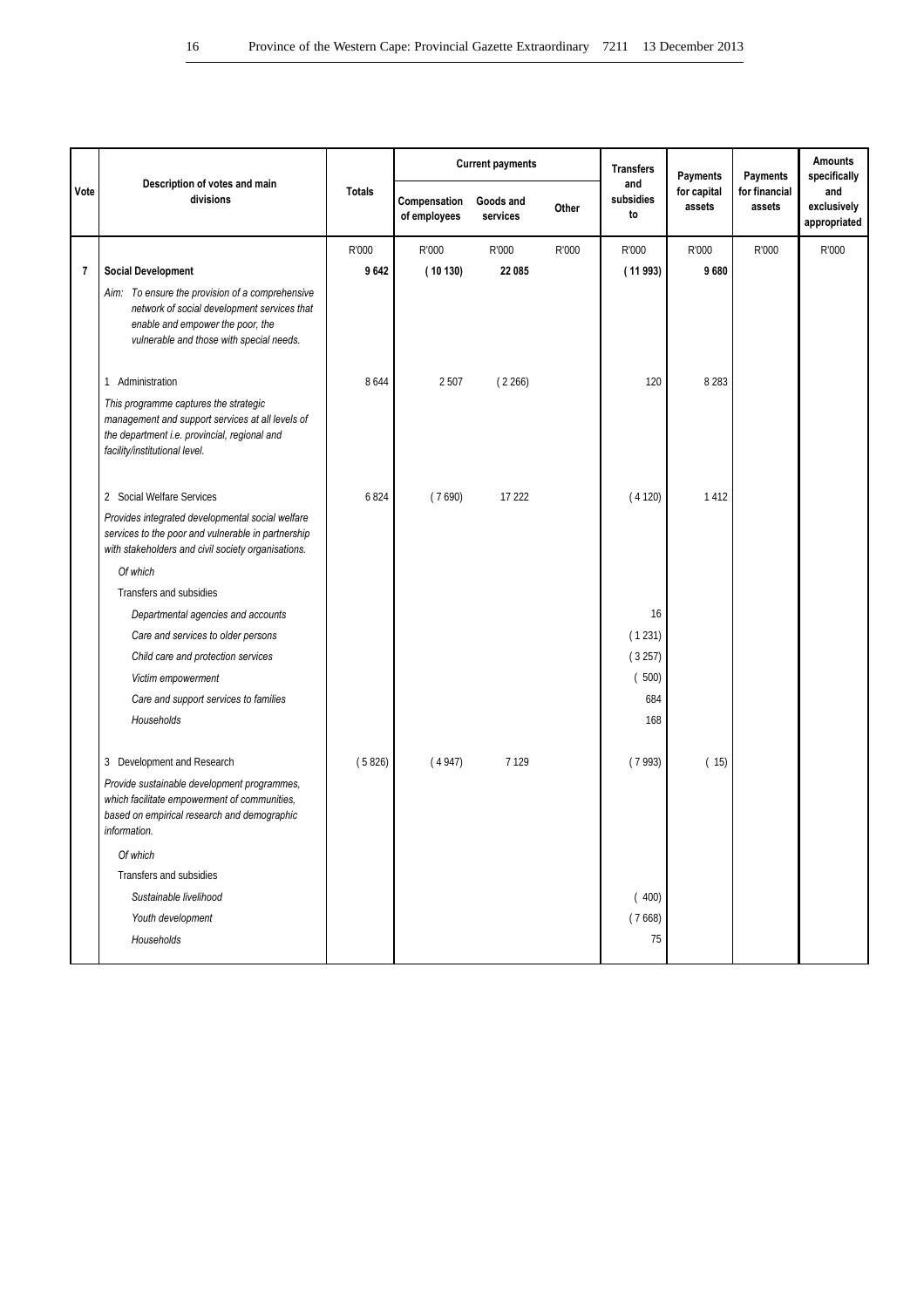|      |                                                                                                                                                |               |                              | <b>Current payments</b> |       | <b>Transfers</b>       | <b>Payments</b>       | Payments                | <b>Amounts</b><br>specifically     |
|------|------------------------------------------------------------------------------------------------------------------------------------------------|---------------|------------------------------|-------------------------|-------|------------------------|-----------------------|-------------------------|------------------------------------|
| Vote | Description of votes and main<br>divisions                                                                                                     | <b>Totals</b> | Compensation<br>of employees | Goods and<br>services   | Other | and<br>subsidies<br>to | for capital<br>assets | for financial<br>assets | and<br>exclusively<br>appropriated |
|      |                                                                                                                                                | R'000         | R'000                        | R'000                   | R'000 | R'000                  | R'000                 | R'000                   | R'000                              |
| 8    | <b>Human Settlements</b>                                                                                                                       | 35 266        | 77                           | (7491)                  | (23)  | 42 003                 |                       | 700                     | 1 1 6 6                            |
|      | Aim: To be effective agents of change in<br>capacitating and supporting municipalities to<br>optimally deliver housing opportunities.          |               |                              |                         |       |                        |                       |                         |                                    |
|      | To promote, facilitate and develop integrated<br>sustainable human settlements.                                                                |               |                              |                         |       |                        |                       |                         |                                    |
|      | To facilitate delivery through sound<br>administration and the engagement of all<br>spheres of government and social partners.                 |               |                              |                         |       |                        |                       |                         |                                    |
|      | 1 Administration                                                                                                                               | 1 1 6 8       | 1901                         | (1416)                  | (17)  |                        |                       | 700                     |                                    |
|      | To provide overall management in the Department<br>in accordance with all applicable legislation and<br>policies.                              |               |                              |                         |       |                        |                       |                         |                                    |
|      | 2 Housing Needs, Research and Planning                                                                                                         | (2018)        | (2251)                       | 150                     |       | 83                     |                       |                         |                                    |
|      | To facilitate and undertake housing delivery<br>planning.                                                                                      |               |                              |                         |       |                        |                       |                         |                                    |
|      | Of which                                                                                                                                       |               |                              |                         |       |                        |                       |                         |                                    |
|      | Transfers and subsidies                                                                                                                        |               |                              |                         |       |                        |                       |                         |                                    |
|      | Households                                                                                                                                     |               |                              |                         |       | 83                     |                       |                         |                                    |
|      | 3 Housing Development                                                                                                                          | 21 1 16       | 1 4 0 0                      | (3644)                  | (6)   | 23 366                 |                       |                         |                                    |
|      | To provide subsidies and housing opportunities<br>including access to basic services, to beneficiaries<br>in accordance with the housing code. |               |                              |                         |       |                        |                       |                         |                                    |
|      | Of which                                                                                                                                       |               |                              |                         |       |                        |                       |                         |                                    |
|      | National conditional grant: Human<br>Settlement Development                                                                                    |               |                              |                         |       |                        |                       |                         | 1 1 6 6                            |
|      | Transfers and subsidies                                                                                                                        |               |                              |                         |       |                        |                       |                         |                                    |
|      | <b>Public Corporations and Private Enterprises</b>                                                                                             |               |                              |                         |       | 100                    |                       |                         |                                    |
|      | Universities and Technicons                                                                                                                    |               |                              |                         |       |                        |                       |                         |                                    |
|      | <b>Municipalities</b>                                                                                                                          |               |                              |                         |       | 19 100                 |                       |                         |                                    |
|      | Households                                                                                                                                     |               |                              |                         |       | 4 1 6 6                |                       |                         |                                    |
|      | 4 Housing Asset/Property Management                                                                                                            | 15 000        | (973)                        | (2581)                  |       | 18 5 54                |                       |                         |                                    |
|      | To plan, facilitate and develop integrated and<br>sustainable human settlements.                                                               |               |                              |                         |       |                        |                       |                         |                                    |
|      | Of which                                                                                                                                       |               |                              |                         |       |                        |                       |                         |                                    |
|      | Transfers and subsidies                                                                                                                        |               |                              |                         |       |                        |                       |                         |                                    |
|      | <b>Public Corporations and Private Enterprises</b>                                                                                             |               |                              |                         |       | 750                    |                       |                         |                                    |
|      | Municipalities                                                                                                                                 |               |                              |                         |       | 17 794                 |                       |                         |                                    |
|      | Households                                                                                                                                     |               |                              |                         |       | 10                     |                       |                         |                                    |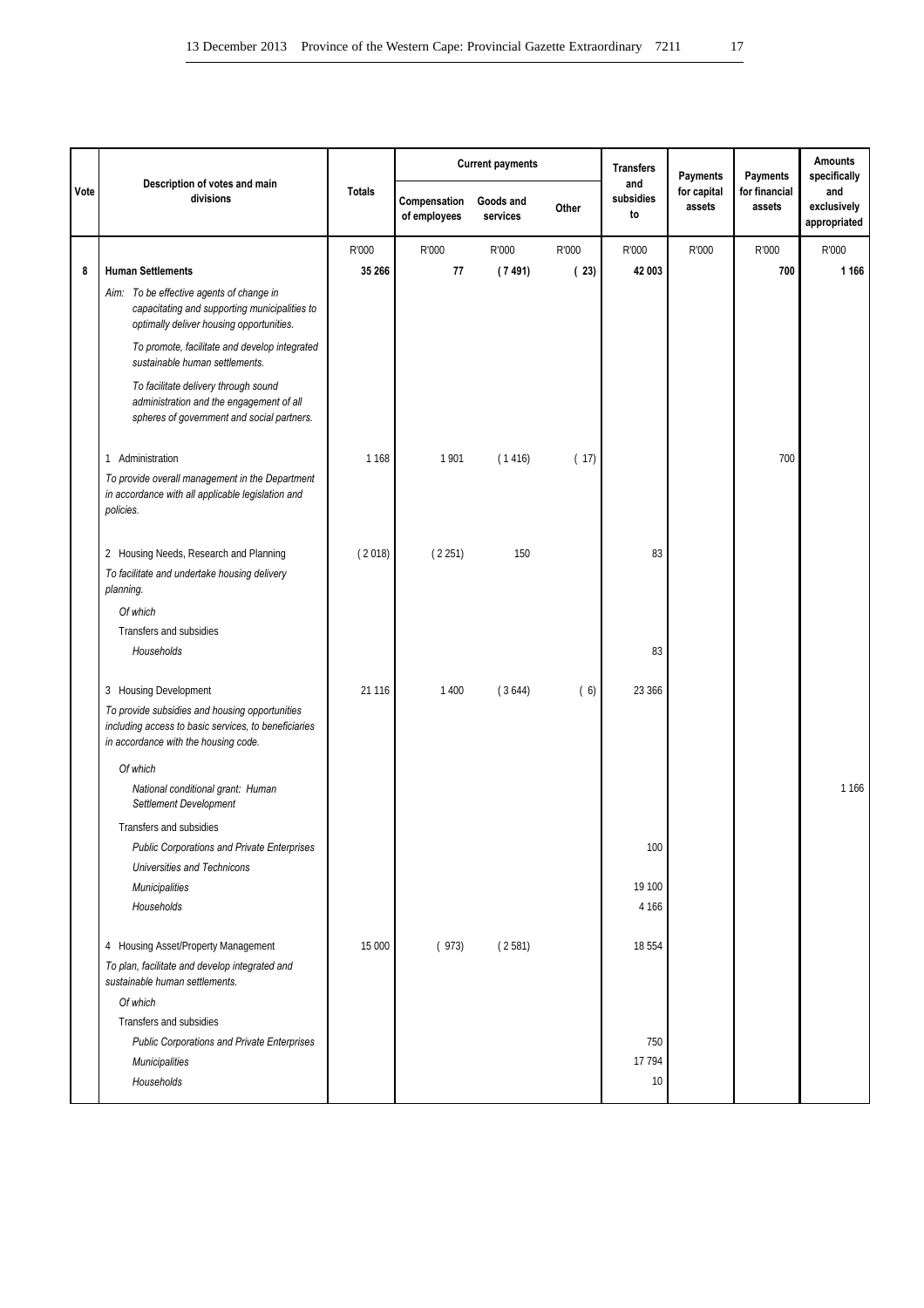|      |                                                                                                                                                                                                                                                                                                                                                                                                                                                                                       |               |                              | <b>Current payments</b> |       | <b>Transfers</b>       | Payments              | Payments                | <b>Amounts</b><br>specifically     |
|------|---------------------------------------------------------------------------------------------------------------------------------------------------------------------------------------------------------------------------------------------------------------------------------------------------------------------------------------------------------------------------------------------------------------------------------------------------------------------------------------|---------------|------------------------------|-------------------------|-------|------------------------|-----------------------|-------------------------|------------------------------------|
| Vote | Description of votes and main<br>divisions                                                                                                                                                                                                                                                                                                                                                                                                                                            | <b>Totals</b> | Compensation<br>of employees | Goods and<br>services   | Other | and<br>subsidies<br>to | for capital<br>assets | for financial<br>assets | and<br>exclusively<br>appropriated |
|      |                                                                                                                                                                                                                                                                                                                                                                                                                                                                                       | R'000         | R'000                        | R'000                   | R'000 | R'000                  | R'000                 | R'000                   | R'000                              |
| 9    | <b>Environmental Affairs and Development</b><br>Planning                                                                                                                                                                                                                                                                                                                                                                                                                              | (1256)        | (6539)                       | 3 3 6 0                 |       | 218                    | 1705                  |                         | (15154)                            |
|      | Aim: To promote environmental integrity that<br>supports human well-being and economic<br>efficiency towards sustainable life in the<br>Western Cape.                                                                                                                                                                                                                                                                                                                                 |               |                              |                         |       |                        |                       |                         |                                    |
|      | 1 Administration                                                                                                                                                                                                                                                                                                                                                                                                                                                                      | 1625          | (1019)                       | 2093                    |       | (49)                   | 600                   |                         |                                    |
|      | To provide overall management of the Department<br>and centralised support services.                                                                                                                                                                                                                                                                                                                                                                                                  |               |                              |                         |       |                        |                       |                         |                                    |
|      | Of which                                                                                                                                                                                                                                                                                                                                                                                                                                                                              |               |                              |                         |       |                        |                       |                         |                                    |
|      | Transfers and subsidies                                                                                                                                                                                                                                                                                                                                                                                                                                                               |               |                              |                         |       |                        |                       |                         |                                    |
|      | Other transfers to households                                                                                                                                                                                                                                                                                                                                                                                                                                                         |               |                              |                         |       | (49)                   |                       |                         |                                    |
|      | 2 Environmental Policy, Planning and<br>Coordination                                                                                                                                                                                                                                                                                                                                                                                                                                  | (454)         | (579)                        | (13)                    |       |                        | 138                   |                         |                                    |
|      | To ensure the integration of environmental<br>objectives in national, provincial and local<br>government planning, including provincial growth<br>and development strategies, local economic<br>development plans and integrated development<br>plans. The programme includes cross-cutting<br>functions, such as research, departmental<br>strategy, information management and climate<br>change management.                                                                        |               |                              |                         |       |                        |                       |                         |                                    |
|      | 3 Compliance and Enforcement                                                                                                                                                                                                                                                                                                                                                                                                                                                          | 1545          | 1545                         | (30)                    |       | $\overline{c}$         | 28                    |                         |                                    |
|      | To ensure that environmental compliance<br>monitoring systems are established and<br>implemented, enforce legislation and<br>environmental authorisations, building compliance<br>monitoring and enforcement capacity through the<br>establishment, training of environmental<br>management inspectorates, acting on complaints<br>and notifications of environmental infringements<br>and acting to monitor these complaints and<br>enforce environmental compliance where required. |               |                              |                         |       |                        |                       |                         |                                    |
|      | Of which                                                                                                                                                                                                                                                                                                                                                                                                                                                                              |               |                              |                         |       |                        |                       |                         |                                    |
|      | Transfers and subsidies                                                                                                                                                                                                                                                                                                                                                                                                                                                               |               |                              |                         |       |                        |                       |                         |                                    |
|      | Other transfers to households                                                                                                                                                                                                                                                                                                                                                                                                                                                         |               |                              |                         |       | 2                      |                       |                         |                                    |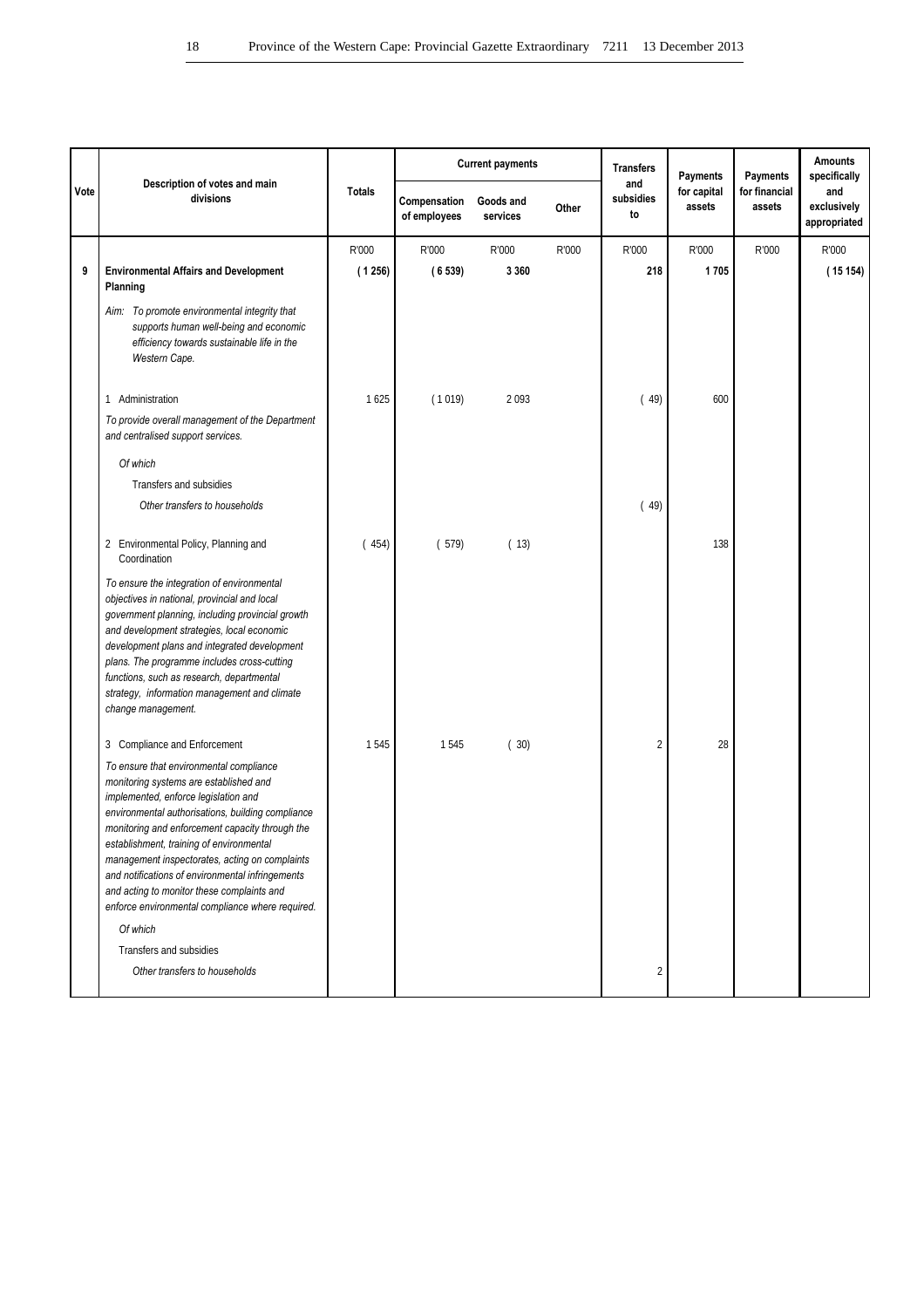|      |                                                                                                                                                                                                                                                                                                                                     |               | <b>Current payments</b><br><b>Transfers</b><br>Payments<br>and | Payments              | Amounts<br>specifically |                 |                       |                         |                                    |
|------|-------------------------------------------------------------------------------------------------------------------------------------------------------------------------------------------------------------------------------------------------------------------------------------------------------------------------------------|---------------|----------------------------------------------------------------|-----------------------|-------------------------|-----------------|-----------------------|-------------------------|------------------------------------|
| Vote | Description of votes and main<br>divisions                                                                                                                                                                                                                                                                                          | <b>Totals</b> | Compensation<br>of employees                                   | Goods and<br>services | Other                   | subsidies<br>to | for capital<br>assets | for financial<br>assets | and<br>exclusively<br>appropriated |
|      |                                                                                                                                                                                                                                                                                                                                     | R'000         | R'000                                                          | R'000                 | R'000                   | R'000           | R'000                 | R'000                   | R'000                              |
|      | 4 Environmental Quality Management                                                                                                                                                                                                                                                                                                  | (3472)        | (5648)                                                         | 1 2 4 1               |                         | 15              | 920                   |                         |                                    |
|      | To implement legislation, policies, norms,<br>standards and guidelines for environmental impact<br>management, air quality management and the<br>management of waste and pollution at provincial<br>and local spheres of government.                                                                                                |               |                                                                |                       |                         |                 |                       |                         |                                    |
|      | Transfers and subsidies                                                                                                                                                                                                                                                                                                             |               |                                                                |                       |                         |                 |                       |                         |                                    |
|      | Departmental agencies and accounts                                                                                                                                                                                                                                                                                                  |               |                                                                |                       |                         | (1)             |                       |                         |                                    |
|      | Other transfers to households                                                                                                                                                                                                                                                                                                       |               |                                                                |                       |                         | 16              |                       |                         |                                    |
|      | <b>Biodiversity Management</b><br>5                                                                                                                                                                                                                                                                                                 | (500)         | (838)                                                          | 319                   |                         |                 | 19                    |                         |                                    |
|      | To promote equitable and sustainable use of<br>ecosystem goods and services to contribute to<br>economic development, by managing biodiversity,<br>and its components, processes, habitats and<br>functions. CapeNature largely fulfils the<br>biodiversity management and nature conservation<br>responsibilities of the Province. |               |                                                                |                       |                         |                 |                       |                         |                                    |
|      | Of which                                                                                                                                                                                                                                                                                                                            |               |                                                                |                       |                         |                 |                       |                         |                                    |
|      | Transfers and subsidies                                                                                                                                                                                                                                                                                                             |               |                                                                |                       |                         |                 |                       |                         |                                    |
|      | <b>Municipalities</b>                                                                                                                                                                                                                                                                                                               |               |                                                                |                       |                         | 2 0 0 0         |                       |                         |                                    |
|      | Earmarked allocation: Western Cape Nature<br>Conservation Board (WCNCB):                                                                                                                                                                                                                                                            |               |                                                                |                       |                         | (2000)          |                       |                         | (15154)                            |
|      | Which includes:                                                                                                                                                                                                                                                                                                                     |               |                                                                |                       |                         |                 |                       |                         |                                    |
|      | Infrastructure upgrades                                                                                                                                                                                                                                                                                                             |               |                                                                |                       |                         |                 |                       |                         | (10656)                            |
|      | Information Technology (IT) Governance                                                                                                                                                                                                                                                                                              |               |                                                                |                       |                         | (2000)          |                       |                         | (3300)                             |
|      | <b>Fire Fighting</b>                                                                                                                                                                                                                                                                                                                |               |                                                                |                       |                         |                 |                       |                         | (1198)                             |
|      | 6 Environmental Empowerment Services                                                                                                                                                                                                                                                                                                |               |                                                                | (250)                 |                         | 250             |                       |                         |                                    |
|      | To implement and enhance programmes to<br>interact with stakeholders and empower<br>communities to partner with government in<br>implementing environmental and social<br>economic programmes.                                                                                                                                      |               |                                                                |                       |                         |                 |                       |                         |                                    |
|      | Of which                                                                                                                                                                                                                                                                                                                            |               |                                                                |                       |                         |                 |                       |                         |                                    |
|      | Transfers and subsidies                                                                                                                                                                                                                                                                                                             |               |                                                                |                       |                         |                 |                       |                         |                                    |
|      | Municipalities                                                                                                                                                                                                                                                                                                                      |               |                                                                |                       |                         | 250             |                       |                         |                                    |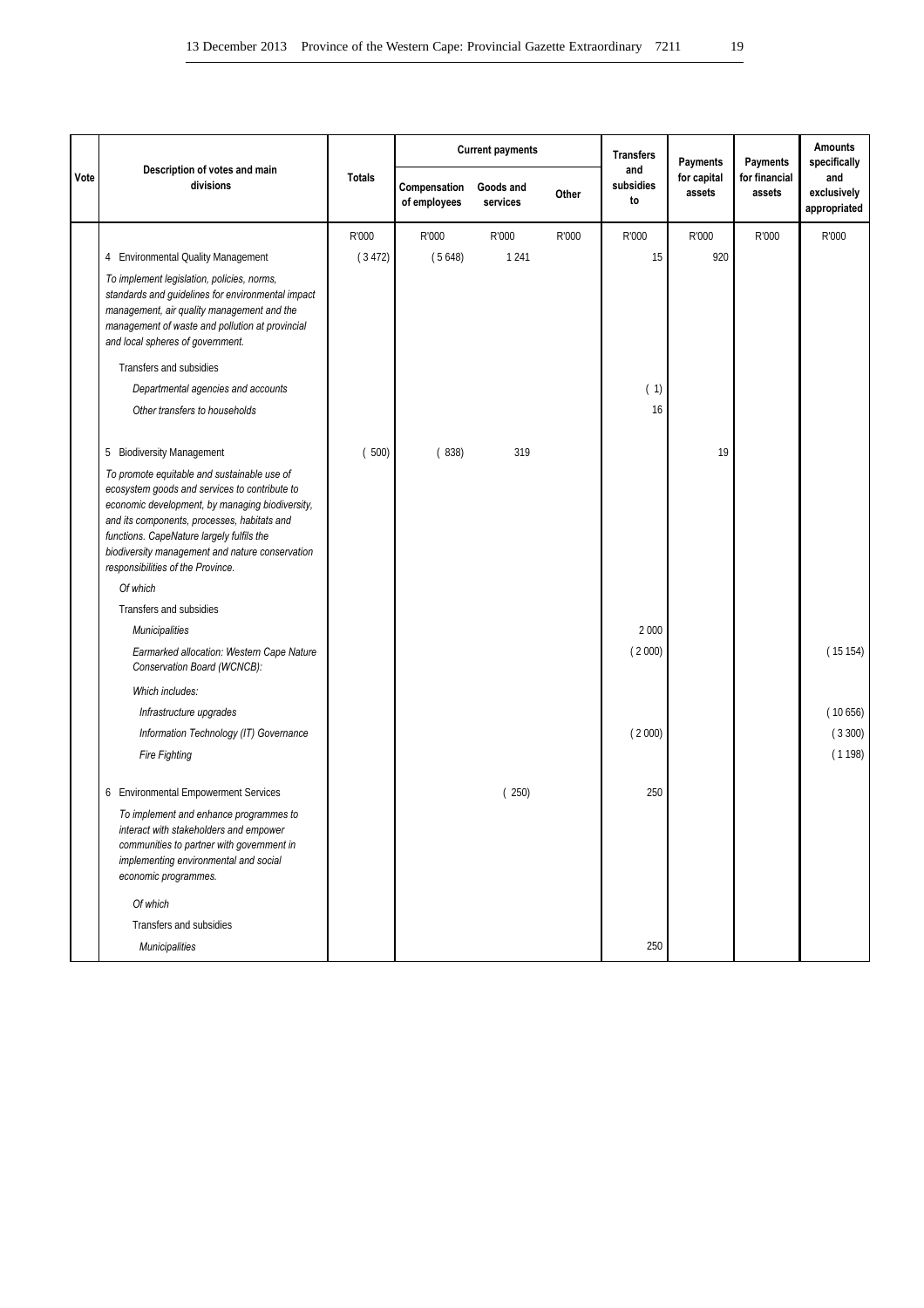|      | Description of votes and main                                                                                                                                                                                                                                                               |               |                              | <b>Current payments</b> |       | <b>Transfers</b>       | Payments              | Payments                | <b>Amounts</b><br>specifically     |
|------|---------------------------------------------------------------------------------------------------------------------------------------------------------------------------------------------------------------------------------------------------------------------------------------------|---------------|------------------------------|-------------------------|-------|------------------------|-----------------------|-------------------------|------------------------------------|
| Vote | divisions                                                                                                                                                                                                                                                                                   | <b>Totals</b> | Compensation<br>of employees | Goods and<br>services   | Other | and<br>subsidies<br>to | for capital<br>assets | for financial<br>assets | and<br>exclusively<br>appropriated |
|      |                                                                                                                                                                                                                                                                                             | R'000         | R'000                        | R'000                   | R'000 | R'000                  | R'000                 | R'000                   | R'000                              |
| 10   | <b>Transport and Public Works</b>                                                                                                                                                                                                                                                           | 259 622       | (60349)                      | (2355)                  |       | 24 851                 | 297 186               | 289                     | (42941)                            |
|      | Aim: The Department of Transport and Public<br>Works develops and maintains appropriate<br>infrastructure and related services for<br>sustainable economic development which<br>generates growth in jobs and facilitates<br>empowerment and opportunity.                                    |               |                              |                         |       |                        |                       |                         |                                    |
|      | 1 Administration                                                                                                                                                                                                                                                                            | (429)         | (4800)                       | 3 1 2 3                 |       | 957                    | 201                   | 90                      |                                    |
|      | To provide overall management support to the<br>department.                                                                                                                                                                                                                                 |               |                              |                         |       |                        |                       |                         |                                    |
|      | 2 Public Works Infrastructure                                                                                                                                                                                                                                                               | 177 511       | (9937)                       | (43339)                 |       | 12 613                 | 218 174               |                         |                                    |
|      | To provide balanced provincial government<br>building infrastructure that promotes integration,<br>accessibility, sustainability, equity, environmental<br>sensitivity, economic growth and social<br>empowerment.<br>Of which                                                              |               |                              |                         |       |                        |                       |                         |                                    |
|      | National conditional grant: Devolution of<br>Property Rate Funds Grant to Provinces                                                                                                                                                                                                         |               |                              |                         |       |                        |                       |                         | 5 1 4 1                            |
|      | National conditional grant: Expanded Public<br>Works Programme Integrated Grant for<br>Provinces                                                                                                                                                                                            |               |                              |                         |       |                        |                       |                         | 4 3 5 8                            |
|      | Transfers and subsidies                                                                                                                                                                                                                                                                     |               |                              |                         |       |                        |                       |                         |                                    |
|      | <b>Municipalities</b>                                                                                                                                                                                                                                                                       |               |                              |                         |       | 12 613                 |                       |                         |                                    |
|      | 3 Transport Infrastructure                                                                                                                                                                                                                                                                  | 85 782        | (25375)                      | 37 720                  |       | (5550)                 | 78 796                | 191                     |                                    |
|      | To deliver and maintain transport infrastructure<br>that is sustainable, integrated, environmentally<br>sensitive that supports and facilitates social<br>empowerment and economic growth and promotes<br>accessibility and the safe, affordable movement of<br>people, goods and services. |               |                              |                         |       |                        |                       |                         |                                    |
|      | Of which                                                                                                                                                                                                                                                                                    |               |                              |                         |       |                        |                       |                         |                                    |
|      | National conditional grant: Provincial Roads<br>Maintenance Grant                                                                                                                                                                                                                           |               |                              |                         |       |                        |                       |                         | (52440)                            |
|      | Transfers and subsidies                                                                                                                                                                                                                                                                     |               |                              |                         |       |                        |                       |                         |                                    |
|      | <b>Municipalities</b>                                                                                                                                                                                                                                                                       |               |                              |                         |       | (5550)                 |                       |                         |                                    |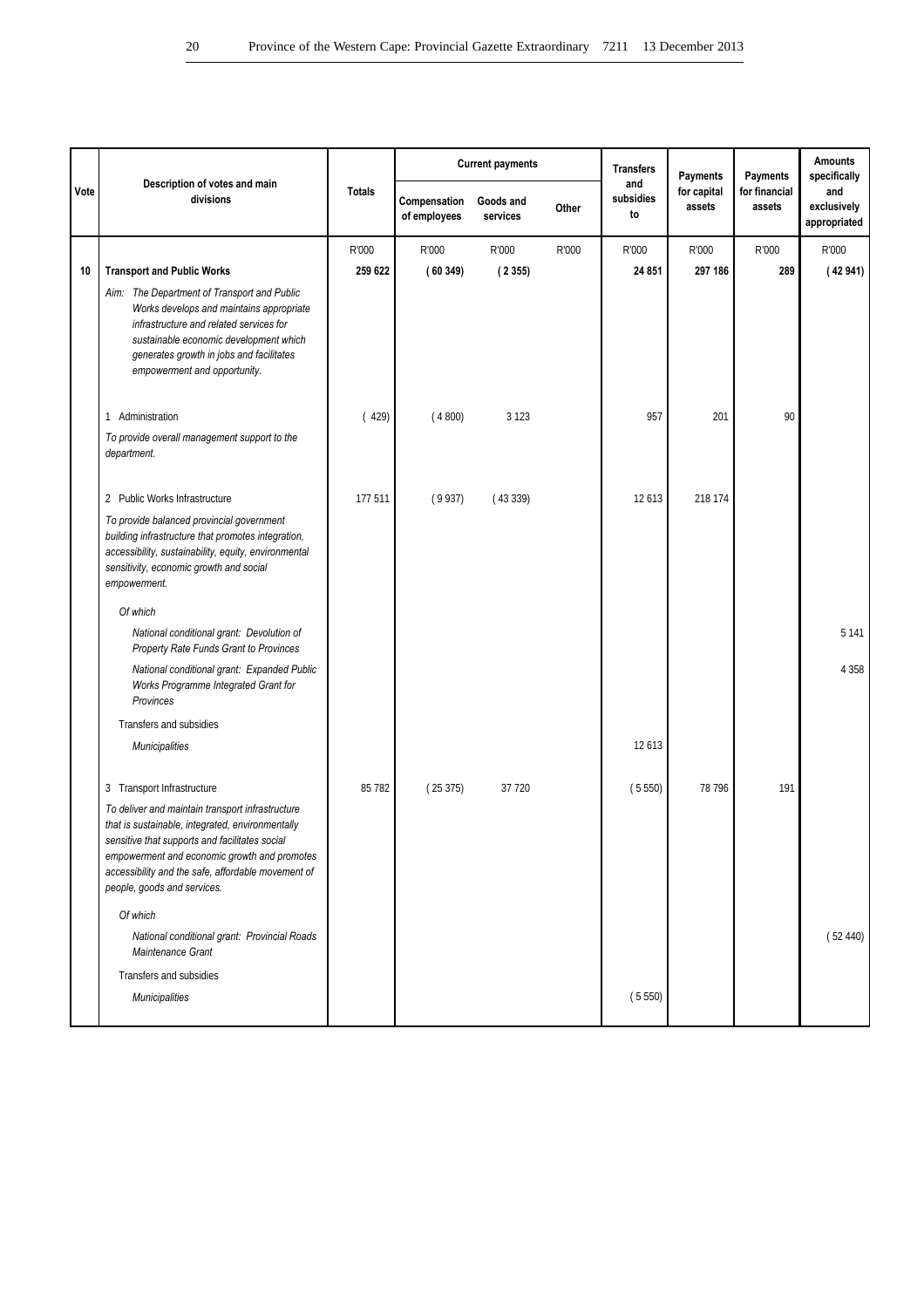|      |                                                                                                                                                                                                                                                                                                                                                  |               |                              | <b>Current payments</b> |       | <b>Transfers</b><br>Payments<br>and |                       | Payments                | <b>Amounts</b><br>specifically     |
|------|--------------------------------------------------------------------------------------------------------------------------------------------------------------------------------------------------------------------------------------------------------------------------------------------------------------------------------------------------|---------------|------------------------------|-------------------------|-------|-------------------------------------|-----------------------|-------------------------|------------------------------------|
| Vote | Description of votes and main<br>divisions                                                                                                                                                                                                                                                                                                       | <b>Totals</b> | Compensation<br>of employees | Goods and<br>services   | Other | subsidies<br>to                     | for capital<br>assets | for financial<br>assets | and<br>exclusively<br>appropriated |
|      |                                                                                                                                                                                                                                                                                                                                                  | R'000         | R'000                        | R'000                   | R'000 | R'000                               | R'000                 | R'000                   | R'000                              |
|      | 4 Transport Operations                                                                                                                                                                                                                                                                                                                           | (4744)        | (4966)                       | (16603)                 |       | 16 802                              | 15                    | 8                       |                                    |
|      | To plan, regulate and facilitate the provision of<br>integrated land transport services through co-<br>ordination and co-operation with national planning<br>authorities, municipalities, community based and<br>non-governmental organisations and the private<br>sector in order to enhance and facilitate the<br>mobility of all communities. |               |                              |                         |       |                                     |                       |                         |                                    |
|      | Of which                                                                                                                                                                                                                                                                                                                                         |               |                              |                         |       |                                     |                       |                         |                                    |
|      | Transfers and subsidies                                                                                                                                                                                                                                                                                                                          |               |                              |                         |       |                                     |                       |                         |                                    |
|      | <b>Municipalities</b>                                                                                                                                                                                                                                                                                                                            |               |                              |                         |       | 16 800                              |                       |                         |                                    |
|      | 5 Transport Regulation                                                                                                                                                                                                                                                                                                                           | 5 100         | (2786)                       | 7857                    |       | 29                                  |                       |                         |                                    |
|      | To regulate the transport environment through the<br>registration and licensing of vehicles, associations,<br>operators and drivers; and the operation of<br>weighbridges, to ensure safety.                                                                                                                                                     |               |                              |                         |       |                                     |                       |                         |                                    |
|      | 6 Community Based Programmes                                                                                                                                                                                                                                                                                                                     | (3598)        | (12485)                      | 8887                    |       |                                     |                       |                         |                                    |
|      | To manage the implementation of programmes<br>and strategies that lead to the development and<br>empowerment of communities and contractors,<br>including the provincial management and co-<br>ordination of the Expanded Public Works<br>Programme.                                                                                             |               |                              |                         |       |                                     |                       |                         |                                    |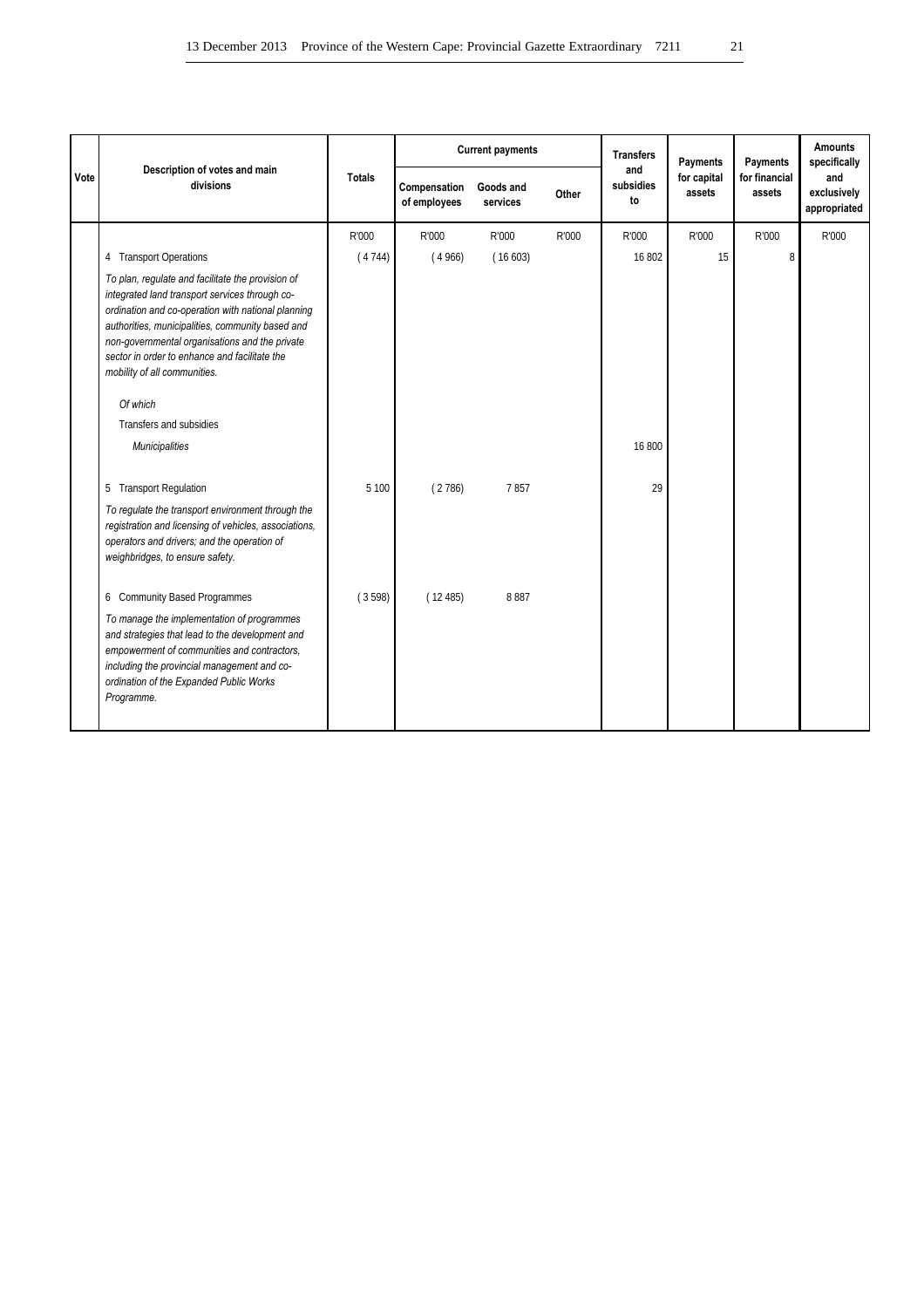|      |                                                                                                                                                                                                                                   |               |                              | <b>Current payments</b> |       | <b>Transfers</b>       | Payments              | Payments                | <b>Amounts</b><br>specifically     |
|------|-----------------------------------------------------------------------------------------------------------------------------------------------------------------------------------------------------------------------------------|---------------|------------------------------|-------------------------|-------|------------------------|-----------------------|-------------------------|------------------------------------|
| Vote | Description of votes and main<br>divisions                                                                                                                                                                                        | <b>Totals</b> | Compensation<br>of employees | Goods and<br>services   | Other | and<br>subsidies<br>to | for capital<br>assets | for financial<br>assets | and<br>exclusively<br>appropriated |
|      |                                                                                                                                                                                                                                   | R'000         | R'000                        | R'000                   | R'000 | R'000                  | R'000                 | R'000                   | R'000                              |
| 11   | Agriculture                                                                                                                                                                                                                       | 5 1 6 9       | (25241)                      | (3404)                  | 4     | 20 632                 | 13 019                | 159                     | 3517                               |
|      | Aim: Unlocking the full potential of agriculture to<br>enhance the economic, ecological and<br>social wealth of all the people of the<br>Western Cape through:                                                                    |               |                              |                         |       |                        |                       |                         |                                    |
|      | Encouraging sound stakeholder<br>engagements.                                                                                                                                                                                     |               |                              |                         |       |                        |                       |                         |                                    |
|      | Promoting the production of affordable,<br>nutritious, safe and accessible food, fibre<br>and agricultural products.                                                                                                              |               |                              |                         |       |                        |                       |                         |                                    |
|      | Ensuring sustainable management of<br>natural resources.                                                                                                                                                                          |               |                              |                         |       |                        |                       |                         |                                    |
|      | Executing cutting edge and relevant<br>research and technology development.                                                                                                                                                       |               |                              |                         |       |                        |                       |                         |                                    |
|      | Developing, retaining and attracting skills<br>and human capital.                                                                                                                                                                 |               |                              |                         |       |                        |                       |                         |                                    |
|      | Providing a competent and professional<br>extension support service.                                                                                                                                                              |               |                              |                         |       |                        |                       |                         |                                    |
|      | Enhancing market access for the entire<br>agricultural sector.                                                                                                                                                                    |               |                              |                         |       |                        |                       |                         |                                    |
|      | Contributing towards alleviation of poverty<br>and hunger.                                                                                                                                                                        |               |                              |                         |       |                        |                       |                         |                                    |
|      | Ensuring transparent and effective<br>governance.                                                                                                                                                                                 |               |                              |                         |       |                        |                       |                         |                                    |
|      | Administration<br>$\mathbf{1}$                                                                                                                                                                                                    | 9 3 9 3       | (2890)                       | 9 2 6 0                 |       | 618                    | 2 3 8 1               | 24                      |                                    |
|      | To manage and formulate policy directives and<br>priorities and to ensure there is an appropriate<br>support service to all other programmes with<br>regard to finance, personnel, information,<br>communication and procurement. |               |                              |                         |       |                        |                       |                         |                                    |
|      | Of which                                                                                                                                                                                                                          |               |                              |                         |       |                        |                       |                         |                                    |
|      | Earmarked Allocations: A-Prize Challenge:<br>Green Economy                                                                                                                                                                        |               |                              |                         |       |                        |                       |                         | 1 0 0 0                            |
|      | 2 Sustainable Resource Management                                                                                                                                                                                                 | (844)         | (1697)                       | (11327)                 |       | 11 350                 | 770                   | 60                      |                                    |
|      | To provide agricultural support services to farmers<br>in order to ensure sustainable development and<br>management of agricultural resources.                                                                                    |               |                              |                         |       |                        |                       |                         |                                    |
|      | Of which                                                                                                                                                                                                                          |               |                              |                         |       |                        |                       |                         |                                    |
|      | Earmarked Allocations: Alien clearing Berg<br>River: Green Economy                                                                                                                                                                |               |                              |                         |       |                        |                       |                         | 1 0 0 0                            |
|      | National conditional grant: Comprehensive<br>Agricultural Support Programme                                                                                                                                                       |               |                              |                         |       |                        |                       |                         | 1517                               |
|      | Transfers and subsidies                                                                                                                                                                                                           |               |                              |                         |       |                        |                       |                         |                                    |
|      | Casidra (Pty) Ltd                                                                                                                                                                                                                 |               |                              |                         |       | 11 273                 |                       |                         |                                    |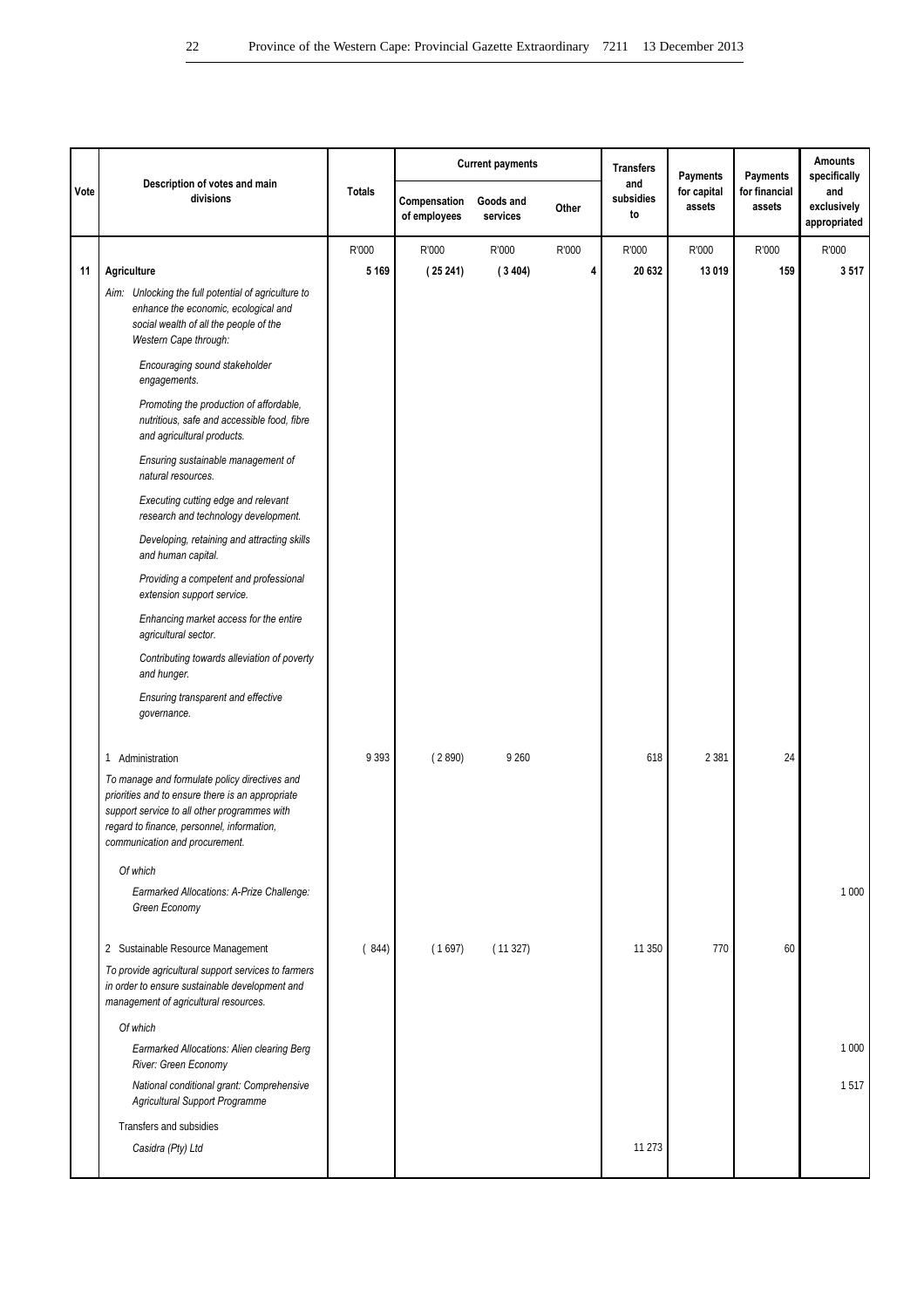|      |                                                                                                                                                                                        |               |                              | <b>Current payments</b> |       | <b>Transfers</b>       | Payments              | Payments                | <b>Amounts</b><br>specifically     |
|------|----------------------------------------------------------------------------------------------------------------------------------------------------------------------------------------|---------------|------------------------------|-------------------------|-------|------------------------|-----------------------|-------------------------|------------------------------------|
| Vote | Description of votes and main<br>divisions                                                                                                                                             | <b>Totals</b> | Compensation<br>of employees | Goods and<br>services   | Other | and<br>subsidies<br>to | for capital<br>assets | for financial<br>assets | and<br>exclusively<br>appropriated |
|      |                                                                                                                                                                                        | R'000         | R'000                        | R'000                   | R'000 | R'000                  | R'000                 | R'000                   | R'000                              |
|      | 3 Farmer Support and Development                                                                                                                                                       | 6795          | (7939)                       | 3732                    |       | 7501                   | 3 4 6 6               | 35                      |                                    |
|      | To provide support to farmers through agricultural<br>development programmes.                                                                                                          |               |                              |                         |       |                        |                       |                         |                                    |
|      | Of which                                                                                                                                                                               |               |                              |                         |       |                        |                       |                         |                                    |
|      | Transfers and subsidies                                                                                                                                                                |               |                              |                         |       |                        |                       |                         |                                    |
|      | Casidra (Pty) Ltd                                                                                                                                                                      |               |                              |                         |       | 508                    |                       |                         |                                    |
|      | Agri Mega                                                                                                                                                                              |               |                              |                         |       | 6682                   |                       |                         |                                    |
|      | 4 Veterinary Services                                                                                                                                                                  | (3176)        | (2786)                       | (2704)                  | 4     | 648                    | 1662                  |                         |                                    |
|      | To provide veterinary services to clients in order to<br>ensure healthy animals, safe animal products and<br>the welfare of the people of South Africa.                                |               |                              |                         |       |                        |                       |                         |                                    |
|      | Transfers and subsidies                                                                                                                                                                |               |                              |                         |       |                        |                       |                         |                                    |
|      | Cape of Good Hope society for Prevention<br>of Cruelty to Animals (SPCA)                                                                                                               |               |                              |                         |       | 500                    |                       |                         |                                    |
|      | 5 Research and Technology Development<br>Services                                                                                                                                      | 1590          | (5005)                       | 3 9 1 2                 |       | 503                    | 2 1 5 0               | 30                      |                                    |
|      | To render expert and needs based research,<br>development and technology transfer services<br>impacting on development objectives.                                                     |               |                              |                         |       |                        |                       |                         |                                    |
|      | 6 Agricultural Economics Services                                                                                                                                                      | (1137)        | 673                          | (2000)                  |       |                        | 190                   |                         |                                    |
|      | To provide timely and relevant agricultural<br>economic services to the sector in support of<br>sustainable agricultural and agri-business<br>development to increase economic growth. |               |                              |                         |       |                        |                       |                         |                                    |
|      | Of which                                                                                                                                                                               |               |                              |                         |       |                        |                       |                         |                                    |
|      | <b>Transfers and Subsidies</b>                                                                                                                                                         |               |                              |                         |       |                        |                       |                         |                                    |
|      | University of Pretoria                                                                                                                                                                 |               |                              |                         |       | (100)                  |                       |                         |                                    |
|      | Deciduous Fruit Producers Trust                                                                                                                                                        |               |                              |                         |       | 328                    |                       |                         |                                    |
|      | Western Cape Tourism, Trade and<br><b>Investment Promotion Agency</b>                                                                                                                  |               |                              |                         |       | 690                    |                       |                         |                                    |
|      | Wine Industry Ethical Trade Assocation<br>(WIETA) & sustainable Initiative of South<br>Africa (SIZA)                                                                                   |               |                              |                         |       | (924)                  |                       |                         |                                    |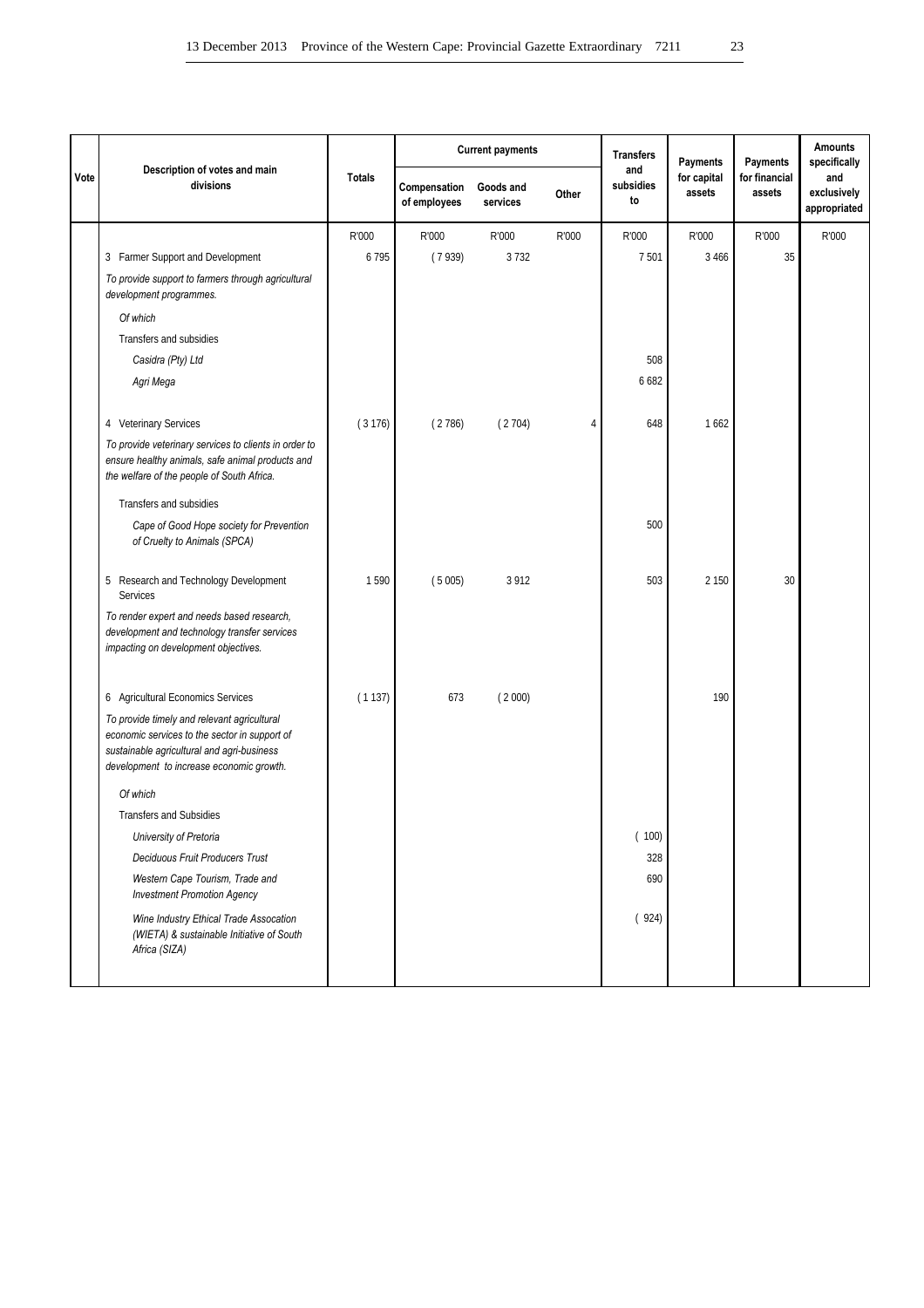|      |                                                                                                                                                                                                                                                                                |               | <b>Current payments</b>      |                       |       | <b>Transfers</b>       | Payments              | Payments                | <b>Amounts</b><br>specifically     |
|------|--------------------------------------------------------------------------------------------------------------------------------------------------------------------------------------------------------------------------------------------------------------------------------|---------------|------------------------------|-----------------------|-------|------------------------|-----------------------|-------------------------|------------------------------------|
| Vote | Description of votes and main<br>divisions                                                                                                                                                                                                                                     | <b>Totals</b> | Compensation<br>of employees | Goods and<br>services | Other | and<br>subsidies<br>to | for capital<br>assets | for financial<br>assets | and<br>exclusively<br>appropriated |
|      |                                                                                                                                                                                                                                                                                | R'000         | R'000                        | R'000                 | R'000 | R'000                  | R'000                 | R'000                   | R'000                              |
|      | Structured Agricultural Education and Training<br>7                                                                                                                                                                                                                            | (4405)        | (4482)                       | (2177)                |       | 12                     | 2 2 3 2               | 10                      |                                    |
|      | To facilitate and provide structured agricultural<br>education and training in line with the Agricultural<br>Education and Training Strategy to all participants<br>in the agricultural sector in order to establish a<br>knowledgeable, prosperous and competitive<br>sector. |               |                              |                       |       |                        |                       |                         |                                    |
|      | <b>Transfers and Subsidies</b>                                                                                                                                                                                                                                                 |               |                              |                       |       |                        |                       |                         |                                    |
|      | SARS - Excise Duty                                                                                                                                                                                                                                                             |               |                              |                       |       | 116                    |                       |                         |                                    |
|      | <b>Bursaries (Non-employees)</b>                                                                                                                                                                                                                                               |               |                              |                       |       | 200)                   |                       |                         |                                    |
|      | 8 Rural Development coordination                                                                                                                                                                                                                                               | (3047)        | (1115)                       | (2100)                |       |                        | 168                   |                         |                                    |
|      | To create vibrant, sustainable rural communities<br>and to facilitate the implementation of the National<br>Comprehensive Rural Development Programme<br>and to facilitate the development of farm workers<br>in the Western Cape.                                             |               |                              |                       |       |                        |                       |                         |                                    |
|      | Of which                                                                                                                                                                                                                                                                       |               |                              |                       |       |                        |                       |                         |                                    |
|      | <b>Transfers and Subsidies</b>                                                                                                                                                                                                                                                 |               |                              |                       |       |                        |                       |                         |                                    |
|      | Casidra (Pty) Ltd                                                                                                                                                                                                                                                              |               |                              |                       |       | 1 4 7 2                |                       |                         |                                    |
|      | Farm worker development projects                                                                                                                                                                                                                                               |               |                              |                       |       | (1787)                 |                       |                         |                                    |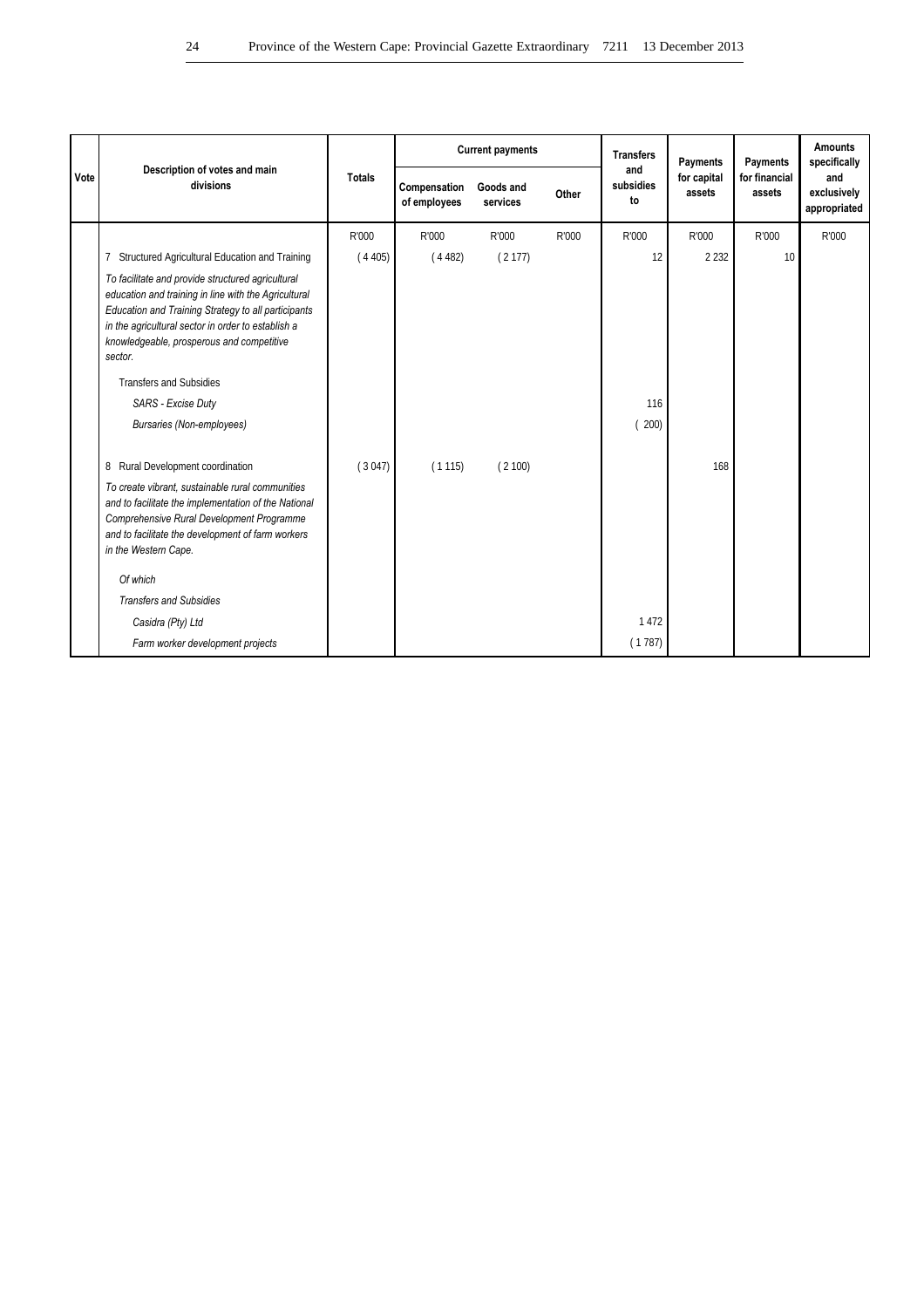|      | Description of votes and main                                                                                                                                                                                                                                                       |               |                              | <b>Current payments</b> |       | <b>Transfers</b>       | Payments              | Payments                | <b>Amounts</b><br>specifically     |
|------|-------------------------------------------------------------------------------------------------------------------------------------------------------------------------------------------------------------------------------------------------------------------------------------|---------------|------------------------------|-------------------------|-------|------------------------|-----------------------|-------------------------|------------------------------------|
| Vote | divisions                                                                                                                                                                                                                                                                           | <b>Totals</b> | Compensation<br>of employees | Goods and<br>services   | Other | and<br>subsidies<br>to | for capital<br>assets | for financial<br>assets | and<br>exclusively<br>appropriated |
|      |                                                                                                                                                                                                                                                                                     | R'000         | R'000                        | R'000                   | R'000 | R'000                  | R'000                 | R'000                   | R'000                              |
| 12   | <b>Economic Development and Tourism</b>                                                                                                                                                                                                                                             | (16478)       | 227                          | (51392)                 |       | 34 846                 | (174)                 | 15                      | 2000                               |
|      | Aim: The vision will be achieved by providing<br>leadership to the Western Cape economy<br>through the Department's understanding of<br>the economy, its ability to identify economic<br>opportunities and potential, and its<br>contribution to government economic<br>priorities. |               |                              |                         |       |                        |                       |                         |                                    |
|      | 1 Administration                                                                                                                                                                                                                                                                    | 500           | 500                          | (897)                   |       | 21                     | 876                   |                         |                                    |
|      | To provide strong, innovative leadership and<br>strategic management in accordance with<br>legislation, regulations and policies to ensure<br>clean, efficient, cost effective, transparent and<br>responsive corporate services to the Department.                                 |               |                              |                         |       |                        |                       |                         |                                    |
|      | Of which                                                                                                                                                                                                                                                                            |               |                              |                         |       |                        |                       |                         |                                    |
|      | Households                                                                                                                                                                                                                                                                          |               |                              |                         |       | 21                     |                       |                         |                                    |
|      | 2 Integrated Economic Development Services                                                                                                                                                                                                                                          | 1 3 6 0       | 2 4 0 6                      | (4396)                  |       | 3 3 3 5                |                       | 15                      |                                    |
|      | To promote and support economic development<br>through shared partnerships.                                                                                                                                                                                                         |               |                              |                         |       |                        |                       |                         |                                    |
|      | Of which                                                                                                                                                                                                                                                                            |               |                              |                         |       |                        |                       |                         |                                    |
|      | Transfers and subsidies                                                                                                                                                                                                                                                             |               |                              |                         |       |                        |                       |                         |                                    |
|      | Cape Peninsula University of Technology                                                                                                                                                                                                                                             |               |                              |                         |       | 100                    |                       |                         |                                    |
|      | National Empowerment Fund(NEF)                                                                                                                                                                                                                                                      |               |                              |                         |       | 2 100                  |                       |                         |                                    |
|      | Innovate Western Cape projects                                                                                                                                                                                                                                                      |               |                              |                         |       | 500                    |                       |                         |                                    |
|      | Western Cape Economic Development<br>Partnership (WCEDP)                                                                                                                                                                                                                            |               |                              |                         |       | 200                    |                       |                         |                                    |
|      | Households                                                                                                                                                                                                                                                                          |               |                              |                         |       | 435                    |                       |                         |                                    |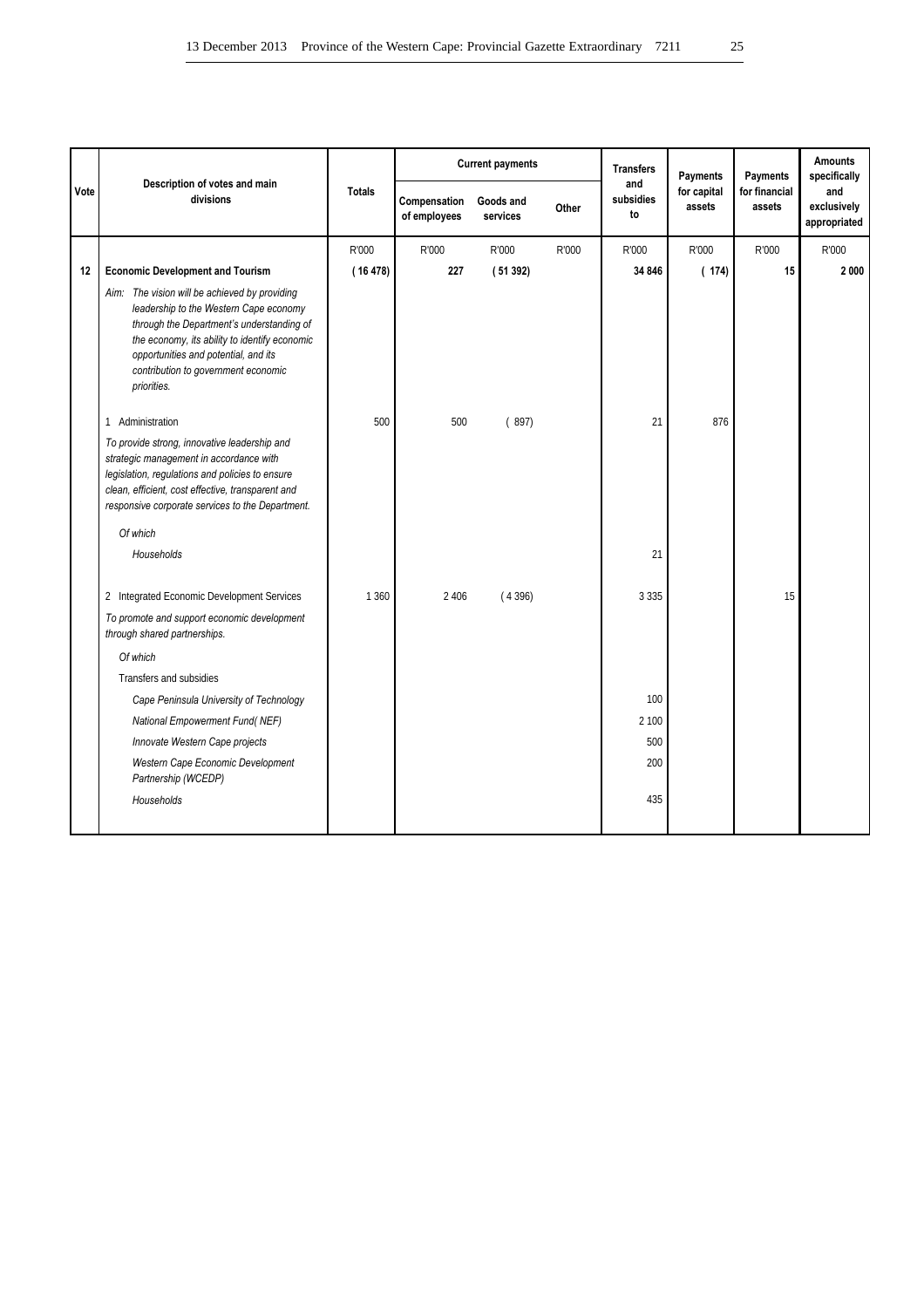|      |                                                                                                     |               |                              | <b>Current payments</b> |       | <b>Transfers</b>       | <b>Payments</b>       | Payments                | <b>Amounts</b><br>specifically     |
|------|-----------------------------------------------------------------------------------------------------|---------------|------------------------------|-------------------------|-------|------------------------|-----------------------|-------------------------|------------------------------------|
| Vote | Description of votes and main<br>divisions                                                          | <b>Totals</b> | Compensation<br>of employees | Goods and<br>services   | Other | and<br>subsidies<br>to | for capital<br>assets | for financial<br>assets | and<br>exclusively<br>appropriated |
|      |                                                                                                     | R'000         | R'000                        | R'000                   | R'000 | R'000                  | R'000                 | R'000                   | R'000                              |
|      | 3 Trade and Sector Development                                                                      | (15478)       |                              | (37065)                 |       | 22 287                 | (700)                 |                         |                                    |
|      | To stimulate economic growth through industry<br>development, trade and investment promotion.       |               |                              |                         |       |                        |                       |                         |                                    |
|      | Of which                                                                                            |               |                              |                         |       |                        |                       |                         |                                    |
|      | Transfers and subsidies                                                                             |               |                              |                         |       |                        |                       |                         |                                    |
|      | Western Cape Tourism, Trade and<br><b>Investment Promotion Agency</b>                               |               |                              |                         |       | 2617                   |                       |                         |                                    |
|      | Cape IT Initiative (CITI)                                                                           |               |                              |                         |       | 3 4 0 0                |                       |                         |                                    |
|      | <b>Business Process Enabling Services</b><br>(BpeSA)                                                |               |                              |                         |       | (500)                  |                       |                         |                                    |
|      | Cape Town Fashion Council (CTFC)                                                                    |               |                              |                         |       | (2000)                 |                       |                         |                                    |
|      | Western Cape Aquaculture Development<br>Initiative (WCADI)                                          |               |                              |                         |       | 1 0 0 0                |                       |                         |                                    |
|      | Cape Craft and Design Instititute (CCDI)                                                            |               |                              |                         |       | 3870                   |                       |                         |                                    |
|      | Cape Town Partnership                                                                               |               |                              |                         |       | 500                    |                       |                         |                                    |
|      | Saldanha Bay Municipality                                                                           |               |                              |                         |       | 2 800                  |                       |                         |                                    |
|      | City of Cape Town                                                                                   |               |                              |                         |       | 2 3 5 0                |                       |                         |                                    |
|      | National Research Foundation                                                                        |               |                              |                         |       | 1 200                  |                       |                         |                                    |
|      | <b>Technology Innovation Agency</b>                                                                 |               |                              |                         |       | 3 0 0 0                |                       |                         |                                    |
|      | University of the Western Cape                                                                      |               |                              |                         |       | 550                    |                       |                         |                                    |
|      | Sanlam trust                                                                                        |               |                              |                         |       | 500                    |                       |                         |                                    |
|      | <b>Non Profit Institutions</b>                                                                      |               |                              |                         |       | 3 000                  |                       |                         |                                    |
|      | 4 Business Regulation and Governance                                                                | (739)         | (739)                        | 80                      |       | 3                      | (83)                  |                         |                                    |
|      | To ensure an equitable socially responsible<br>business environment that allows for predictability. |               |                              |                         |       |                        |                       |                         |                                    |
|      | Of which                                                                                            |               |                              |                         |       |                        |                       |                         |                                    |
|      | Transfers and subsidies                                                                             |               |                              |                         |       |                        |                       |                         |                                    |
|      | Households                                                                                          |               |                              |                         |       | 3                      |                       |                         |                                    |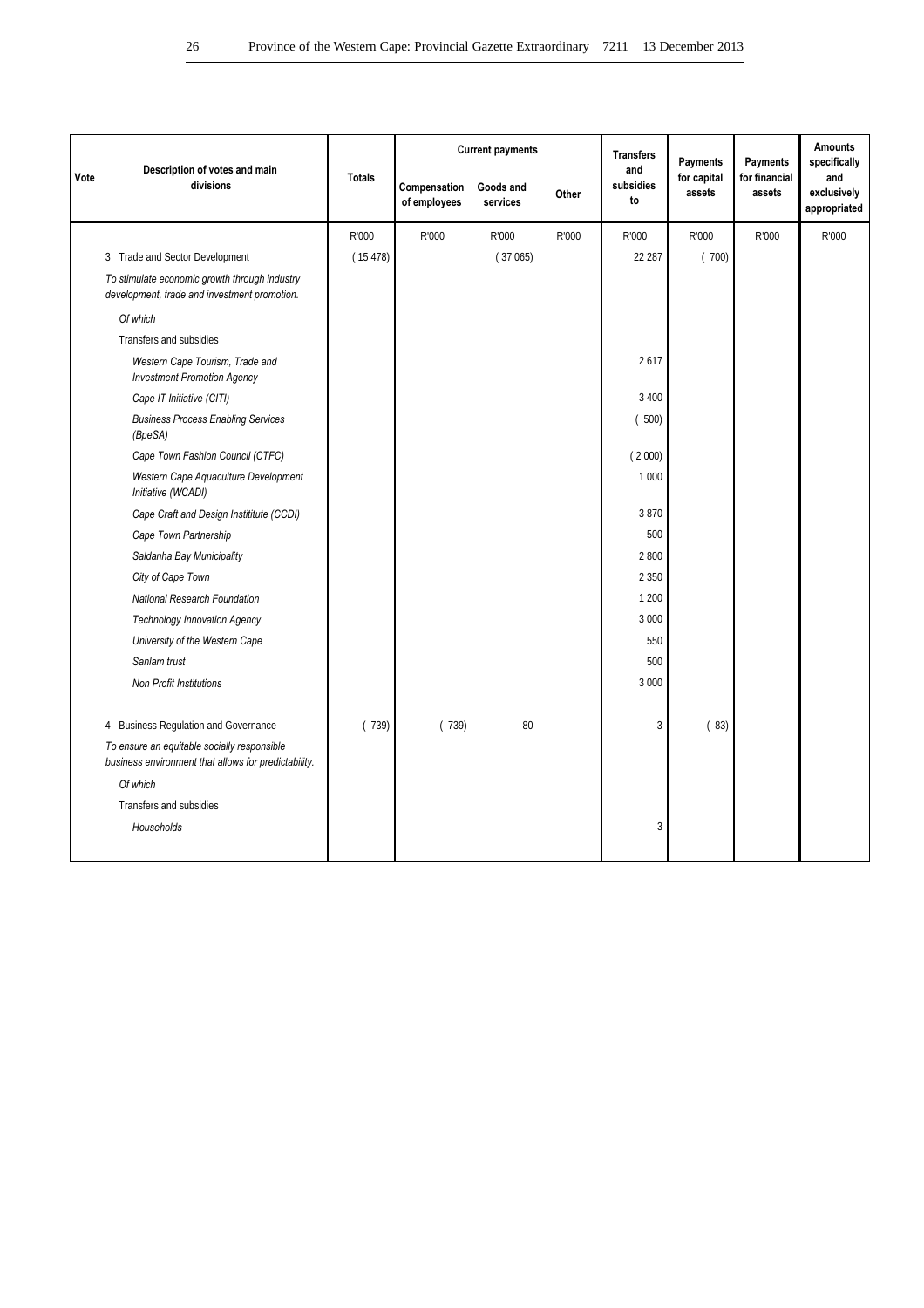|      |                                                                                                                                                                         |               |                              | <b>Current payments</b> |       | <b>Transfers</b>       | Payments              | Payments                | <b>Amounts</b><br>specifically     |
|------|-------------------------------------------------------------------------------------------------------------------------------------------------------------------------|---------------|------------------------------|-------------------------|-------|------------------------|-----------------------|-------------------------|------------------------------------|
| Vote | Description of votes and main<br>divisions                                                                                                                              | <b>Totals</b> | Compensation<br>of employees | Goods and<br>services   | Other | and<br>subsidies<br>to | for capital<br>assets | for financial<br>assets | and<br>exclusively<br>appropriated |
|      |                                                                                                                                                                         | R'000         | R'000                        | R'000                   | R'000 | R'000                  | R'000                 | R'000                   | R'000                              |
|      | 5 Economic Planning                                                                                                                                                     | 1700          | 654                          | (1047)                  |       | 2 2 5 0                | (157)                 |                         |                                    |
|      | To develop Provincial Economic Policies and<br>Strategies to achieve and measure Sustainable<br>Economic Development.                                                   |               |                              |                         |       |                        |                       |                         |                                    |
|      | Of which                                                                                                                                                                |               |                              |                         |       |                        |                       |                         |                                    |
|      | Earmarked allocation:<br>Liquefied Natural Gas (LNG) Importation<br>Plan: Green Economy                                                                                 |               |                              |                         |       |                        |                       |                         | 2 0 0 0                            |
|      | Transfers and subsidies                                                                                                                                                 |               |                              |                         |       |                        |                       |                         |                                    |
|      | Cape Craft and Design Instititute (CCDI)                                                                                                                                |               |                              |                         |       | 800                    |                       |                         |                                    |
|      | GreenCape                                                                                                                                                               |               |                              |                         |       | 1 4 5 0                |                       |                         |                                    |
|      | 6 Tourism, Arts and Entertainment                                                                                                                                       | (1621)        | (2836)                       | (694)                   |       | 2019                   | (110)                 |                         |                                    |
|      | To facilitate the opportunities for the growth and<br>increased inclusivity of the tourism, arts and<br>entertainment sectors.                                          |               |                              |                         |       |                        |                       |                         |                                    |
|      | Of which                                                                                                                                                                |               |                              |                         |       |                        |                       |                         |                                    |
|      | Transfers and subsidies                                                                                                                                                 |               |                              |                         |       |                        |                       |                         |                                    |
|      | Western Cape Tourism, Trade and<br><b>Investment Promotion Agency</b>                                                                                                   |               |                              |                         |       | 2 0 0 0                |                       |                         |                                    |
|      | Other transfers to households                                                                                                                                           |               |                              |                         |       | 19                     |                       |                         |                                    |
|      | 7 Skills Development and Innovation                                                                                                                                     | (2200)        | 242                          | (7373)                  |       | 4 9 3 1                |                       |                         |                                    |
|      | To facilitate the provisioning of Human Capital and<br>Innovation Skills in order to deliver on the<br>economic human resource development need of<br>the Western Cape. |               |                              |                         |       |                        |                       |                         |                                    |
|      | Of which                                                                                                                                                                |               |                              |                         |       |                        |                       |                         |                                    |
|      | Transfers and subsidies                                                                                                                                                 |               |                              |                         |       |                        |                       |                         |                                    |
|      | Western Cape Tourism, Trade and<br><b>Investment Promotion Agency</b>                                                                                                   |               |                              |                         |       | 2813                   |                       |                         |                                    |
|      | <b>Industrial Development Corporation</b>                                                                                                                               |               |                              |                         |       | 626                    |                       |                         |                                    |
|      | South African Oil and Gas Alliance (SAOGA)                                                                                                                              |               |                              |                         |       | 250                    |                       |                         |                                    |
|      | Cape Craft and Design Instititute (CCDI)                                                                                                                                |               |                              |                         |       | 1 2 2 5                |                       |                         |                                    |
|      | Households                                                                                                                                                              |               |                              |                         |       | 17                     |                       |                         |                                    |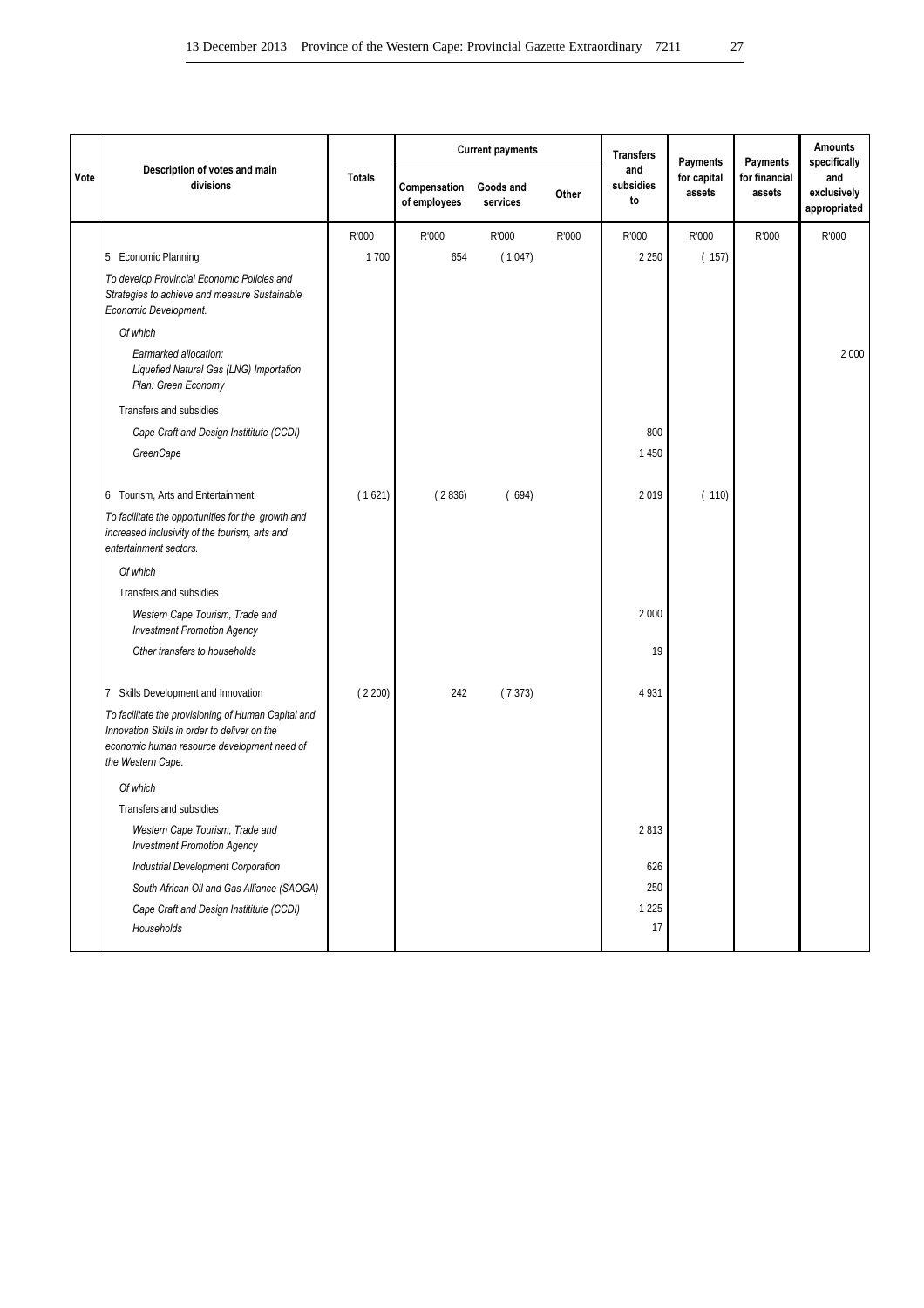|      |                                                                                                                                                                                                                                                                                                                                                                                                                                                                                                                                                                                                                                                                                                                                                                                  |               |                              | <b>Current payments</b> |       | <b>Transfers</b>       | <b>Payments</b>       | Payments                | <b>Amounts</b><br>specifically     |
|------|----------------------------------------------------------------------------------------------------------------------------------------------------------------------------------------------------------------------------------------------------------------------------------------------------------------------------------------------------------------------------------------------------------------------------------------------------------------------------------------------------------------------------------------------------------------------------------------------------------------------------------------------------------------------------------------------------------------------------------------------------------------------------------|---------------|------------------------------|-------------------------|-------|------------------------|-----------------------|-------------------------|------------------------------------|
| Vote | Description of votes and main<br>divisions                                                                                                                                                                                                                                                                                                                                                                                                                                                                                                                                                                                                                                                                                                                                       | <b>Totals</b> | Compensation<br>of employees | Goods and<br>services   | Other | and<br>subsidies<br>to | for capital<br>assets | for financial<br>assets | and<br>exclusively<br>appropriated |
|      |                                                                                                                                                                                                                                                                                                                                                                                                                                                                                                                                                                                                                                                                                                                                                                                  | R'000         | R'000                        | R'000                   | R'000 | R'000                  | R'000                 | R'000                   | R'000                              |
| 13   | <b>Cultural Affairs and Sport</b>                                                                                                                                                                                                                                                                                                                                                                                                                                                                                                                                                                                                                                                                                                                                                | 9338          | (4973)                       | (408)                   |       | 6643                   | 8 0 6 3               | 13                      | 8082                               |
|      | Aim: We encourage excellence and inclusiveness<br>in sport and culture through the effective,<br>efficient and sustainable use of our<br>resources, and through creative<br>partnerships with others. In moving to<br>excellence, we will create the conditions for<br>access and mass participation, talent<br>identification and skills development.                                                                                                                                                                                                                                                                                                                                                                                                                           |               |                              |                         |       |                        |                       |                         |                                    |
|      | 1 Administration                                                                                                                                                                                                                                                                                                                                                                                                                                                                                                                                                                                                                                                                                                                                                                 | 202           | (323)                        | (754)                   |       | 4                      | 1 2 7 1               | $\overline{4}$          |                                    |
|      | To conduct the overall management and<br>administrative support of the Department.                                                                                                                                                                                                                                                                                                                                                                                                                                                                                                                                                                                                                                                                                               |               |                              |                         |       |                        |                       |                         |                                    |
|      | 2 Cultural Affairs                                                                                                                                                                                                                                                                                                                                                                                                                                                                                                                                                                                                                                                                                                                                                               | (3047)        | (5619)                       | (812)                   |       | 990                    | 2 3 9 4               |                         |                                    |
|      | To provide arts and culture, museums, heritage<br>and language related services to the inhabitants of<br>the Western Cape.                                                                                                                                                                                                                                                                                                                                                                                                                                                                                                                                                                                                                                                       |               |                              |                         |       |                        |                       |                         |                                    |
|      | 3 Library and Archives Services                                                                                                                                                                                                                                                                                                                                                                                                                                                                                                                                                                                                                                                                                                                                                  | 9418          | (10)                         | 4 9 9 1                 |       | 913                    | 3524                  |                         |                                    |
|      | To provide comprehensive library and archive<br>services in the Western Cape.                                                                                                                                                                                                                                                                                                                                                                                                                                                                                                                                                                                                                                                                                                    |               |                              |                         |       |                        |                       |                         |                                    |
|      | Of which                                                                                                                                                                                                                                                                                                                                                                                                                                                                                                                                                                                                                                                                                                                                                                         |               |                              |                         |       |                        |                       |                         |                                    |
|      | Earmarked allocation: Enterprise Content<br>Management (ECM): Transversal ICT<br>Projects                                                                                                                                                                                                                                                                                                                                                                                                                                                                                                                                                                                                                                                                                        |               |                              |                         |       |                        |                       |                         | 1 200                              |
|      | Earmarked allocation: Broadband, rural<br>library connectivity project.                                                                                                                                                                                                                                                                                                                                                                                                                                                                                                                                                                                                                                                                                                          |               |                              |                         |       |                        |                       |                         | 6882                               |
|      | Transfers and subsidies                                                                                                                                                                                                                                                                                                                                                                                                                                                                                                                                                                                                                                                                                                                                                          |               |                              |                         |       |                        |                       |                         |                                    |
|      | <b>Munipalities</b>                                                                                                                                                                                                                                                                                                                                                                                                                                                                                                                                                                                                                                                                                                                                                              |               |                              |                         |       | 903                    |                       |                         |                                    |
|      | Households                                                                                                                                                                                                                                                                                                                                                                                                                                                                                                                                                                                                                                                                                                                                                                       |               |                              |                         |       | 10                     |                       |                         |                                    |
|      | 4 Sport and Recreation                                                                                                                                                                                                                                                                                                                                                                                                                                                                                                                                                                                                                                                                                                                                                           | 2765          | 979                          | (3833)                  |       | 4 7 3 6                | 874                   | 9                       |                                    |
|      | Sport and recreation, with its four components,<br>namely, School Sport, Recreation, Youth and High<br>Performance Sport, and Major Events and<br>Facilities, has an integrated implementation plan.<br>This integrated implementation plan speaks to<br>various degrees of delivery, namely, Mass<br>Participation Sport, Competitive Sport, High<br>Performance Sport and Career-based Sport. In<br>addition, emanating from these various degrees of<br>delivery are activities such as: in-school activities,<br>code leagues, inter-provincial competitions, the<br>Western Cape Sport School, in-community<br>activities, club leagues, club academies, club<br>development, academy training camps, inter-<br>provincial academies and legacy projects and<br>programmes. |               |                              |                         |       |                        |                       |                         |                                    |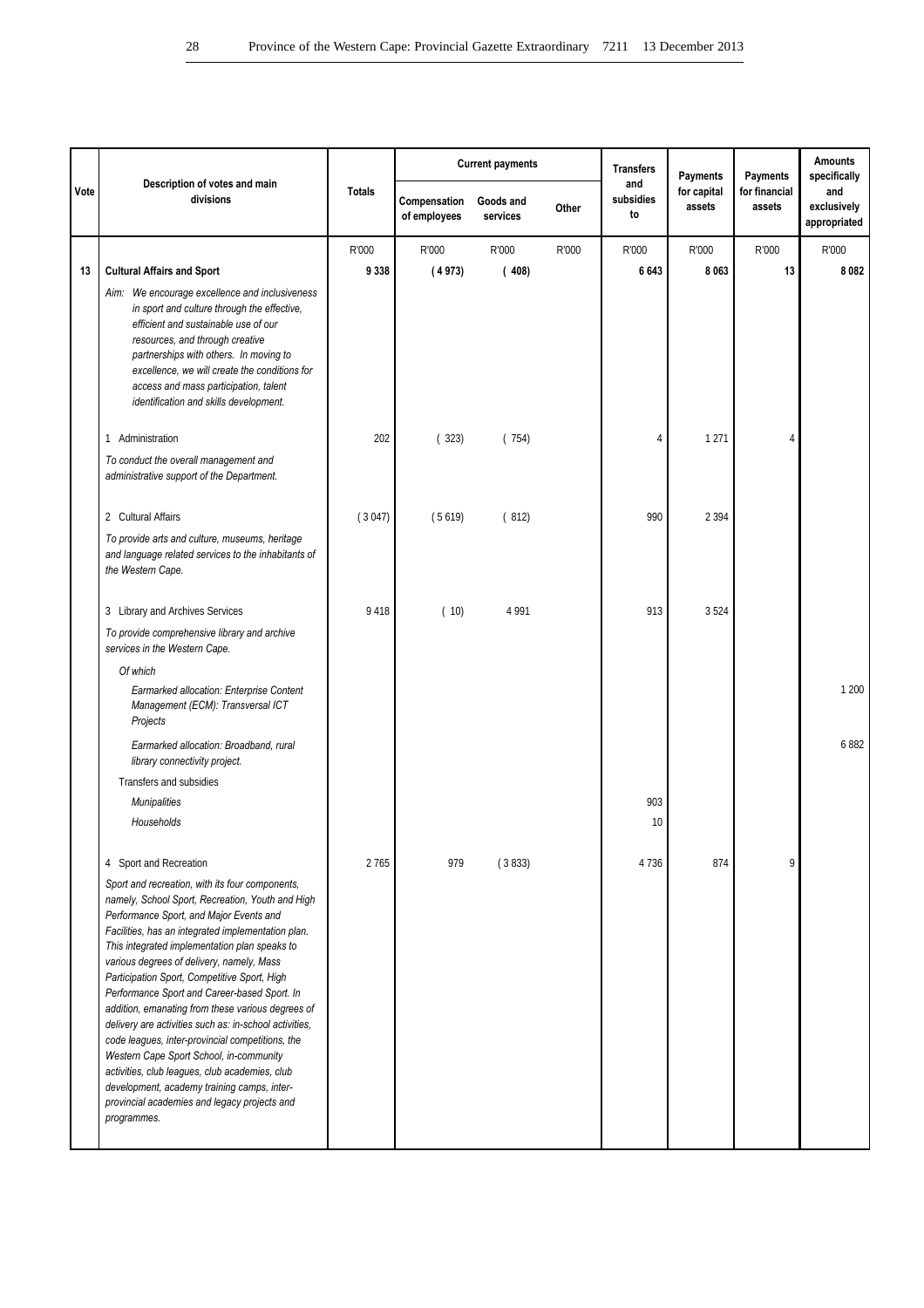|      |                                                                                                                                                                                                   |               |                              | <b>Current payments</b> |       | <b>Transfers</b>       | Payments              | Payments                | <b>Amounts</b><br>specifically     |
|------|---------------------------------------------------------------------------------------------------------------------------------------------------------------------------------------------------|---------------|------------------------------|-------------------------|-------|------------------------|-----------------------|-------------------------|------------------------------------|
| Vote | Description of votes and main<br>divisions                                                                                                                                                        | <b>Totals</b> | Compensation<br>of employees | Goods and<br>services   | Other | and<br>subsidies<br>to | for capital<br>assets | for financial<br>assets | and<br>exclusively<br>appropriated |
|      |                                                                                                                                                                                                   | R'000         | R'000                        | R'000                   | R'000 | R'000                  | R'000                 | R'000                   | R'000                              |
| 14   | <b>Local Government</b>                                                                                                                                                                           | 2 2 5 9       | (3126)                       | 5626                    |       | (201)                  | 2759                  | (2799)                  |                                    |
|      | To capacitate municipalities to deliver<br>Aim:<br>quality services to communities.                                                                                                               |               |                              |                         |       |                        |                       |                         |                                    |
|      | To promote participative, integrated and<br>sustainable communities.                                                                                                                              |               |                              |                         |       |                        |                       |                         |                                    |
|      | To ensure municipal plans reflect national,<br>provincial and local priorities and resources<br>through sound intergovernmental relations.                                                        |               |                              |                         |       |                        |                       |                         |                                    |
|      | To be the first port of call to municipalities<br>for advice and support.                                                                                                                         |               |                              |                         |       |                        |                       |                         |                                    |
|      | To facilitate delivery through sound<br>administration and the engagement of all<br>spheres of government and social partners.                                                                    |               |                              |                         |       |                        |                       |                         |                                    |
|      | Administration<br>1                                                                                                                                                                               | (1285)        | (2475)                       | 1514                    |       | 77                     | 2 3 9 8               | (2799)                  |                                    |
|      | To provide overall management in the Department<br>in accordance with all applicable legislation and<br>policies.                                                                                 |               |                              |                         |       |                        |                       |                         |                                    |
|      | 2 Local Governance                                                                                                                                                                                | (490)         | 88                           | (548)                   |       | (278)                  | 248                   |                         |                                    |
|      | To promote and facilitate viable and sustainable<br>developmental local governance, to promote<br>integrated and sustainable planning and to<br>enhance community participation in the processes. |               |                              |                         |       |                        |                       |                         |                                    |
|      | Of which                                                                                                                                                                                          |               |                              |                         |       |                        |                       |                         |                                    |
|      | Transfers and subsidies                                                                                                                                                                           |               |                              |                         |       |                        |                       |                         |                                    |
|      | <b>Municipalities</b>                                                                                                                                                                             |               |                              |                         |       | (578)                  |                       |                         |                                    |
|      | Non-profit institutions<br>Households                                                                                                                                                             |               |                              |                         |       | 218<br>82              |                       |                         |                                    |
|      | 3 Development and Planning                                                                                                                                                                        | 4 0 3 4       | (739)                        | 4 6 6 0                 |       |                        | 113                   |                         |                                    |
|      | To promote and facilitate effective disaster<br>management practices, to ensure well maintained<br>municipal infrastructure and promote integrated<br>planning.                                   |               |                              |                         |       |                        |                       |                         |                                    |
|      | 4 Traditional Institutional Management                                                                                                                                                            |               |                              |                         |       |                        |                       |                         |                                    |
|      | To manage the institutions of traditional leadership<br>in line with legislation.                                                                                                                 |               |                              |                         |       |                        |                       |                         |                                    |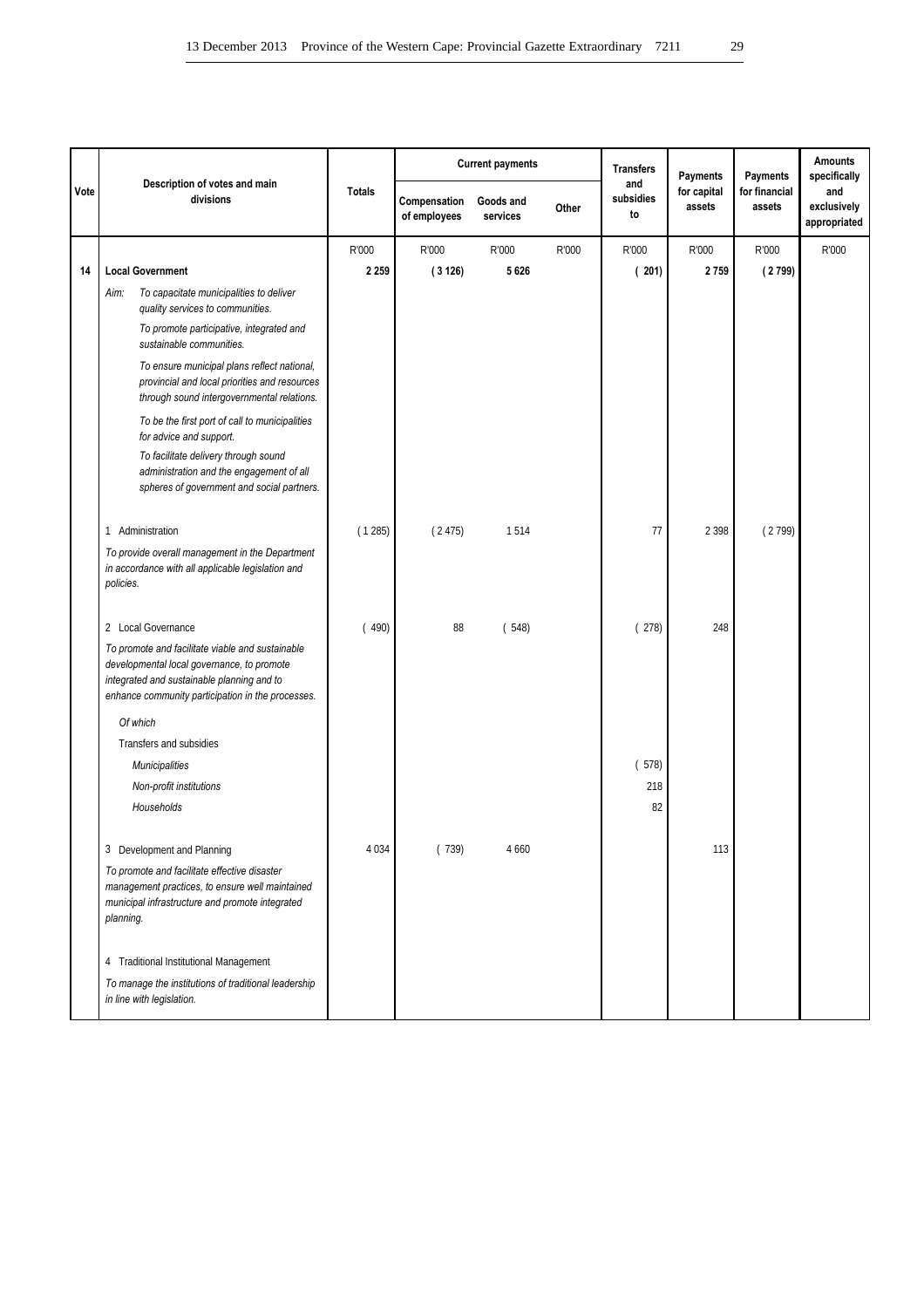————————— *(Engelse teks deur die Premier geteken) (Bekragtig op 10 Desember 2013) —————————*

## **WET**

**Tot bewilliging van aangesuiwerde bedrae geld uit die Provinsiale Inkomstefonds vir die behoeftes van die Provinsie Wes-Kaap ten opsigte van die boekjaar wat op 31 Maart 2014 eindig; en om voorsiening te maak vir aangeleenthede wat daarmee verband hou.**

**D**AAR WORD BEPAAL deur die Provinsiale Parlement van die Provinsie Wes-Kaap, soos volg:—

## **Interpretasie**

**1.** In hierdie Wet, tensy dit uit die samehang anders blyk, het enige woord of uitdrukking waaraan 'n betekenis geheg is in die Wes-Kaapse Begrotingswet, 2013 (Wet 5 van 2013), die betekenis daaraan geheg in daardie Wet. 5

#### **Bewilliging van aangesuiwerde bedrae geld vir behoeftes van Provinsie**

**2.** (1) Aangesuiwerde bewilligings deur die Provinsiale Parlement van geld uit die Provinsiale Inkomstefonds vir die behoeftes van die Provinsie in die 2013/14 boekjaar vir begrotingsposte en hoofindelings binne 'n begrotingspos, en vir die spesifieke 10 gemelde doeleindes, word in die Bylae uiteengesit.

(2) Die besteding van bewilligings in subartikel (1) beoog, is onderhewig aan die Wet op Openbare Finansiële Bestuur.

## **Bedrae aangedui as spesifiek en uitsluitlik bewillig**

- **3.** Bedrae in die Bylae aangedui as spesifiek en uitsluitlik bewillig en wat verwys na 15
	- *(a)* nasionale voorwaardelike toekennings mag gebruik word slegs vir die doel bepaal in die Wet op die Verdeling van Inkomste en ooreenkomstig die raamwerk gepubliseer ingevolge daardie Wet;
	- *(b)* geoormerkte toekennings mag gebruik word slegs vir die doel bepaal in die Bylae en ooreenkomstig die raamwerk gepubliseer ingevolge artikel 4 van die 20 Wes-Kaapse Begrotingswet, 2013.

## **Kort titel**

**4.** Hierdie Wet heet die Wes-Kaapse Aansuiweringsbegrotingswet, 2013.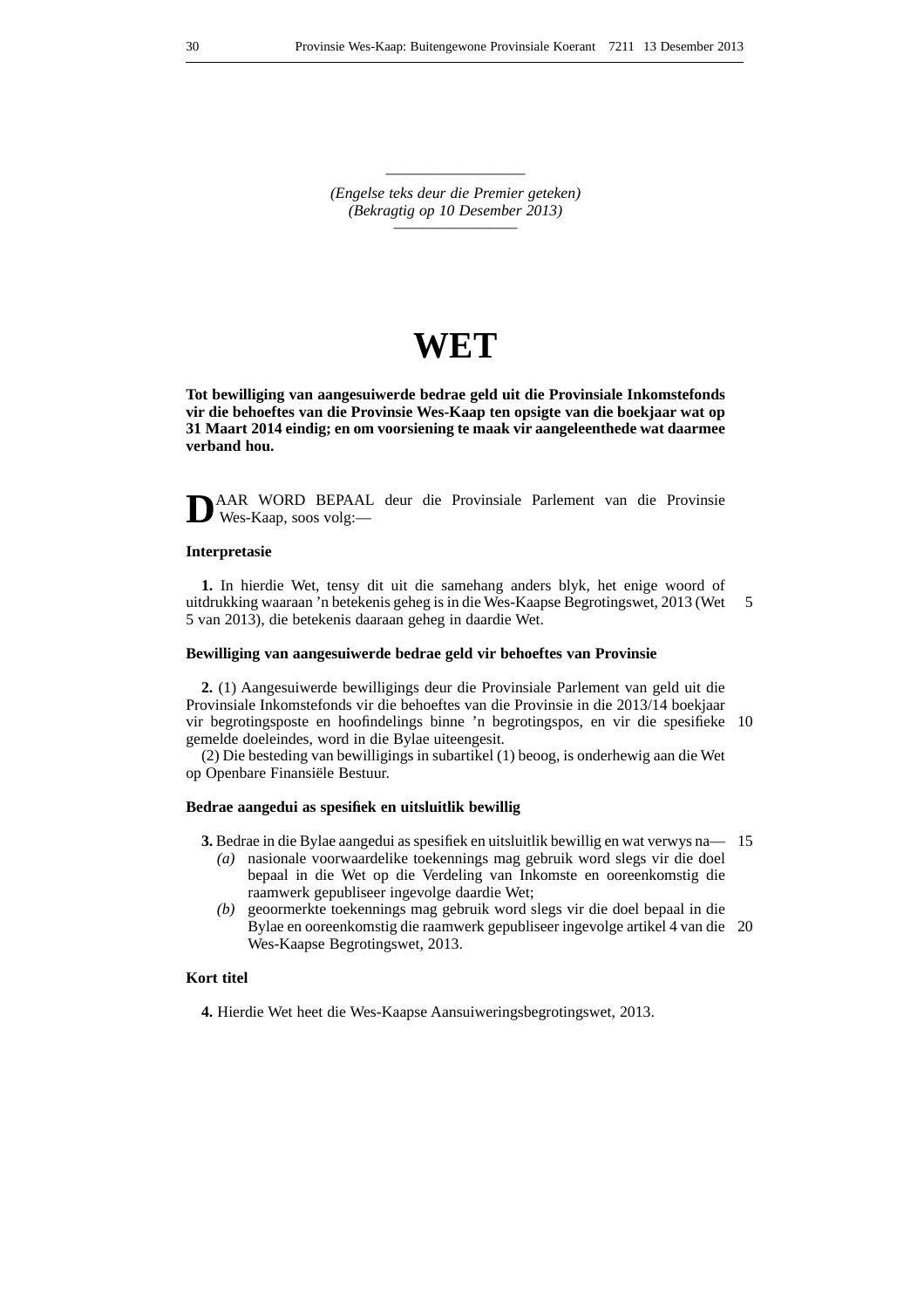|                |                                                  |               |                              | Lopende betalings     |       | Oordragte en     | <b>Betalings</b>     | <b>Betalings vir</b> | Bedrae                                  |
|----------------|--------------------------------------------------|---------------|------------------------------|-----------------------|-------|------------------|----------------------|----------------------|-----------------------------------------|
| Begrotingspos  | Beskrywing van begrotingspos en<br>hoofindelings | <b>Totale</b> | Vergoeding van<br>werknemers | Goedere en<br>dienste | Ander | subsidies<br>aan | vir<br>kapitaalbates | finansiële<br>bates  | spesifiek en<br>uitsluitlik<br>bewillig |
|                |                                                  | R'000         | R'000                        | R'000                 | R'000 | R'000            | R'000                | R'000                | R'000                                   |
| 1              | Premier                                          | 49 26 2       | (18693)                      | 56 780                |       | 10729            | 446                  |                      | 27 800                                  |
| $\overline{2}$ | <b>Provinsiale Parlement</b>                     | 654           | (2588)                       | 2 3 1 1               |       | 407              | 469                  | 55                   |                                         |
| 3              | Provinsiale Tesourie                             | (244811)      | 1596                         | 3 800                 |       | (250458)         | 182                  | 69                   | 8 0 0 0                                 |
| 4              | Gemeenskapsveiligheid                            | 9585          | (5004)                       | 6936                  |       | 3 4 5 9          | 3 9 5 8              | 236                  | (203246)                                |
| 5              | Onderwys                                         | 66 867        | 19572                        | 107 990               |       | 173 060          | (247620)             | 13865                | (307640)                                |
| 6              | Gesondheid                                       | 155 852       | 4 5 4 0                      | 17 48 6               |       | 49 667           | 84 159               |                      | (195802)                                |
| $\overline{7}$ | Maatskaplike Ontwikkeling                        | 9642          | (10130)                      | 22 085                |       | (11993)          | 9680                 |                      |                                         |
| 8              | Menslike Nedersettings                           | 35 266        | 77                           | (7491)                | (23)  | 42 003           |                      | 700                  | 1 1 6 6                                 |
| 9              | Omgewingsake en Ontwikkelingsbeplanning          | (1256)        | (6539)                       | 3 3 6 0               |       | 218              | 1705                 |                      | (15154)                                 |
| 10             | Vervoer en Publieke Werke                        | 259 622       | (60349)                      | (2355)                |       | 24 851           | 297 186              | 289                  | (42941)                                 |
| 11             | Landbou                                          | 5 1 6 9       | (25241)                      | (3404)                | 4     | 20 632           | 13 0 19              | 159                  | 3517                                    |
| 12             | Ekonomiese Ontwikkeling en Toerisme              | (16478)       | 227                          | (51392)               |       | 34 846           | (174)                | 15                   | 2 0 0 0                                 |
| 13             | Kultuursake en Sport                             | 9 3 3 8       | (4973)                       | (408)                 |       | 6643             | 8 0 6 3              | 13                   | 8082                                    |
| 14             | Plaaslike Regering                               | 2 2 5 9       | (3126)                       | 5 6 2 6               |       | 201)             | 2759                 | (2799)               |                                         |
|                |                                                  |               |                              |                       |       |                  |                      |                      |                                         |
|                |                                                  | 340 971       | (110 631)                    | 161 324               | 19)   | 103 863          | 173832               | 12 602               | (714 218)                               |

(As 'n las teen die Provinsiale Inkomstefonds) **BYLAE**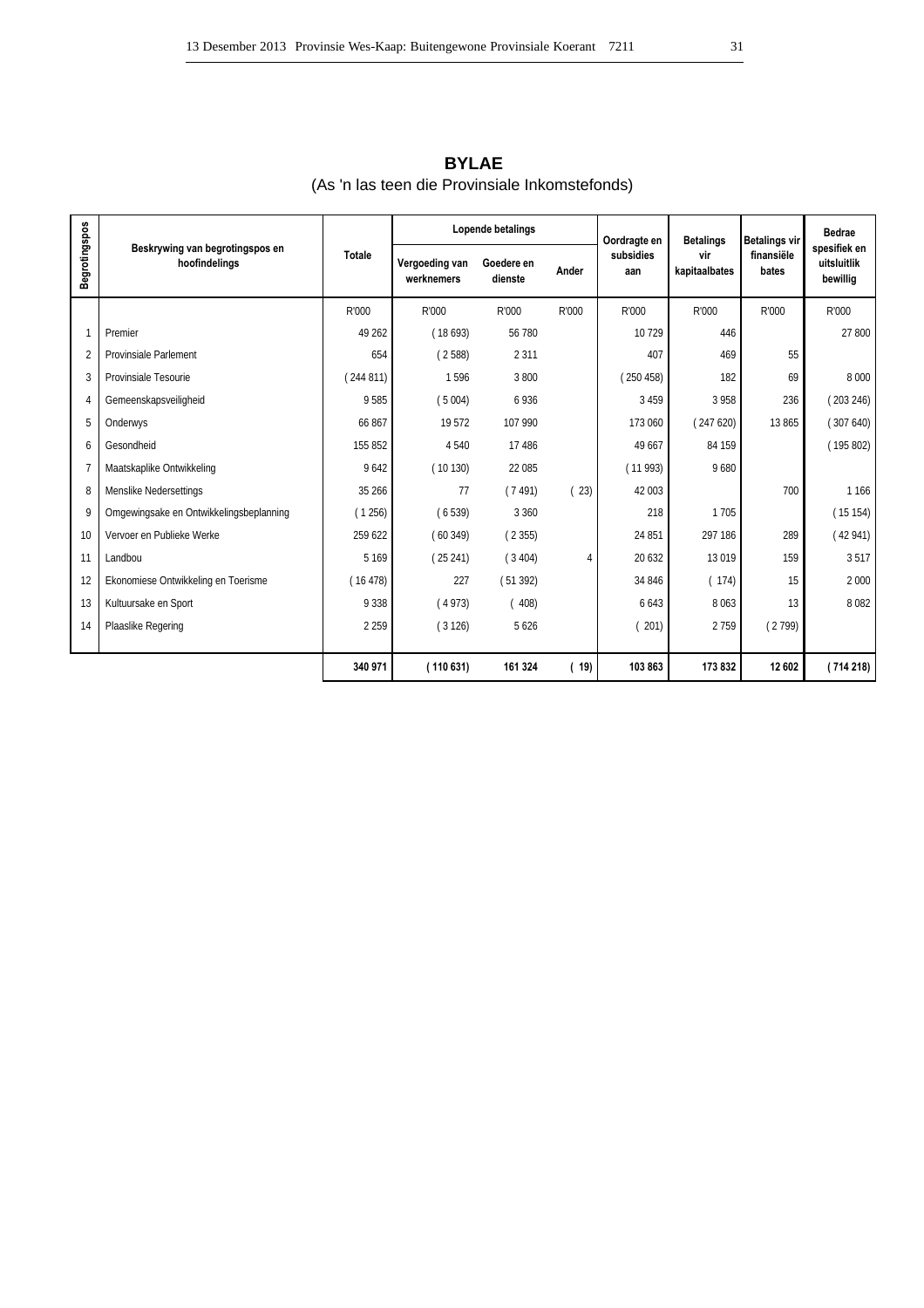|                      |                                                                                                                                                                                                    |        |                                 | Lopende betalings     |       | Oordragte en     | <b>Betalings</b>     | <b>Betalings vir</b> | <b>Bedrae</b>                           |
|----------------------|----------------------------------------------------------------------------------------------------------------------------------------------------------------------------------------------------|--------|---------------------------------|-----------------------|-------|------------------|----------------------|----------------------|-----------------------------------------|
| <b>Begrotingspos</b> | Beskrywing van begrotingspos en hoofindelings                                                                                                                                                      | Totale | Vergoeding<br>van<br>werknemers | Goedere en<br>dienste | Ander | subsidies<br>aan | vir<br>kapitaalbates | finansiële<br>bates  | spesifiek en<br>uitsluitlik<br>bewillig |
|                      |                                                                                                                                                                                                    | R'000  | R'000                           | R'000                 | R'000 | R'000            | R'000                | R'000                | R'000                                   |
| 1                    | Departement van die Premier                                                                                                                                                                        | 49 262 | (18693)                         | 56 780                |       | 10729            | 446                  |                      | 27 800                                  |
|                      | Doel: Om uitstekende resultate te bereik met<br>mense wat doelgepas is, 'n toepaslike<br>beleidsagenda, strategieë en venootskappe<br>wat in lyn is.                                               |        |                                 |                       |       |                  |                      |                      |                                         |
|                      | 1 Uitvoerende steun (Administrasie)                                                                                                                                                                | 7632   | (65)                            | 1 1 5 4               |       | 6697             | (154)                |                      |                                         |
|                      | Om relevante en stiptelike sekretariaatsdienste,<br>kantoor en administratiewe ondersteuning aan die<br>uitvoerende gesag en die Direkteur-Generaal van<br>die Wes-Kaapse Regering te lewer.       |        |                                 |                       |       |                  |                      |                      |                                         |
|                      | Waarvan                                                                                                                                                                                            |        |                                 |                       |       |                  |                      |                      |                                         |
|                      | Oordragte en subsidies                                                                                                                                                                             |        |                                 |                       |       |                  |                      |                      |                                         |
|                      | Huishoudings                                                                                                                                                                                       |        |                                 |                       |       | 6697             |                      |                      |                                         |
|                      | 2 Provinsiale strategiese bestuur                                                                                                                                                                  | 458    | 427                             | (922)                 |       | 1 0 3 1          | (78)                 |                      |                                         |
|                      | Om professionele ondersteuning aan die Premier<br>en Kabinet te verleen ten einde uitvoerende gesag<br>ten opsigte van provinsiale strategieë en<br>belanghebbende bestuur effektief uit te oefen. |        |                                 |                       |       |                  |                      |                      |                                         |
|                      | Waarvan                                                                                                                                                                                            |        |                                 |                       |       |                  |                      |                      |                                         |
|                      | Oordragte en subsidies                                                                                                                                                                             |        |                                 |                       |       |                  |                      |                      |                                         |
|                      | Cape Higher Education Consortium                                                                                                                                                                   |        |                                 |                       |       | 500              |                      |                      |                                         |
|                      | Hout Bay Partnership                                                                                                                                                                               |        |                                 |                       |       | 500              |                      |                      |                                         |
|                      | Huishoudings                                                                                                                                                                                       |        |                                 |                       |       | 31               |                      |                      |                                         |
|                      | Menslike Kapitaal (Korporatiewe Dienssentrum)<br>3                                                                                                                                                 | 3729   | (80)                            | 3 0 9 1               |       | 609              | 109                  |                      |                                         |
|                      | Lewer effektiewe, doeltreffende en professionele<br>korporatiewe dienste aan die provinsiale regering<br>wat in Iyn is met internasionale beste praktyk.                                           |        |                                 |                       |       |                  |                      |                      |                                         |
|                      | Waarvan                                                                                                                                                                                            |        |                                 |                       |       |                  |                      |                      |                                         |
|                      | Goedere en dienste                                                                                                                                                                                 |        |                                 |                       |       |                  |                      |                      |                                         |
|                      | Geoormerk: Sakeproses Optimalisering                                                                                                                                                               |        |                                 |                       |       |                  |                      |                      | 3 200                                   |
|                      | Oordragte en subsidies                                                                                                                                                                             |        |                                 |                       |       |                  |                      |                      |                                         |
|                      | Huishoudings                                                                                                                                                                                       |        |                                 |                       |       | 609              |                      |                      |                                         |
|                      |                                                                                                                                                                                                    |        |                                 |                       |       |                  |                      |                      |                                         |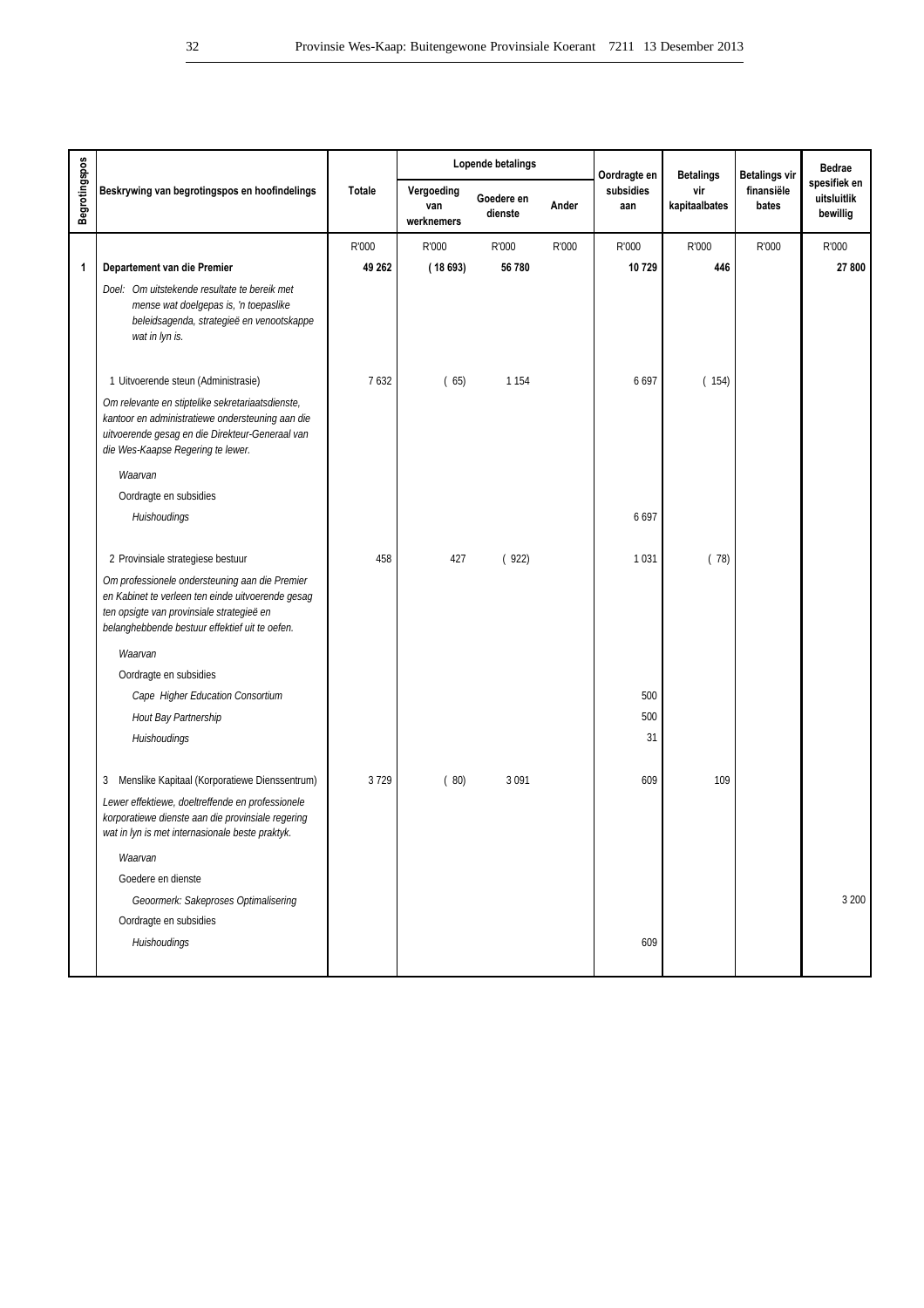|               |                                                                                                                                                                                          |               |                                 | Lopende betalings     |       | Oordragte en     | <b>Betalings</b>     | <b>Betalings vir</b> | Bedrae                                  |
|---------------|------------------------------------------------------------------------------------------------------------------------------------------------------------------------------------------|---------------|---------------------------------|-----------------------|-------|------------------|----------------------|----------------------|-----------------------------------------|
| Begrotingspos | Beskrywing van begrotingspos en hoofindelings                                                                                                                                            | <b>Totale</b> | Vergoeding<br>van<br>werknemers | Goedere en<br>dienste | Ander | subsidies<br>aan | vir<br>kapitaalbates | finansiële<br>bates  | spesifiek en<br>uitsluitlik<br>bewillig |
|               |                                                                                                                                                                                          | R'000         | R'000                           | R'000                 | R'000 | R'000            | R'000                | R'000                | R'000                                   |
|               | Sentrum vir E-Innovering<br>4                                                                                                                                                            | 42 533        | (10418)                         | 49 554                |       | 2 1 2 5          | 1 2 7 2              |                      |                                         |
|               | Lewer effektiewe, doeltreffende en professionele<br>korporatiewe dienste aan die provinsiale regering<br>wat in lyn is met internasionale beste praktyk.                                 |               |                                 |                       |       |                  |                      |                      |                                         |
|               | Waarvan                                                                                                                                                                                  |               |                                 |                       |       |                  |                      |                      |                                         |
|               | Goedere en dienste                                                                                                                                                                       |               |                                 |                       |       |                  |                      |                      |                                         |
|               | Geoormerkte toekenning: Jaarplan-<br>assesseringstelsel                                                                                                                                  |               |                                 |                       |       |                  |                      |                      | 2000                                    |
|               | Geoormerkte toekenning:<br>Ondernemingsportefeulje-bestuur                                                                                                                               |               |                                 |                       |       |                  |                      |                      | 8 400                                   |
|               | Geoormerkte toekenning: Sake-intelligensie                                                                                                                                               |               |                                 |                       |       |                  |                      |                      | 5 0 0 0                                 |
|               | Geoormerkte toekenning:<br>Ondernemingsinhoud-bestuur                                                                                                                                    |               |                                 |                       |       |                  |                      |                      | 9 200                                   |
|               | Oordragte en subsidies                                                                                                                                                                   |               |                                 |                       |       |                  |                      |                      |                                         |
|               | <b>Library Business Corners</b>                                                                                                                                                          |               |                                 |                       |       | 2 0 0 0          |                      |                      |                                         |
|               | Huishoudings                                                                                                                                                                             |               |                                 |                       |       | 125              |                      |                      |                                         |
|               | Korporatiewe Sekerheid (Korporatiewe<br>5<br>Dienssentrum)                                                                                                                               | (5090)        | (8557)                          | 3 9 0 3               |       | 267              | (703)                |                      |                                         |
|               | Doeltreffende, doelmatige en professionele<br>korporatiewe dienste met uitstekende mense,<br>prosesse en tegnologie om die dienslewering van<br>die Wes-Kaapse Regering te optimaliseer. |               |                                 |                       |       |                  |                      |                      |                                         |
|               | Waarvan                                                                                                                                                                                  |               |                                 |                       |       |                  |                      |                      |                                         |
|               | Oordragte en subsidies                                                                                                                                                                   |               |                                 |                       |       |                  |                      |                      |                                         |
|               | Huishoudings                                                                                                                                                                             |               |                                 |                       |       | 267              |                      |                      |                                         |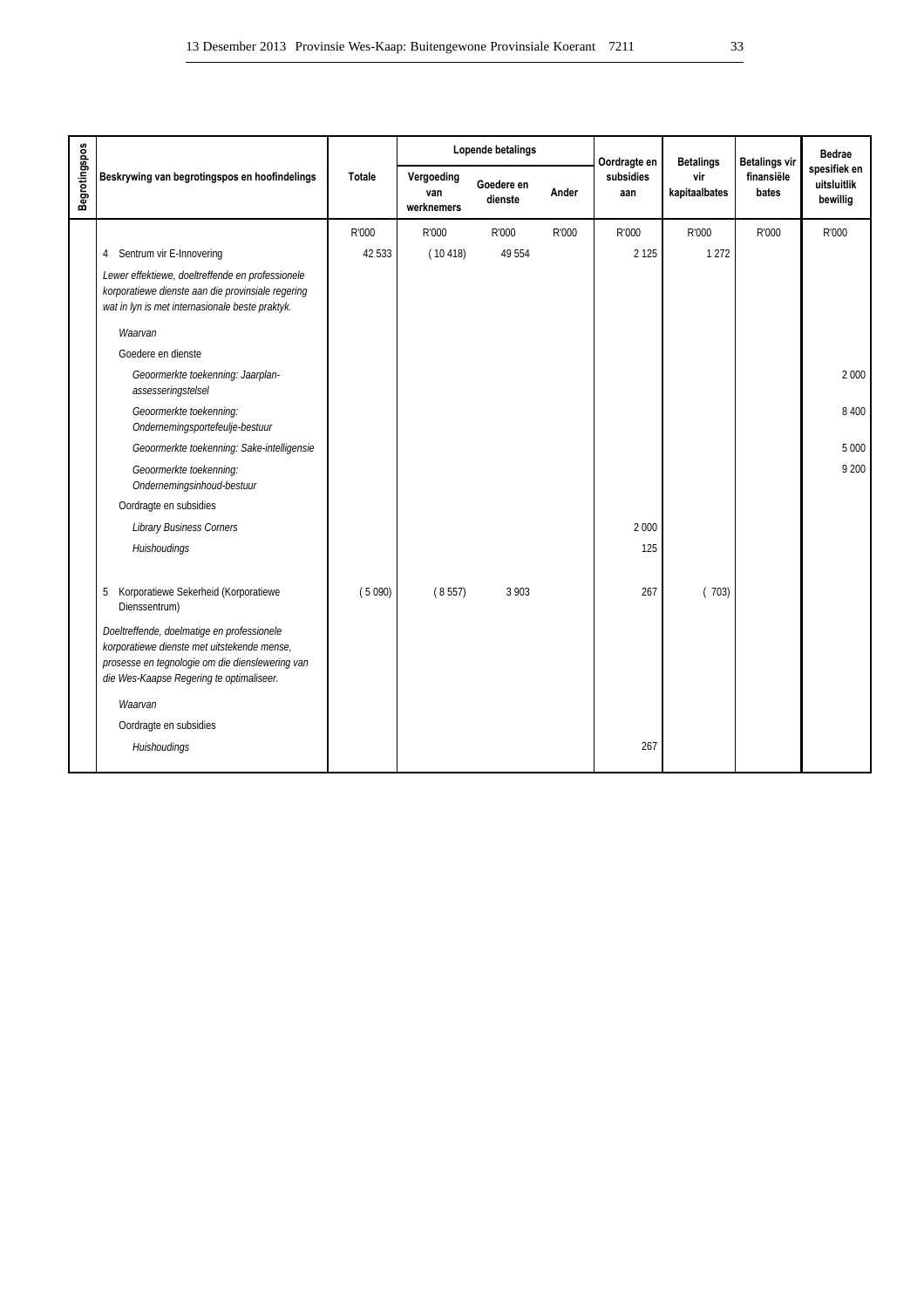|                      |                                                                                                                                                                                                                                                                                                                     |               | Lopende betalings            |                       |       | Oordragte              | <b>Betalings</b>     | <b>Betalings vir</b> | <b>Bedrae</b>                           |
|----------------------|---------------------------------------------------------------------------------------------------------------------------------------------------------------------------------------------------------------------------------------------------------------------------------------------------------------------|---------------|------------------------------|-----------------------|-------|------------------------|----------------------|----------------------|-----------------------------------------|
| <b>Begrotingspos</b> | Beskrywing van begrotingspos en hoofindelings                                                                                                                                                                                                                                                                       | <b>Totale</b> | Vergoeding van<br>werknemers | Goedere en<br>dienste | Ander | en<br>subsidies<br>aan | vir<br>kapitaalbates | finansiële<br>bates  | spesifiek en<br>uitsluitlik<br>bewillig |
|                      |                                                                                                                                                                                                                                                                                                                     | R'000         | R'000                        | R'000                 | R'000 | R'000                  | R'000                | R'000                | R'000                                   |
| $\mathbf{2}$         | <b>Provinsiale Parlement</b>                                                                                                                                                                                                                                                                                        | 654           | (2588)                       | 2 3 1 1               |       | 407                    | 469                  | 55                   |                                         |
|                      | Doel: Die Wes-Kaapse Provinsiale Parlement is 'n<br>instelling wat ingestel is om kwaliteit<br>proseduriële en administratiewe<br>ondersteuning aan Lede te bied ten einde<br>hul in staat te stel om hul grondwetlike<br>funksies te verrig asook publieke<br>betrokkenheid by sy aktiwiteite te<br>bewerkstellig. |               |                              |                       |       |                        |                      |                      |                                         |
|                      | Administrasie<br>1                                                                                                                                                                                                                                                                                                  | 654           | (1184)                       | 916                   |       | 398                    | 469                  | 55                   |                                         |
|                      | Strategiese bestuur van die instelling en die<br>lewering van gehalte korporatiewe steundienste<br>aan die Provinsiale Parlement.                                                                                                                                                                                   |               |                              |                       |       |                        |                      |                      |                                         |
|                      | 2 Fasiliteite vir Lede en Politieke Partye                                                                                                                                                                                                                                                                          |               |                              |                       |       |                        |                      |                      |                                         |
|                      | Om aan Lede en politieke partye<br>bemagtigingsfasiliteite en voordele te lewer.                                                                                                                                                                                                                                    |               |                              |                       |       |                        |                      |                      |                                         |
|                      | 3 Parlementêre Dienste                                                                                                                                                                                                                                                                                              |               | (1404)                       | 1 3 9 5               |       | 9                      |                      |                      |                                         |
|                      | Om gehalte prosedurele en verwante<br>ondersteuning aan die huis en komitees<br>beskikbaar te stel en om openbare deelname te<br>fasiliteer.                                                                                                                                                                        |               |                              |                       |       |                        |                      |                      |                                         |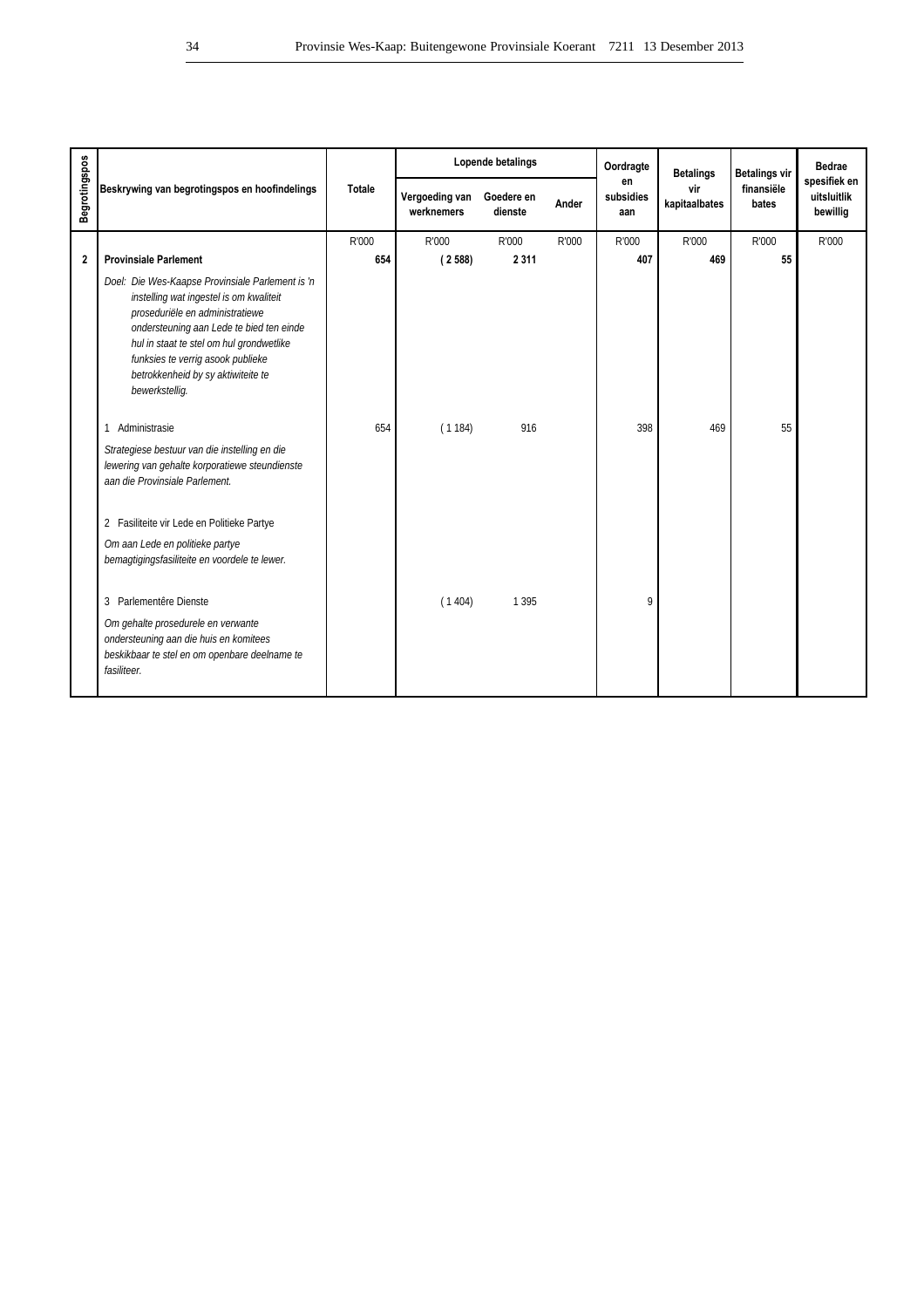|                      |                                                                                                                                                                                                                                                                                         |               |                              | Lopende betalings     |       | Oordragte              | <b>Betalings</b>     | <b>Betalings vir</b> | <b>Bedrae</b>                           |
|----------------------|-----------------------------------------------------------------------------------------------------------------------------------------------------------------------------------------------------------------------------------------------------------------------------------------|---------------|------------------------------|-----------------------|-------|------------------------|----------------------|----------------------|-----------------------------------------|
| <b>Begrotingspos</b> | Beskrywing van begrotingspos en hoofindelings                                                                                                                                                                                                                                           | <b>Totale</b> | Vergoeding van<br>werknemers | Goedere en<br>dienste | Ander | en<br>subsidies<br>aan | vir<br>kapitaalbates | finansiële<br>bates  | spesifiek en<br>uitsluitlik<br>bewillig |
|                      |                                                                                                                                                                                                                                                                                         | R'000         | R'000                        | R'000                 | R'000 | R'000                  | R'000                | R'000                | R'000                                   |
| $\mathbf{3}$         | <b>Provinsiale Tesourie</b>                                                                                                                                                                                                                                                             | (244811)      | 1 5 9 6                      | 3800                  |       | (250458)               | 182                  | 69                   | 8 0 0 0                                 |
|                      | Doel: Om 'n bekwame en sorgende organisasie te<br>bou wat ons toegewydheid na goeie<br>regering, rekenpligtigheid en die effektiewe<br>gebruik van finansiële hulpbronne dryf ten<br>einde die gewensde diensleweringstrefkrag<br>te bereik.                                            |               |                              |                       |       |                        |                      |                      |                                         |
|                      | 1 Administrasie                                                                                                                                                                                                                                                                         | (2584)        | (108)                        | (2798)                |       | 71                     | 182                  | 69                   |                                         |
|                      | Om oorhoofse strategiese rigtinggewing en<br>kwaliteit finansiële en ander ondersteuningsdienste<br>aan die Minister en Hoof van die Departement te<br>voorsien.                                                                                                                        |               |                              |                       |       |                        |                      |                      |                                         |
|                      | 2 Volhoubare Hulpbronbestuur                                                                                                                                                                                                                                                            | (252142)      | (402)                        | (1206)                |       | (250534)               |                      |                      |                                         |
|                      | Om finansiële bronne toekenning toe te lig,<br>provinsiale begrotings te bestuur en om die<br>implementering van provinsiale, munisipale en<br>entiteite se begrotings te monitor om effektiewe<br>benutting van fiskale bronne te bevorder en om vir<br>spesiale projekte te voorsien. |               |                              |                       |       |                        |                      |                      |                                         |
|                      | Waarvan                                                                                                                                                                                                                                                                                 |               |                              |                       |       |                        |                      |                      |                                         |
|                      | Oordragte en subsidies                                                                                                                                                                                                                                                                  |               |                              |                       |       |                        |                      |                      |                                         |
|                      | Spesiale Projekte                                                                                                                                                                                                                                                                       |               |                              |                       |       | (252598)               |                      |                      |                                         |
|                      | Munisipaliteite                                                                                                                                                                                                                                                                         |               |                              |                       |       | 6850                   |                      |                      |                                         |
|                      | Wes-Kaapse Raad op Dobbelary en<br>Wedrenne                                                                                                                                                                                                                                             |               |                              |                       |       | (4803)                 |                      |                      |                                         |
|                      | Huishoudings                                                                                                                                                                                                                                                                            |               |                              |                       |       | 17                     |                      |                      |                                         |
|                      | 3 Bate Bestuur                                                                                                                                                                                                                                                                          | 7936          | 929                          | 7 0 0 7               |       |                        |                      |                      |                                         |
|                      | Om beleidsrigtinggewing te verleen, om effektiewe<br>en doeltreffende bestuur van provinsiale finansiële<br>stelsels, verkrygingsvoorsieningsbestuur en<br>batebestuur binne die provinsiale en munisipale<br>sfeer te fasiliteer en af te dwing.                                       |               |                              |                       |       |                        |                      |                      |                                         |
|                      | Waarvan                                                                                                                                                                                                                                                                                 |               |                              |                       |       |                        |                      |                      |                                         |
|                      | Geoormerkte toekenning: Strategiese<br>aankope/verkrygingstrategieë                                                                                                                                                                                                                     |               |                              |                       |       |                        |                      |                      | 2 0 0 0                                 |
|                      | Geoormerkte toekenning: Uitrol van Logis<br>en biometriese stelsel                                                                                                                                                                                                                      |               |                              |                       |       |                        |                      |                      | 5 0 0 0                                 |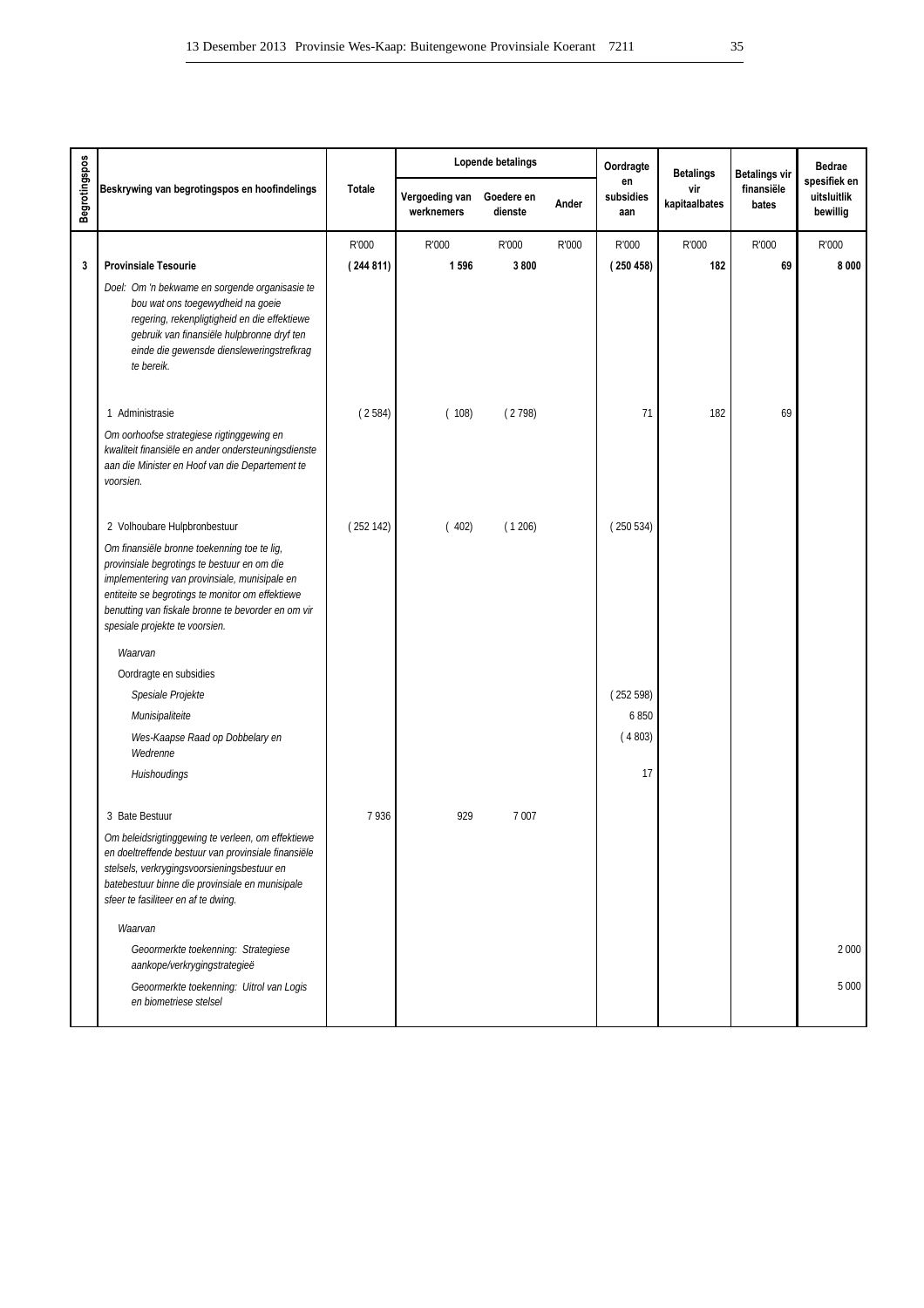|               |                                                                                                                                                                  |        |                              | Lopende betalings     |       | Oordragte<br>en<br>subsidies<br>aan | <b>Betalings</b>     | <b>Betalings vir</b> | <b>Bedrae</b>                           |
|---------------|------------------------------------------------------------------------------------------------------------------------------------------------------------------|--------|------------------------------|-----------------------|-------|-------------------------------------|----------------------|----------------------|-----------------------------------------|
| Begrotingspos | Beskrywing van begrotingspos en hoofindelings                                                                                                                    | Totale | Vergoeding van<br>werknemers | Goedere en<br>dienste | Ander |                                     | vir<br>kapitaalbates | finansiële<br>bates  | spesifiek en<br>uitsluitlik<br>bewillig |
|               |                                                                                                                                                                  | R'000  | R'000                        | R'000                 | R'000 | R'000                               | R'000                | R'000                | R'000                                   |
|               | 4 Finansiële Staatsbestuur                                                                                                                                       | 1979   | 1 1 7 7                      | 797                   |       |                                     |                      |                      |                                         |
|               | Om rekenkundige en finansiële bestuurspraktyke<br>binne die provinsiale en munisipale sfeer te<br>ontwikkel wat sal bydrae tot hoër vlakke van<br>staatsbestuur. |        |                              |                       |       |                                     |                      |                      |                                         |
|               | Waarvan<br>Geoormerkte toekenning: Verbetering van<br>Interne Kontrole (regoor departemente)                                                                     |        |                              |                       |       |                                     |                      |                      | 1000                                    |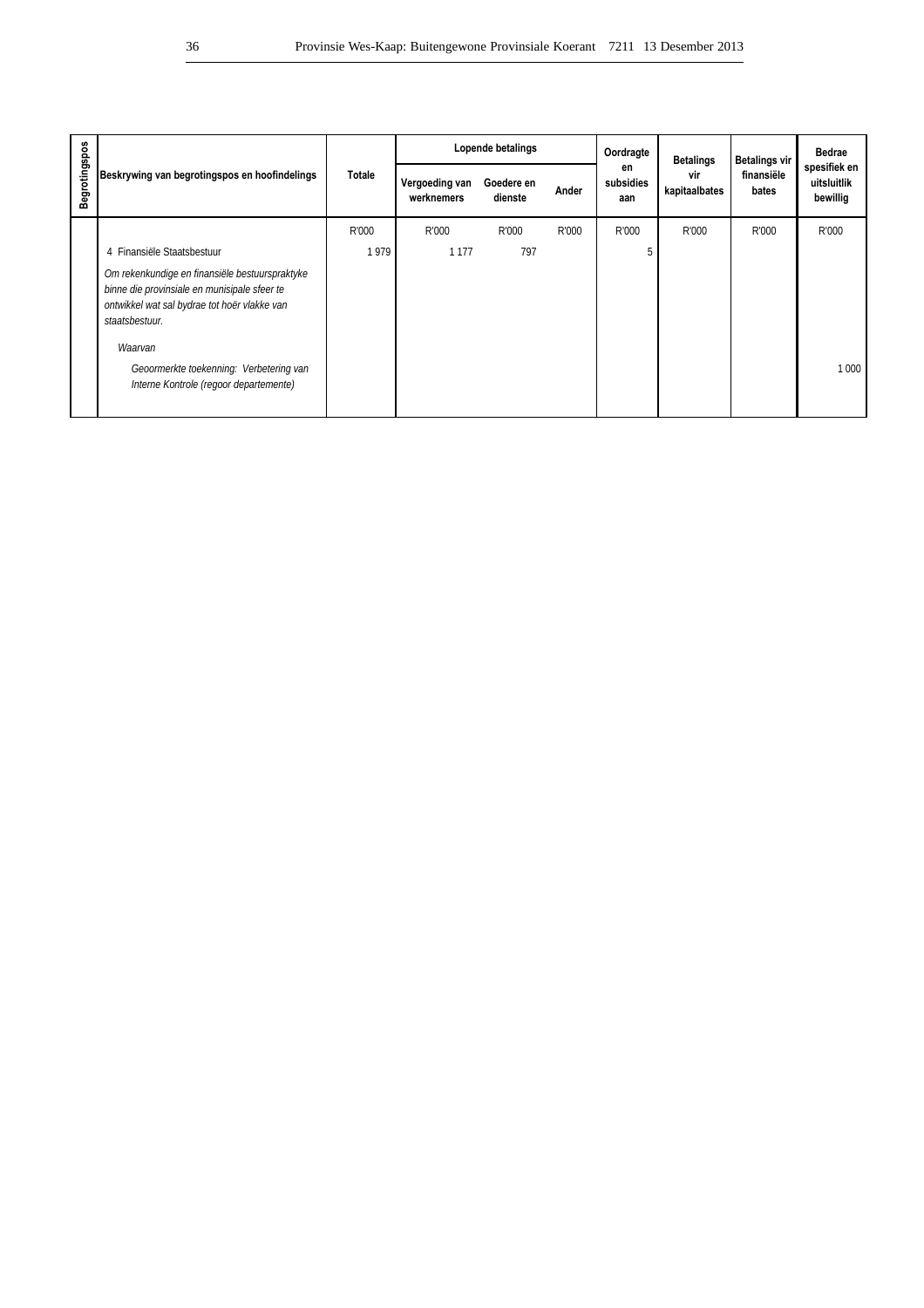|                      |                                                                                                                                                                                                                                                                                                                                                                                                      |         |                              | Lopende betalings     |       | Oordragte              | <b>Betalings</b>     | <b>Betalings vir</b> | <b>Bedrae</b>                           |
|----------------------|------------------------------------------------------------------------------------------------------------------------------------------------------------------------------------------------------------------------------------------------------------------------------------------------------------------------------------------------------------------------------------------------------|---------|------------------------------|-----------------------|-------|------------------------|----------------------|----------------------|-----------------------------------------|
| <b>Begrotingspos</b> | Beskrywing van begrotingspos en hoofindelings                                                                                                                                                                                                                                                                                                                                                        | Totale  | Vergoeding van<br>werknemers | Goedere en<br>dienste | Ander | en<br>subsidies<br>aan | vir<br>kapitaalbates | finansiële<br>bates  | spesifiek en<br>uitsluitlik<br>bewillig |
|                      |                                                                                                                                                                                                                                                                                                                                                                                                      | R'000   | R'000                        | R'000                 | R'000 | R'000                  | R'000                | R'000                | R'000                                   |
| 4                    | Gemeenskapsveiligheid                                                                                                                                                                                                                                                                                                                                                                                | 9585    | (5004)                       | 6936                  |       | 3 4 5 9                | 3958                 | 236                  | (203246)                                |
|                      | Doel: Die Departement van<br>Gemeenskapsveiligheid se doelwit is om<br>veiligheid vir almal in die Provinsie te<br>bevorder deur:                                                                                                                                                                                                                                                                    |         |                              |                       |       |                        |                      |                      |                                         |
|                      | Die verbetering van veiligheid deur<br>effektiewe toesig oor polisiëring                                                                                                                                                                                                                                                                                                                             |         |                              |                       |       |                        |                      |                      |                                         |
|                      | Om veiligheid almal se verantwoordelikheid<br>te maak                                                                                                                                                                                                                                                                                                                                                |         |                              |                       |       |                        |                      |                      |                                         |
|                      | Om padveiligheid te bevorder                                                                                                                                                                                                                                                                                                                                                                         |         |                              |                       |       |                        |                      |                      |                                         |
|                      | Optimalisering van veiligheid en<br>sekuriteitsrisiko-bestuur                                                                                                                                                                                                                                                                                                                                        |         |                              |                       |       |                        |                      |                      |                                         |
|                      | 1 Administrasie                                                                                                                                                                                                                                                                                                                                                                                      | 226     | 293                          | (115)                 |       | 54                     | (13)                 | 7                    |                                         |
|                      | Die voorsiening van strategiese bestuursdienste<br>en administratiewe ondersteuningsdienste aan die<br>lynfunksies van die Departement. Dit ondersteun<br>ook die Ministerie en die Kantoor van die<br>Departementshoof. Die doelwit van die program is<br>om effektief by te dra tot die kantore van die<br>Minister en die Hoof van Departement sodat hulle<br>strategiese leierskap kan voorsien. |         |                              |                       |       |                        |                      |                      |                                         |
|                      | 2 Siviele oorsig                                                                                                                                                                                                                                                                                                                                                                                     | 8 1 2 2 | 219                          | 7733                  |       | 8                      | 162                  |                      |                                         |
|                      | Om die grondwetlike en wetgewende mandaat van<br>burgerlike oorsig oor<br>wetstoepassingsagentskappe, en beide nasionale<br>en provinsiale beleid oor veiligheid en sekuriteit te<br>implementeer.                                                                                                                                                                                                   |         |                              |                       |       |                        |                      |                      |                                         |
|                      | 3 Misdaadvoorkoming en verhoudings tussen die<br>gemeenskap en die polisie                                                                                                                                                                                                                                                                                                                           | (1763)  | (801)                        | (4374)                |       | 2500                   | 900                  | 12                   |                                         |
|                      | Om veiligheid almal se verantwoordelikheid te<br>maak deur vennootskappe met<br>gemeenskapsorganisasies te skep, deur te bou op<br>die kapasiteit van Gemeenskapspolisieforums en<br>Buurtwagte en deur belanghebbende<br>veiligheidsforums te skep, wat die reaksie tot die<br>veiligheidsbehoeftes en besware in gemeenskappe<br>sal fasiliteer.                                                   |         |                              |                       |       |                        |                      |                      |                                         |
|                      | Waarvan                                                                                                                                                                                                                                                                                                                                                                                              |         |                              |                       |       |                        |                      |                      |                                         |
|                      | Oordragte en Subsidies                                                                                                                                                                                                                                                                                                                                                                               |         |                              |                       |       |                        |                      |                      |                                         |
|                      | Projek Veiligheidsvennootskapinkubator                                                                                                                                                                                                                                                                                                                                                               |         |                              |                       |       | 1600                   |                      |                      |                                         |
|                      | Projek Godsdienstige Organisasie                                                                                                                                                                                                                                                                                                                                                                     |         |                              |                       |       | 900                    |                      |                      |                                         |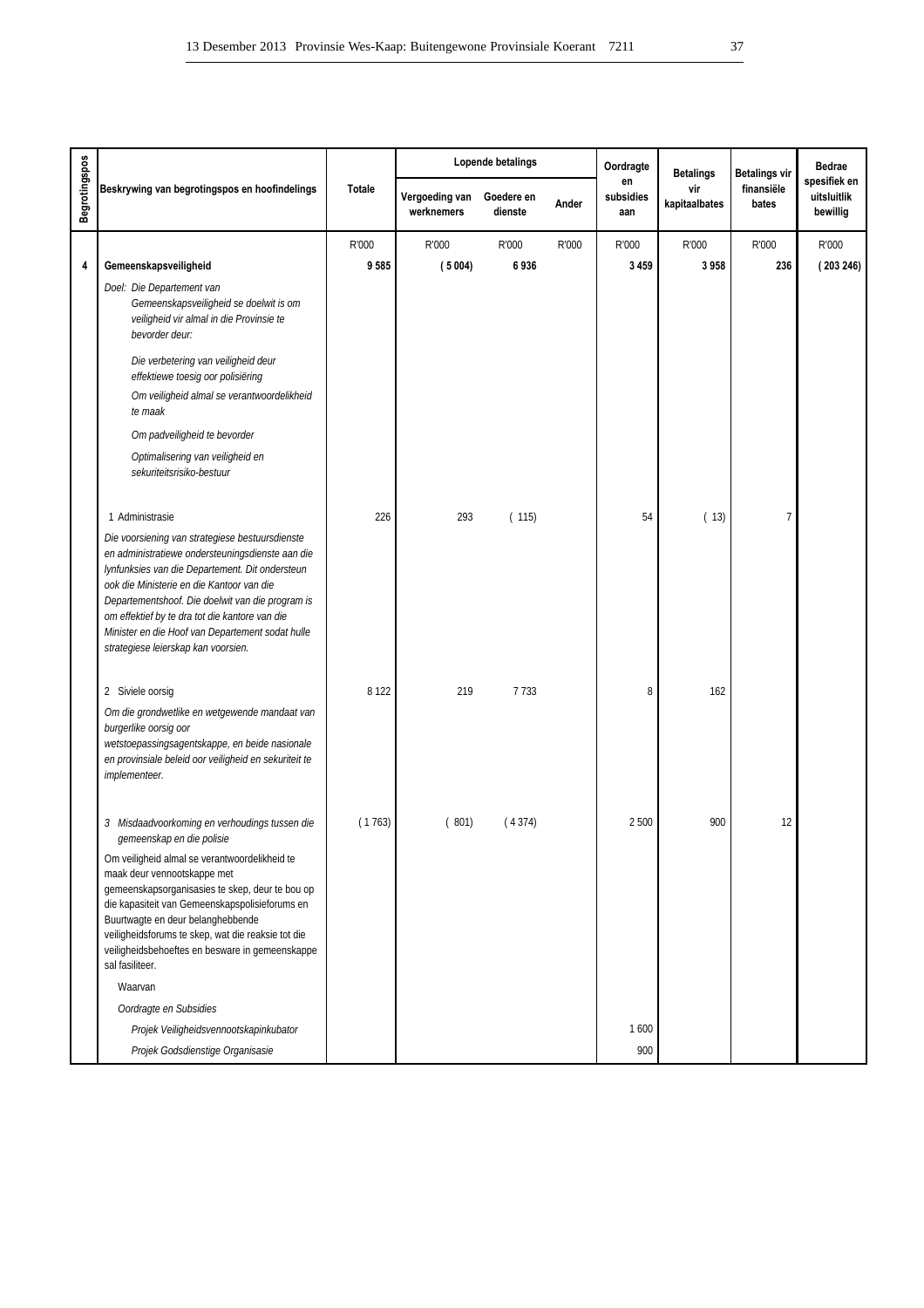|               |                                                                                                                                                                                                                                                                                                                                                                                                                                                      |               |                              | Lopende betalings     |       | Oordragte              | <b>Betalings</b>     | <b>Betalings vir</b> | Bedrae                                  |
|---------------|------------------------------------------------------------------------------------------------------------------------------------------------------------------------------------------------------------------------------------------------------------------------------------------------------------------------------------------------------------------------------------------------------------------------------------------------------|---------------|------------------------------|-----------------------|-------|------------------------|----------------------|----------------------|-----------------------------------------|
| Begrotingspos | Beskrywing van begrotingspos en hoofindelings                                                                                                                                                                                                                                                                                                                                                                                                        | <b>Totale</b> | Vergoeding van<br>werknemers | Goedere en<br>dienste | Ander | en<br>subsidies<br>aan | vir<br>kapitaalbates | finansiële<br>bates  | spesifiek en<br>uitsluitlik<br>bewillig |
|               |                                                                                                                                                                                                                                                                                                                                                                                                                                                      | R'000         | R'000                        | R'000                 | R'000 | R'000                  | R'000                | R'000                | R'000                                   |
|               | 4 Verkeersbestuur                                                                                                                                                                                                                                                                                                                                                                                                                                    | (2511)        | (4436)                       | (1650)                |       | 810                    | 2567                 | 198                  |                                         |
|               | Om verkeersveiligheid in die Provinsie te bevorder<br>deur die voorsiening van<br>verkeerswetstoepassingsdienste, die fasilitering<br>van padveiligheidsonderrig, -kommunikasie en -<br>bewustheid en die voorsiening van opleidings- en<br>ontwikkelingsgeleenthede aan alle<br>verkeersbeheerbeamptes en ander<br>wetstoepassingsbeamptes.<br>Waarvan<br>Geoormerkte toekenning: Verkeersbestuur<br>Oordragte en Subsidies<br>Padveiligheid Projek |               |                              |                       |       | 33                     |                      |                      | (203246)                                |
|               | 5 Sekuriteitsrisikobestuur                                                                                                                                                                                                                                                                                                                                                                                                                           | 5511          | (279)                        | 5 3 4 2               |       | 87                     | 342                  | 19                   |                                         |
|               | Om 'n gemeenskaplike visie te ontwikkel vir die<br>beste veiligheids- en sekuriteitsrisikobestuurdiens<br>aan provinsiale departemente vir die bestuur van<br>hulle onderskeie sekuriteitsrisiko's en spandering<br>deur die optimalisering van sekuriteitsverwante<br>hulpbronne, dienste en of verwante spandering<br>binne die Wes-Kaapse Regering.                                                                                               |               |                              |                       |       |                        |                      |                      |                                         |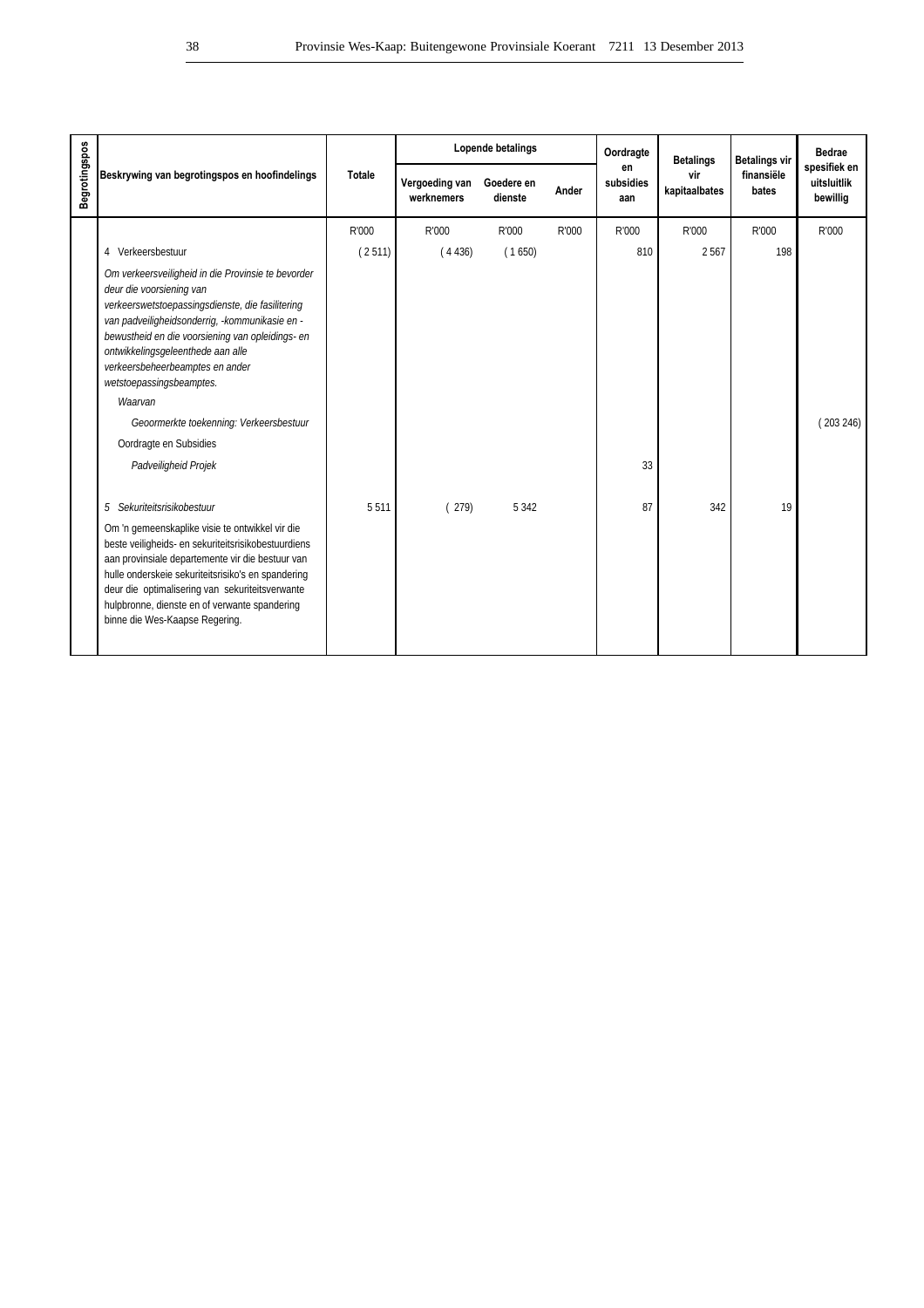|                                                                                                                                                                                                                                                                      |               |                              | Lopende betalings     |       | Oordragte              | <b>Betalings</b>     | Betalings vir       | <b>Bedrae</b>                           |
|----------------------------------------------------------------------------------------------------------------------------------------------------------------------------------------------------------------------------------------------------------------------|---------------|------------------------------|-----------------------|-------|------------------------|----------------------|---------------------|-----------------------------------------|
| Beskrywing van begrotingspos en hoofindelings                                                                                                                                                                                                                        | <b>Totale</b> | Vergoeding van<br>werknemers | Goedere en<br>dienste | Ander | en<br>subsidies<br>aan | vir<br>kapitaalbates | finansiële<br>bates | spesifiek en<br>uitsluitlik<br>bewillig |
|                                                                                                                                                                                                                                                                      | R'000         | R'000                        | R'000                 | R'000 | R'000                  | R'000                | R'000               | R'000                                   |
| Onderwys                                                                                                                                                                                                                                                             | 66 867        | 19 572                       | 107 990               |       | 173 060                | (247620)             | 13865               | (307640)                                |
| Doel: Om gehalteonderwys aan alle leerders in die<br>provinsie te verskaf deur middel van die<br>volgende:                                                                                                                                                           |               |                              |                       |       |                        |                      |                     |                                         |
| Oorhoofse beplanning vir en bestuur van<br>die onderwysstelsel.                                                                                                                                                                                                      |               |                              |                       |       |                        |                      |                     |                                         |
| Ondersteuning van openbare<br>onderwysinrigtings.                                                                                                                                                                                                                    |               |                              |                       |       |                        |                      |                     |                                         |
| Onderwys in openbare gewone skole.                                                                                                                                                                                                                                   |               |                              |                       |       |                        |                      |                     |                                         |
| Ondersteuning aan onafhanklike skole.                                                                                                                                                                                                                                |               |                              |                       |       |                        |                      |                     |                                         |
| Onderwys in openbare spesiale skole.                                                                                                                                                                                                                                 |               |                              |                       |       |                        |                      |                     |                                         |
| Vroeëkindontwikkeling (VKO) in graad R.                                                                                                                                                                                                                              |               |                              |                       |       |                        |                      |                     |                                         |
| Opleidingsgeleenthede vir onderwysers<br>en nie-onderwysers.                                                                                                                                                                                                         |               |                              |                       |       |                        |                      |                     |                                         |
| 'n Doelgerigte voedselprogram en ander<br>armoede verligtings- en<br>veiligheidsmaatreëls.                                                                                                                                                                           |               |                              |                       |       |                        |                      |                     |                                         |
| Ondersteuning aan onderwysers deur die<br>voorsiening van basiese<br>diensvoorwaardes, insentiewe en<br>werknemerswelsyns-programme.                                                                                                                                 |               |                              |                       |       |                        |                      |                     |                                         |
| 1 Administrasie                                                                                                                                                                                                                                                      | 13 978        | 7 7 9 4                      | (33336)               |       | 29 641                 | (3986)               | 13 865              |                                         |
| Om algehele bestuur van en ondersteuning aan die<br>onderwysstelsel te voorsien in ooreenstemming<br>met die Wet op Nasionale Onderwysbeleid, 1996<br>(Wet 27 van 1996), Wet op Openbare Finansiële<br>Bestuur, 1999 (Wet 1 van 1999) en ander<br>toepaslike beleid. |               |                              |                       |       |                        |                      |                     |                                         |
| Waarvan                                                                                                                                                                                                                                                              |               |                              |                       |       |                        |                      |                     |                                         |
| Oordragte en subsidies                                                                                                                                                                                                                                               |               |                              |                       |       |                        |                      |                     |                                         |
| Huishoudings                                                                                                                                                                                                                                                         |               |                              |                       |       | 1465                   |                      |                     |                                         |
| Beheerliggame van openbare skole                                                                                                                                                                                                                                     |               |                              |                       |       | 28 176                 |                      |                     |                                         |
|                                                                                                                                                                                                                                                                      |               |                              |                       |       |                        |                      |                     |                                         |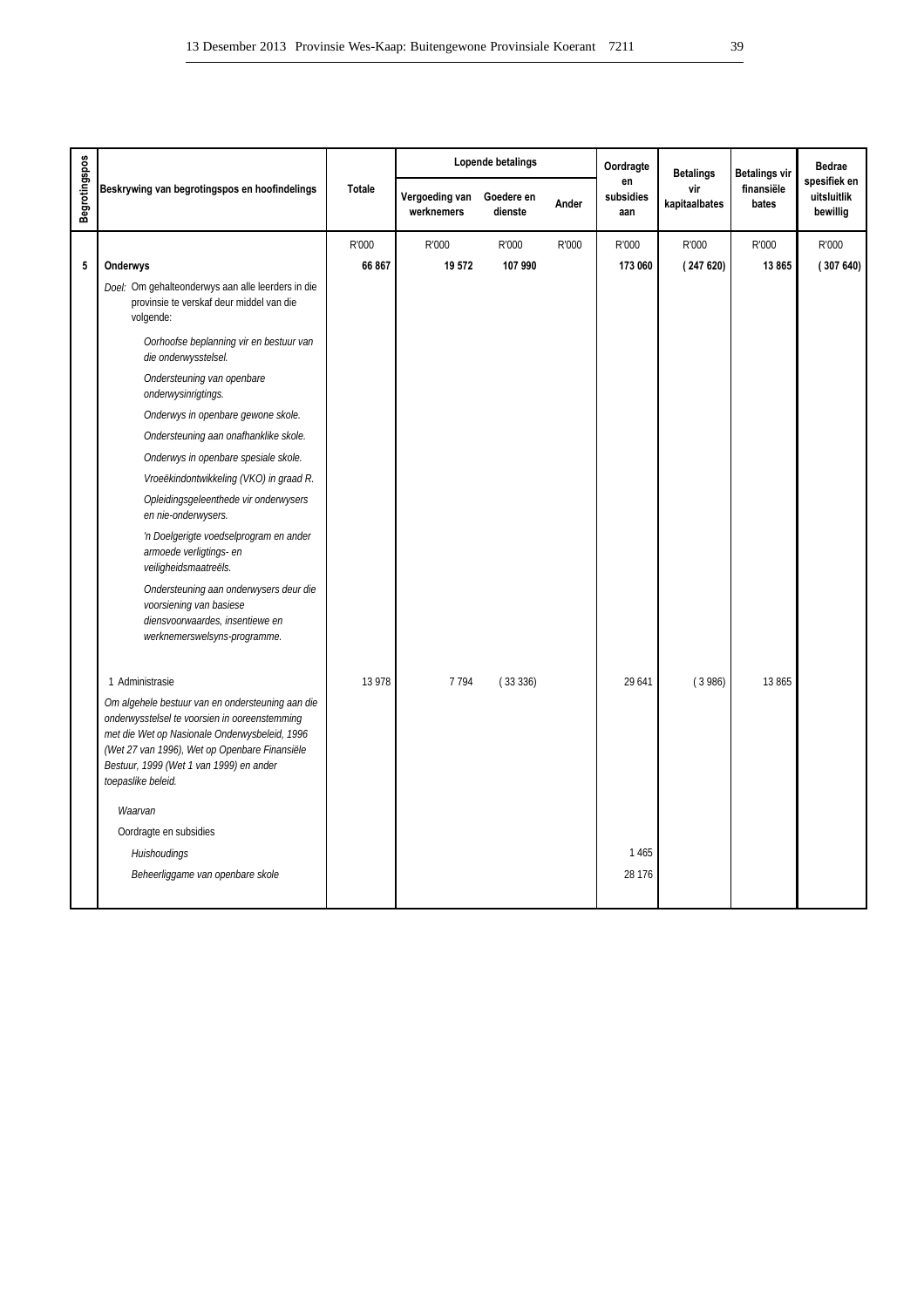|                      |                                                                                                                                                                                                                                                   |               |                              | Lopende betalings     |       | Oordragte              | <b>Betalings</b>     | <b>Betalings vir</b> | <b>Bedrae</b>                           |
|----------------------|---------------------------------------------------------------------------------------------------------------------------------------------------------------------------------------------------------------------------------------------------|---------------|------------------------------|-----------------------|-------|------------------------|----------------------|----------------------|-----------------------------------------|
| <b>Begrotingspos</b> | Beskrywing van begrotingspos en hoofindelings                                                                                                                                                                                                     | <b>Totale</b> | Vergoeding van<br>werknemers | Goedere en<br>dienste | Ander | en<br>subsidies<br>aan | vir<br>kapitaalbates | finansiële<br>bates  | spesifiek en<br>uitsluitlik<br>bewillig |
|                      |                                                                                                                                                                                                                                                   | R'000         | R'000                        | R'000                 | R'000 | R'000                  | R'000                | R'000                | R'000                                   |
|                      | 2 Openbare Gewone Skoolonderwys                                                                                                                                                                                                                   | 183 258       | 18 133                       | 137 963               |       | 23 5 16                | 3 6 4 6              |                      |                                         |
|                      | Om openbare gewone onderwys vanaf graad 1 tot<br>12 in ooreenstemming met die Suid-Afrikaanse<br>Skolewet, 1996 (Wet 84 van 1996) te voorsien.                                                                                                    |               |                              |                       |       |                        |                      |                      |                                         |
|                      | Waarvan                                                                                                                                                                                                                                           |               |                              |                       |       |                        |                      |                      |                                         |
|                      | Nasionale voorwaardelike toekenning:<br>Nasionale Toekenning vir<br>Skoolvoedingsprogram                                                                                                                                                          |               |                              |                       |       |                        |                      |                      | 4565                                    |
|                      | Nasionale voorwaardelike toekenning:<br>Herkapitaliseringstoekenning vir Tegniese<br>Hoërskole                                                                                                                                                    |               |                              |                       |       |                        |                      |                      | 2014                                    |
|                      | Nasionale voorwaardelike toekenning:<br>Dinaledi-skole                                                                                                                                                                                            |               |                              |                       |       |                        |                      |                      | 3 2 7 0                                 |
|                      | Oordragte en subsidies                                                                                                                                                                                                                            |               |                              |                       |       |                        |                      |                      |                                         |
|                      | Huishoudings                                                                                                                                                                                                                                      |               |                              |                       |       | (9464)                 |                      |                      |                                         |
|                      | Beheerliggame van openbare skole                                                                                                                                                                                                                  |               |                              |                       |       | 32 980                 |                      |                      |                                         |
|                      | 3 Onafhanklike Skoolsubsidies                                                                                                                                                                                                                     | 3854          |                              |                       |       | 3854                   |                      |                      |                                         |
|                      | Om onafhanklike skole in ooreenstemming met die<br>Suid-Afrikaanse Skolewet, 1996 (Wet 84 van 1996)<br>te ondersteun.                                                                                                                             |               |                              |                       |       |                        |                      |                      |                                         |
|                      | Oordragte en subsidies                                                                                                                                                                                                                            |               |                              |                       |       |                        |                      |                      |                                         |
|                      | Beheerliggame van geregistreerde<br>onafhanklike skole                                                                                                                                                                                            |               |                              |                       |       | 3854                   |                      |                      |                                         |
|                      | 4 Openbare Spesiale Skoolonderwys                                                                                                                                                                                                                 | 13 3 26       | 13 3 26                      | (10503)               |       | 20 799                 | (10296)              |                      |                                         |
|                      | Om openbare onderwys in spesiale skole in<br>ooreenstemming met die Suid-Afrikaanse<br>Skolewet, 1996 (Wet 84 van 1996) en Witskrif 6 op<br>Spesiale Onderwys-benodigdhede: Bou 'n<br>gesamentlike onderwys en opleiding-sisteem, te<br>voorsien. |               |                              |                       |       |                        |                      |                      |                                         |
|                      | Waarvan                                                                                                                                                                                                                                           |               |                              |                       |       |                        |                      |                      |                                         |
|                      | Oordragte en subsidies                                                                                                                                                                                                                            |               |                              |                       |       |                        |                      |                      |                                         |
|                      | Beheerliggame van openbare spesiale skole                                                                                                                                                                                                         |               |                              |                       |       | 20799                  |                      |                      |                                         |
|                      |                                                                                                                                                                                                                                                   |               |                              |                       |       |                        |                      |                      |                                         |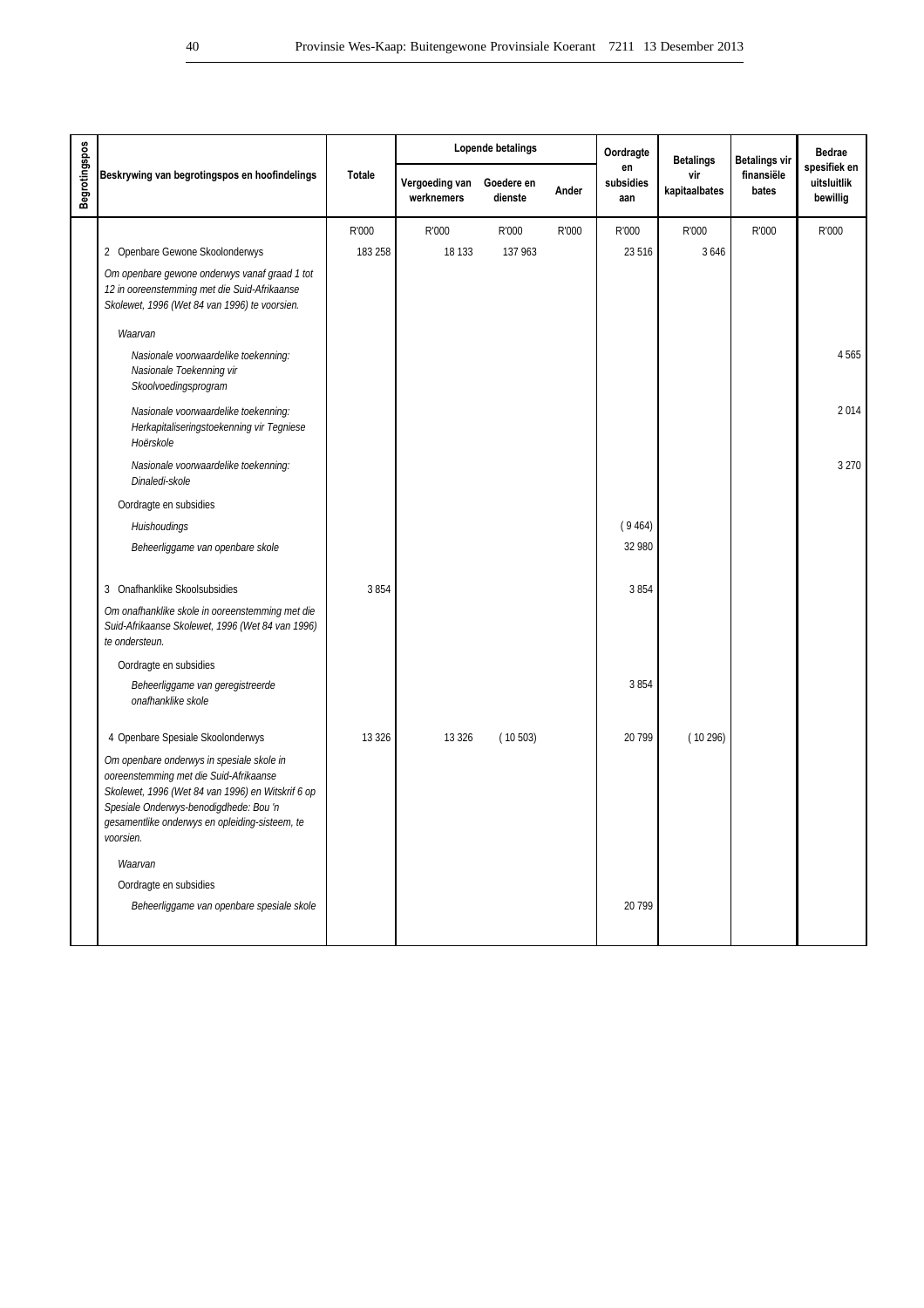|                                                                                                                                                                                         |               |                              | Lopende betalings     |       | Oordragte              | <b>Betalings</b>     | <b>Betalings vir</b> | Bedrae                                  |
|-----------------------------------------------------------------------------------------------------------------------------------------------------------------------------------------|---------------|------------------------------|-----------------------|-------|------------------------|----------------------|----------------------|-----------------------------------------|
| Beskrywing van begrotingspos en hoofindelings                                                                                                                                           | <b>Totale</b> | Vergoeding van<br>werknemers | Goedere en<br>dienste | Ander | en<br>subsidies<br>aan | vir<br>kapitaalbates | finansiële<br>bates  | spesifiek en<br>uitsluitlik<br>bewillig |
|                                                                                                                                                                                         | R'000         | R'000                        | R'000                 | R'000 | R'000                  | R'000                | R'000                | R'000                                   |
| 5 Verdere Onderwys en Opleiding                                                                                                                                                         | 1660          | 1426                         |                       |       | 234                    |                      |                      |                                         |
| Om verdere onderwys en opleiding (VOO) te<br>voorsien by die openbare VOO kolleges in<br>ooreenstemming met die Wet op Verdere<br>Onderwys en Opleiding, 1998 (Wet 98 van 1998).        |               |                              |                       |       |                        |                      |                      |                                         |
| Waarvan                                                                                                                                                                                 |               |                              |                       |       |                        |                      |                      |                                         |
| Nasionale voorwaardelike toekenning:<br>Verdere Onderwys- en Opleidingskolleges                                                                                                         |               |                              |                       |       |                        |                      |                      | 1660                                    |
| Oordragte en subsidies                                                                                                                                                                  |               |                              |                       |       |                        |                      |                      |                                         |
| Huishoudings                                                                                                                                                                            |               |                              |                       |       | 234                    |                      |                      |                                         |
| Basiese Onderwys en Opleiding vir<br>6<br>Volwassenes                                                                                                                                   | 16            | 16                           |                       |       |                        |                      |                      |                                         |
| Om Basiese Onderwys en Opleiding vir<br>Volwassenes (BOOV) te voorsien in<br>ooreenstemming met die Wet op Basiese<br>Onderwys en Opleiding vir Volwassenes, 2000<br>(Wet 52 van 2000). |               |                              |                       |       |                        |                      |                      |                                         |
| 7 Vroeëkindontwikkeling                                                                                                                                                                 | 136           | 136                          | 8 4 3 0               |       | (8430)                 |                      |                      |                                         |
| Om vroeëkindontwikkeling (VKO) te voorsien op<br>graad R-vlak in ooreenstemming met Witskrif 5.                                                                                         |               |                              |                       |       |                        |                      |                      |                                         |
| Waarvan                                                                                                                                                                                 |               |                              |                       |       |                        |                      |                      |                                         |
| Oordragte en subsidies                                                                                                                                                                  |               |                              |                       |       |                        |                      |                      |                                         |
| Beheerliggame van openbare skole en VKO-<br>gemeenskapsentrums                                                                                                                          |               |                              |                       |       | (10290)                |                      |                      |                                         |
| Huishoudings                                                                                                                                                                            |               |                              |                       |       | 1860                   |                      |                      |                                         |
| 8 Infrastruktuur Ontwikkeling                                                                                                                                                           | (145977)      | (1477)                       | 9711                  |       | 95 750                 | (249961)             |                      |                                         |
| Om voorsiening te maak vir, asook die<br>instandhouding van, infrastruktuur-fasiliteite vir die<br>administrasie van skole.                                                             |               |                              |                       |       |                        |                      |                      |                                         |
| Waarvan                                                                                                                                                                                 |               |                              |                       |       |                        |                      |                      |                                         |
| Oordragte en subsidies                                                                                                                                                                  |               |                              |                       |       |                        |                      |                      |                                         |
| Beheerliggame van gewone openbare skole                                                                                                                                                 |               |                              |                       |       | 95 750                 |                      |                      |                                         |
| Geoormerkte toekenning: Infrastruktuur                                                                                                                                                  |               |                              |                       |       |                        |                      |                      | (320013)                                |
|                                                                                                                                                                                         |               |                              |                       |       |                        |                      |                      |                                         |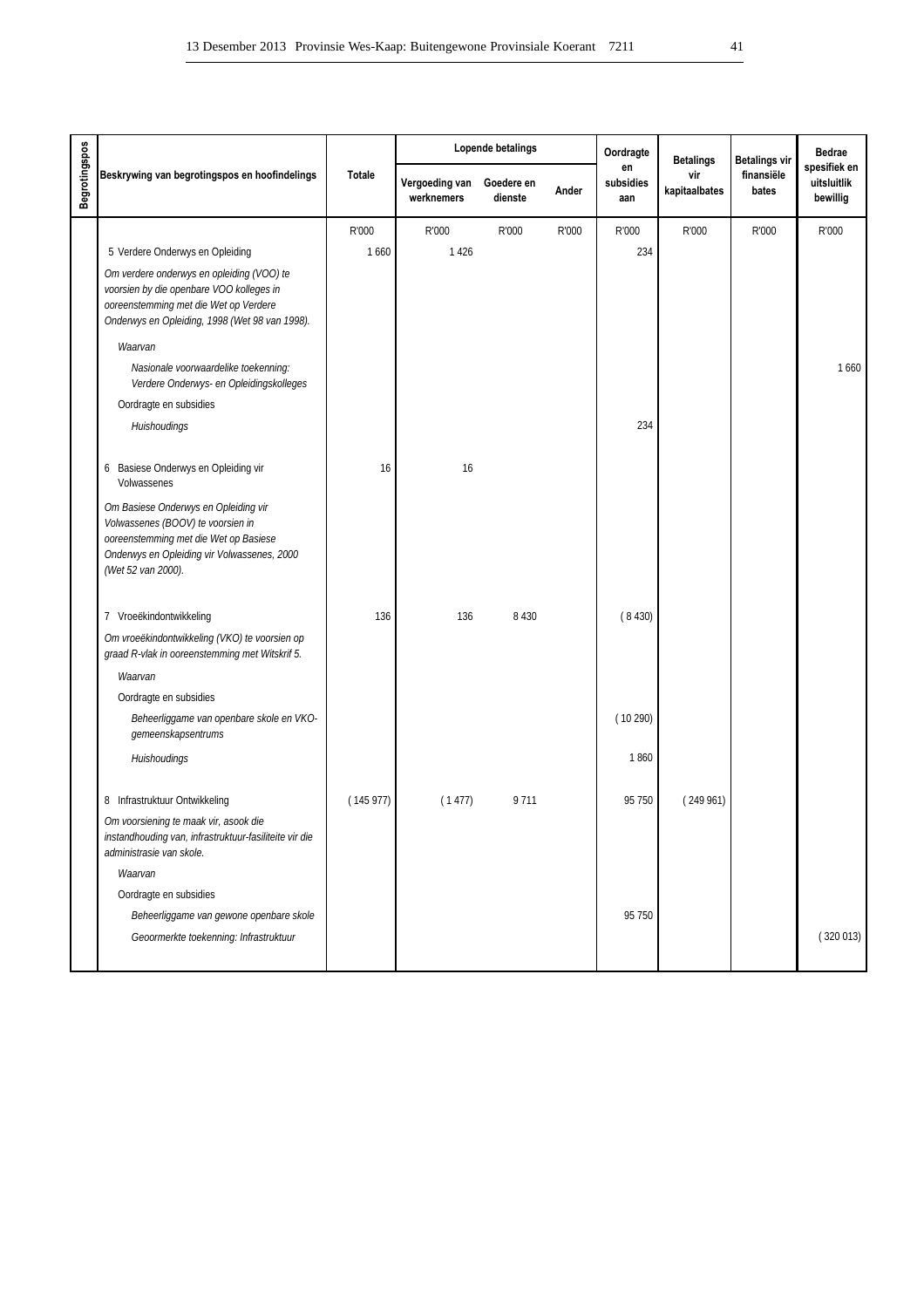|               |                                                                                  |               |                              | Lopende betalings     |       | Oordragte              | <b>Betalings</b>     | <b>Betalings vir</b> | <b>Bedrae</b>                           |
|---------------|----------------------------------------------------------------------------------|---------------|------------------------------|-----------------------|-------|------------------------|----------------------|----------------------|-----------------------------------------|
| Begrotingspos | Beskrywing van begrotingspos en hoofindelings                                    | <b>Totale</b> | Vergoeding van<br>werknemers | Goedere en<br>dienste | Ander | en<br>subsidies<br>aan | vir<br>kapitaalbates | finansiële<br>bates  | spesifiek en<br>uitsluitlik<br>bewillig |
|               |                                                                                  | R'000         | R'000                        | R'000                 | R'000 | R'000                  | R'000                | R'000                | R'000                                   |
|               | Geassosieerde en hulpdienste<br>9                                                | (3384)        | (19782)                      | (4275)                |       | 7696                   | 12 977               |                      |                                         |
|               | Om die onderwysinrigtings as 'n geheel van<br>ondersteuning te voorsien.         |               |                              |                       |       |                        |                      |                      |                                         |
|               | Waarvan                                                                          |               |                              |                       |       |                        |                      |                      |                                         |
|               | Nasionale voorwaardelike toekenning: MIV<br>en VIGS (Lewensvaardighedeopvoeding) |               |                              |                       |       |                        |                      |                      | 864                                     |
|               | Oordragte en subsidies                                                           |               |                              |                       |       |                        |                      |                      |                                         |
|               | Beheerliggame van gewone openbare skole                                          |               |                              |                       |       | 4 7 1 6                |                      |                      |                                         |
|               | Huishoudings                                                                     |               |                              |                       |       | 2980                   |                      |                      |                                         |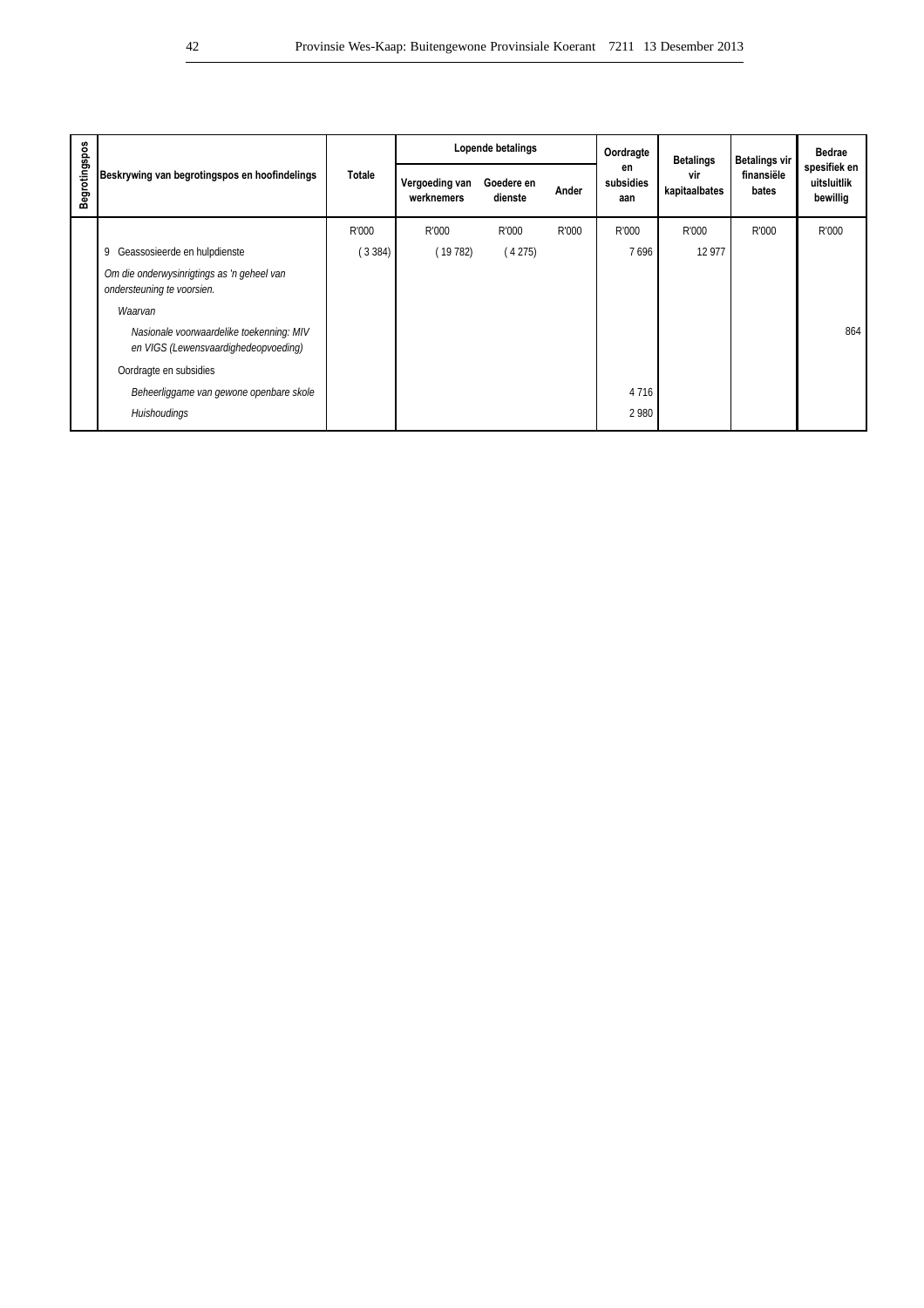|                      |                                                                                                                                                                                                                                                                                                                              |               |                              | Lopende betalings     |       | Oordragte              | <b>Betalings</b>     | <b>Betalings vir</b> | <b>Bedrae</b>                           |
|----------------------|------------------------------------------------------------------------------------------------------------------------------------------------------------------------------------------------------------------------------------------------------------------------------------------------------------------------------|---------------|------------------------------|-----------------------|-------|------------------------|----------------------|----------------------|-----------------------------------------|
| <b>Begrotingspos</b> | Beskrywing van begrotingspos en hoofindelings                                                                                                                                                                                                                                                                                | <b>Totale</b> | Vergoeding van<br>werknemers | Goedere en<br>dienste | Ander | en<br>subsidies<br>aan | vir<br>kapitaalbates | finansiële<br>bates  | spesifiek en<br>uitsluitlik<br>bewillig |
|                      |                                                                                                                                                                                                                                                                                                                              | R'000         | R'000                        | R'000                 | R'000 | R'000                  | R'000                | R'000                | R'000                                   |
| $6\phantom{1}6$      | Gesondheid                                                                                                                                                                                                                                                                                                                   | 155 852       | 4 5 4 0                      | 17486                 |       | 49 667                 | 84 159               |                      | (195 802)                               |
|                      | Doel: Ons onderneem om gelyke toegang tot<br>kwaliteit gesondheidsdienste te lewer in<br>vennootskap met die toepaslike rolspelers<br>binne 'n gebalanseerde en goed-bestuurde<br>gesondheidstelsel vir die mense van die<br>Wes-Kaap en verder.                                                                             |               |                              |                       |       |                        |                      |                      |                                         |
|                      | 1 Administrasie                                                                                                                                                                                                                                                                                                              | 4760          | (9898)                       | (3175)                |       | 19 451                 | (1618)               |                      |                                         |
|                      | Om die strategiese bestuur en algehele<br>administrasie van die Departement van<br>Gesondheid te bewerkstellig.                                                                                                                                                                                                              |               |                              |                       |       |                        |                      |                      |                                         |
|                      | Waarvan                                                                                                                                                                                                                                                                                                                      |               |                              |                       |       |                        |                      |                      |                                         |
|                      | Oordragte en subsidies                                                                                                                                                                                                                                                                                                       |               |                              |                       |       |                        |                      |                      |                                         |
|                      | Nie-winsgewende instansies                                                                                                                                                                                                                                                                                                   |               |                              |                       |       | 1 400                  |                      |                      |                                         |
|                      | 2 Distriksgesondheidsdienste                                                                                                                                                                                                                                                                                                 | 2826          | (26109)                      | 11 031                |       | 11515                  | 6 3 8 9              |                      |                                         |
|                      | Die doel van Distriksgesondheidsdienste en<br>Gesondheidsprogramme (Program 2) is om<br>fasiliteitsgebaseerde distriksgesondheidsdienste<br>(by klinieke, gemeenskapsgesondheidsentrums en<br>distrikshospitale) en gemeenskapsgebaseerde<br>distriksgesondheidsdienste (GGD) aan die<br>inwoners van die Wes-Kaap te lewer. |               |                              |                       |       |                        |                      |                      |                                         |
|                      | Waarvan                                                                                                                                                                                                                                                                                                                      |               |                              |                       |       |                        |                      |                      |                                         |
|                      | Oordragte en subsidies                                                                                                                                                                                                                                                                                                       |               |                              |                       |       |                        |                      |                      |                                         |
|                      | Munisipaliteite                                                                                                                                                                                                                                                                                                              |               |                              |                       |       | 7528                   |                      |                      |                                         |
|                      | Nie-winsgewende instansies                                                                                                                                                                                                                                                                                                   |               |                              |                       |       | 3 9 8 7                |                      |                      |                                         |
|                      | 3 Mediese Nooddienste                                                                                                                                                                                                                                                                                                        | 28 541        | 13713                        | (18767)               |       |                        | 33 595               |                      |                                         |
|                      | Om 'n mediese nooddiens voor hospitalisasie,<br>insluitende oorplasings tussen hospitale en<br>beplande pasiënt-vervoer, te lewer.                                                                                                                                                                                           |               |                              |                       |       |                        |                      |                      |                                         |
|                      | 4 Provinsiale Hospitaaldienste                                                                                                                                                                                                                                                                                               | 10 6 19       | (1621)                       | 1 1 7 1               |       |                        | 11 069               |                      |                                         |
|                      | Om 'n hospitaaldiens te lewer wat toeganklik,<br>geskik en doeltreffend is en algemene<br>spesialisdienste te verskaf, insluitend 'n spesialis<br>rehabilitasiediens, tandheelkundigediens en<br>psigiatriese diens asook 'n platform vir die<br>opleiding van professionele gesondheidswerkers<br>en navorsing.             |               |                              |                       |       |                        |                      |                      |                                         |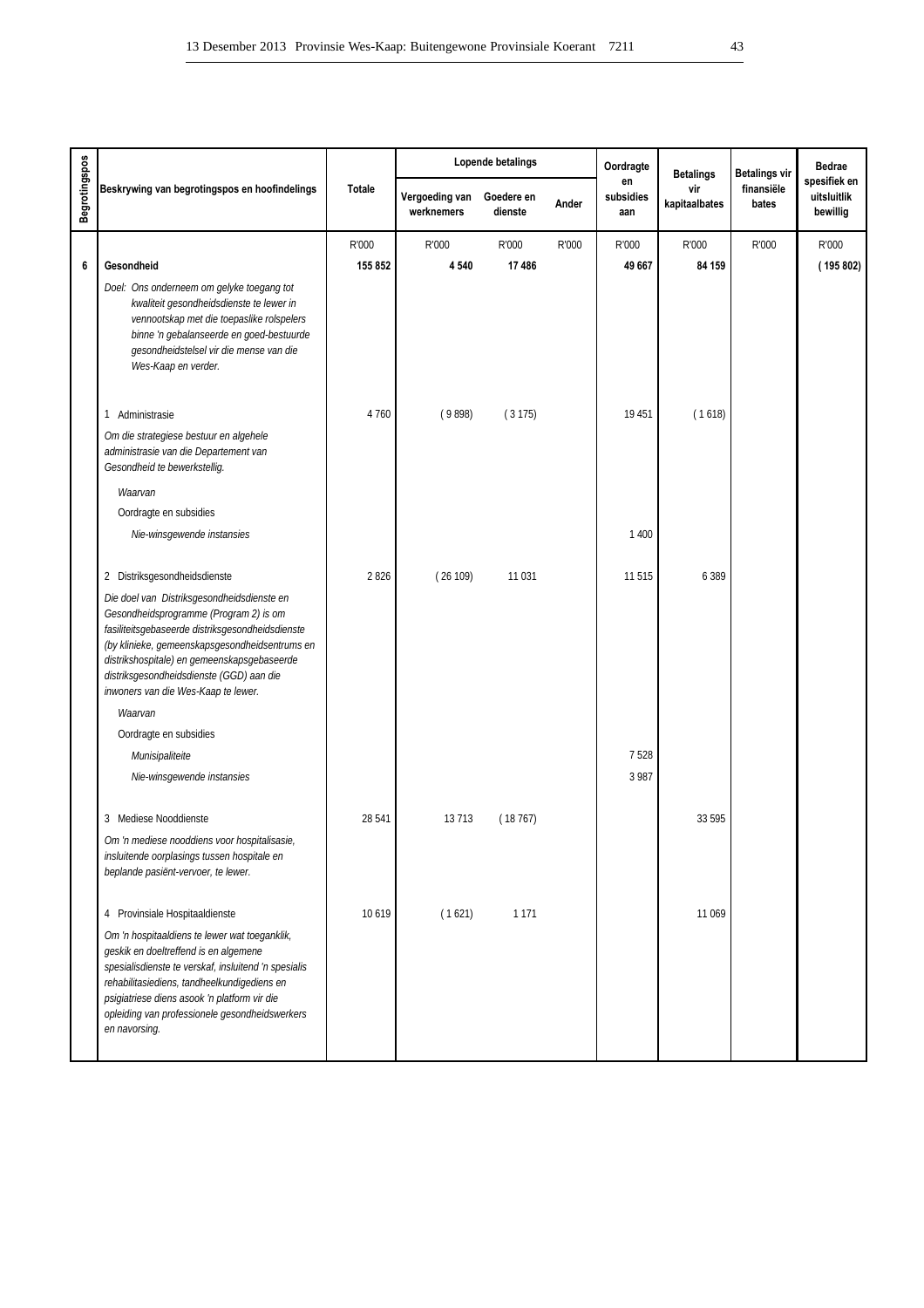|                      |                                                                                                                                                |               |                              | Lopende betalings     |       | Oordragte              | <b>Betalings</b>     | <b>Betalings vir</b> | <b>Bedrae</b>                           |
|----------------------|------------------------------------------------------------------------------------------------------------------------------------------------|---------------|------------------------------|-----------------------|-------|------------------------|----------------------|----------------------|-----------------------------------------|
| <b>Begrotingspos</b> | Beskrywing van begrotingspos en hoofindelings                                                                                                  | <b>Totale</b> | Vergoeding van<br>werknemers | Goedere en<br>dienste | Ander | en<br>subsidies<br>aan | vir<br>kapitaalbates | finansiële<br>bates  | spesifiek en<br>uitsluitlik<br>bewillig |
|                      |                                                                                                                                                | R'000         | R'000                        | R'000                 | R'000 | R'000                  | R'000                | R'000                | R'000                                   |
|                      | 5 Sentrale Gesondheidsdienste (Hoogs<br>Gespesialiseerde Dienste)                                                                              | 26 023        | 3023                         | 18 650                |       | 3 0 0 0                | 1 3 5 0              |                      |                                         |
|                      | Om tersière en kwatêre gesondheidsdienste te<br>voorsien en 'n platform vir die opleiding van<br>gesondheidswerkers en navorsing daar te stel. |               |                              |                       |       |                        |                      |                      |                                         |
|                      | Waarvan                                                                                                                                        |               |                              |                       |       |                        |                      |                      |                                         |
|                      | Oordragte en subsidies                                                                                                                         |               |                              |                       |       |                        |                      |                      |                                         |
|                      | Nie-winsgewende instansies                                                                                                                     |               |                              |                       |       | 3 0 0 0                |                      |                      |                                         |
|                      | 6 Gesondheidswetenskappe en Opleiding                                                                                                          | 3 0 0 0       | 16 3 34                      | (15451)               |       | 1 3 5 7                | 760                  |                      |                                         |
|                      | Om opleiding en ontwikkelingsgeleenthede aan<br>werklike en potensiële werknemers van die<br>Departement van Gesondheid te voorsien.           |               |                              |                       |       |                        |                      |                      |                                         |
|                      | Waarvan                                                                                                                                        |               |                              |                       |       |                        |                      |                      |                                         |
|                      | Oordragte en subsidies                                                                                                                         |               |                              |                       |       |                        |                      |                      |                                         |
|                      | Sektorale onderwys-en opleidingsgesag<br>(SOO)                                                                                                 |               |                              |                       |       | 287                    |                      |                      |                                         |
|                      | Beurse<br>Nie-winsgewende instansies                                                                                                           |               |                              |                       |       | 3 0 0 0<br>(1930)      |                      |                      |                                         |
|                      | 7 Gesondheidsorg-steundienste                                                                                                                  | 14 9 20       | 4582                         | 3 3 1 8               |       |                        | 7020                 |                      |                                         |
|                      | Om steundienste te lewer wat die Departement in<br>staat stel om sy doelwitte te bereik.                                                       |               |                              |                       |       |                        |                      |                      |                                         |
|                      | 8 Gesondheidsfasiliteite Bestuur                                                                                                               | 65 163        | 4516                         | 20 709                |       | 14 3 44                | 25 5 94              |                      |                                         |
|                      | Die voorsiening van nuwe gesondheidsfasiliteite en<br>die verbetering en instandhouding van bestaande<br>fasiliteite.                          |               |                              |                       |       |                        |                      |                      |                                         |
|                      | Waarvan                                                                                                                                        |               |                              |                       |       |                        |                      |                      |                                         |
|                      | Nasionale voorwaardelike toekenning:<br>Gesondheidsfasiliteitsvernuwing is toegeken<br>aan:                                                    |               |                              |                       |       |                        |                      |                      |                                         |
|                      | Hospitaal vernuwing komponent                                                                                                                  |               |                              |                       |       |                        |                      |                      | 60 188                                  |
|                      | Gesondheid Infrastruktuur komponent                                                                                                            |               |                              |                       |       |                        |                      |                      | 4 9 7 5                                 |
|                      | Geoormerkte toekenning: Provinsiale Billike<br>Verdeling, Instandhouding en Kapitaal                                                           |               |                              |                       |       |                        |                      |                      | (228500)                                |
|                      | Geoormerkte toekenning: Donasies aan<br>Rooikruis hospitaal                                                                                    |               |                              |                       |       |                        |                      |                      | (12000)                                 |
|                      | Geoormerkte toekenning: Provinsiale Billike<br>Verdeling, Voorkomende<br>Instandhouding                                                        |               |                              |                       |       |                        |                      |                      | (20465)                                 |
|                      | Oordragte en subsidies                                                                                                                         |               |                              |                       |       |                        |                      |                      |                                         |
|                      | Nie-winsgewende instansies                                                                                                                     |               |                              |                       |       | 26 3 20                |                      |                      |                                         |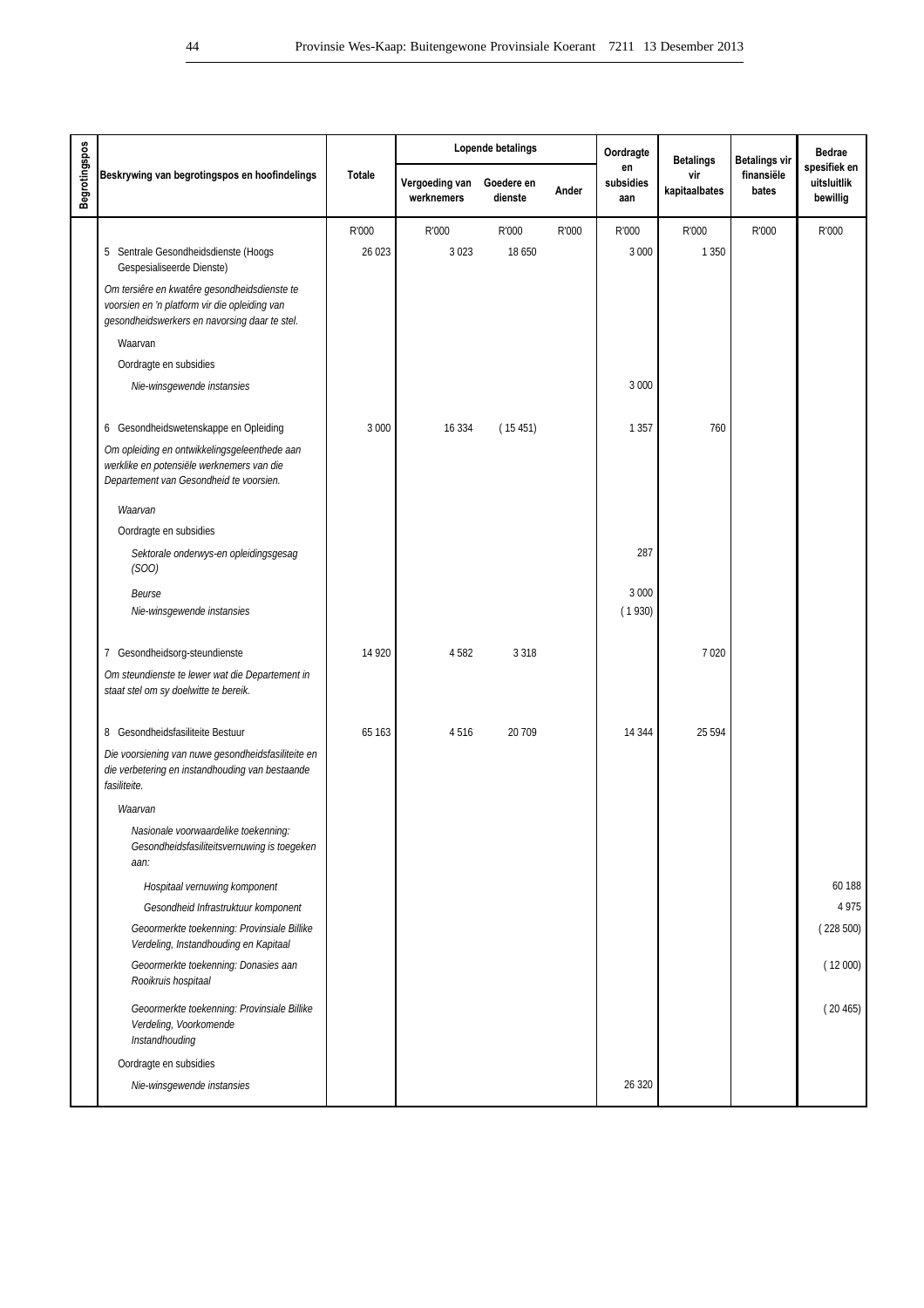|                         |                                                                                                                                                                                                                          |               |                              | Lopende betalings     |       | Oordragte              | <b>Betalings</b>     | <b>Betalings vir</b> | <b>Bedrae</b>                           |
|-------------------------|--------------------------------------------------------------------------------------------------------------------------------------------------------------------------------------------------------------------------|---------------|------------------------------|-----------------------|-------|------------------------|----------------------|----------------------|-----------------------------------------|
| Begrotingspos           | Beskrywing van begrotingspos en hoofindelings                                                                                                                                                                            | <b>Totale</b> | Vergoeding van<br>werknemers | Goedere en<br>dienste | Ander | en<br>subsidies<br>aan | vir<br>kapitaalbates | finansiële<br>bates  | spesifiek en<br>uitsluitlik<br>bewillig |
|                         |                                                                                                                                                                                                                          | R'000         | R'000                        | R'000                 | R'000 | R'000                  | R'000                | R'000                | R'000                                   |
| $\overline{\mathbf{r}}$ | <b>Maatskaplike Ontwikkeling</b>                                                                                                                                                                                         | 9642          | (10130)                      | 22 085                |       | (11993)                | 9680                 |                      |                                         |
|                         | Doel: Om die voorsiening van 'n omvattende<br>netwerk van maatskaplike<br>ontwikkelingsdiente te verseker wat aan die<br>armes, die kwesbares en diegene met<br>spesiale behoeftes geleenthede gee en hulle<br>bemagtig. |               |                              |                       |       |                        |                      |                      |                                         |
|                         | 1 Administrasie                                                                                                                                                                                                          | 8644          | 2507                         | (2266)                |       | 120                    | 8 2 8 3              |                      |                                         |
|                         | Die program omvat die strategiese bestuurs- en<br>steundienste op alle vlakke van die departement,<br>d.i. provinsiale-, streeks-,<br>distriks-, en fasiliteits-/inrigtingsvlak.                                         |               |                              |                       |       |                        |                      |                      |                                         |
|                         | 2 Maatskaplike Welsynsdienste                                                                                                                                                                                            | 6824          | (7690)                       | 17 222                |       | (4120)                 | 1412                 |                      |                                         |
|                         | Voorsien geïntegreerde ontwikkelings maatskaplike<br>welsynsdienste aan die armes en kwesbares in<br>samewerking met belanghebbendes en burgerlike<br>gemeenskapsorganisasies.                                           |               |                              |                       |       |                        |                      |                      |                                         |
|                         | Waarvan                                                                                                                                                                                                                  |               |                              |                       |       |                        |                      |                      |                                         |
|                         | Oordragte en subsidies                                                                                                                                                                                                   |               |                              |                       |       |                        |                      |                      |                                         |
|                         | Departementele agentskappe en rekeninge                                                                                                                                                                                  |               |                              |                       |       | 16                     |                      |                      |                                         |
|                         | Sorg en dienste aan ouer persone                                                                                                                                                                                         |               |                              |                       |       | (1231)                 |                      |                      |                                         |
|                         | Kinderversorging- en beskermingsdienste                                                                                                                                                                                  |               |                              |                       |       | (3257)                 |                      |                      |                                         |
|                         | Slagofferbemagtiging                                                                                                                                                                                                     |               |                              |                       |       | (500)<br>684           |                      |                      |                                         |
|                         | Versorging en ondersteuningsdienste aan<br>families                                                                                                                                                                      |               |                              |                       |       |                        |                      |                      |                                         |
|                         | Huishoudings                                                                                                                                                                                                             |               |                              |                       |       | 168                    |                      |                      |                                         |
|                         | 3 Ontwikkeling en Navorsing                                                                                                                                                                                              | (5826)        | (4947)                       | 7 1 2 9               |       | (7993)                 | (15)                 |                      |                                         |
|                         | Voorsien volhoubare ontwikkelings-<br>programme wat bemagtiging van<br>gemeenskappe fasiliteer, gebaseer op<br>empiriese navorsing en demografiese<br>inligting.                                                         |               |                              |                       |       |                        |                      |                      |                                         |
|                         | Waarvan                                                                                                                                                                                                                  |               |                              |                       |       |                        |                      |                      |                                         |
|                         | Oordragte en subsidies                                                                                                                                                                                                   |               |                              |                       |       |                        |                      |                      |                                         |
|                         | Volhoubare bestaansvermoë                                                                                                                                                                                                |               |                              |                       |       | (400)                  |                      |                      |                                         |
|                         | Ontwikkeling van die jeug                                                                                                                                                                                                |               |                              |                       |       | (7668)                 |                      |                      |                                         |
|                         | Huishoudings                                                                                                                                                                                                             |               |                              |                       |       | 75                     |                      |                      |                                         |
|                         |                                                                                                                                                                                                                          |               |                              |                       |       |                        |                      |                      |                                         |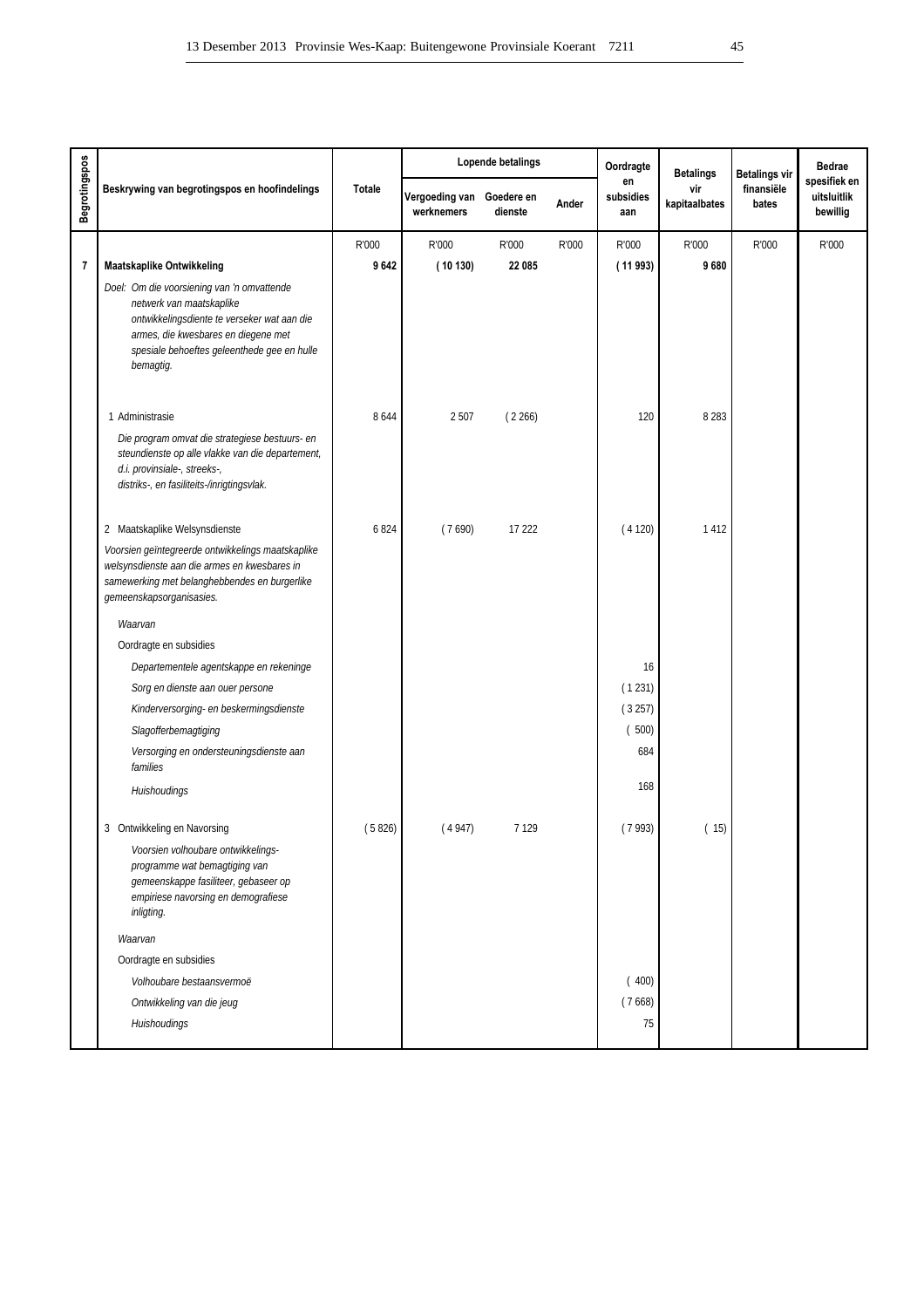|                      |                                                                                                                                                                            |               |                              | Lopende betalings     |       | Oordragte              | <b>Betalings</b>     | <b>Betalings vir</b> | <b>Bedrae</b>                           |
|----------------------|----------------------------------------------------------------------------------------------------------------------------------------------------------------------------|---------------|------------------------------|-----------------------|-------|------------------------|----------------------|----------------------|-----------------------------------------|
| <b>Begrotingspos</b> | Beskrywing van begrotingspos en hoofindelings                                                                                                                              | <b>Totale</b> | Vergoeding van<br>werknemers | Goedere en<br>dienste | Ander | en<br>subsidies<br>aan | vir<br>kapitaalbates | finansiële<br>bates  | spesifiek en<br>uitsluitlik<br>bewillig |
|                      |                                                                                                                                                                            | R'000         | R'000                        | R'000                 | R'000 | R'000                  | R'000                | R'000                | R'000                                   |
| 8                    | <b>Menslike Nedersettings</b>                                                                                                                                              | 35 266        | 77                           | (7491)                | (23)  | 42 003                 |                      | 700                  | 1 1 6 6                                 |
|                      | Doel: Om effektiewe agente van verandering te<br>wees deur munisipaliteite se kapasiteit te<br>bou en te ondersteun om optimaal<br>behuisingsgeleenthede te lewer.         |               |                              |                       |       |                        |                      |                      |                                         |
|                      | Om geïntegreerde volhoubare nedersettings<br>te bevorder, te fasiliteer en te ontwikkel.                                                                                   |               |                              |                       |       |                        |                      |                      |                                         |
|                      | Om dienslewering te fasiliteer deur gesonde<br>administrasie en die betrokkenheid van alle<br>vlakke van regering en sosiale vennote.                                      |               |                              |                       |       |                        |                      |                      |                                         |
|                      | 1 Administrasie                                                                                                                                                            | 1 1 6 8       | 1901                         | (1416)                | (17)  |                        |                      | 700                  |                                         |
|                      | Om 'n algehele bestuursrol in die Departement te<br>lewer in ooreenstemming met alle toepaslike wette<br>en beleid.                                                        |               |                              |                       |       |                        |                      |                      |                                         |
|                      | 2 Behuisingsbehoeftes, navorsing en beplanning                                                                                                                             | (2018)        | (2251)                       | 150                   |       | 83                     |                      |                      |                                         |
|                      | Om beplanning oor behuisingsleweringsbeplanning<br>te fasiliteer en te onderneem.                                                                                          |               |                              |                       |       |                        |                      |                      |                                         |
|                      | Waarvan                                                                                                                                                                    |               |                              |                       |       |                        |                      |                      |                                         |
|                      | Oordragte en subsidies                                                                                                                                                     |               |                              |                       |       |                        |                      |                      |                                         |
|                      | Huishoudings                                                                                                                                                               |               |                              |                       |       | 83                     |                      |                      |                                         |
|                      | 3 Behuisingsontwikkeling                                                                                                                                                   | 21 1 16       | 1 4 0 0                      | (3644)                | (6)   | 23 366                 |                      |                      |                                         |
|                      | Om voorsiening te maak vir subsidies en<br>behuisinggeleenthede, insluitende toegang tot<br>basiese dienste, aan begunstigdes in<br>ooreenstemming met die behuisingskode. |               |                              |                       |       |                        |                      |                      |                                         |
|                      | Waarvan                                                                                                                                                                    |               |                              |                       |       |                        |                      |                      |                                         |
|                      | Nasionale voorwaardelike toekenning:<br>Ontwikkeling van Menslike Nedersettings<br>toekenning                                                                              |               |                              |                       |       |                        |                      |                      | 1166                                    |
|                      | Oordragte en subsidies                                                                                                                                                     |               |                              |                       |       |                        |                      |                      |                                         |
|                      | Publieke Korporasies en Private<br>Ondernemings                                                                                                                            |               |                              |                       |       | 100                    |                      |                      |                                         |
|                      | Universiteite en technikons                                                                                                                                                |               |                              |                       |       |                        |                      |                      |                                         |
|                      | Munisipaliteite                                                                                                                                                            |               |                              |                       |       | 19 100                 |                      |                      |                                         |
|                      | Huishoudings                                                                                                                                                               |               |                              |                       |       | 4 1 6 6                |                      |                      |                                         |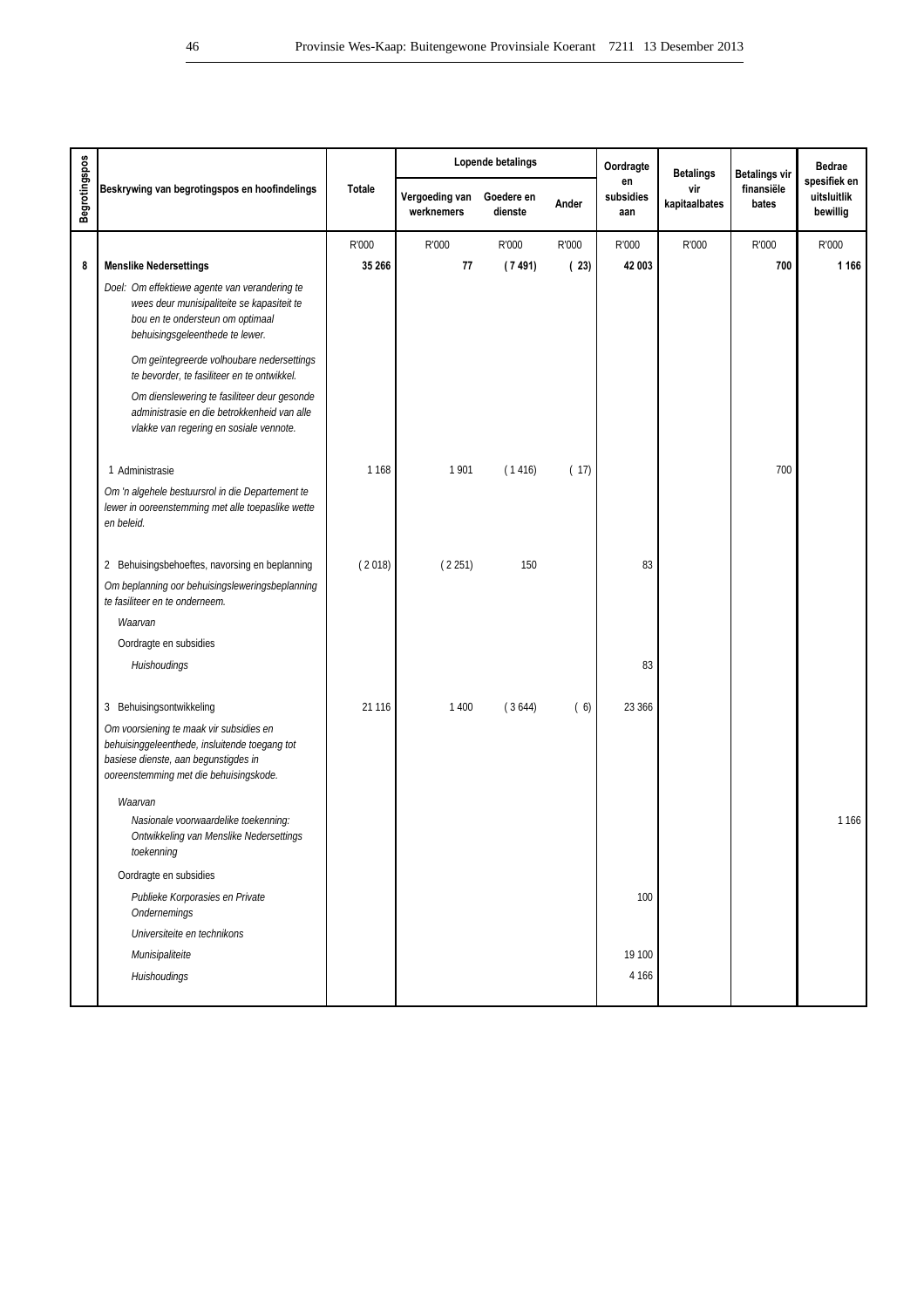|               |                                                                                              |        |                              | Lopende betalings     |       | Oordragte              | <b>Betalings</b>     | <b>Betalings vir</b> | <b>Bedrae</b>                           |
|---------------|----------------------------------------------------------------------------------------------|--------|------------------------------|-----------------------|-------|------------------------|----------------------|----------------------|-----------------------------------------|
| Begrotingspos | Beskrywing van begrotingspos en hoofindelings                                                | Totale | Vergoeding van<br>werknemers | Goedere en<br>dienste | Ander | en<br>subsidies<br>aan | vir<br>kapitaalbates | finansiële<br>bates  | spesifiek en<br>uitsluitlik<br>bewillig |
|               |                                                                                              | R'000  | R'000                        | R'000                 | R'000 | R'000                  | R'000                | R'000                | R'000                                   |
|               | Behuisingsbates/Eiendomme bestuur<br>4                                                       | 15 000 | (973)                        | (2581)                |       | 18 5 54                |                      |                      |                                         |
|               | Om geïntegreerde en volhoubare menslike<br>nedersettings te beplan, fasiliteer en ontwikkel. |        |                              |                       |       |                        |                      |                      |                                         |
|               | Waarvan                                                                                      |        |                              |                       |       |                        |                      |                      |                                         |
|               | Oordragte en subsidies                                                                       |        |                              |                       |       |                        |                      |                      |                                         |
|               | Publieke Korporasies en Private<br>Ondernemings                                              |        |                              |                       |       | 750                    |                      |                      |                                         |
|               | Munisipaliteite                                                                              |        |                              |                       |       | 17 794                 |                      |                      |                                         |
|               | Huishoudings                                                                                 |        |                              |                       |       | 10                     |                      |                      |                                         |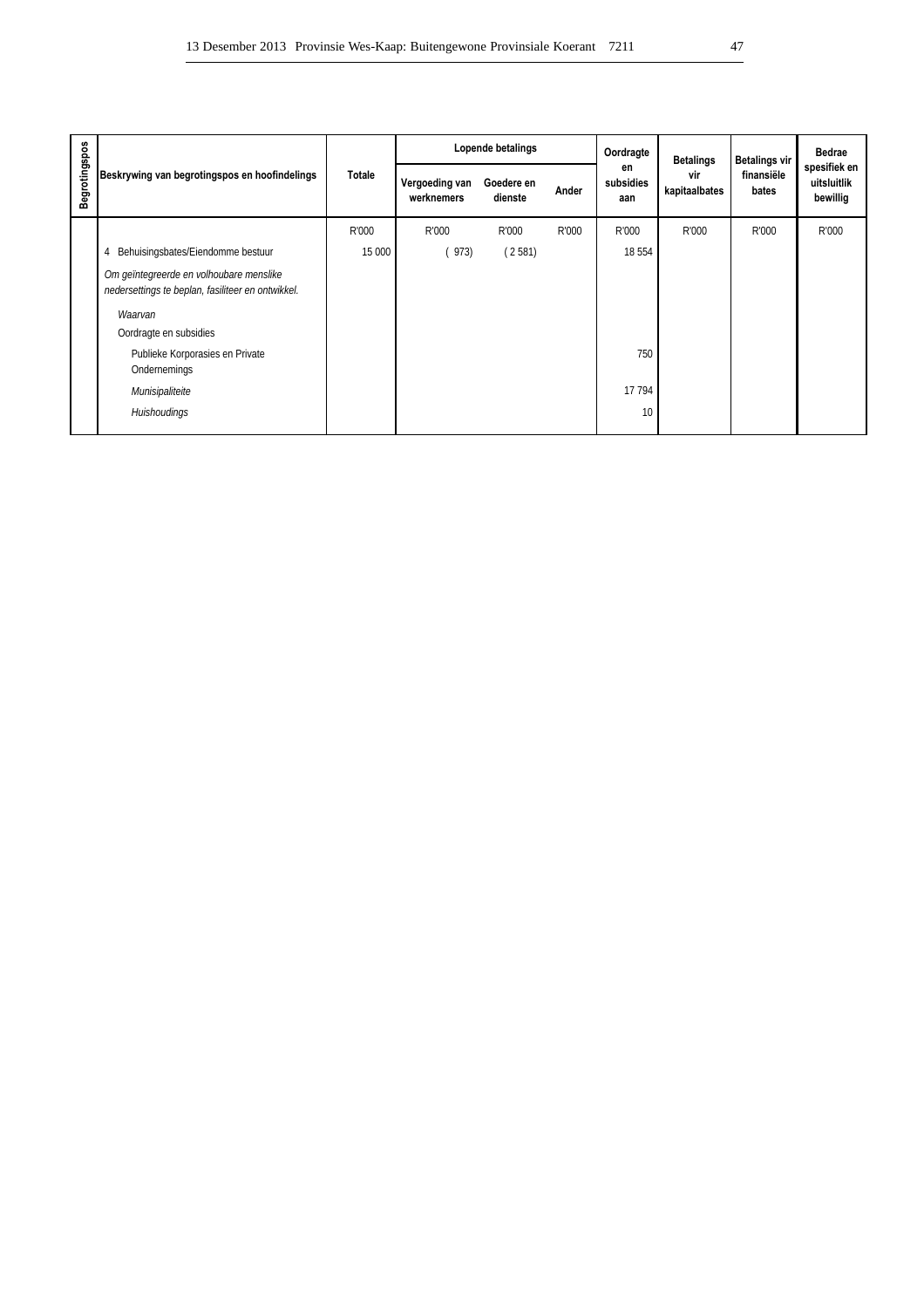|                      |                                                                                                                                                                                                                                                                                                                                                                                                                                                                                                         |               |                              | Lopende betalings     |       | Oordragte              | <b>Betalings</b>     | <b>Betalings vir</b> | <b>Bedrae</b>                           |
|----------------------|---------------------------------------------------------------------------------------------------------------------------------------------------------------------------------------------------------------------------------------------------------------------------------------------------------------------------------------------------------------------------------------------------------------------------------------------------------------------------------------------------------|---------------|------------------------------|-----------------------|-------|------------------------|----------------------|----------------------|-----------------------------------------|
| <b>Begrotingspos</b> | Beskrywing van begrotingspos en hoofindelings                                                                                                                                                                                                                                                                                                                                                                                                                                                           | <b>Totale</b> | Vergoeding van<br>werknemers | Goedere en<br>dienste | Ander | en<br>subsidies<br>aan | vir<br>kapitaalbates | finansiële<br>bates  | spesifiek en<br>uitsluitlik<br>bewillig |
|                      |                                                                                                                                                                                                                                                                                                                                                                                                                                                                                                         | R'000         | R'000                        | R'000                 | R'000 | R'000                  | R'000                | R'000                | R'000                                   |
| 9                    | Omgewingsake en Ontwikkelingsbeplanning                                                                                                                                                                                                                                                                                                                                                                                                                                                                 | (1256)        | (6539)                       | 3 3 6 0               |       | 218                    | 1705                 |                      | (15154)                                 |
|                      | Doel: Om omgewingsintegriteit ter ondersteuning<br>van menslike welsyn en ekonomiese<br>effektiwiteit te bevorder, sodat volhoubare<br>lewe in die Wes-Kaap daargestel kan word.                                                                                                                                                                                                                                                                                                                        |               |                              |                       |       |                        |                      |                      |                                         |
|                      | 1 Administrasie                                                                                                                                                                                                                                                                                                                                                                                                                                                                                         | 1625          | (1019)                       | 2093                  |       | (49)                   | 600                  |                      |                                         |
|                      | Om algehele bestuur van die Departement te<br>behartig en 'n sentrale ondersteuningsdiens te<br>lewer.                                                                                                                                                                                                                                                                                                                                                                                                  |               |                              |                       |       |                        |                      |                      |                                         |
|                      | Waarvan                                                                                                                                                                                                                                                                                                                                                                                                                                                                                                 |               |                              |                       |       |                        |                      |                      |                                         |
|                      | Oordragte en subsidies                                                                                                                                                                                                                                                                                                                                                                                                                                                                                  |               |                              |                       |       |                        |                      |                      |                                         |
|                      | Ander oordragte aan huishoudings                                                                                                                                                                                                                                                                                                                                                                                                                                                                        |               |                              |                       |       | (49)                   |                      |                      |                                         |
|                      | 2 Omgewingsbeleid, Beplanning en Koördinering                                                                                                                                                                                                                                                                                                                                                                                                                                                           | (454)         | (579)                        | (13)                  |       |                        | 138                  |                      |                                         |
|                      | Om die integrasie van omgewingsdoelwitte in<br>nasionale, provinsiale en plaaslike regering se<br>beplanning te verseker, insluitende provinsiale<br>groei en ontwikkelingstrategieë, plaaslike<br>ekonomiese onwikkelingsplanne en geïntegreerde<br>ontwikkelingsplanne. Die program sluit in<br>dwarsleggende funksies soos navorsing,<br>departementele strategie, inligtingsbestuur en<br>klimaatsveranderingsbestuur.                                                                              |               |                              |                       |       |                        |                      |                      |                                         |
|                      | 3 Nakoming en Toepassing                                                                                                                                                                                                                                                                                                                                                                                                                                                                                | 1545          | 1545                         | (30)                  |       | 2                      | 28                   |                      |                                         |
|                      | Om te verseker dat omgewingsnakoming<br>monitering-stelsels daargestel en geïmplementeer<br>word, om die nakoming van wetgewing en<br>omgewingsmagtigings te verseker, die bou van<br>nakomingsmonitering en toepassings-kapasiteit<br>deur die daarstelling en opleiding van<br>omgewingsbestuursinspektorate, reageer op<br>klagtes en kennisgewings ten opsigte van<br>omgewingsoortredings en aksies om hierdie<br>klagtes te monitor en waar nodig nakoming van<br>omgewingsvereistes af te dwing. |               |                              |                       |       |                        |                      |                      |                                         |
|                      | Waarvan                                                                                                                                                                                                                                                                                                                                                                                                                                                                                                 |               |                              |                       |       |                        |                      |                      |                                         |
|                      | Oordragte en subsidies                                                                                                                                                                                                                                                                                                                                                                                                                                                                                  |               |                              |                       |       |                        |                      |                      |                                         |
|                      | Ander oordragte aan huishoudings                                                                                                                                                                                                                                                                                                                                                                                                                                                                        |               |                              |                       |       | $\overline{2}$         |                      |                      |                                         |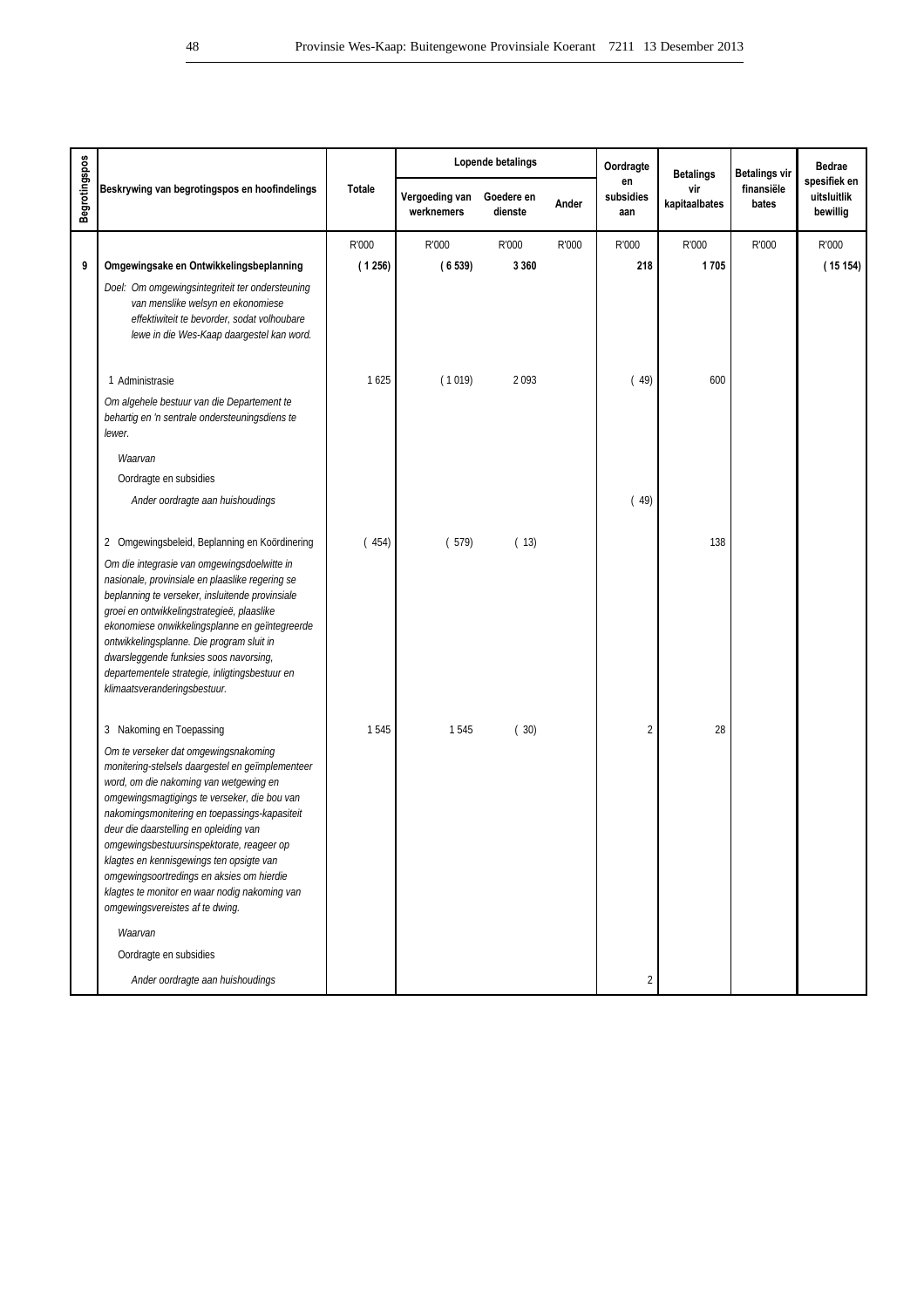|                      |                                                                                                                                                                                                                                                                                                                                                                       |               |                              | Lopende betalings     |       | Oordragte              | <b>Betalings</b>     | <b>Betalings vir</b> | <b>Bedrae</b>                           |
|----------------------|-----------------------------------------------------------------------------------------------------------------------------------------------------------------------------------------------------------------------------------------------------------------------------------------------------------------------------------------------------------------------|---------------|------------------------------|-----------------------|-------|------------------------|----------------------|----------------------|-----------------------------------------|
| <b>Begrotingspos</b> | Beskrywing van begrotingspos en hoofindelings                                                                                                                                                                                                                                                                                                                         | <b>Totale</b> | Vergoeding van<br>werknemers | Goedere en<br>dienste | Ander | en<br>subsidies<br>aan | vir<br>kapitaalbates | finansiële<br>bates  | spesifiek en<br>uitsluitlik<br>bewillig |
|                      |                                                                                                                                                                                                                                                                                                                                                                       | R'000         | R'000                        | R'000                 | R'000 | R'000                  | R'000                | R'000                | R'000                                   |
|                      | 4 Omgewingsgehaltebestuur                                                                                                                                                                                                                                                                                                                                             | (3472)        | (5648)                       | 1 2 4 1               |       | 15                     | 920                  |                      |                                         |
|                      | Om wette, beleid, norme, standaarde en riglyne vir<br>omgewingsimpakbestuur, luggehalte-bestuur en<br>die bestuur van afval en besoedeling op<br>provinsiale en plaaslike regeringsfere te<br>implementeer.                                                                                                                                                           |               |                              |                       |       |                        |                      |                      |                                         |
|                      | Oordragte en subsidies                                                                                                                                                                                                                                                                                                                                                |               |                              |                       |       |                        |                      |                      |                                         |
|                      | Departementele agentskappe en rekeninge                                                                                                                                                                                                                                                                                                                               |               |                              |                       |       | (1)                    |                      |                      |                                         |
|                      | Ander oordragte aan huishoudings                                                                                                                                                                                                                                                                                                                                      |               |                              |                       |       | 16                     |                      |                      |                                         |
|                      | 5 Biodiversiteitsbestuur                                                                                                                                                                                                                                                                                                                                              | (500)         | (838)                        | 319                   |       |                        | 19                   |                      |                                         |
|                      | Om die regverdige verdeling en volhoubare gebruik<br>van ekosisteem goedere en dienste te bevorder,<br>om by te dra tot ekonomiese ontwikkeling deur<br>bestuur van biodiversiteit en sy komponente,<br>prosesse, habitatte en funksies. CapeNature<br>vervul grootliks die biodiversiteitsbestuur- en<br>omgewingsbewaringsverantwoordelikhede van die<br>Provinsie. |               |                              |                       |       |                        |                      |                      |                                         |
|                      | Waarvan                                                                                                                                                                                                                                                                                                                                                               |               |                              |                       |       |                        |                      |                      |                                         |
|                      | Oordragte en subsidies                                                                                                                                                                                                                                                                                                                                                |               |                              |                       |       |                        |                      |                      |                                         |
|                      | <b>Municipalities</b>                                                                                                                                                                                                                                                                                                                                                 |               |                              |                       |       | 2 0 0 0                |                      |                      |                                         |
|                      | Geoormerkte toekenning: Wes-Kaapse<br>Natuurbewaringsraad (WKNR):                                                                                                                                                                                                                                                                                                     |               |                              |                       |       | (2000)                 |                      |                      | (15154)                                 |
|                      | Waarvan insluit:                                                                                                                                                                                                                                                                                                                                                      |               |                              |                       |       |                        |                      |                      |                                         |
|                      | Opgradering van infrastruktuur                                                                                                                                                                                                                                                                                                                                        |               |                              |                       |       |                        |                      |                      | (10656)                                 |
|                      | Inligtingstegnologie (IT) Beheer                                                                                                                                                                                                                                                                                                                                      |               |                              |                       |       | (2000)                 |                      |                      | (3300)                                  |
|                      | Brandbestryding                                                                                                                                                                                                                                                                                                                                                       |               |                              |                       |       |                        |                      |                      | (1198)                                  |
|                      | 6 Omgewingsbemagtigingsdienste                                                                                                                                                                                                                                                                                                                                        |               |                              | (250)                 |       | 250                    |                      |                      |                                         |
|                      | Implementering en versterking van programme vir<br>interaksie met belanghebbendes en om<br>gemeenskappe te bemagtig om in samewerking<br>met die regering, omgewings- en sosiale<br>ekonomiese programme te implementeer.                                                                                                                                             |               |                              |                       |       |                        |                      |                      |                                         |
|                      | Waarvan                                                                                                                                                                                                                                                                                                                                                               |               |                              |                       |       |                        |                      |                      |                                         |
|                      | Oordragte en subsidies                                                                                                                                                                                                                                                                                                                                                |               |                              |                       |       |                        |                      |                      |                                         |
|                      | Munisipaliteite                                                                                                                                                                                                                                                                                                                                                       |               |                              |                       |       | 250                    |                      |                      |                                         |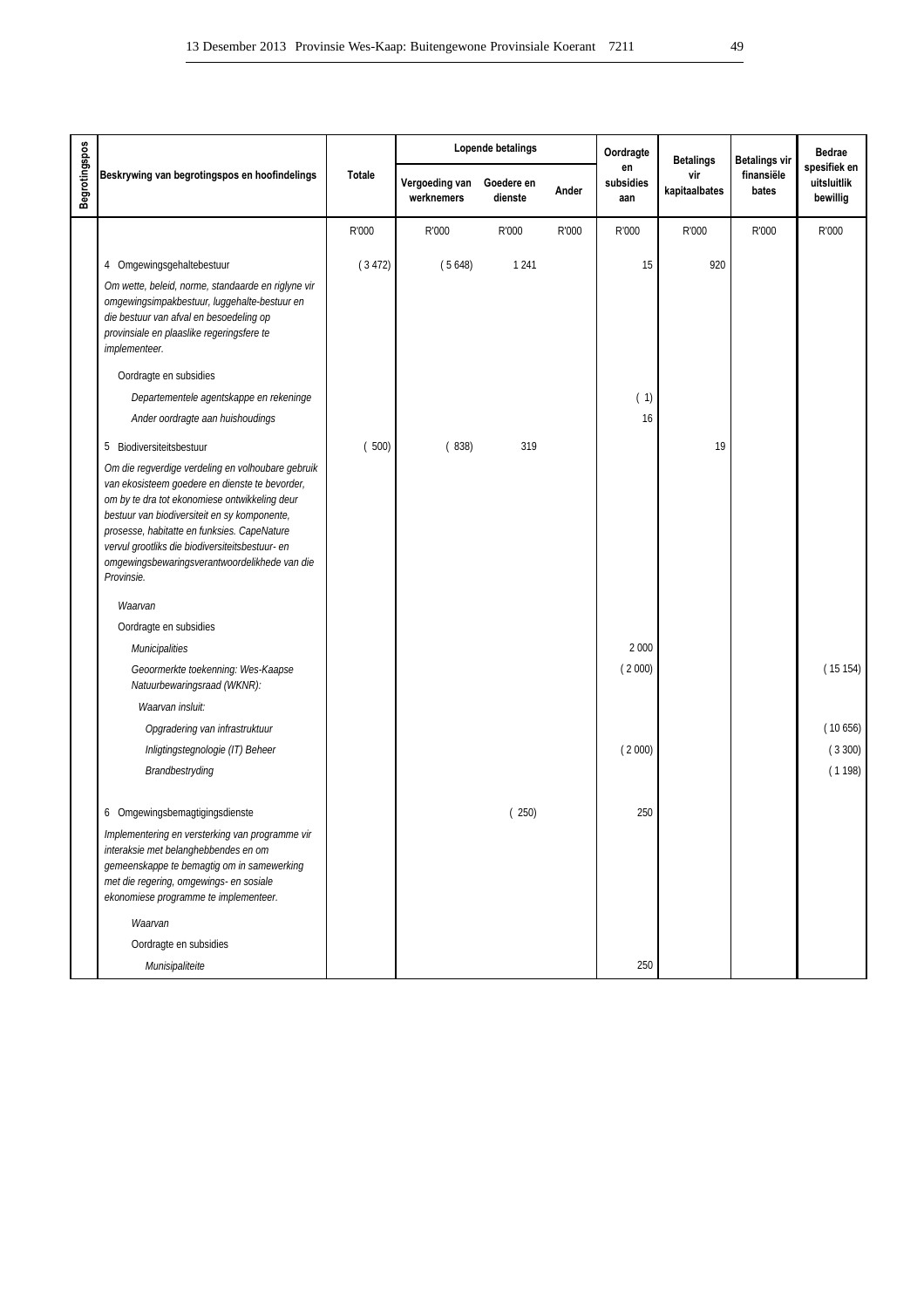|                      |                                                                                                                                                                                                                                                                                                           |               |                              | Lopende betalings     |       | Oordragte              | <b>Betalings</b>     | <b>Betalings vir</b> | <b>Bedrae</b>                           |
|----------------------|-----------------------------------------------------------------------------------------------------------------------------------------------------------------------------------------------------------------------------------------------------------------------------------------------------------|---------------|------------------------------|-----------------------|-------|------------------------|----------------------|----------------------|-----------------------------------------|
| <b>Begrotingspos</b> | Beskrywing van begrotingspos en hoofindelings                                                                                                                                                                                                                                                             | <b>Totale</b> | Vergoeding van<br>werknemers | Goedere en<br>dienste | Ander | en<br>subsidies<br>aan | vir<br>kapitaalbates | finansiële<br>bates  | spesifiek en<br>uitsluitlik<br>bewillig |
|                      |                                                                                                                                                                                                                                                                                                           | R'000         | R'000                        | R'000                 | R'000 | R'000                  | R'000                | R'000                | R'000                                   |
| 10                   | Vervoer en Publieke Werke                                                                                                                                                                                                                                                                                 | 259 622       | (60349)                      | (2355)                |       | 24 851                 | 297 186              | 289                  | (42941)                                 |
|                      | Doel: Die Departement van Vervoer en Publieke<br>Werke ontwikkel en onderhou toepaslike<br>infrastruktuur en verwante dienste vir<br>volhoubare ekonomiese ontwikkeling wat<br>groei in werksgeleenthede genereer en<br>bemagtiging en geleenthede fasiliteer.                                            |               |                              |                       |       |                        |                      |                      |                                         |
|                      | 1 Administrasie                                                                                                                                                                                                                                                                                           | (429)         | (4800)                       | 3 1 2 3               |       | 957                    | 201                  | 90                   |                                         |
|                      | Voorsiening van algehele bestuursondersteuning<br>aan die departement.                                                                                                                                                                                                                                    |               |                              |                       |       |                        |                      |                      |                                         |
|                      | 2 Publieke Werke                                                                                                                                                                                                                                                                                          | 177511        | (9937)                       | (43339)               |       | 12613                  | 218 174              |                      |                                         |
|                      | Voorsiening van gebalanseerde provinsiale<br>regeringsgebou-infrastruktuur wat integrasie,<br>toeganklikheid, volhoubaarheid, gelykwaardigheid,<br>omgewingsensitiwiteit, ekonomiese groei en<br>maatskaplike bemagtiging bevorder.                                                                       |               |                              |                       |       |                        |                      |                      |                                         |
|                      | Waarvan                                                                                                                                                                                                                                                                                                   |               |                              |                       |       |                        |                      |                      |                                         |
|                      | Munisipaliteite: Nasionale voorwaardelike<br>toekenning: Afwenteling van<br>Eiendomsbelastingsfondse na Provinsies                                                                                                                                                                                        |               |                              |                       |       |                        |                      |                      | 5 1 4 1                                 |
|                      | Nasionale voorwaardelike toekenning:<br>Uitgebreide Openbare Werke Program<br>Geïntegreerde Toekenning vir Provinsies                                                                                                                                                                                     |               |                              |                       |       |                        |                      |                      | 4 3 5 8                                 |
|                      | Oordragte en subsidies                                                                                                                                                                                                                                                                                    |               |                              |                       |       |                        |                      |                      |                                         |
|                      | Munisipaliteite                                                                                                                                                                                                                                                                                           |               |                              |                       |       | 12613                  |                      |                      |                                         |
|                      | 3 Paaie Infrastruktuur                                                                                                                                                                                                                                                                                    | 85 782        | (25375)                      | 37 7 20               |       | (5550)                 | 78 796               | 191                  |                                         |
|                      | Lewering en onderhoud van vervoer-infrastruktuur<br>wat volhoubaar, geïntegreerd en<br>omgewingsensitief is, maatskaplike bemagtiging<br>en ekonomiese groei ondersteun en fasiliteer,<br>toeganklikheid bevorder en die veilige,<br>bekostigbare vervoer van mense, goedere en<br>dienste moontlik maak. |               |                              |                       |       |                        |                      |                      |                                         |
|                      | Waarvan                                                                                                                                                                                                                                                                                                   |               |                              |                       |       |                        |                      |                      |                                         |
|                      | Nationale voorwaardelike toekenning:<br>Provinsiale Paaie Onderhoud                                                                                                                                                                                                                                       |               |                              |                       |       |                        |                      |                      | (52440)                                 |
|                      | Oordragte en subsidies                                                                                                                                                                                                                                                                                    |               |                              |                       |       |                        |                      |                      |                                         |
|                      | Munisipaliteite                                                                                                                                                                                                                                                                                           |               |                              |                       |       | (5550)                 |                      |                      |                                         |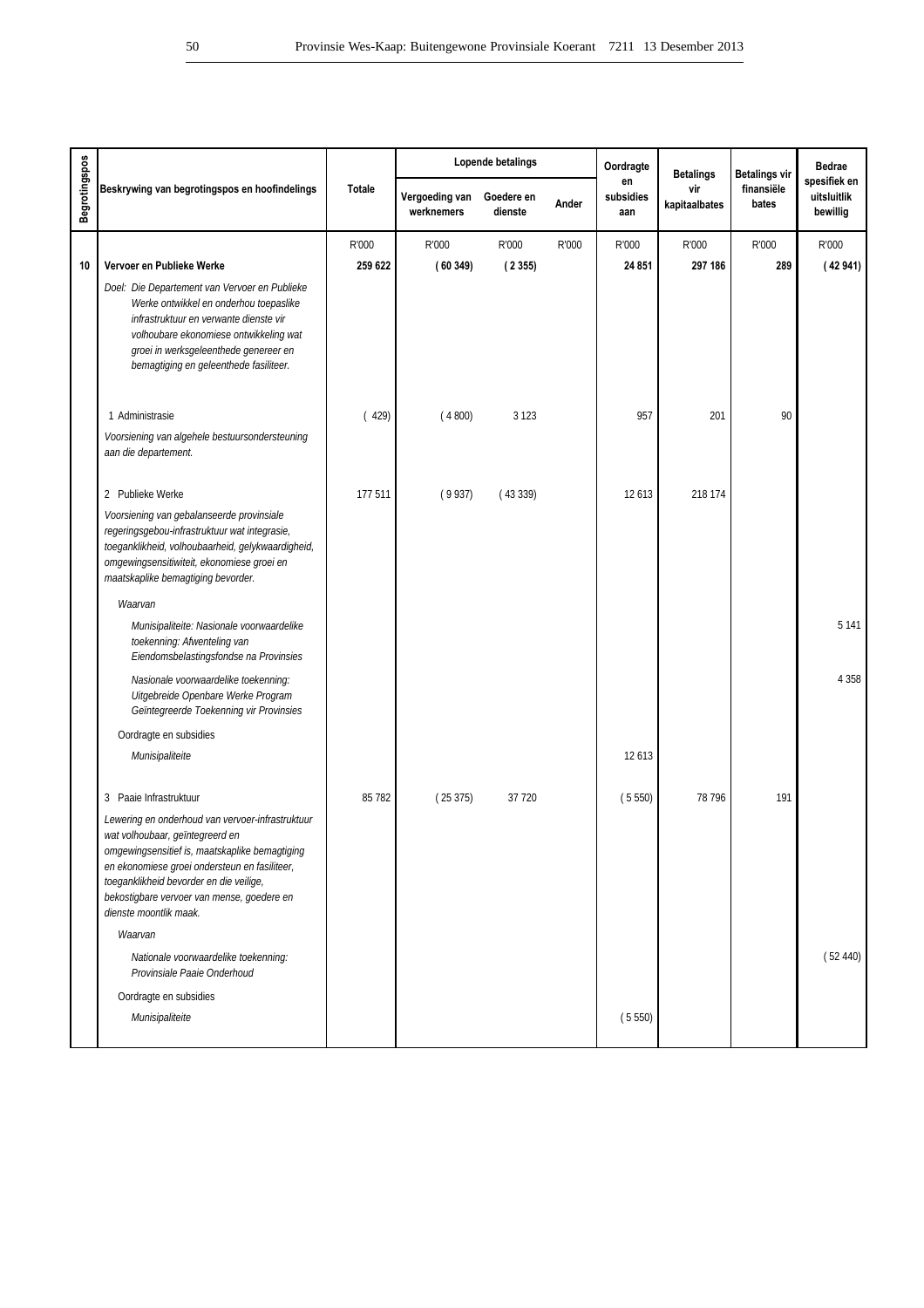|                      |                                                                                                                                                                                                                                                                                                                                                                                                                              |               |                              | Lopende betalings     |       | Oordragte              | <b>Betalings</b>     | <b>Betalings vir</b> | <b>Bedrae</b>                           |
|----------------------|------------------------------------------------------------------------------------------------------------------------------------------------------------------------------------------------------------------------------------------------------------------------------------------------------------------------------------------------------------------------------------------------------------------------------|---------------|------------------------------|-----------------------|-------|------------------------|----------------------|----------------------|-----------------------------------------|
| <b>Begrotingspos</b> | Beskrywing van begrotingspos en hoofindelings                                                                                                                                                                                                                                                                                                                                                                                | <b>Totale</b> | Vergoeding van<br>werknemers | Goedere en<br>dienste | Ander | en<br>subsidies<br>aan | vir<br>kapitaalbates | finansiële<br>bates  | spesifiek en<br>uitsluitlik<br>bewillig |
|                      |                                                                                                                                                                                                                                                                                                                                                                                                                              | R'000         | R'000                        | R'000                 | R'000 | R'000                  | R'000                | R'000                | R'000                                   |
|                      | Vervoer-ondernemings<br>4                                                                                                                                                                                                                                                                                                                                                                                                    | (4744)        | (4966)                       | (16603)               |       | 16 802                 | 15                   | 8                    |                                         |
|                      | Om die voorsiening van geïntegreerde<br>landvervoerdienste te beplan, te reguleer en te<br>fasiliteer deur koördinering en samewerking met<br>nasionale beplanningsowerhede, munisipaliteite,<br>gemeenskapsgebaseerde organisasies, nie-<br>regeringsorganisasies en die privaatsektor om die<br>reisvermoë van alle gemeenskappe te verbeter en<br>te vergemaklik.<br>Waarvan<br>Oordragte en subsidies<br>Munisipaliteite |               |                              |                       |       | 16 800                 |                      |                      |                                         |
|                      | 5 Vervoerregulering                                                                                                                                                                                                                                                                                                                                                                                                          | 5 100         | (2786)                       | 7857                  |       | 29                     |                      |                      |                                         |
|                      | Om die vervoeromgewing te reguleer deur die<br>registrasie en lisensiëring van voertuie,<br>verenigings, operateurs en bestuurders; en die<br>bedryf van weegbrûe om veiligheid te verseker.                                                                                                                                                                                                                                 |               |                              |                       |       |                        |                      |                      |                                         |
|                      | 6 Gemeenskapsgebaseerde Programme                                                                                                                                                                                                                                                                                                                                                                                            | (3598)        | (12485)                      | 8887                  |       |                        |                      |                      |                                         |
|                      | Om die implementering te bestuur van programme<br>en strategieë wat lei tot die ontwikkeling en<br>bemagtiging van gemeenskappe en kontrakteurs,<br>met inbegrip van die provinsiale bestuur en<br>koördinering van die Uitgebreide Openbare Werke<br>Program.                                                                                                                                                               |               |                              |                       |       |                        |                      |                      |                                         |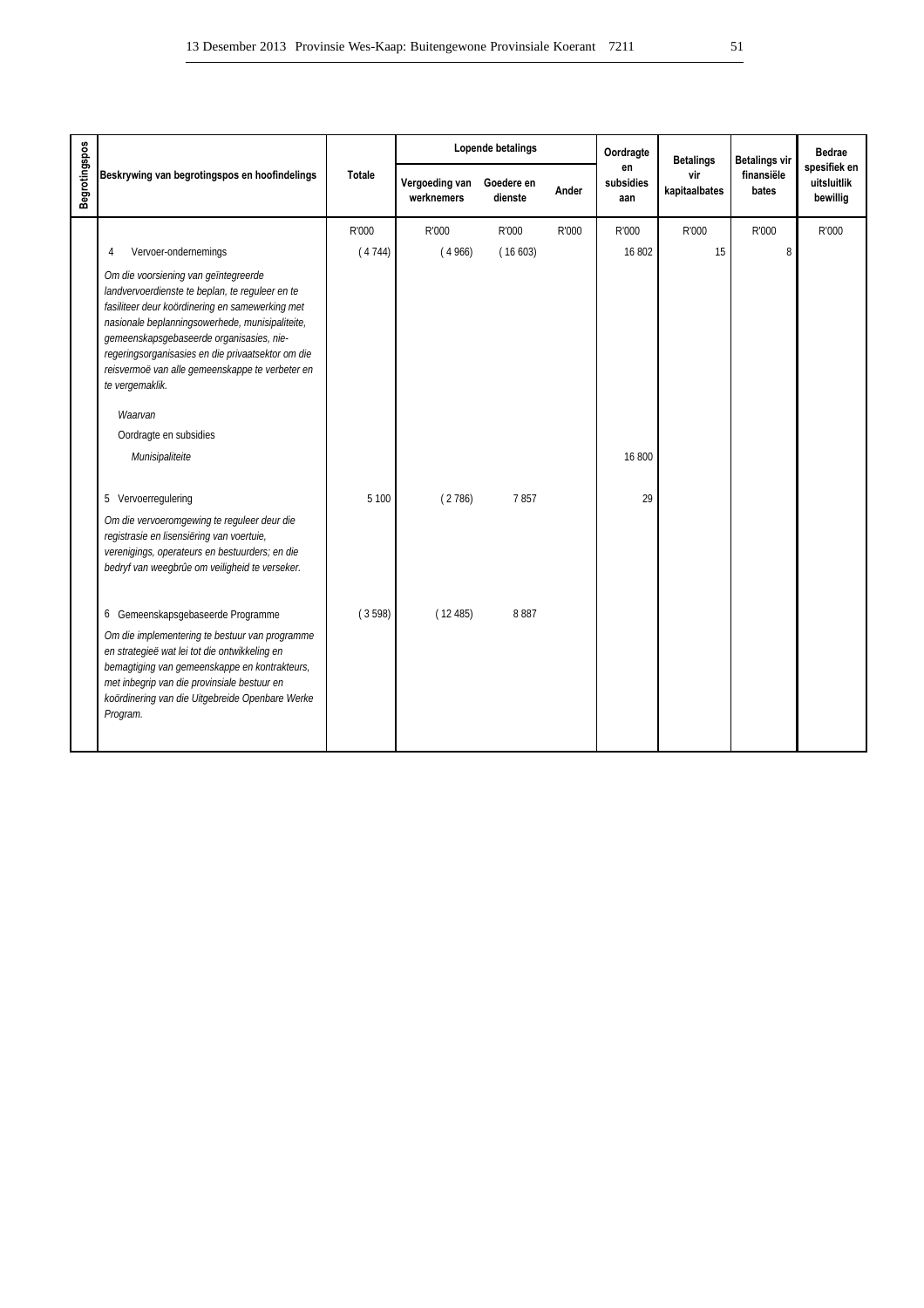|                      |                                                                                                                                                                                                                                                   |               |                                         | Lopende betalings |       | Oordragte              | <b>Betalings</b>     | <b>Betalings vir</b> | <b>Bedrae</b>                           |
|----------------------|---------------------------------------------------------------------------------------------------------------------------------------------------------------------------------------------------------------------------------------------------|---------------|-----------------------------------------|-------------------|-------|------------------------|----------------------|----------------------|-----------------------------------------|
| <b>Begrotingspos</b> | Beskrywing van begrotingspos en hoofindelings                                                                                                                                                                                                     | <b>Totale</b> | Vergoeding van Goedere en<br>werknemers | dienste           | Ander | en<br>subsidies<br>aan | vir<br>kapitaalbates | finansiële<br>bates  | spesifiek en<br>uitsluitlik<br>bewillig |
|                      |                                                                                                                                                                                                                                                   | R'000         | R'000                                   | R'000             | R'000 | R'000                  | R'000                | R'000                | R'000                                   |
| 11                   | Landbou                                                                                                                                                                                                                                           | 5 1 6 9       | (25241)                                 | (3404)            | 4     | 20 632                 | 13 019               | 159                  | 3517                                    |
|                      | Doel: Die ontsluiting van die volle potensiaal van<br>landbou om die ekonomiese, ekologiese en<br>sosiale welstand van alle mense in die Wes-<br>Kaap te versterk deur:                                                                           |               |                                         |                   |       |                        |                      |                      |                                         |
|                      | Aanmoediging van gesonde verbintenis met<br>aandeelhouers.                                                                                                                                                                                        |               |                                         |                   |       |                        |                      |                      |                                         |
|                      | Bevordering van bekostigbare, veilige,<br>voedsame en toeganklike voedsel, vesel en<br>landbouprodukte.                                                                                                                                           |               |                                         |                   |       |                        |                      |                      |                                         |
|                      | Verseker die volhoubare bestuur van<br>natuurlike hulpbronne.                                                                                                                                                                                     |               |                                         |                   |       |                        |                      |                      |                                         |
|                      | Uitvoering van indringende en relevante<br>navorsing en tegnologie-ontwikkeling.                                                                                                                                                                  |               |                                         |                   |       |                        |                      |                      |                                         |
|                      | Ontwikkeling, behoud en werwing van<br>kundigheid en menslike kapitaal.                                                                                                                                                                           |               |                                         |                   |       |                        |                      |                      |                                         |
|                      | Lewering van 'n bevoegde en professionele<br>uitgebreide ondersteuningsdiens.                                                                                                                                                                     |               |                                         |                   |       |                        |                      |                      |                                         |
|                      | Vergroting van mark toeganklikheid vir die<br>landbousektor in geheel.                                                                                                                                                                            |               |                                         |                   |       |                        |                      |                      |                                         |
|                      | Dra by tot die verligting van armoede en<br>hongersnood.                                                                                                                                                                                          |               |                                         |                   |       |                        |                      |                      |                                         |
|                      | Verseker deursigtige en effektiewe<br>regeringsbestuur.                                                                                                                                                                                           |               |                                         |                   |       |                        |                      |                      |                                         |
|                      | 1 Administrasie                                                                                                                                                                                                                                   | 9 3 9 3       | (2890)                                  | 9 2 6 0           |       | 618                    | 2 3 8 1              | 24                   |                                         |
|                      | Om beleidsvoorskrifte en prioriteite te bestuur en te<br>formuleer en om te verseker dat daar 'n toepaslike<br>ondersteuningsdiens aan alle ander programme ten<br>opsigte van finansies, personeel, inligting,<br>kommunikasie en verkryging is. |               |                                         |                   |       |                        |                      |                      |                                         |
|                      | Waarvan                                                                                                                                                                                                                                           |               |                                         |                   |       |                        |                      |                      |                                         |
|                      | Geoormerkte toewysings: A-Prys Uitdaging:<br>Groen Ekonomie                                                                                                                                                                                       |               |                                         |                   |       |                        |                      |                      | 1 0 0 0                                 |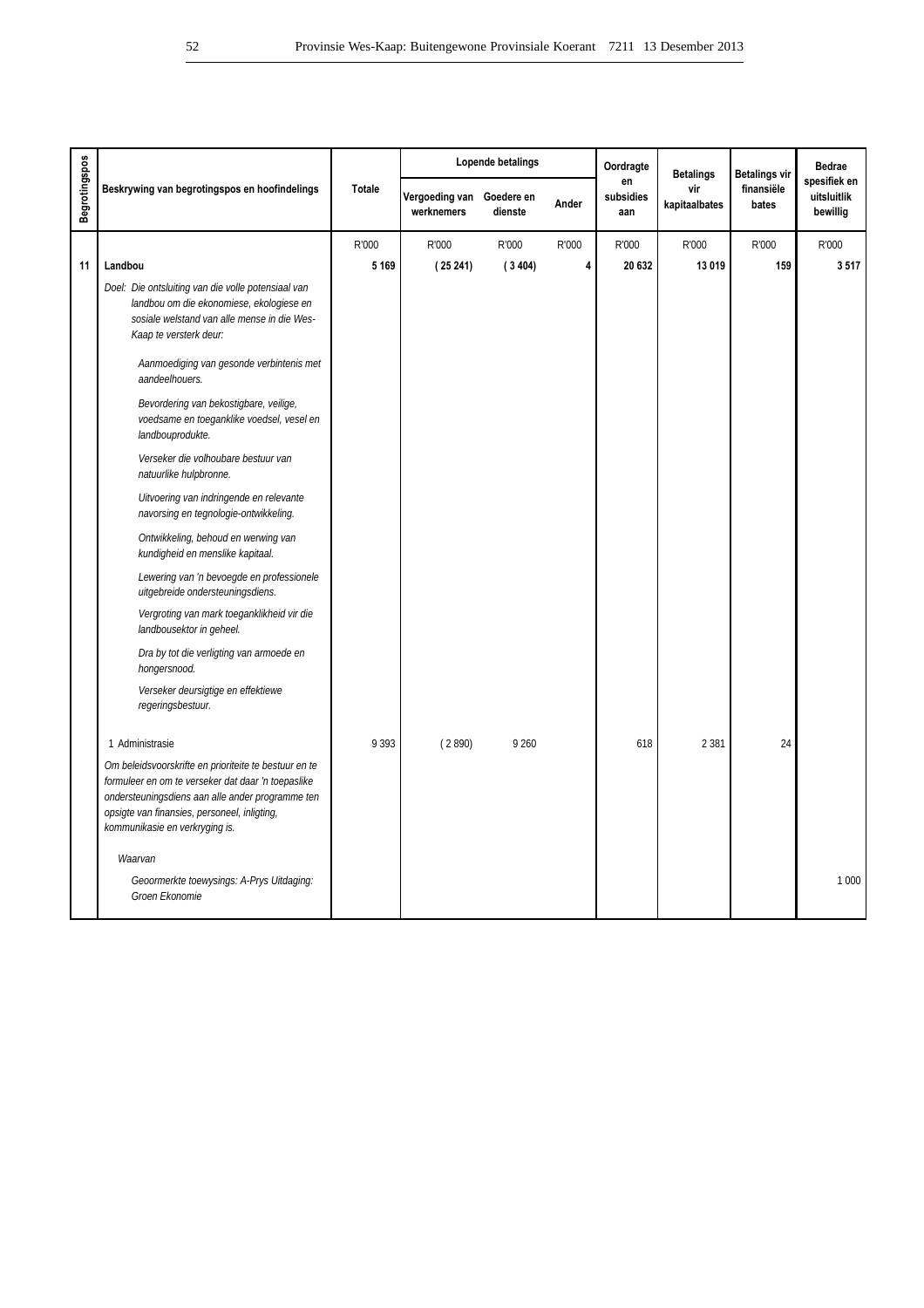|                      |                                                                                                                                                                                   |               |                                         | Lopende betalings |       | Oordragte              | <b>Betalings</b>     | <b>Betalings vir</b> | <b>Bedrae</b>                           |
|----------------------|-----------------------------------------------------------------------------------------------------------------------------------------------------------------------------------|---------------|-----------------------------------------|-------------------|-------|------------------------|----------------------|----------------------|-----------------------------------------|
| <b>Begrotingspos</b> | Beskrywing van begrotingspos en hoofindelings                                                                                                                                     | <b>Totale</b> | Vergoeding van Goedere en<br>werknemers | dienste           | Ander | en<br>subsidies<br>aan | vir<br>kapitaalbates | finansiële<br>bates  | spesifiek en<br>uitsluitlik<br>bewillig |
|                      |                                                                                                                                                                                   | R'000         | R'000                                   | R'000             | R'000 | R'000                  | R'000                | R'000                | R'000                                   |
|                      | 2 Volhoubare Hulpbronbestuur                                                                                                                                                      | (844)         | (1697)                                  | (11327)           |       | 11 350                 | 770                  | 60                   |                                         |
|                      | Om landbou-ondersteuningsdienste aan boere te<br>voorsien ten einde volhoubare ontwikkeling en die<br>bestuur van landbouhulpbronne te verseker.                                  |               |                                         |                   |       |                        |                      |                      |                                         |
|                      | Waarvan                                                                                                                                                                           |               |                                         |                   |       |                        |                      |                      |                                         |
|                      | Geoormerkte toewysings: Indringer Beheer<br>Berg Rivier: Groen Ekonomie                                                                                                           |               |                                         |                   |       |                        |                      |                      | 1 0 0 0                                 |
|                      | Nasionale voowaardelike toekenning:<br>Omvattende Landboubystandsprogram                                                                                                          |               |                                         |                   |       |                        |                      |                      | 1517                                    |
|                      | Oordragte en subsidies                                                                                                                                                            |               |                                         |                   |       |                        |                      |                      |                                         |
|                      | Casidra (Edms) Bpk                                                                                                                                                                |               |                                         |                   |       | 11 273                 |                      |                      |                                         |
|                      | 3 Ondersteuning en Ontwikkeling van Landbouers                                                                                                                                    | 6795          | (7939)                                  | 3732              |       | 7501                   | 3 4 6 6              | 35                   |                                         |
|                      | Die voorsiening van en ondersteuning aan boere<br>deur landbou ontwikkelingsprogramme.                                                                                            |               |                                         |                   |       |                        |                      |                      |                                         |
|                      | Waarvan                                                                                                                                                                           |               |                                         |                   |       |                        |                      |                      |                                         |
|                      | Oordragte en subsidies                                                                                                                                                            |               |                                         |                   |       |                        |                      |                      |                                         |
|                      | Casidra (Edms) Bpk                                                                                                                                                                |               |                                         |                   |       | 508                    |                      |                      |                                         |
|                      | Agri Mega                                                                                                                                                                         |               |                                         |                   |       | 6682                   |                      |                      |                                         |
|                      | 4 Veeartsenydienste<br>Om veeartsenydienste aan kliënte te voorsien ten<br>einde gesonde diere, veilige diereprodukte en die<br>welsyn van die mense van Suid-Afrika te verseker. | (3176)        | (2786)                                  | (2704)            | 4     | 648                    | 1662                 |                      |                                         |
|                      | Oordragte en subsidies                                                                                                                                                            |               |                                         |                   |       |                        |                      |                      |                                         |
|                      | Kaap de Goede Hoop<br>Dierbeskermingsvereniging (DBV)                                                                                                                             |               |                                         |                   |       | 500                    |                      |                      |                                         |
|                      | 5 Navorsing en Tegnologiese Ontwikkelingsdienste                                                                                                                                  | 1590          | (5005)                                  | 3 9 1 2           |       | 503                    | 2 1 5 0              | 30                   |                                         |
|                      | Om kundige en behoeftegebaseerde navorsing,<br>ontwikkeling en tegnologie oordragdienste te verrig<br>wat impakteer op ontwikkelingsdoelwitte.                                    |               |                                         |                   |       |                        |                      |                      |                                         |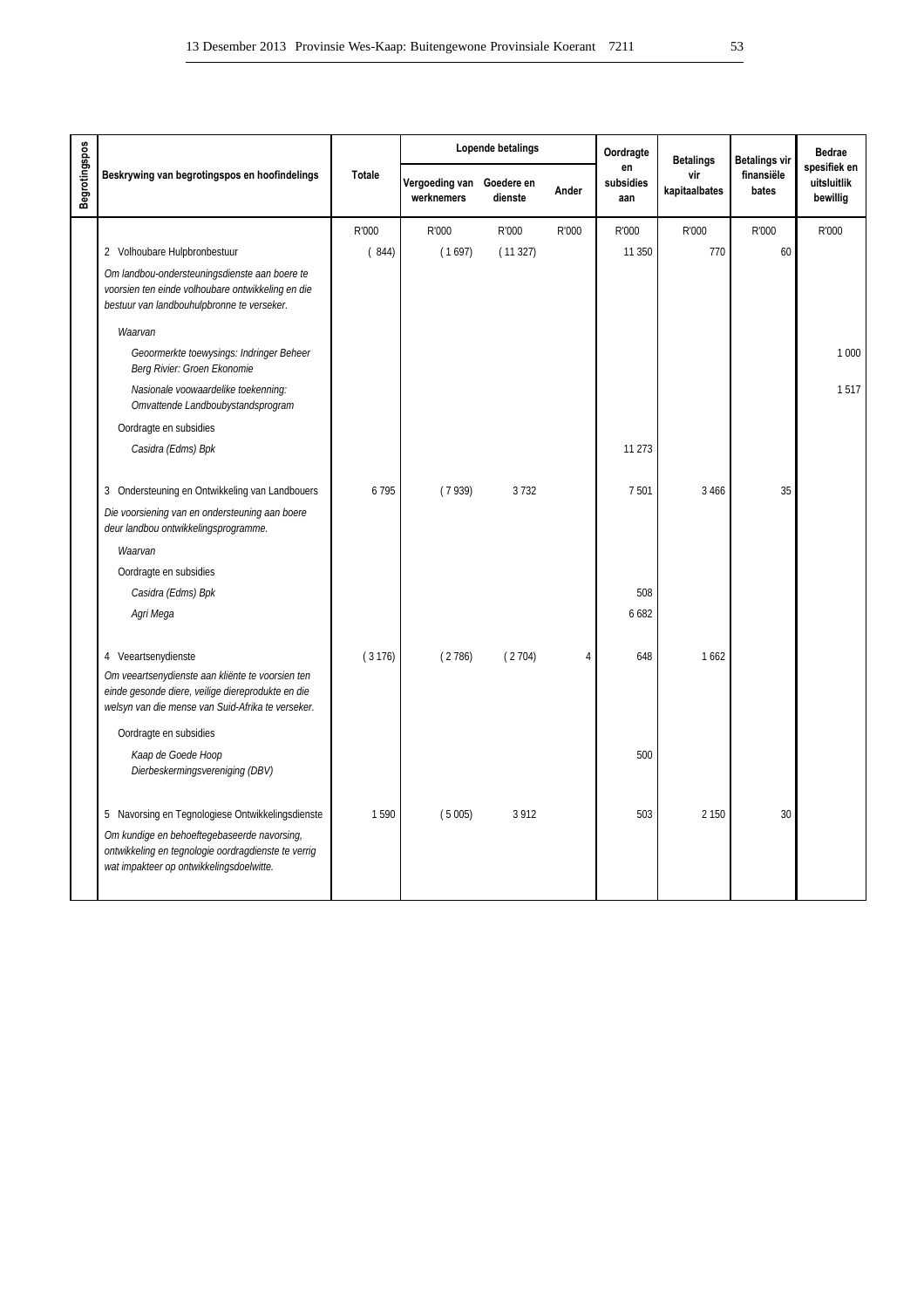|                      |                                                                                                                                                                                                                                               |               |                                         | Lopende betalings |       | Oordragte              | <b>Betalings</b>     | <b>Betalings vir</b> | <b>Bedrae</b>                           |
|----------------------|-----------------------------------------------------------------------------------------------------------------------------------------------------------------------------------------------------------------------------------------------|---------------|-----------------------------------------|-------------------|-------|------------------------|----------------------|----------------------|-----------------------------------------|
| <b>Begrotingspos</b> | Beskrywing van begrotingspos en hoofindelings                                                                                                                                                                                                 | <b>Totale</b> | Vergoeding van Goedere en<br>werknemers | dienste           | Ander | en<br>subsidies<br>aan | vir<br>kapitaalbates | finansiële<br>bates  | spesifiek en<br>uitsluitlik<br>bewillig |
|                      |                                                                                                                                                                                                                                               | R'000         | R'000                                   | R'000             | R'000 | R'000                  | R'000                | R'000                | R'000                                   |
|                      | 6 Landbou-ekonomiese dienste                                                                                                                                                                                                                  | (1137)        | 673                                     | (2000)            |       |                        | 190                  |                      |                                         |
|                      | Om tydige en toepaslike landbou-ekonomiese<br>dienste aan die sektor te verskaf in die<br>ondersteuning van die volhoubare ontwikkeling van<br>landbou- en agribesighede om ekonomiese groei te<br>verhoog.                                   |               |                                         |                   |       |                        |                      |                      |                                         |
|                      | Waarvan                                                                                                                                                                                                                                       |               |                                         |                   |       |                        |                      |                      |                                         |
|                      | Oordragte en subsidies                                                                                                                                                                                                                        |               |                                         |                   |       |                        |                      |                      |                                         |
|                      | Universiteit van Pretoria                                                                                                                                                                                                                     |               |                                         |                   |       | (100)                  |                      |                      |                                         |
|                      | Sagtevrugteprodusentetrust                                                                                                                                                                                                                    |               |                                         |                   |       | 328                    |                      |                      |                                         |
|                      | Wes-Kaapse Toerisme-, Handels- en<br>Investeringsbevorderingsagentskap                                                                                                                                                                        |               |                                         |                   |       | 690                    |                      |                      |                                         |
|                      | Wynbedryf Etiese Handelsvereniging<br>(WYEHV) en Volhoubare Inisiatief van Suid-<br>Afrika (VISA)                                                                                                                                             |               |                                         |                   |       | (924)                  |                      |                      |                                         |
|                      | 7 Gestruktureerde Landbou, Onderrig en Opleiding                                                                                                                                                                                              | (4405)        | (4482)                                  | (2177)            |       | 12                     | 2 2 3 2              | 10                   |                                         |
|                      | Om gestruktureerde landbou opvoeding en<br>opleiding in lyn met die Landbou-opvoeding en<br>Opleidingstrategie aan alle deelnemers in die<br>landbousektor te voorsien ten einde 'n kundige<br>voorspoedige en kompeterende sektor te vestig. |               |                                         |                   |       |                        |                      |                      |                                         |
|                      | Oordragte en subsidies                                                                                                                                                                                                                        |               |                                         |                   |       |                        |                      |                      |                                         |
|                      | SAID Aksynbelasting                                                                                                                                                                                                                           |               |                                         |                   |       | 116                    |                      |                      |                                         |
|                      | Beurse (Nie-werknemers)                                                                                                                                                                                                                       |               |                                         |                   |       | (200)                  |                      |                      |                                         |
|                      | 8 Landelike Ontwikkelingskoördinering                                                                                                                                                                                                         | (3047)        | (1115)                                  | (2100)            |       |                        | 168                  |                      |                                         |
|                      | Om lewensvatbare volhoubare landelike<br>gemeenskappe te skep en die implementering van<br>die Nasionale Omvattende Landelike<br>Ontwikkelingsprogram en die ontwikkeling van<br>plaaswerkers in die Wes-Kaap te fasiliteer.                  |               |                                         |                   |       |                        |                      |                      |                                         |
|                      | Waarvan                                                                                                                                                                                                                                       |               |                                         |                   |       |                        |                      |                      |                                         |
|                      | Oordragte en subsidies                                                                                                                                                                                                                        |               |                                         |                   |       |                        |                      |                      |                                         |
|                      | Casidra (Edms) Bpk                                                                                                                                                                                                                            |               |                                         |                   |       | 1472                   |                      |                      |                                         |
|                      | Ontwikkelingsprojekte vir plaaswerkers                                                                                                                                                                                                        |               |                                         |                   |       | (1787)                 |                      |                      |                                         |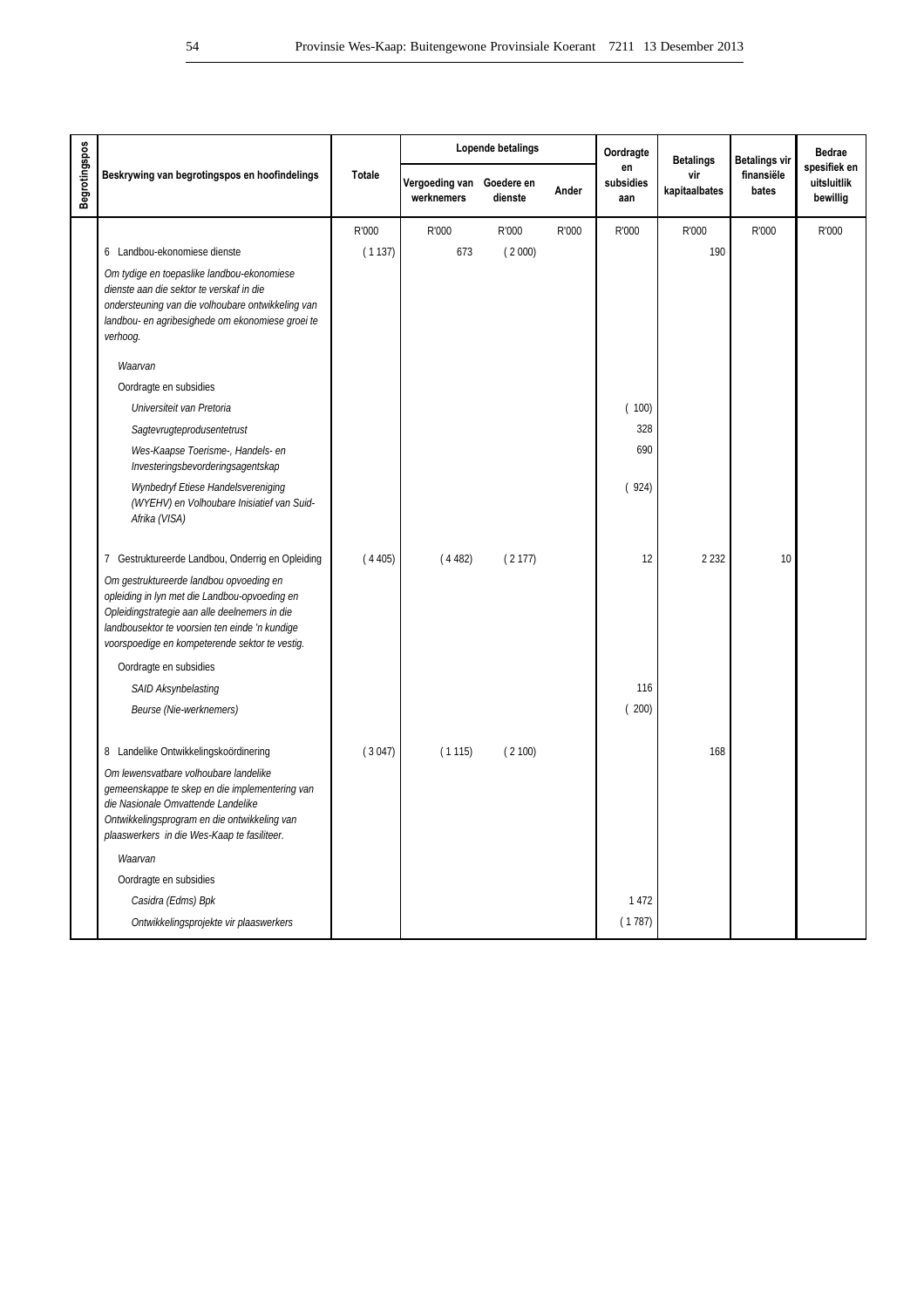|                      |                                                                                                                                                                                                                                                                             |         |                              | Lopende betalings     |       | Oordragte              | <b>Betalings</b>     | <b>Betalings vir</b> | <b>Bedrae</b>                           |
|----------------------|-----------------------------------------------------------------------------------------------------------------------------------------------------------------------------------------------------------------------------------------------------------------------------|---------|------------------------------|-----------------------|-------|------------------------|----------------------|----------------------|-----------------------------------------|
| <b>Begrotingspos</b> | Beskrywing van begrotingspos en hoofindelings                                                                                                                                                                                                                               | Totale  | Vergoeding van<br>werknemers | Goedere en<br>dienste | Ander | en<br>subsidies<br>aan | vir<br>kapitaalbates | finansiële<br>bates  | spesifiek en<br>uitsluitlik<br>bewillig |
|                      |                                                                                                                                                                                                                                                                             | R'000   | R'000                        | R'000                 | R'000 | R'000                  | R'000                | R'000                | R'000                                   |
| 12                   | Ekonomiese Ontwikkeling en Toerisme                                                                                                                                                                                                                                         | (16478) | 227                          | (51392)               |       | 34 846                 | (174)                | 15                   | 2000                                    |
|                      | Doel: Die visie sal bereik word deur leiding te<br>verskaf aan die Wes-Kaapse ekonomie deur<br>die Departement se begrip van die<br>ekonomie, sy vermoë om ekonomiese<br>geleenthede en potensiaal te identifiseer, en<br>sy bydrae tot regeringsekonomiese<br>prioriteite. |         |                              |                       |       |                        |                      |                      |                                         |
|                      | 1 Administrasie                                                                                                                                                                                                                                                             | 500     | 500                          | (897)                 |       | 21                     | 876                  |                      |                                         |
|                      | Om 'n sterk innoverende leierskap en strategiese<br>bestuur ingevolge wetgewing, regulasies en beleid<br>te verskaf om skoon, doeltreffende, koste-<br>effektiewe, deursigtige en responsiewe<br>korporatiewe dienste aan die Departement te<br>verseker.<br>Waarvan        |         |                              |                       |       |                        |                      |                      |                                         |
|                      | Huishoudings                                                                                                                                                                                                                                                                |         |                              |                       |       | 21                     |                      |                      |                                         |
|                      | 2 Geïntegreerde Ekonomiese<br>Ontwikkelingsdienste                                                                                                                                                                                                                          | 1 3 6 0 | 2 4 0 6                      | (4396)                |       | 3 3 3 5                |                      | 15                   |                                         |
|                      | Om ekonomiese ontwikkeling deur gedeelde<br>vennootskappe te bevorder en te ondersteun.                                                                                                                                                                                     |         |                              |                       |       |                        |                      |                      |                                         |
|                      | Waarvan                                                                                                                                                                                                                                                                     |         |                              |                       |       |                        |                      |                      |                                         |
|                      | Oordragte en subsidies                                                                                                                                                                                                                                                      |         |                              |                       |       |                        |                      |                      |                                         |
|                      | Kaapse Skiereiland Universiteit van<br>Tegnologie                                                                                                                                                                                                                           |         |                              |                       |       | 100                    |                      |                      |                                         |
|                      | National Empowerment Fund (NEF)                                                                                                                                                                                                                                             |         |                              |                       |       | 2 100                  |                      |                      |                                         |
|                      | Innovate Western Cape projekte                                                                                                                                                                                                                                              |         |                              |                       |       | 500                    |                      |                      |                                         |
|                      | Western Cape Economic Development<br>Partnership (WCEDP)                                                                                                                                                                                                                    |         |                              |                       |       | 200                    |                      |                      |                                         |
|                      | Huishoudings                                                                                                                                                                                                                                                                |         |                              |                       |       | 435                    |                      |                      |                                         |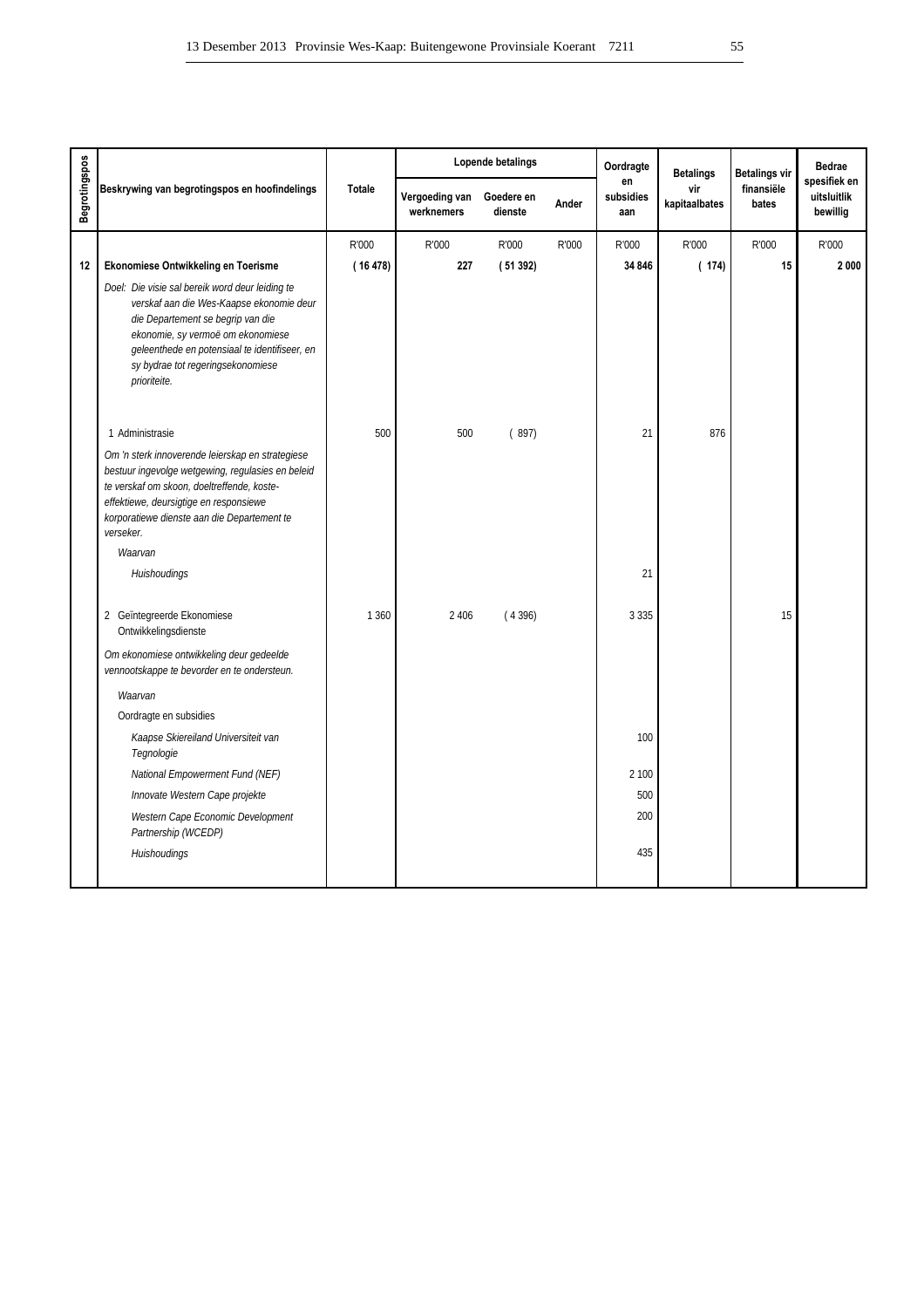|                      |                                                                                                                  |         |                              | Lopende betalings     |       | Oordragte              | <b>Betalings</b>     | <b>Betalings vir</b> | <b>Bedrae</b>                           |
|----------------------|------------------------------------------------------------------------------------------------------------------|---------|------------------------------|-----------------------|-------|------------------------|----------------------|----------------------|-----------------------------------------|
| <b>Begrotingspos</b> | Beskrywing van begrotingspos en hoofindelings                                                                    | Totale  | Vergoeding van<br>werknemers | Goedere en<br>dienste | Ander | en<br>subsidies<br>aan | vir<br>kapitaalbates | finansiële<br>bates  | spesifiek en<br>uitsluitlik<br>bewillig |
|                      |                                                                                                                  | R'000   | R'000                        | R'000                 | R'000 | R'000                  | R'000                | R'000                | R'000                                   |
|                      | 3 Handel en Sektor Ontwikkeling                                                                                  | (15478) |                              | (37065)               |       | 22 287                 | (700)                |                      |                                         |
|                      | Om ekonomiese groei te stimuleer deur middel van<br>industrie ontwikkeling, handel en beleggings<br>bevordering. |         |                              |                       |       |                        |                      |                      |                                         |
|                      | Waarvan                                                                                                          |         |                              |                       |       |                        |                      |                      |                                         |
|                      | Oordragte en subsidies                                                                                           |         |                              |                       |       |                        |                      |                      |                                         |
|                      | Wes-Kaapse Toerisme-, Handels- en<br>Investeringsbevorderingsagentskap                                           |         |                              |                       |       | 2617                   |                      |                      |                                         |
|                      | Cape IT Initiative (CITI)                                                                                        |         |                              |                       |       | 3 4 0 0                |                      |                      |                                         |
|                      | <b>Business Process Enabling Services</b><br>(BpeSA)                                                             |         |                              |                       |       | (500)                  |                      |                      |                                         |
|                      | Cape Town Fashion Council (CTFC)                                                                                 |         |                              |                       |       | (2000)                 |                      |                      |                                         |
|                      | Western Cape Aquaculture Development<br>Initiative (WCADI)                                                       |         |                              |                       |       | 1 0 0 0                |                      |                      |                                         |
|                      | Cape Craft and Design Instititute (CCDI)                                                                         |         |                              |                       |       | 3870                   |                      |                      |                                         |
|                      | Kaapstadse Vennootskap                                                                                           |         |                              |                       |       | 500                    |                      |                      |                                         |
|                      | Saldanha Baai Munisipaliteit                                                                                     |         |                              |                       |       | 2 800                  |                      |                      |                                         |
|                      | Stad Kaapstad                                                                                                    |         |                              |                       |       | 2 3 5 0                |                      |                      |                                         |
|                      | Nasionale Navorsingstigting                                                                                      |         |                              |                       |       | 1 200                  |                      |                      |                                         |
|                      | Tegnologie Innovasie Agentskap                                                                                   |         |                              |                       |       | 3 0 0 0                |                      |                      |                                         |
|                      | Universiteit van die Wes Kaap                                                                                    |         |                              |                       |       | 550                    |                      |                      |                                         |
|                      | Sanlam Grondslag                                                                                                 |         |                              |                       |       | 500                    |                      |                      |                                         |
|                      | Nie-Winsgewende Instellings                                                                                      |         |                              |                       |       | 3 0 0 0                |                      |                      |                                         |
|                      | 4 Besigheidsregulering en Regeringsbestuur                                                                       | (739)   | (739)                        | 80                    |       | 3                      | (83)                 |                      |                                         |
|                      | Versekering van 'n billike maatskaplik<br>verantwoordelike omgewing wat voorspelbaarheid<br>moontlik maak.       |         |                              |                       |       |                        |                      |                      |                                         |
|                      | Waarvan                                                                                                          |         |                              |                       |       |                        |                      |                      |                                         |
|                      | Oordragte en subsidies                                                                                           |         |                              |                       |       |                        |                      |                      |                                         |
|                      | Huishoudings                                                                                                     |         |                              |                       |       | 3                      |                      |                      |                                         |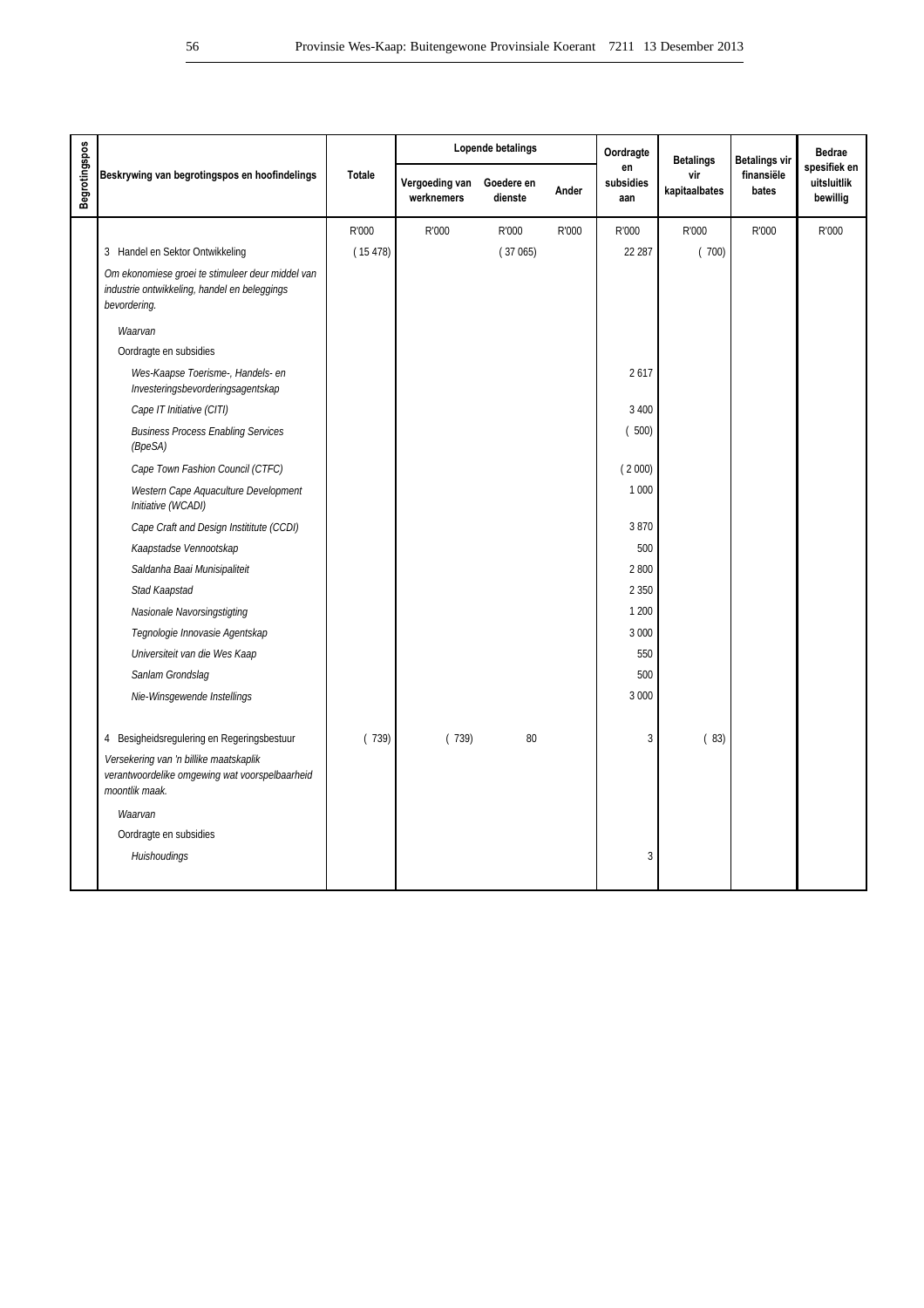| en<br>finansiële<br>Beskrywing van begrotingspos en hoofindelings<br><b>Totale</b><br>vir<br>Vergoeding van<br>Goedere en<br>subsidies<br>kapitaalbates<br>Ander<br>bates<br>werknemers<br>dienste<br>aan<br>R'000<br>R'000<br>R'000<br>R'000<br>R'000<br>R'000<br>R'000<br>1700<br>654<br>(1047)<br>2 2 5 0<br>(157)<br>5 Ekonomiese Beplanning<br>Om Provinsiale Ekonomiese Beleid en Strategieë<br>te ontwikkel wat Volhoubare Ekonomiese<br>Ontwikkeling volbring en meetbaar maak.<br>Waarvan<br>Geoorgemerkte toekenning: "Liquefied<br>Natural Gas (LNG) Importation Plan": Groen<br>Ekonomie<br>Oordragte en subsidies<br>800<br>Cape Craft and Design Instititute (CCDI)<br>GreenCape<br>1450<br>(1621)<br>(2836)<br>(694)<br>2019<br>(110)<br>6 Toerisme, Kuns en Vermaaklikheid<br>Om geleenthede vir die groei en verhoogde<br>inklusiwiteit van die toerisme-, kuns en vermaak<br>sektore te fasiliteer.<br>Waarvan<br>Oordragte en subsidies<br>2 0 0 0<br>Wes-Kaapse Toerisme-, Handels- en<br>Investeringsbevorderingsagentskap<br>(WESGRO)<br>19<br>Huishoudings<br>7 Vaardigheidsontwikkeling en Innovasie<br>(2200)<br>4931<br>242<br>(7373)<br>Om die voorsiening van Menslike Hulpbron<br>Kapitaal en Ondernemingsvaardighede te fasiliteer<br>om sodoende aan die Wes-Kaap se behoefte vir<br>die ontwikkeling van menslike hulpbronne te<br>voorsien.<br>Waarvan<br>Oordragte en subsidies<br>2813<br>Wes-Kaapse Toerisme-, Handels- en<br>Investeringsbevorderingsagentskap<br>Industrial Development Corporation<br>626 |               |  | Lopende betalings | Oordragte | <b>Betalings</b> | <b>Betalings vir</b> | <b>Bedrae</b>                           |
|--------------------------------------------------------------------------------------------------------------------------------------------------------------------------------------------------------------------------------------------------------------------------------------------------------------------------------------------------------------------------------------------------------------------------------------------------------------------------------------------------------------------------------------------------------------------------------------------------------------------------------------------------------------------------------------------------------------------------------------------------------------------------------------------------------------------------------------------------------------------------------------------------------------------------------------------------------------------------------------------------------------------------------------------------------------------------------------------------------------------------------------------------------------------------------------------------------------------------------------------------------------------------------------------------------------------------------------------------------------------------------------------------------------------------------------------------------------------------------------------------------------------------------------------------|---------------|--|-------------------|-----------|------------------|----------------------|-----------------------------------------|
|                                                                                                                                                                                                                                                                                                                                                                                                                                                                                                                                                                                                                                                                                                                                                                                                                                                                                                                                                                                                                                                                                                                                                                                                                                                                                                                                                                                                                                                                                                                                                  | Begrotingspos |  |                   |           |                  |                      | spesifiek en<br>uitsluitlik<br>bewillig |
|                                                                                                                                                                                                                                                                                                                                                                                                                                                                                                                                                                                                                                                                                                                                                                                                                                                                                                                                                                                                                                                                                                                                                                                                                                                                                                                                                                                                                                                                                                                                                  |               |  |                   |           |                  |                      | R'000                                   |
|                                                                                                                                                                                                                                                                                                                                                                                                                                                                                                                                                                                                                                                                                                                                                                                                                                                                                                                                                                                                                                                                                                                                                                                                                                                                                                                                                                                                                                                                                                                                                  |               |  |                   |           |                  |                      |                                         |
|                                                                                                                                                                                                                                                                                                                                                                                                                                                                                                                                                                                                                                                                                                                                                                                                                                                                                                                                                                                                                                                                                                                                                                                                                                                                                                                                                                                                                                                                                                                                                  |               |  |                   |           |                  |                      |                                         |
|                                                                                                                                                                                                                                                                                                                                                                                                                                                                                                                                                                                                                                                                                                                                                                                                                                                                                                                                                                                                                                                                                                                                                                                                                                                                                                                                                                                                                                                                                                                                                  |               |  |                   |           |                  |                      |                                         |
|                                                                                                                                                                                                                                                                                                                                                                                                                                                                                                                                                                                                                                                                                                                                                                                                                                                                                                                                                                                                                                                                                                                                                                                                                                                                                                                                                                                                                                                                                                                                                  |               |  |                   |           |                  |                      | 2 0 0 0                                 |
|                                                                                                                                                                                                                                                                                                                                                                                                                                                                                                                                                                                                                                                                                                                                                                                                                                                                                                                                                                                                                                                                                                                                                                                                                                                                                                                                                                                                                                                                                                                                                  |               |  |                   |           |                  |                      |                                         |
|                                                                                                                                                                                                                                                                                                                                                                                                                                                                                                                                                                                                                                                                                                                                                                                                                                                                                                                                                                                                                                                                                                                                                                                                                                                                                                                                                                                                                                                                                                                                                  |               |  |                   |           |                  |                      |                                         |
|                                                                                                                                                                                                                                                                                                                                                                                                                                                                                                                                                                                                                                                                                                                                                                                                                                                                                                                                                                                                                                                                                                                                                                                                                                                                                                                                                                                                                                                                                                                                                  |               |  |                   |           |                  |                      |                                         |
|                                                                                                                                                                                                                                                                                                                                                                                                                                                                                                                                                                                                                                                                                                                                                                                                                                                                                                                                                                                                                                                                                                                                                                                                                                                                                                                                                                                                                                                                                                                                                  |               |  |                   |           |                  |                      |                                         |
|                                                                                                                                                                                                                                                                                                                                                                                                                                                                                                                                                                                                                                                                                                                                                                                                                                                                                                                                                                                                                                                                                                                                                                                                                                                                                                                                                                                                                                                                                                                                                  |               |  |                   |           |                  |                      |                                         |
|                                                                                                                                                                                                                                                                                                                                                                                                                                                                                                                                                                                                                                                                                                                                                                                                                                                                                                                                                                                                                                                                                                                                                                                                                                                                                                                                                                                                                                                                                                                                                  |               |  |                   |           |                  |                      |                                         |
|                                                                                                                                                                                                                                                                                                                                                                                                                                                                                                                                                                                                                                                                                                                                                                                                                                                                                                                                                                                                                                                                                                                                                                                                                                                                                                                                                                                                                                                                                                                                                  |               |  |                   |           |                  |                      |                                         |
|                                                                                                                                                                                                                                                                                                                                                                                                                                                                                                                                                                                                                                                                                                                                                                                                                                                                                                                                                                                                                                                                                                                                                                                                                                                                                                                                                                                                                                                                                                                                                  |               |  |                   |           |                  |                      |                                         |
|                                                                                                                                                                                                                                                                                                                                                                                                                                                                                                                                                                                                                                                                                                                                                                                                                                                                                                                                                                                                                                                                                                                                                                                                                                                                                                                                                                                                                                                                                                                                                  |               |  |                   |           |                  |                      |                                         |
|                                                                                                                                                                                                                                                                                                                                                                                                                                                                                                                                                                                                                                                                                                                                                                                                                                                                                                                                                                                                                                                                                                                                                                                                                                                                                                                                                                                                                                                                                                                                                  |               |  |                   |           |                  |                      |                                         |
|                                                                                                                                                                                                                                                                                                                                                                                                                                                                                                                                                                                                                                                                                                                                                                                                                                                                                                                                                                                                                                                                                                                                                                                                                                                                                                                                                                                                                                                                                                                                                  |               |  |                   |           |                  |                      |                                         |
|                                                                                                                                                                                                                                                                                                                                                                                                                                                                                                                                                                                                                                                                                                                                                                                                                                                                                                                                                                                                                                                                                                                                                                                                                                                                                                                                                                                                                                                                                                                                                  |               |  |                   |           |                  |                      |                                         |
|                                                                                                                                                                                                                                                                                                                                                                                                                                                                                                                                                                                                                                                                                                                                                                                                                                                                                                                                                                                                                                                                                                                                                                                                                                                                                                                                                                                                                                                                                                                                                  |               |  |                   |           |                  |                      |                                         |
|                                                                                                                                                                                                                                                                                                                                                                                                                                                                                                                                                                                                                                                                                                                                                                                                                                                                                                                                                                                                                                                                                                                                                                                                                                                                                                                                                                                                                                                                                                                                                  |               |  |                   |           |                  |                      |                                         |
|                                                                                                                                                                                                                                                                                                                                                                                                                                                                                                                                                                                                                                                                                                                                                                                                                                                                                                                                                                                                                                                                                                                                                                                                                                                                                                                                                                                                                                                                                                                                                  |               |  |                   |           |                  |                      |                                         |
|                                                                                                                                                                                                                                                                                                                                                                                                                                                                                                                                                                                                                                                                                                                                                                                                                                                                                                                                                                                                                                                                                                                                                                                                                                                                                                                                                                                                                                                                                                                                                  |               |  |                   |           |                  |                      |                                         |
| South African Oil and Gas Alliance (SAOGA)<br>250                                                                                                                                                                                                                                                                                                                                                                                                                                                                                                                                                                                                                                                                                                                                                                                                                                                                                                                                                                                                                                                                                                                                                                                                                                                                                                                                                                                                                                                                                                |               |  |                   |           |                  |                      |                                         |
| Cape Craft and Design Instititute (CCDI)<br>1 2 2 5                                                                                                                                                                                                                                                                                                                                                                                                                                                                                                                                                                                                                                                                                                                                                                                                                                                                                                                                                                                                                                                                                                                                                                                                                                                                                                                                                                                                                                                                                              |               |  |                   |           |                  |                      |                                         |
| Huishoudings<br>17                                                                                                                                                                                                                                                                                                                                                                                                                                                                                                                                                                                                                                                                                                                                                                                                                                                                                                                                                                                                                                                                                                                                                                                                                                                                                                                                                                                                                                                                                                                               |               |  |                   |           |                  |                      |                                         |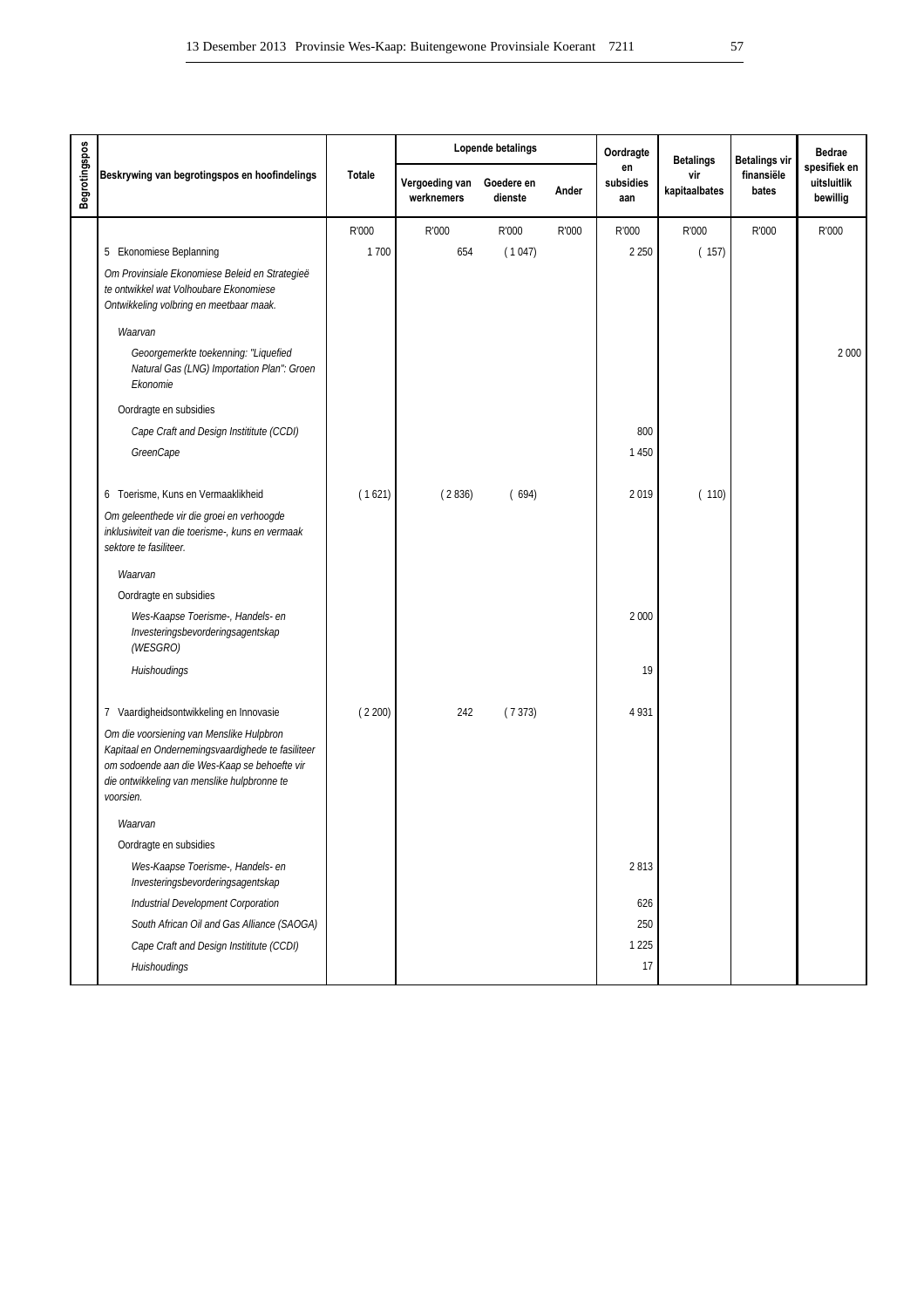|                      |                                                                                                                                                                                                                                                                                                                                                                                                                                                                                                                                                                                                                                                                                                                                                                                               |               |                              | Lopende betalings     |       | Oordragte              | <b>Betalings</b>     | <b>Betalings vir</b> | <b>Bedrae</b>                           |
|----------------------|-----------------------------------------------------------------------------------------------------------------------------------------------------------------------------------------------------------------------------------------------------------------------------------------------------------------------------------------------------------------------------------------------------------------------------------------------------------------------------------------------------------------------------------------------------------------------------------------------------------------------------------------------------------------------------------------------------------------------------------------------------------------------------------------------|---------------|------------------------------|-----------------------|-------|------------------------|----------------------|----------------------|-----------------------------------------|
| <b>Begrotingspos</b> | Beskrywing van begrotingspos en hoofindelings                                                                                                                                                                                                                                                                                                                                                                                                                                                                                                                                                                                                                                                                                                                                                 | <b>Totale</b> | Vergoeding van<br>werknemers | Goedere en<br>dienste | Ander | en<br>subsidies<br>aan | vir<br>kapitaalbates | finansiële<br>bates  | spesifiek en<br>uitsluitlik<br>bewillig |
|                      |                                                                                                                                                                                                                                                                                                                                                                                                                                                                                                                                                                                                                                                                                                                                                                                               | R'000         | R'000                        | R'000                 | R'000 | R'000                  | R'000                | R'000                | R'000                                   |
| 13                   | Kultuursake en Sport                                                                                                                                                                                                                                                                                                                                                                                                                                                                                                                                                                                                                                                                                                                                                                          | 9 3 3 8       | (4973)                       | (408)                 |       | 6 6 4 3                | 8 0 6 3              | 13                   | 8082                                    |
|                      | Doel: Ons moedig uitnemendheid en inklusiwiteit<br>in sport en kultuur aan deur die effektiewe,<br>doeltreffende en volhoubare gebruik van ons<br>hulpbronne, en deur skeppende<br>vennootskappe met ander. Onderweg na<br>uitnemendheid, sal ons die omstandighede<br>skep vir toegang en massa-deelname,<br>identifikasie van talent en die ontwikkeling<br>van vaardighede.                                                                                                                                                                                                                                                                                                                                                                                                                |               |                              |                       |       |                        |                      |                      |                                         |
|                      | 1 Administrasie                                                                                                                                                                                                                                                                                                                                                                                                                                                                                                                                                                                                                                                                                                                                                                               | 202           | (323)                        | (754)                 |       | 4                      | 1 2 7 1              | 4                    |                                         |
|                      | Om die oorhoofse bestuur en administratiewe<br>ondersteuning van die Departement te behartig.                                                                                                                                                                                                                                                                                                                                                                                                                                                                                                                                                                                                                                                                                                 |               |                              |                       |       |                        |                      |                      |                                         |
|                      | 2 Kultuursake                                                                                                                                                                                                                                                                                                                                                                                                                                                                                                                                                                                                                                                                                                                                                                                 | (3047)        | (5619)                       | (812)                 |       | 990                    | 2 3 9 4              |                      |                                         |
|                      | Om kuns en kultuur, museums, erfenis en<br>taalverwante dienste aan die inwoners van die<br>Wes-Kaap te voorsien.                                                                                                                                                                                                                                                                                                                                                                                                                                                                                                                                                                                                                                                                             |               |                              |                       |       |                        |                      |                      |                                         |
|                      | 3 Biblioteek en Argiefdienste                                                                                                                                                                                                                                                                                                                                                                                                                                                                                                                                                                                                                                                                                                                                                                 | 9 4 1 8       | (10)                         | 4 9 9 1               |       | 913                    | 3524                 |                      |                                         |
|                      | Om omvattende biblioteek- en argiefdienste in die<br>Wes-Kaap te voorsien.                                                                                                                                                                                                                                                                                                                                                                                                                                                                                                                                                                                                                                                                                                                    |               |                              |                       |       |                        |                      |                      |                                         |
|                      | Waarvan                                                                                                                                                                                                                                                                                                                                                                                                                                                                                                                                                                                                                                                                                                                                                                                       |               |                              |                       |       |                        |                      |                      |                                         |
|                      | Geoormerkte toekenning: Onderneming<br>Inhoud Bestuur: Transversale IKT-projekte                                                                                                                                                                                                                                                                                                                                                                                                                                                                                                                                                                                                                                                                                                              |               |                              |                       |       |                        |                      |                      | 1 200                                   |
|                      | Geoormerkte toekenning: Breëband,<br>plattelandse biblioteek Konnektiwiteitsprojek                                                                                                                                                                                                                                                                                                                                                                                                                                                                                                                                                                                                                                                                                                            |               |                              |                       |       |                        |                      |                      | 6882                                    |
|                      | Oordragte en subsidies                                                                                                                                                                                                                                                                                                                                                                                                                                                                                                                                                                                                                                                                                                                                                                        |               |                              |                       |       |                        |                      |                      |                                         |
|                      | Munisipaliteite<br>Huishoudings                                                                                                                                                                                                                                                                                                                                                                                                                                                                                                                                                                                                                                                                                                                                                               |               |                              |                       |       | 903<br>10              |                      |                      |                                         |
|                      |                                                                                                                                                                                                                                                                                                                                                                                                                                                                                                                                                                                                                                                                                                                                                                                               |               |                              |                       |       |                        |                      |                      |                                         |
|                      | 4 Sport en Rekreasie                                                                                                                                                                                                                                                                                                                                                                                                                                                                                                                                                                                                                                                                                                                                                                          | 2765          | 979                          | (3833)                |       | 4736                   | 874                  | 9                    |                                         |
|                      | Sport en rekreasie, met sy vier komponente,<br>naamlik, Skoolsport, Rekreasie, Jeug en<br>Hoëprestasie-sport, en Groot byeenkomste en<br>fasiliteite, het 'n geïntegreerde implementasieplan.<br>Hierdie geïntegreerde implementasieplan het<br>betrekking op verskeie grade van dienslewering,<br>naamlik, Massa-deelnamesport, Mededingende<br>Sport, Hoëprestasie-sport, en<br>Loopbaangebaseerde Sport. Dan is daar ook<br>aktiwiteite wat uit hierdie verskillende grade van<br>dienslewering voortspruit, bv. skoolaktiwiteite,<br>kodeliga's, interprovinsiale kompetisies, die Wes-<br>Kaapse Sportskool, gemeenskapsaktiwiteite,<br>klubligas, klubakademies, klubontwikkeling,<br>akademie-opleidingskampe, interprovinsiale<br>akademies en nalatenskapsprojekte en<br>-programme. |               |                              |                       |       |                        |                      |                      |                                         |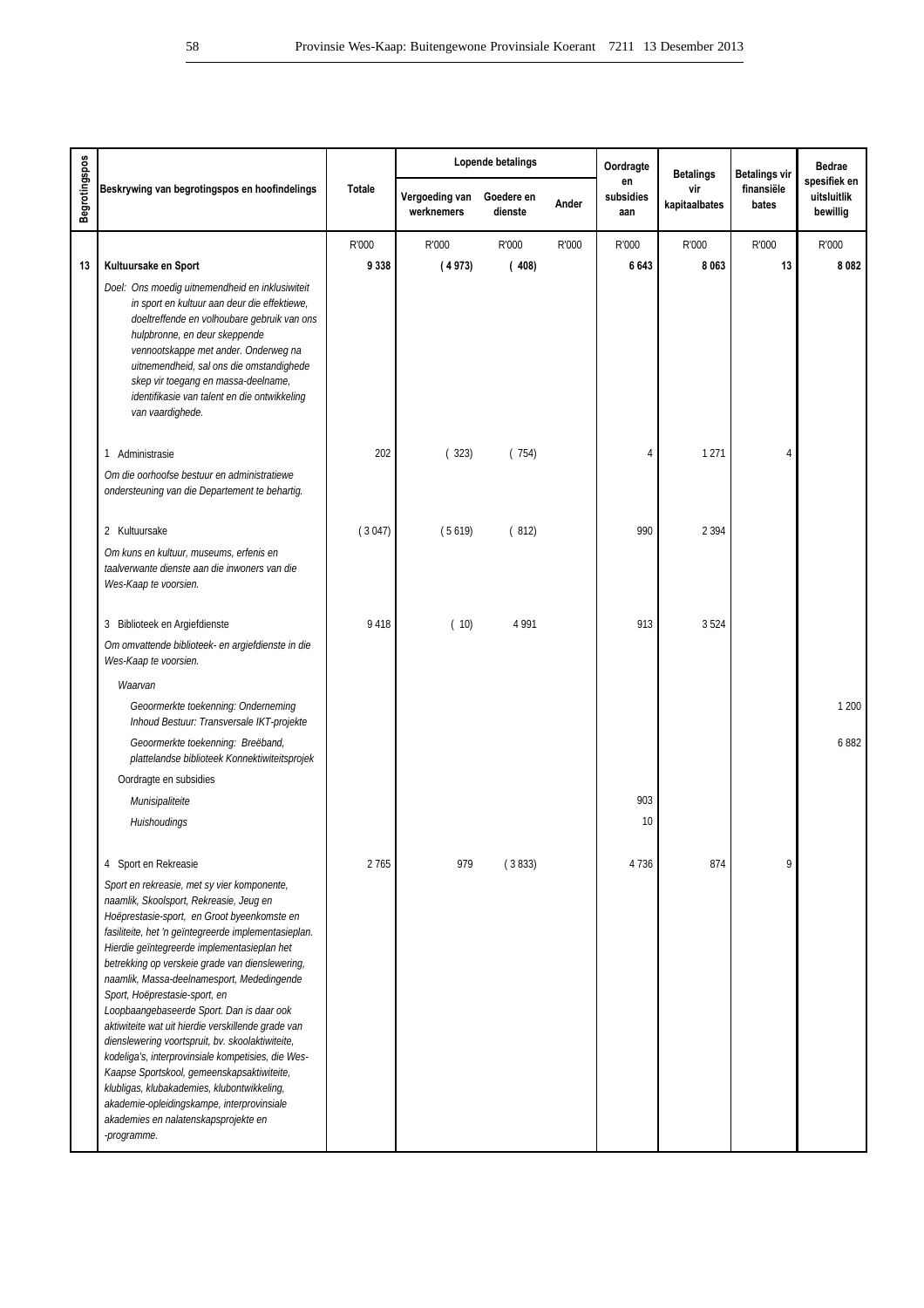|                      |                                                                                                                                                                                                                        |               |                              | Lopende betalings     |       | Oordragte              | <b>Betalings</b>     | <b>Betalings vir</b> | <b>Bedrae</b>                           |
|----------------------|------------------------------------------------------------------------------------------------------------------------------------------------------------------------------------------------------------------------|---------------|------------------------------|-----------------------|-------|------------------------|----------------------|----------------------|-----------------------------------------|
| <b>Begrotingspos</b> | Beskrywing van begrotingspos en hoofindelings                                                                                                                                                                          | <b>Totale</b> | Vergoeding van<br>werknemers | Goedere en<br>dienste | Ander | en<br>subsidies<br>aan | vir<br>kapitaalbates | finansiële<br>bates  | spesifiek en<br>uitsluitlik<br>bewillig |
|                      |                                                                                                                                                                                                                        | R'000         | R'000                        | R'000                 | R'000 | R'000                  | R'000                | R'000                | R'000                                   |
| 14                   | <b>Plaaslike Regering</b>                                                                                                                                                                                              | 2 2 5 9       | (3126)                       | 5626                  |       | (201)                  | 2759                 | (2799)               |                                         |
|                      | Doel: Om munisipaliteite in staat te stel om<br>kwaliteitsdienste aan die gemeenskap te<br>lewer.                                                                                                                      |               |                              |                       |       |                        |                      |                      |                                         |
|                      | Om deelnemende, geïntegreerde en<br>volhoubare gemeenskappe te bevorder.                                                                                                                                               |               |                              |                       |       |                        |                      |                      |                                         |
|                      | Om munisipale planne te verseker wat<br>nasionale, provinsiale en plaaslike<br>prioriteite en hulpbronne deur gesonde<br>interregeringsverhoudings reflekteer.                                                         |               |                              |                       |       |                        |                      |                      |                                         |
|                      | Om die eerste bron van hulp en<br>ondersteuning te wees vir munisipaliteite.                                                                                                                                           |               |                              |                       |       |                        |                      |                      |                                         |
|                      | Om dienslewering te verseker deur<br>gesonde administrasie en die<br>betrokkenheid van alle sfere van regerings<br>en sosiale vennote.                                                                                 |               |                              |                       |       |                        |                      |                      |                                         |
|                      | 1 Administrasie                                                                                                                                                                                                        | (1285)        | (2475)                       | 1514                  |       | 77                     | 2 3 9 8              | (2799)               |                                         |
|                      | Om algehele bestuur in die Departement te lewer<br>in ooreenstemming met alle toepaslike wette en<br>beleid.                                                                                                           |               |                              |                       |       |                        |                      |                      |                                         |
|                      | 2 Plaaslike Regeringsbestuur                                                                                                                                                                                           | (490)         | 88                           | (548)                 |       | (278)                  | 248                  |                      |                                         |
|                      | Om lewensvatbare en volhoubare ontwikkelende<br>plaaslike regering te bevorder en te fasiliteer, om<br>geïntegreerde en volhoubare beplanning te<br>bevorder en om gemeenskapsdeelname in die<br>prosesse te verbeter. |               |                              |                       |       |                        |                      |                      |                                         |
|                      | Waarvan                                                                                                                                                                                                                |               |                              |                       |       |                        |                      |                      |                                         |
|                      | Oordragte en subsidies                                                                                                                                                                                                 |               |                              |                       |       |                        |                      |                      |                                         |
|                      | Munisipaliteite                                                                                                                                                                                                        |               |                              |                       |       | (578)                  |                      |                      |                                         |
|                      | Nie-winsgewende instansies                                                                                                                                                                                             |               |                              |                       |       | 218                    |                      |                      |                                         |
|                      | Huishouding                                                                                                                                                                                                            |               |                              |                       |       | 82                     |                      |                      |                                         |
|                      | 3 Ontwikkeling en Beplanning                                                                                                                                                                                           | 4 0 3 4       | (739)                        | 4 6 6 0               |       |                        | 113                  |                      |                                         |
|                      | Om effektiewe rampbestuurspraktyke te bevorder<br>en te fasiliteer om munisipale infrastruktuur te<br>verseker wat goed in stand gehou word, en om<br>geïntegreerde beplanning te bevorder.                            |               |                              |                       |       |                        |                      |                      |                                         |
|                      | 4 Tradisionele Institutionele Bestuur<br>Om die bestuur van instellings vir tradisionlele<br>leierskap in lyn te bring met wetgewing.                                                                                  |               |                              |                       |       |                        |                      |                      |                                         |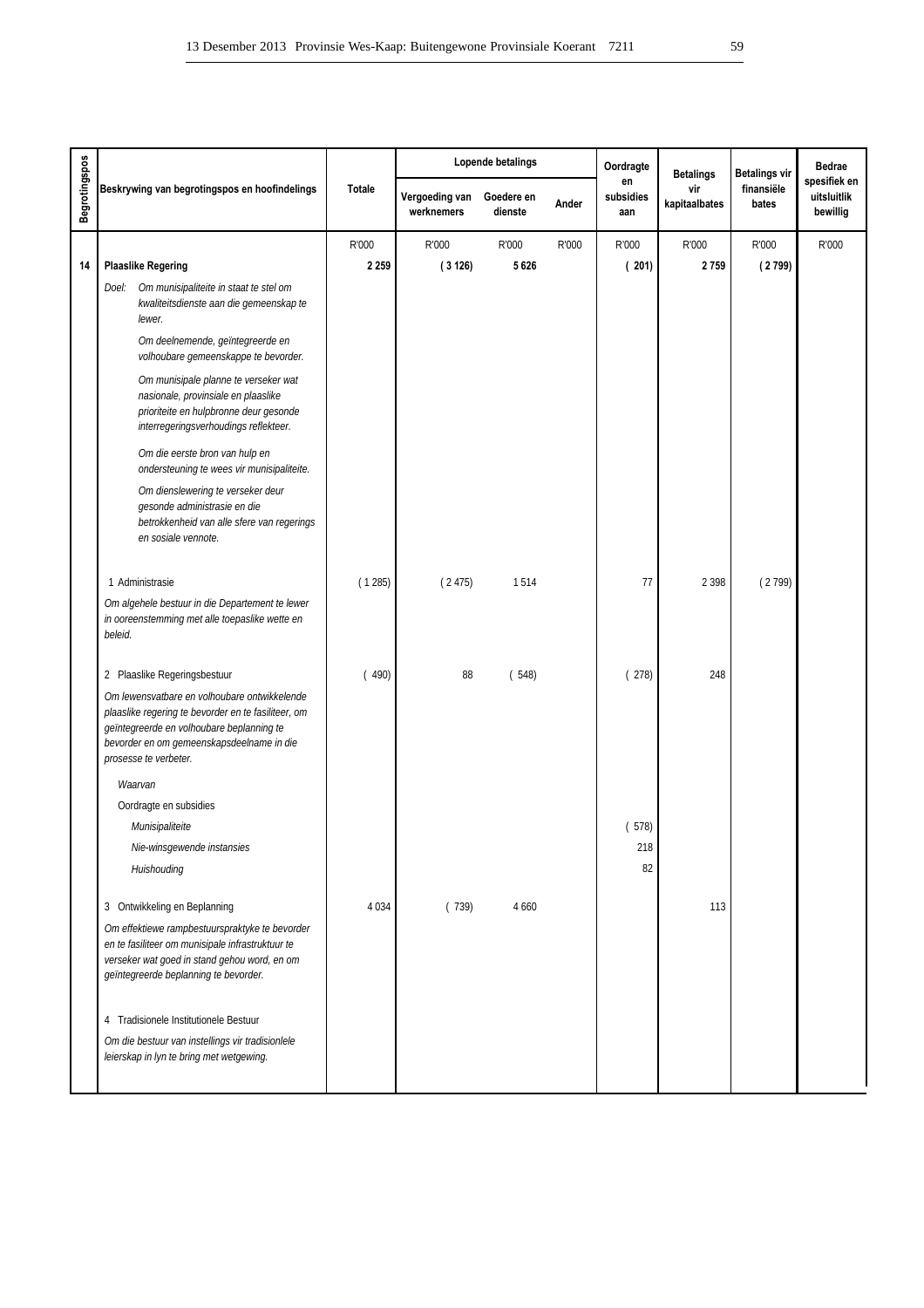————————— *(Uxwebhu lwesiNgesi lutyikitywe yuNkulumbuso) (lwamkelwa ngowe 10 Disemba 2013) —————————*

# **UMTHETHO**

**Ulungiselelo lwemali ebekelwa bucala yeNgeniso yeNgxowa mali yePhondo kusenzelwa iimfuno zikaRhulumente wePhondo: iNtshona Koloni ngokumalunga nonyaka mali ophela ngomhla wama 31 kweyoKwindla ka 2014; kunye nokubonelela ngemiba enxulumene noko.**

**N**GOKO KE KUWISWA UMTHETHO yiPalamente yePhondo leNtshona Koloni, ngolu hlobo lulandelayo:—

#### **Utoliko**

**1.** KuloMthetho, ngaphandle kokuba imeko ibonisa nto yimbi, naliphi na ilizwi okanye ingcaciso enika intsingiselo kuMthetho woLwabiwo-Mali lweNtshona Koloni ka 2012 (uMthetho 5 ka 2013) Intsingiselo emiselweyo mayivele kuloMthetho. 5

#### **Ulwabiwo lwesixa semali kulungiselelwa iimfuno zePhondo**

**2.** (1) UHlengahlengiso loLwabiwo-Mali lusenziwa yi Palamente ye Phondo nge mali esuka kwiNgxowa Mali yePhondo kunyaka mali ka 2013/14, kwivoti nakolona lwahlulo kwivoti nganye nokulungiselela iinjongo ezithile ezidwelisiweyo, 10 zibonakaliswe ngokuphandle kwi Shedyuli.

(2) Inkcitho kulwabiwo-mali ebonakaliswe kwi candelwana (1) ise ngumba ozakujongwa nguMthetho woLawulo lweMali ka Rhulumente (PFMA).

#### **Ulwabiwo-mali oludweliswe ngokukodwa nolubekelwe bucala**

**3.** Isixa mali esichazwe kwiShedyuli njengesibekelwe bucala isesenjongo 15 ekhethekileyo sichaza ukuba—

*(a)* Ulwabiwo lwesibonelelo esinemiqathango kuZwelonke elinokuthi lisetyenziselwe injongo ethile echaziweyo kuMthetho woLwahlulo lweNgxowa mali yaye ngokubhekiselele kwisiseko esiqinisekiswe ngokwaloMthetho;

20

*(b)* ulwabiwo olubekelwe bucala lunokuthi lusetyenziselwe kuphela injongo echaziweyo kwiShedyuli kwaye nangokwesiseko esipapashwe ngokwecandelo 4 loMthetho woLwabiwo weNtshona Koloni ka 2013.

### **Isihloko esifutshane**

**4.** Lo mthetho ubizwa ngokuba nguMthetho woHlengahlengiso loLwabiwo-mali 25 weNtshona Koloni ka 2013 (Western Cape Adjustments Appropriation Act, 2013).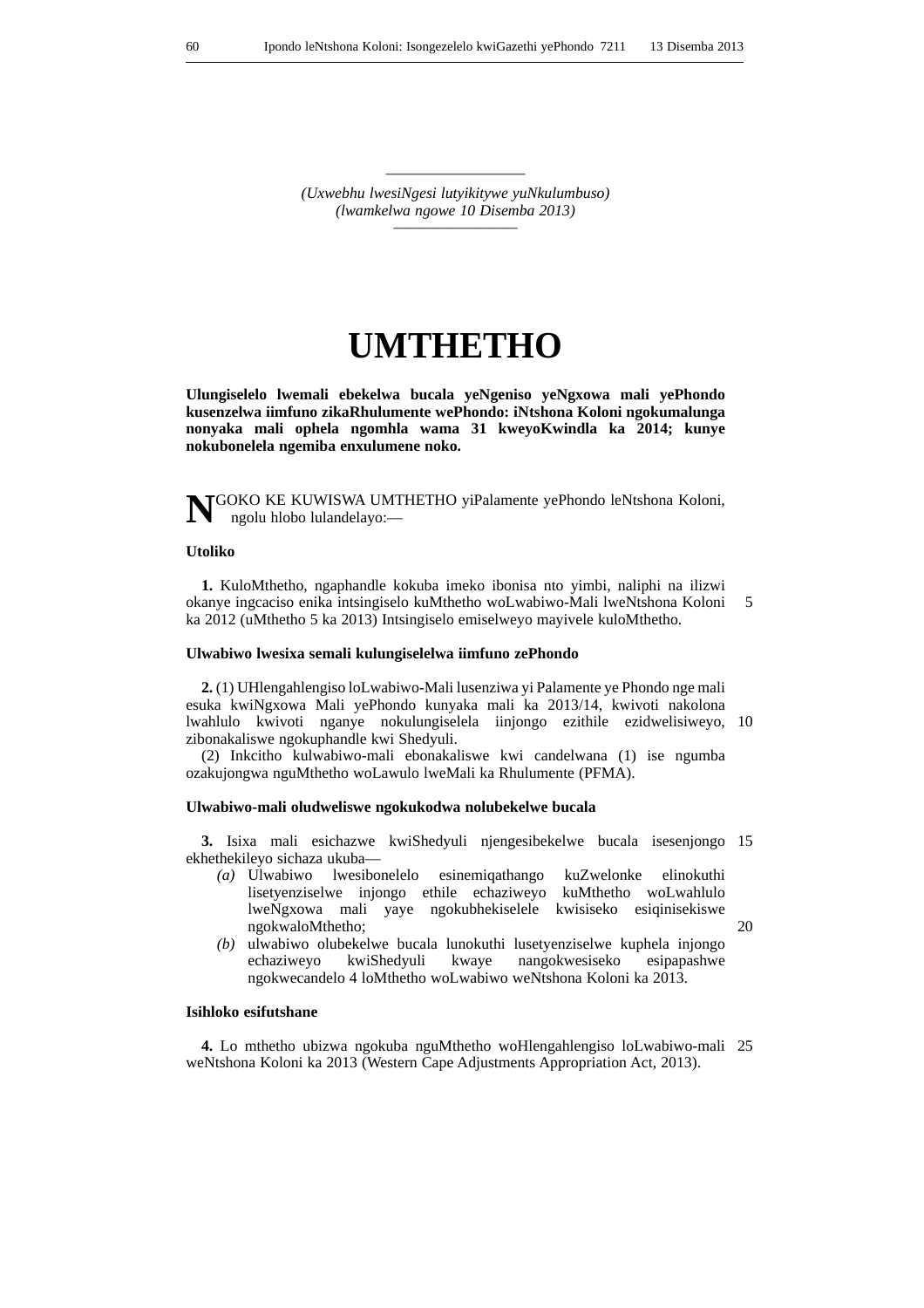# **ISICWANGCISO**

# (Njengesicelo sentlawulo kwiNgxowa-mali yePhondo)

|              |                                                        |          |                          | lintlawulo ezisetyenzisiweyo zangoku |                | Utshintshelo                | lintlawulo ze-        | Intlawulo               | limali<br>ezibekwelwe                      |
|--------------|--------------------------------------------------------|----------|--------------------------|--------------------------------------|----------------|-----------------------------|-----------------------|-------------------------|--------------------------------------------|
| <b>Ivoti</b> | Inkcazelo Ivoti namacandelo<br>aphambili               | Zizonke  | Imbuyekezo<br>yabaqeshwa | limpahla<br>neenkonzo                | Ezinye         | Iwenkxaso-<br>mali oluya ku | Asethi<br>eziyiNkunzi | kwiiAsethi<br>eziyiMali | ngokukodwa<br>imibandela<br>ethile kuphela |
|              |                                                        | R'000    | R'000                    | R'000                                | R'000          | R'000                       | R'000                 | R'000                   | R'000                                      |
|              | ISebe leNkulumbuso                                     | 49 26 2  | (18693)                  | 56 780                               |                | 10729                       | 446                   |                         | 27 800                                     |
|              | IPalamente yePhondo                                    | 654      | (2588)                   | 2 3 1 1                              |                | 407                         | 469                   | 55                      |                                            |
|              | UNondyebo wePhondo                                     | (244811) | 1596                     | 3800                                 |                | (250458)                    | 182                   | 69                      | 8 0 0 0                                    |
| 4            | UKhuselo loLuntu                                       | 9585     | (5004)                   | 6936                                 |                | 3 4 5 9                     | 3 9 5 8               | 236                     | (203246)                                   |
|              | EzeMfundo                                              | 66867    | 19572                    | 107 990                              |                | 173 060                     | (247620)              | 13 865                  | (307640)                                   |
| 6            | ezeMpilo                                               | 155 852  | 4 5 4 0                  | 17486                                |                | 49 667                      | 84 159                |                         | (195802)                                   |
|              | UPhuhliso loLuntu                                      | 9642     | (10130)                  | 22 085                               |                | (11993)                     | 9680                  |                         |                                            |
| 8            | Isebe Lokuhlaliswa Koluntu Ezindlwini                  | 35 26 6  | 77                       | (7491)                               | (23)           | 42 003                      |                       | 700                     | 1 1 6 6                                    |
| Q            | iMicimbi yokusiNggongileyo nesicwangciso<br>soPhunliso | (1256)   | (6539)                   | 3 3 6 0                              |                | 218                         | 1705                  |                         | (15154)                                    |
| 10           | UThutho neMisebenzi yoLuntu                            | 259 622  | (60349)                  | (2355)                               |                | 24 851                      | 297 186               | 289                     | (42941)                                    |
| 11           | ULimo                                                  | 5 1 6 9  | (25241)                  | (3404)                               | $\overline{4}$ | 20 632                      | 13019                 | 159                     | 3517                                       |
| 12           | UPhuhliso lwezoQogosho noKhenketho                     | (16478)  | 227                      | (51392)                              |                | 34 846                      | (174)                 | 15                      | 2 0 0 0                                    |
| 13           | iMicimbi yezeNkcubeko neMidlalo                        | 9 3 3 8  | (4973)                   | (408)                                |                | 6643                        | 8063                  | 13                      | 8082                                       |
| 14           | ISebe loRhulumente woMmandla                           | 2 2 5 9  | (3126)                   | 5626                                 |                | 201)                        | 2759                  | (2799)                  |                                            |
|              |                                                        | 340 971  | (110631)                 | 161 324                              | (19)           | 103 863                     | 173832                | 12 602                  | (714218)                                   |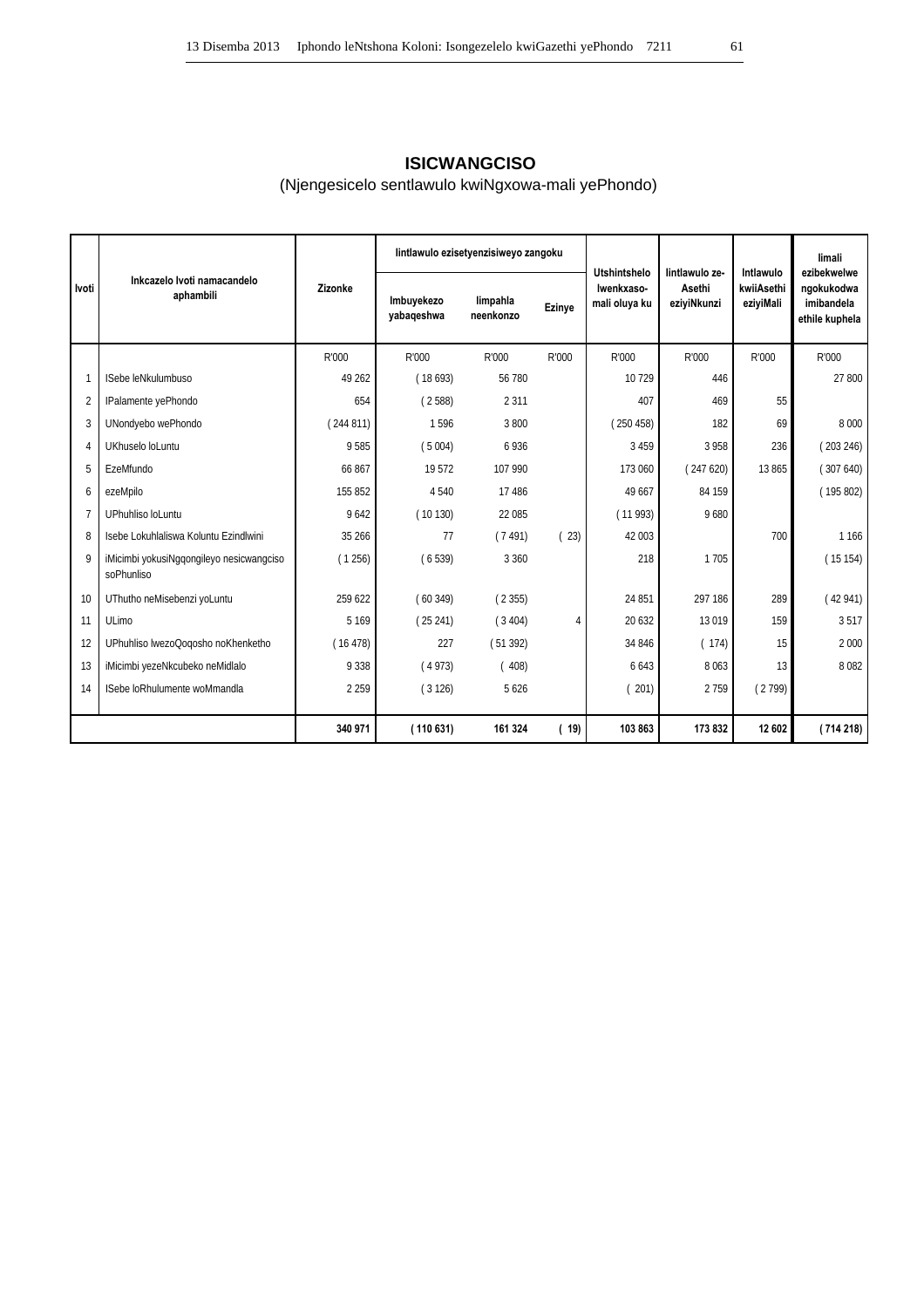|       |                                                                                                                                                                                                    |         | lintlawulo ezisetyenzisiweyo zangoku |                       |        |                                                    |                                         |                                      | limali                                                    |
|-------|----------------------------------------------------------------------------------------------------------------------------------------------------------------------------------------------------|---------|--------------------------------------|-----------------------|--------|----------------------------------------------------|-----------------------------------------|--------------------------------------|-----------------------------------------------------------|
| Ivoti | Inkcazelo Ivoti namacandelo<br>aphambili                                                                                                                                                           | Zizonke | Imbuyekezo<br>yabaqeshwa             | limpahla<br>neenkonzo | Ezinye | <b>Utshintshelo</b><br>Iwenkxaso-<br>mali oluya ku | lintlawulo ze-<br>Asethi<br>eziyiNkunzi | Intlawulo<br>kwiiAsethi<br>eziyiMali | ezibekwelwe<br>ngokukodwa<br>imibandela<br>ethile kuphela |
|       |                                                                                                                                                                                                    | R'000   | R'000                                | R'000                 | R'000  | R'000                                              | R'000                                   | R'000                                | R'000                                                     |
| 1     | ISebe leNkulumbuso                                                                                                                                                                                 | 49 262  | (18693)                              | 56 780                |        | 10 729                                             | 446                                     |                                      | 27 800                                                    |
|       | Injongo: Kukuzuza iziphumo ezincumisayo<br>nabantu abayifaneleyo injongo,<br>umbandela wengxoxo olungele umgaqo-<br>nkqubo, izicwangciso-nkqubo<br>ezilungelelanisiweyo namakhonkco<br>obuhlakani. |         |                                      |                       |        |                                                    |                                         |                                      |                                                           |
|       | INkxaso emandla (yoLawulo)<br>1                                                                                                                                                                    | 7632    | (65)                                 | 1 1 5 4               |        | 6697                                               | (154)                                   |                                      |                                                           |
|       | Kukunikezela ngeenkonzo zegqiza loonobhala<br>ngexesha elifanelekileyo, ngenkxaso ye-ofisi<br>neyolawulo kwabaphetheyo bakarhulumente we<br>Ntshona Koloni.                                        |         |                                      |                       |        |                                                    |                                         |                                      |                                                           |
|       | Kujongwe                                                                                                                                                                                           |         |                                      |                       |        |                                                    |                                         |                                      |                                                           |
|       | Udluliselo nenkxaso                                                                                                                                                                                |         |                                      |                       |        |                                                    |                                         |                                      |                                                           |
|       | lintsapho                                                                                                                                                                                          |         |                                      |                       |        | 6697                                               |                                         |                                      |                                                           |
|       | AbaLawuli besiCwangciso-nkqubo sePhondo<br>2                                                                                                                                                       | 458     | 427                                  | (922)                 |        | 1031                                               | (78)                                    |                                      |                                                           |
|       | Ukunika inkxaso esesikweni kwiNkulumbuso<br>nakwiKhabhinethi ukuze bakwazi ukwenza<br>umsebenzi wabo ngokusulungekileyo,<br>ngokuphathelele kwindlela yokusebenza yephondo<br>nakumadlelane.       |         |                                      |                       |        |                                                    |                                         |                                      |                                                           |
|       | Kujongwe                                                                                                                                                                                           |         |                                      |                       |        |                                                    |                                         |                                      |                                                           |
|       | Udluliselo nenkxaso                                                                                                                                                                                |         |                                      |                       |        |                                                    |                                         |                                      |                                                           |
|       | Cape Higher Education Consortium                                                                                                                                                                   |         |                                      |                       |        | 500                                                |                                         |                                      |                                                           |
|       | Hout Bay Partnership                                                                                                                                                                               |         |                                      |                       |        | 500                                                |                                         |                                      |                                                           |
|       | lintsapho                                                                                                                                                                                          |         |                                      |                       |        | 31                                                 |                                         |                                      |                                                           |
|       | 3<br>Ikhapitali yoLuntu (iZiko leeNkonzo<br>eziManyanisiweyo)                                                                                                                                      | 3729    | (80)                                 | 3091                  |        | 609                                                | 109                                     |                                      |                                                           |
|       | Kukunikezela ngeenkonzo ezimanyanisiweyo,<br>ezisebenzayo, ezobuqili nobungcali kurhulumente<br>wephondo ezilungelelaniswe nenkqubo<br>yokusebenza eyeyona iphucukileyo kumazwe<br>ngamazwe.       |         |                                      |                       |        |                                                    |                                         |                                      |                                                           |
|       | Kujongwe                                                                                                                                                                                           |         |                                      |                       |        |                                                    |                                         |                                      |                                                           |
|       | Impahla karhulumente neenkonzo                                                                                                                                                                     |         |                                      |                       |        |                                                    |                                         |                                      |                                                           |
|       | Kuphawulwe: UkuKhuthazwa kweNkqubo<br>yoShishino                                                                                                                                                   |         |                                      |                       |        |                                                    |                                         |                                      | 3 200                                                     |
|       | Udluliselo nenkxaso                                                                                                                                                                                |         |                                      |                       |        |                                                    |                                         |                                      |                                                           |
|       | lintsapho                                                                                                                                                                                          |         |                                      |                       |        | 609                                                |                                         |                                      |                                                           |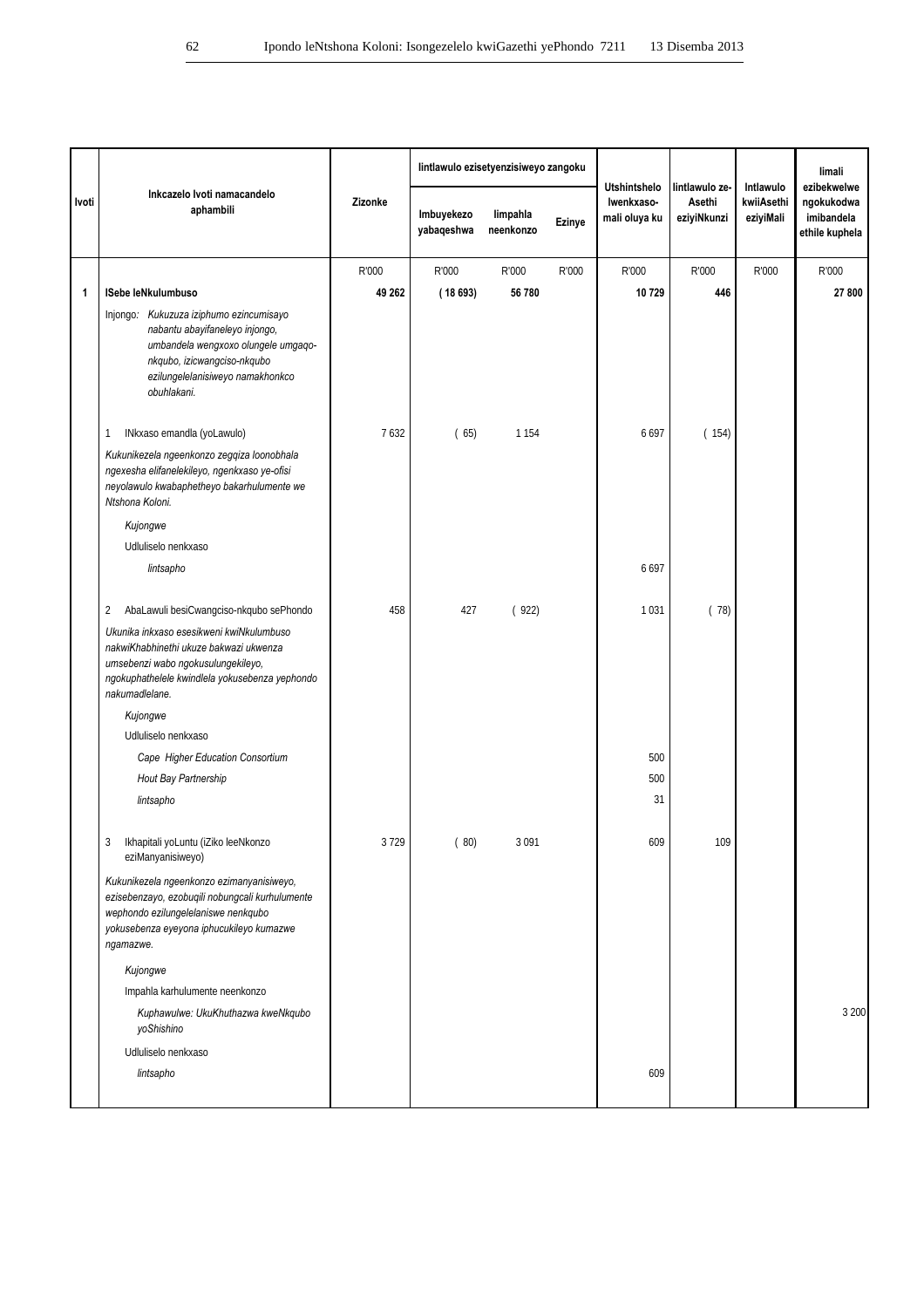|       |                                                                                                                                                                                                                    |         | lintlawulo ezisetyenzisiweyo zangoku |                       |        | <b>Utshintshelo</b>         | lintlawulo ze-        | Intlawulo               | limali<br>ezibekwelwe                      |
|-------|--------------------------------------------------------------------------------------------------------------------------------------------------------------------------------------------------------------------|---------|--------------------------------------|-----------------------|--------|-----------------------------|-----------------------|-------------------------|--------------------------------------------|
| Ivoti | Inkcazelo Ivoti namacandelo<br>aphambili                                                                                                                                                                           | Zizonke | Imbuyekezo<br>yabaqeshwa             | limpahla<br>neenkonzo | Ezinye | Iwenkxaso-<br>mali oluya ku | Asethi<br>eziyiNkunzi | kwiiAsethi<br>eziyiMali | ngokukodwa<br>imibandela<br>ethile kuphela |
|       |                                                                                                                                                                                                                    | R'000   | R'000                                | R'000                 | R'000  | R'000                       | R'000                 | R'000                   | R'000                                      |
|       | IZiko le-E-Innovation<br>4                                                                                                                                                                                         | 42 533  | (10418)                              | 49 554                |        | 2 1 2 5                     | 1 2 7 2               |                         |                                            |
|       | Kukunikezela ngeenkonzo ezimanyanisiweyo,<br>ezisebenzayo, ezobuqili nobungcali kurhulumente<br>wephondo ezilungelelaniswe nenkqubo<br>yokusebenza eyeyona iphucukileyo kumazwe<br>ngamazwe.                       |         |                                      |                       |        |                             |                       |                         |                                            |
|       | Kujongwe                                                                                                                                                                                                           |         |                                      |                       |        |                             |                       |                         |                                            |
|       | Impahla karhulumente neenkonzo                                                                                                                                                                                     |         |                                      |                       |        |                             |                       |                         |                                            |
|       | Kuphawulwe: INkqubo yoHlola<br>isiCwangciso soNyaka                                                                                                                                                                |         |                                      |                       |        |                             |                       |                         | 2 0 0 0                                    |
|       | Kuphawulwe: ULawulo lweSikhundla<br>soShishino                                                                                                                                                                     |         |                                      |                       |        |                             |                       |                         | 8 4 0 0                                    |
|       | Kuphawulwe: Ubukrelekrele kwezoShishino                                                                                                                                                                            |         |                                      |                       |        |                             |                       |                         | 5 0 0 0                                    |
|       | Kuphawulwe: ULawulo lweSiqulatho<br>soShishino                                                                                                                                                                     |         |                                      |                       |        |                             |                       |                         | 9 200                                      |
|       | Udluliselo nenkxaso                                                                                                                                                                                                |         |                                      |                       |        |                             |                       |                         |                                            |
|       | <b>Library Business Corners</b>                                                                                                                                                                                    |         |                                      |                       |        | 2 0 0 0                     |                       |                         |                                            |
|       | lintsapho                                                                                                                                                                                                          |         |                                      |                       |        | 125                         |                       |                         |                                            |
|       | IsiQinisekiso soManyaniso (iZiko leeNkonzo<br>5<br>eziManyanisiweyo)                                                                                                                                               | (5090)  | (8557)                               | 3 9 0 3               |        | 267                         | (703)                 |                         |                                            |
|       | linkozo ezimanyanisiweyo ezisebenzayo,<br>intsebenzo yobuqili yabantu abazinikezeleyo<br>ngokukodwa, iinkqubo nethekhnoloji yokusebenza<br>ngokuzimisela kunikezelo lweenkonzo<br>zikaRhulumente weNtshona Koloni. |         |                                      |                       |        |                             |                       |                         |                                            |
|       | Kujongwe                                                                                                                                                                                                           |         |                                      |                       |        |                             |                       |                         |                                            |
|       | Udluliselo nenkxaso                                                                                                                                                                                                |         |                                      |                       |        |                             |                       |                         |                                            |
|       | lintsapho                                                                                                                                                                                                          |         |                                      |                       |        | 267                         |                       |                         |                                            |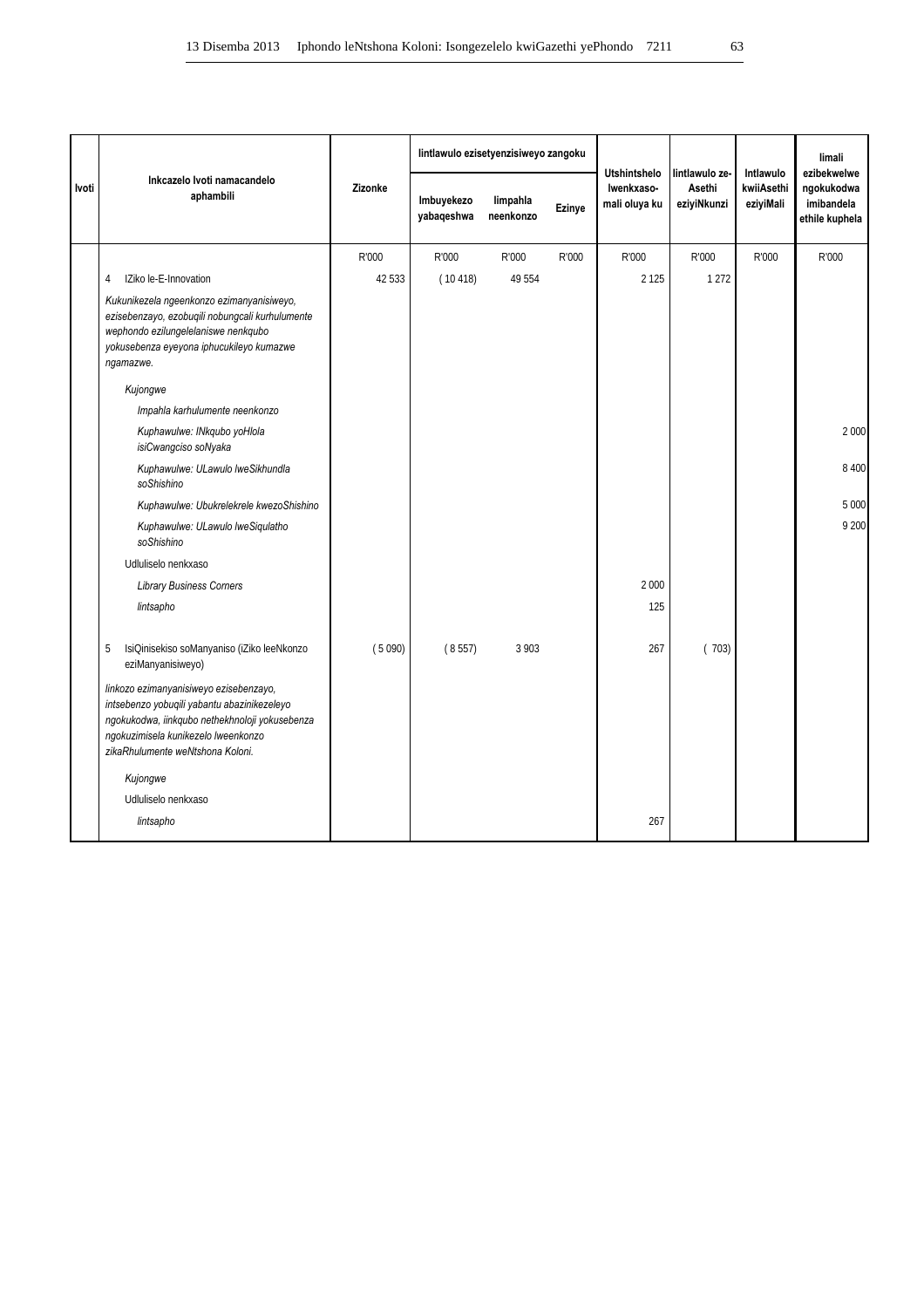|                |                                                                                                                                                                                                                                                                    |         |                          | lintlawulo ezisetyenzisiweyo zangoku |        |                                                    |                                         | Intlawulo               | limali<br>ezibekwelwe                      |
|----------------|--------------------------------------------------------------------------------------------------------------------------------------------------------------------------------------------------------------------------------------------------------------------|---------|--------------------------|--------------------------------------|--------|----------------------------------------------------|-----------------------------------------|-------------------------|--------------------------------------------|
| Ivoti          | Inkcazelo Ivoti namacandelo<br>aphambili                                                                                                                                                                                                                           | Zizonke | Imbuyekezo<br>yabaqeshwa | limpahla<br>neenkonzo                | Ezinye | <b>Utshintshelo</b><br>Iwenkxaso-<br>mali oluya ku | lintlawulo ze-<br>Asethi<br>eziyiNkunzi | kwiiAsethi<br>eziyiMali | ngokukodwa<br>imibandela<br>ethile kuphela |
|                |                                                                                                                                                                                                                                                                    | R'000   | R'000                    | R'000                                | R'000  | R'000                                              | R'000                                   | R'000                   | R'000                                      |
| $\overline{2}$ | <b>IPalamente yePhondo</b>                                                                                                                                                                                                                                         | 654     | (2588)                   | 2 3 1 1                              |        | 407                                                | 469                                     | 55                      |                                            |
|                | Injongo: IPalamente yePhondo leNtshona Koloni<br>liziko elizibophelelayo ekunikezeni<br>inkqubo eziphucukileyo nenkxaso<br>yoLawulo ukuze amaLungu akwazi<br>ukuzalisekisa imisebenzi yawo yoMqaqo-<br>siseko kwakunye nokubandakanya uluntu<br>kwimisebenzi yabo. |         |                          |                                      |        |                                                    |                                         |                         |                                            |
|                | 1 Ulawulo                                                                                                                                                                                                                                                          | 654     | (1184)                   | 916                                  |        | 398                                                | 469                                     | 55                      |                                            |
|                | Ukuqhuba lonke ulawulo nokubonelela<br>ngeenkonzo zenkxaso yequmrhu kwiPalamente<br>yePhondo.                                                                                                                                                                      |         |                          |                                      |        |                                                    |                                         |                         |                                            |
|                | 2 IZibonelelo zaMalungu naMagela ezoPolitiko                                                                                                                                                                                                                       |         |                          |                                      |        |                                                    |                                         |                         |                                            |
|                | Ukunikezela ngezibonelelo neenzuzo zokuxhobisa<br>kuMalungu naMaqela ezoPolitko.                                                                                                                                                                                   |         |                          |                                      |        |                                                    |                                         |                         |                                            |
|                | 3 liNkonzo zePalamente                                                                                                                                                                                                                                             |         | (1404)                   | 1 3 9 5                              |        | 9                                                  |                                         |                         |                                            |
|                | Ukubonelela ngenkqubo esemgangathweni<br>nenkxaso enxulumene kwiNdlu neekomiti<br>kwanokuququzelela intatho-nxaxhebo yoluntu.                                                                                                                                      |         |                          |                                      |        |                                                    |                                         |                         |                                            |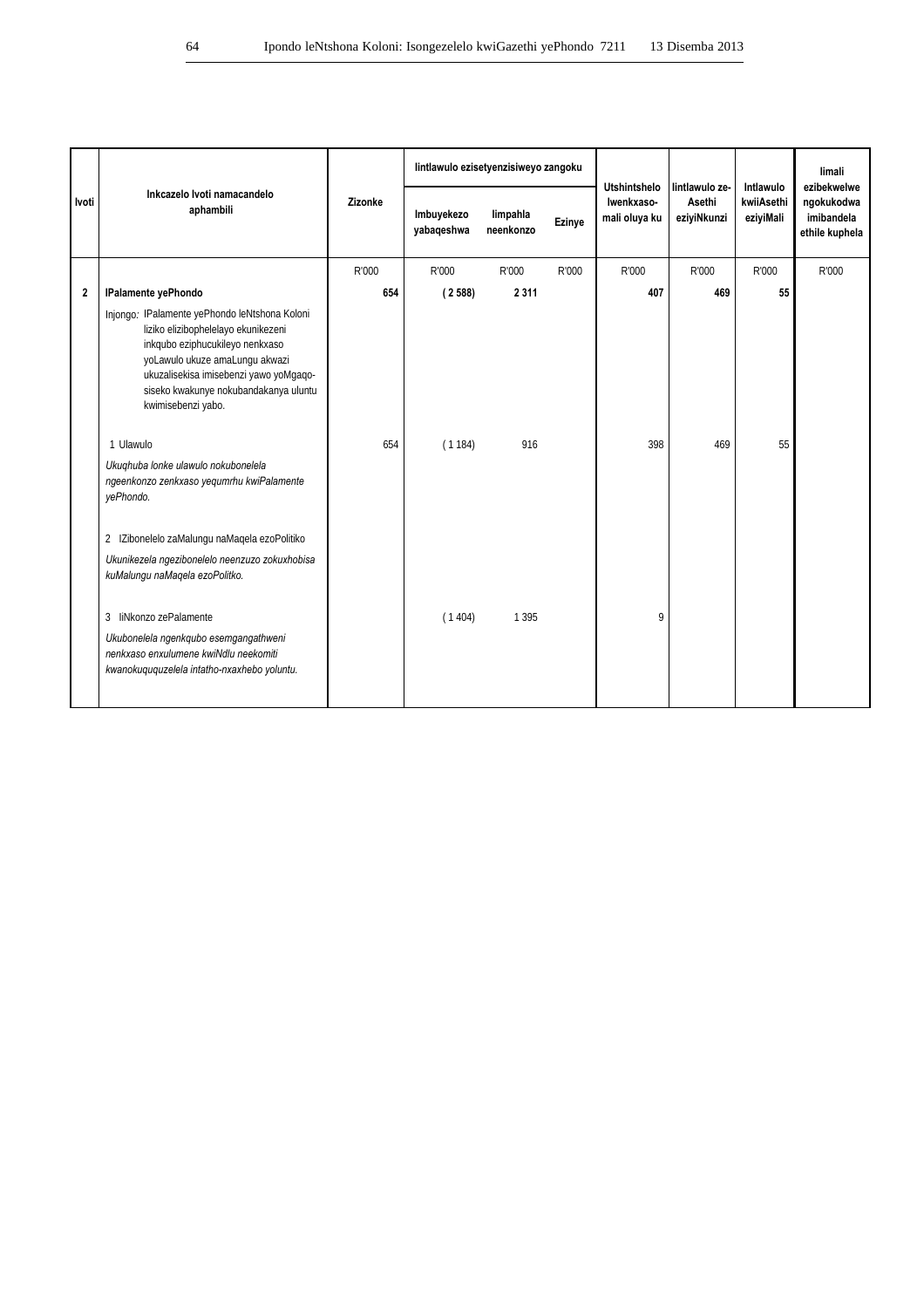|       |                                                                                                                                                                                                                                                                                                   |          | lintlawulo ezisetyenzisiweyo zangoku |                       |        | <b>Utshintshelo</b>         | lintlawulo ze-        | Intlawulo               | limali<br>ezibekwelwe                      |
|-------|---------------------------------------------------------------------------------------------------------------------------------------------------------------------------------------------------------------------------------------------------------------------------------------------------|----------|--------------------------------------|-----------------------|--------|-----------------------------|-----------------------|-------------------------|--------------------------------------------|
| Ivoti | Inkcazelo Ivoti namacandelo<br>aphambili                                                                                                                                                                                                                                                          | Zizonke  | Imbuyekezo<br>yabaqeshwa             | limpahla<br>neenkonzo | Ezinye | Iwenkxaso-<br>mali oluya ku | Asethi<br>eziyiNkunzi | kwiiAsethi<br>eziyiMali | ngokukodwa<br>imibandela<br>ethile kuphela |
|       |                                                                                                                                                                                                                                                                                                   | R'000    | R'000                                | R'000                 | R'000  | R'000                       | R'000                 | R'000                   | R'000                                      |
| 3     | <b>UNondyebo wePhondo</b>                                                                                                                                                                                                                                                                         | (244811) | 1596                                 | 3800                  |        | (250458)                    | 182                   | 69                      | 8000                                       |
|       | Injongo: Ukwakha iSebe elikhathalayo<br>nelinezakhono nelithi liqhube imbophelelo<br>zethu ekulawuleni okungenagxeke,<br>ukuphendula nokusetyenziswa<br>kweenkonzo zezimali okukuko ukuze<br>kuphuhliswe iimpembelelo zonikezelo<br>lweeenkonzo okunqwenelekayo.                                  |          |                                      |                       |        |                             |                       |                         |                                            |
|       | 1 Ulawulo                                                                                                                                                                                                                                                                                         | (2584)   | (108)                                | (2798)                |        | 71                          | 182                   | 69                      |                                            |
|       | Ukunika umkhombandlela nesicwangciso<br>kwakunye nokunika ixabiso eliphezulu kwezemali<br>nezinye iinkonzo zenkxaso kuMphathiswa kunye<br>neNtloko yeSebe.                                                                                                                                        |          |                                      |                       |        |                             |                       |                         |                                            |
|       | 2 uLawulo lweZibonelelo olunoZinzo                                                                                                                                                                                                                                                                | (252142) | (402)                                | (1206)                |        | (250534)                    |                       |                         |                                            |
|       | Ukwazisa umabi zimali ngokulawula ulwabiwo-mali<br>IwePhondo kwakunye nokubeka esweni<br>ukusetyenziswa kwemali kwiPhondo, kooMasipala<br>nohlahlo- mali lwamaQumrhu ukuphucula<br>ukusetyenziswa ngokukuko kwemali<br>zikaRhulumente ezikhoyo kunye nokunika inkxaso<br>kumaphulo akhethekileyo. |          |                                      |                       |        |                             |                       |                         |                                            |
|       | Apho                                                                                                                                                                                                                                                                                              |          |                                      |                       |        |                             |                       |                         |                                            |
|       | Udluliselo noncediso-mali                                                                                                                                                                                                                                                                         |          |                                      |                       |        |                             |                       |                         |                                            |
|       | liProjekthi eziKhethekileyo                                                                                                                                                                                                                                                                       |          |                                      |                       |        | (252598)                    |                       |                         |                                            |
|       | Oomasipala                                                                                                                                                                                                                                                                                        |          |                                      |                       |        | 6850                        |                       |                         |                                            |
|       | IBhodi yoNgcakazo neMidyarho yeNtshona-<br>Koloni                                                                                                                                                                                                                                                 |          |                                      |                       |        | (4803)                      |                       |                         |                                            |
|       | Olunye udluliselo oluya kubaninizindlu                                                                                                                                                                                                                                                            |          |                                      |                       |        | 17                          |                       |                         |                                            |
|       | 3 uLawulo lweeMpahla                                                                                                                                                                                                                                                                              | 7936     | 929                                  | 7007                  |        |                             |                       |                         |                                            |
|       | Ukunika umkhombandlela ngemithetho kunye<br>nokunyanzela nokunceda iPhondo kulawulo<br>Iwenkqubo zemali oluyimpumelelo<br>nolucwangcisekileyo, nolawulo lothengo<br>Iwempahla nee mpahla ezinokuthwaleka<br>kwiPhondo nakooMasipala.                                                              |          |                                      |                       |        |                             |                       |                         |                                            |
|       | Apho                                                                                                                                                                                                                                                                                              |          |                                      |                       |        |                             |                       |                         |                                            |
|       | Ulwabiwo olubekelwe bucala: Isicwangciso<br>esisiso/izicwangciso zentengo                                                                                                                                                                                                                         |          |                                      |                       |        |                             |                       |                         | 2 000                                      |
|       | Ulwabiwo olubekelwe bucala: Ukunikezelwa<br>kweLogis neBiometric Solution                                                                                                                                                                                                                         |          |                                      |                       |        |                             |                       |                         | 5 000                                      |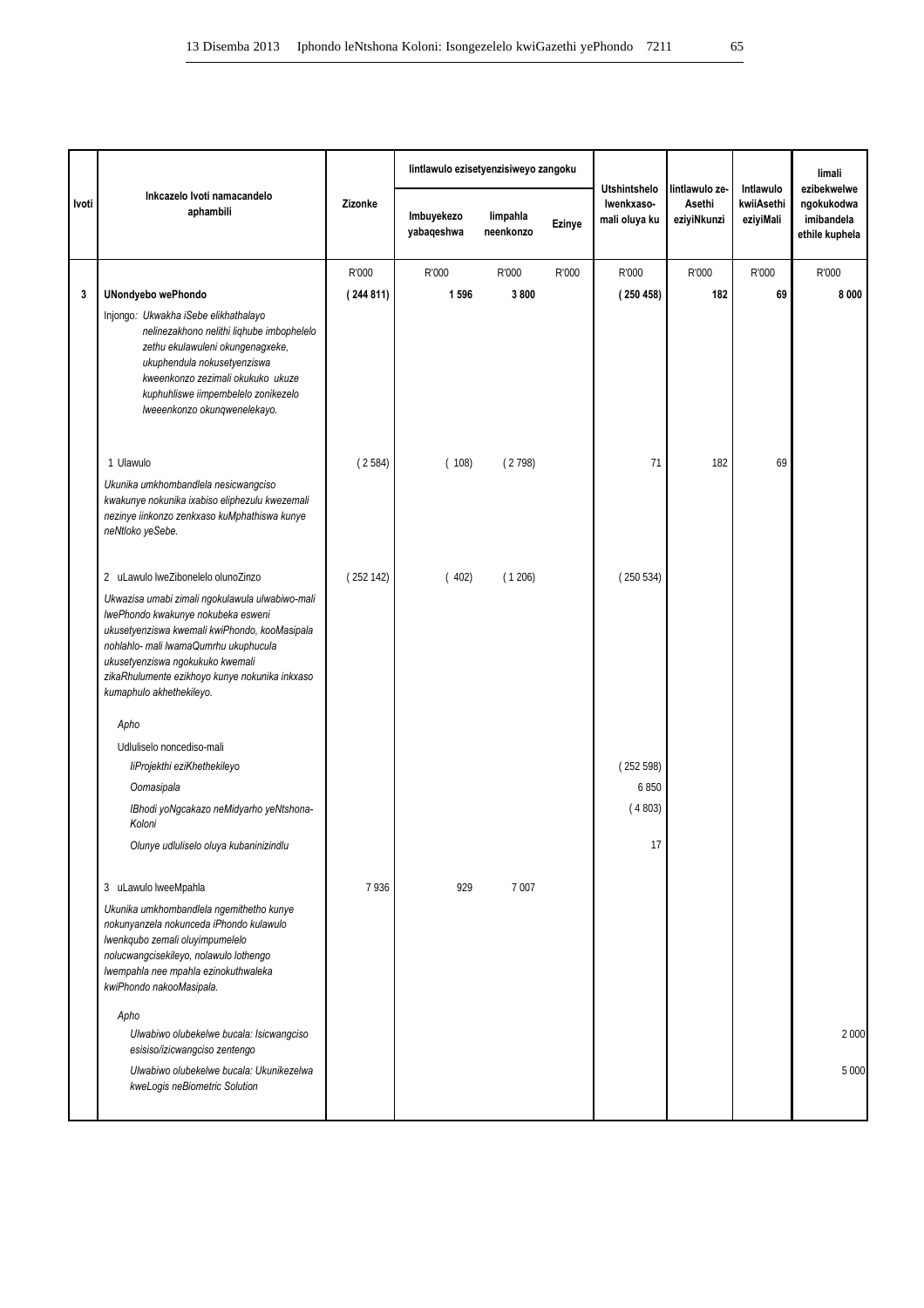|         | Inkcazelo Ivoti namacandelo<br>aphambili                                                                                                                                                                                        |         | lintlawulo ezisetyenzisiweyo zangoku |                       |        | Utshintshelo                | l lintlawulo ze-      | Intlawulo               | limali<br>ezibekwelwe                      |
|---------|---------------------------------------------------------------------------------------------------------------------------------------------------------------------------------------------------------------------------------|---------|--------------------------------------|-----------------------|--------|-----------------------------|-----------------------|-------------------------|--------------------------------------------|
| l Ivoti |                                                                                                                                                                                                                                 | Zizonke | Imbuyekezo<br>yabaqeshwa             | limpahla<br>neenkonzo | Ezinye | Iwenkxaso-<br>mali oluya ku | Asethi<br>eziyiNkunzi | kwiiAsethi<br>eziyiMali | ngokukodwa<br>imibandela<br>ethile kuphela |
|         |                                                                                                                                                                                                                                 | R'000   | R'000                                | R'000                 | R'000  | R'000                       | R'000                 | R'000                   | R'000                                      |
|         | 4 ULawulo lwezeZimali                                                                                                                                                                                                           | 1979    | 1 1 7 7                              | 797                   |        | 5                           |                       |                         |                                            |
|         | Uphuculo ekusebenzeni nasekulawuleni kakuhle<br>iinkqubo zeMali kwiPhondo nakuRhulumente<br>weNgingqi oko kuyakuthi kubenegalelo<br>ekubuyiseleni amangwangwa aphezulu olawulo.<br>Apho<br>Ulwabiwo olubekelwe bucala: Uphuculo |         |                                      |                       |        |                             |                       |                         | 1 0 0 0                                    |
|         | loLawulo lwangaphakathi (kuwo onke<br>amasebe)                                                                                                                                                                                  |         |                                      |                       |        |                             |                       |                         |                                            |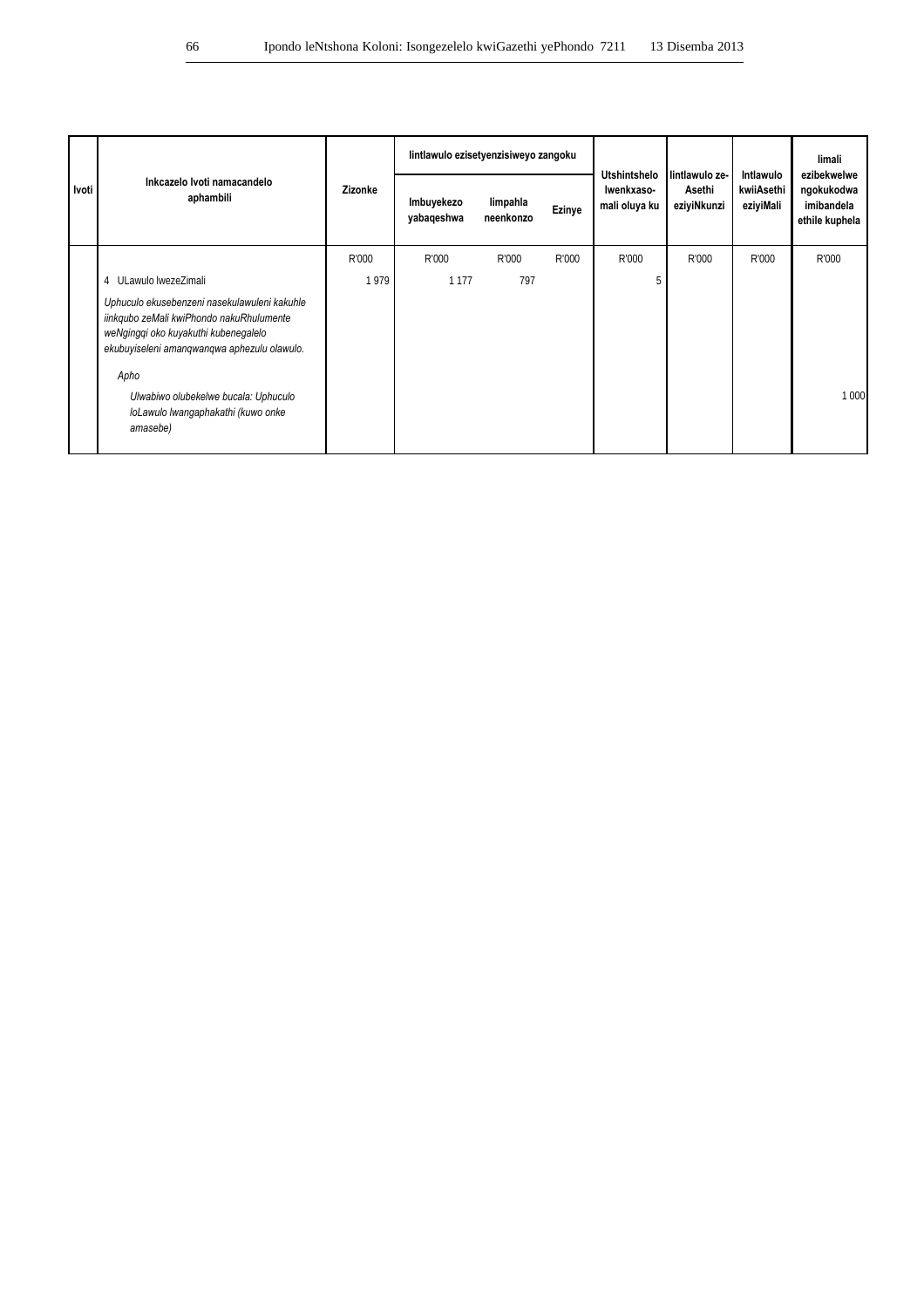|       |                                                                                                                                                                                                                                                                                                                                                                                                                       |         | lintlawulo ezisetyenzisiweyo zangoku |                       |        | <b>Utshintshelo</b><br>lintlawulo ze- |                       | Intlawulo               | limali<br>ezibekwelwe                      |
|-------|-----------------------------------------------------------------------------------------------------------------------------------------------------------------------------------------------------------------------------------------------------------------------------------------------------------------------------------------------------------------------------------------------------------------------|---------|--------------------------------------|-----------------------|--------|---------------------------------------|-----------------------|-------------------------|--------------------------------------------|
| Ivoti | Inkcazelo Ivoti namacandelo<br>aphambili                                                                                                                                                                                                                                                                                                                                                                              | Zizonke | Imbuyekezo<br>yabaqeshwa             | limpahla<br>neenkonzo | Ezinye | Iwenkxaso-<br>mali oluya ku           | Asethi<br>eziyiNkunzi | kwiiAsethi<br>eziyiMali | ngokukodwa<br>imibandela<br>ethile kuphela |
|       |                                                                                                                                                                                                                                                                                                                                                                                                                       | R'000   | R'000                                | R'000                 | R'000  | R'000                                 | R'000                 | R'000                   | R'000                                      |
| 4     | Ukhuselo loLuntu                                                                                                                                                                                                                                                                                                                                                                                                      | 9585    | (5004)                               | 6936                  |        | 3 4 5 9                               | 3958                  | 236                     | (203246)                                   |
|       | Injongo: Isebe loKhuseleko loLuntu lijolise<br>ekunyuseni izinga lokhuseleko kubantu<br>bonke bephondo ngokuthi:                                                                                                                                                                                                                                                                                                      |         |                                      |                       |        |                                       |                       |                         |                                            |
|       | Liphucule izinga lokusebenza<br>kwesipolisa ngokubeka iliso                                                                                                                                                                                                                                                                                                                                                           |         |                                      |                       |        |                                       |                       |                         |                                            |
|       | Lisebenzisane noluntu kwizicwangciso<br>zokhuseleko zalo                                                                                                                                                                                                                                                                                                                                                              |         |                                      |                       |        |                                       |                       |                         |                                            |
|       | Likhuthaze ukhuseleko ezindleleni                                                                                                                                                                                                                                                                                                                                                                                     |         |                                      |                       |        |                                       |                       |                         |                                            |
|       | Libeke phambili ulawulo lomngcipheko<br>kwezokhuseleko nogcino-cwangco                                                                                                                                                                                                                                                                                                                                                |         |                                      |                       |        |                                       |                       |                         |                                            |
|       | 1 Ulawulo                                                                                                                                                                                                                                                                                                                                                                                                             | 226     | 293                                  | (115)                 |        | 54                                    | (13)                  | $\overline{7}$          |                                            |
|       | Ukubonelela ngesicwangciso-qhinga solawulo<br>neenkonzo zenkxaso yolawulo kwimisebenzi<br>yeSebe. Lukwa xhasa i-Ofisi kaMphathiswa<br>neNtloko yeSebe. Luza kufaka igalelo<br>ekuphunyezweni kweenjongo zesebe, nto leyo<br>eya kuthi kwangaxeshanye ibe negalelo<br>ekuphunyezweni kweenjongo zesicwangciso-<br>qhinga sephondo neselizwe ngokubanzi.                                                                |         |                                      |                       |        |                                       |                       |                         |                                            |
|       | 2 Ukubek' iliso kuluntu                                                                                                                                                                                                                                                                                                                                                                                               | 8 1 2 2 | 219                                  | 7733                  |        | 8                                     | 162                   |                         |                                            |
|       | Ukuthobela umgaqo-siseko nemiyalelo esesikweni<br>yokubeka iliso kwii-arhente zokhuseleko loluntu<br>nokuthobela imigago-nkgubo yesizwe neyephondo<br>yogcino-cwangco nokhuseleko.                                                                                                                                                                                                                                    |         |                                      |                       |        |                                       |                       |                         |                                            |
|       | 3 Uthintelo lolwaphulo-mthetho nentsebenziswano<br>namaPolisa aseKuhlaleni                                                                                                                                                                                                                                                                                                                                            | (1763)  | (801)                                | (4374)                |        | 2 5 0 0                               | 900                   | 12                      |                                            |
|       | Ukwenza ukhuseleko lube luxanduva lomntu<br>wonke nokwandisa ukhuseleko ngokukhuthaza<br>ubumi obunoxanduva. Ngaphezu koko, le nkqubo<br>iza kuphakamisa izinga lothintelo lolwaphulo-<br>mthetho ekuhlaleni ikhuthaze nemvisiswano<br>phakathi koluntu namapolisa, ngokwenza njalo<br>kwakhekhe ukhuseleko oluluqilima ekuhlaleni<br>ngentsebenziswano nee-arhente ezininzi,<br>ukuqinisekisa inkxaso yoluntu lonke. |         |                                      |                       |        |                                       |                       |                         |                                            |
|       | Apho                                                                                                                                                                                                                                                                                                                                                                                                                  |         |                                      |                       |        |                                       |                       |                         |                                            |
|       | Utshintshelo lwenkxaso-mali                                                                                                                                                                                                                                                                                                                                                                                           |         |                                      |                       |        |                                       |                       |                         |                                            |
|       | Iwentsebenziswano kwezokhuseleko                                                                                                                                                                                                                                                                                                                                                                                      |         |                                      |                       |        | 1600                                  |                       |                         |                                            |
|       | Inkxaso-mali eya kwi-Project zenkolo                                                                                                                                                                                                                                                                                                                                                                                  |         |                                      |                       |        | 900                                   |                       |                         |                                            |
|       |                                                                                                                                                                                                                                                                                                                                                                                                                       |         |                                      |                       |        |                                       |                       |                         |                                            |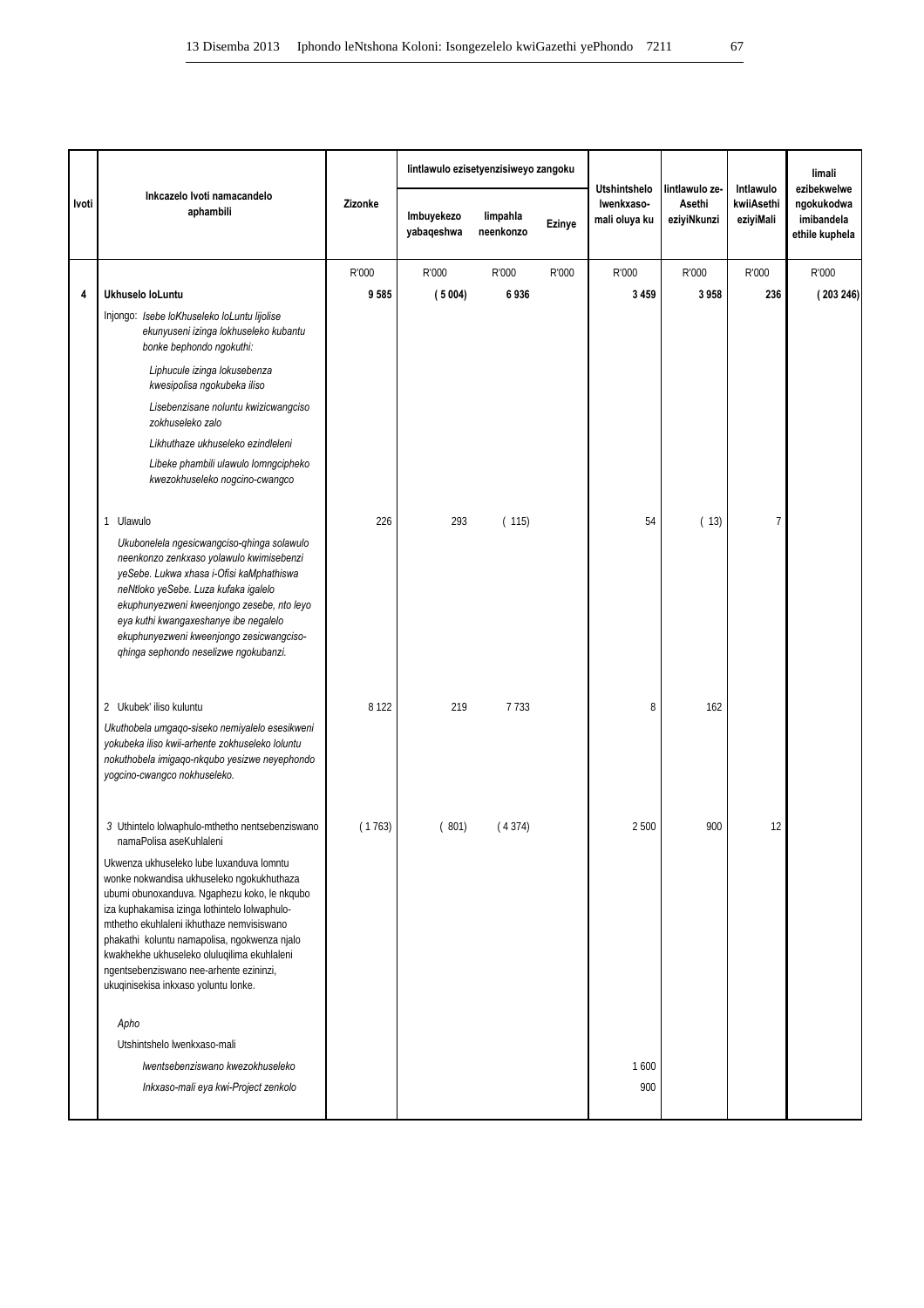|       |                                                                                                                                                                                                                                                                                                                                        |         |                          | lintlawulo ezisetyenzisiweyo zangoku |        |                                                    | l lintlawulo ze-      | Intlawulo               | limali<br>ezibekwelwe                      |
|-------|----------------------------------------------------------------------------------------------------------------------------------------------------------------------------------------------------------------------------------------------------------------------------------------------------------------------------------------|---------|--------------------------|--------------------------------------|--------|----------------------------------------------------|-----------------------|-------------------------|--------------------------------------------|
| Ivoti | Inkcazelo Ivoti namacandelo<br>aphambili                                                                                                                                                                                                                                                                                               | Zizonke | Imbuyekezo<br>yabaqeshwa | limpahla<br>neenkonzo                | Ezinye | <b>Utshintshelo</b><br>Iwenkxaso-<br>mali oluya ku | Asethi<br>eziyiNkunzi | kwiiAsethi<br>eziyiMali | ngokukodwa<br>imibandela<br>ethile kuphela |
|       |                                                                                                                                                                                                                                                                                                                                        | R'000   | R'000                    | R'000                                | R'000  | R'000                                              | R'000                 | R'000                   | R'000                                      |
|       | 4 Ulawulo lwezoThutho                                                                                                                                                                                                                                                                                                                  | (2511)  | (4436)                   | (1650)                               |        | 810                                                | 2567                  | 198                     |                                            |
|       | Ukukhuthaza ukhuseleko ezindleleni kwiPhondo<br>ngokuthi kubonelelwe ngeenkonzo zamagosa<br>ezendlela, ukuguguzelela ukufundisa<br>ngokhuseleko ezindleleni, uqhagamshelwano<br>nokwazisa ngezendlela. Ukubonelela ngoqeqesho<br>namathuba ophuhliso kuwo onke amagosa<br>okhuseleko ezindleleni nakwamanye amagosa<br>ogcino-cwangco. |         |                          |                                      |        |                                                    |                       |                         |                                            |
|       | Apho<br>Imali ebekelwe bucala yolawulo lwezithuthi<br>ezindleni                                                                                                                                                                                                                                                                        |         |                          |                                      |        |                                                    |                       |                         | (203246)                                   |
|       | Utshintshelo lwenkxaso-mali                                                                                                                                                                                                                                                                                                            |         |                          |                                      |        |                                                    |                       |                         |                                            |
|       | Ukhuseleko lwezendlela- Project                                                                                                                                                                                                                                                                                                        |         |                          |                                      |        | 33                                                 |                       |                         |                                            |
|       | 5 ULawulo loMngcipheko kwezoKhuseleko                                                                                                                                                                                                                                                                                                  | 5511    | (279)                    | 5 3 4 2                              |        | 87                                                 | 342                   | 19                      |                                            |
|       | Ukuvelisa umbono wokuqondisana ngendlela<br>engcono yokulawula ezokhuseleko<br>nogcinocwangco kwizinga eliphezulu ngokuthi<br>komelezwe izixhobo zethu neenkonzo<br>zezogcinocwangco kuRhulumente weNtshona<br>Koloni.                                                                                                                 |         |                          |                                      |        |                                                    |                       |                         |                                            |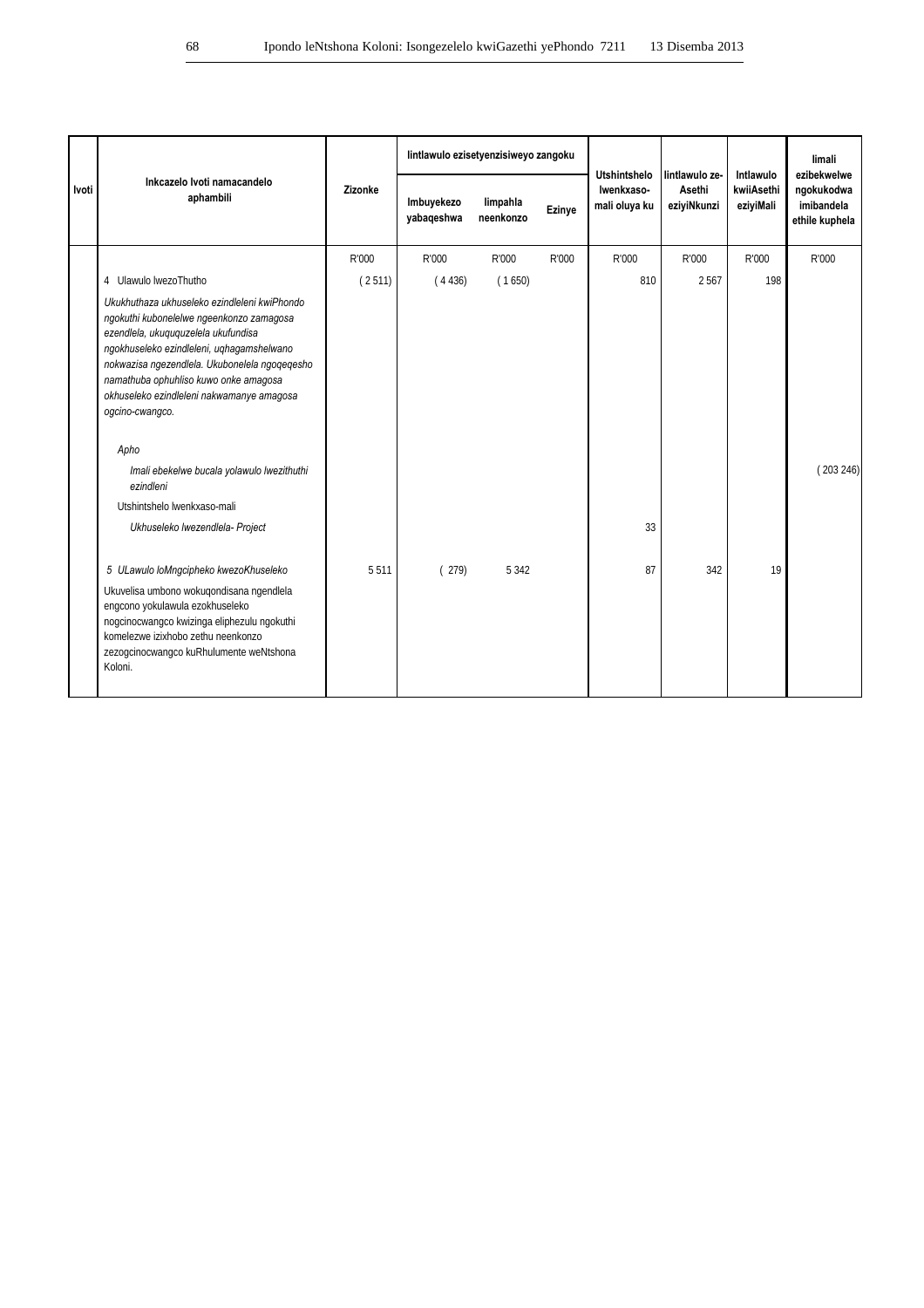|       |                                                                                                                                                                                                                                                                                                                                                                                         |         | lintlawulo ezisetyenzisiweyo zangoku |                       |        | <b>Utshintshelo</b>         | lintlawulo ze-        | Intlawulo               | limali<br>ezibekwelwe                      |
|-------|-----------------------------------------------------------------------------------------------------------------------------------------------------------------------------------------------------------------------------------------------------------------------------------------------------------------------------------------------------------------------------------------|---------|--------------------------------------|-----------------------|--------|-----------------------------|-----------------------|-------------------------|--------------------------------------------|
| Ivoti | Inkcazelo Ivoti namacandelo<br>aphambili                                                                                                                                                                                                                                                                                                                                                | Zizonke | Imbuyekezo<br>yabaqeshwa             | limpahla<br>neenkonzo | Ezinye | Iwenkxaso-<br>mali oluya ku | Asethi<br>eziyiNkunzi | kwiiAsethi<br>eziyiMali | ngokukodwa<br>imibandela<br>ethile kuphela |
|       |                                                                                                                                                                                                                                                                                                                                                                                         | R'000   | R'000                                | R'000                 | R'000  | R'000                       | R'000                 | R'000                   | R'000                                      |
| 5     | Ezemfundo                                                                                                                                                                                                                                                                                                                                                                               | 66 867  | 19 572                               | 107 990               |        | 173 060                     | (247620)              | 13 865                  | (307640)                                   |
|       | Injongo: Ukubonelela ngemfundo<br>esemgangathweni kubo bonke abafundi<br>abakwiphondo ngezi nkonzo zingundoqo<br>zilandelayo:                                                                                                                                                                                                                                                           |         |                                      |                       |        |                             |                       |                         |                                            |
|       | Ukucwangcisela kunye nolawulo<br>lulonke lwenkqubo yemfundo.                                                                                                                                                                                                                                                                                                                            |         |                                      |                       |        |                             |                       |                         |                                            |
|       | Ukunika inkxaso amaziko emfundo<br>karhulumente.                                                                                                                                                                                                                                                                                                                                        |         |                                      |                       |        |                             |                       |                         |                                            |
|       | Imfundo kwizikolo zikarhulumente<br>ezighelekileyo.                                                                                                                                                                                                                                                                                                                                     |         |                                      |                       |        |                             |                       |                         |                                            |
|       | Inkxaso kwizikolo ezizimeleyo.                                                                                                                                                                                                                                                                                                                                                          |         |                                      |                       |        |                             |                       |                         |                                            |
|       | Imfundo kwizikolo zemfundo<br>eneemfuno ezizodwa.                                                                                                                                                                                                                                                                                                                                       |         |                                      |                       |        |                             |                       |                         |                                            |
|       | UPhuhliso lweMfundo yaBantwana<br>aBasaqalayo (ECD) kwiBakala R.                                                                                                                                                                                                                                                                                                                        |         |                                      |                       |        |                             |                       |                         |                                            |
|       | Amathuba oqeqesho kootitshala<br>nakwabangezotitshala.                                                                                                                                                                                                                                                                                                                                  |         |                                      |                       |        |                             |                       |                         |                                            |
|       | Iprogram ethagethiweyo yokutyisa<br>abantwana namanye amanyathelo<br>okunciphisa intlupheko<br>nawokhuseleko.                                                                                                                                                                                                                                                                           |         |                                      |                       |        |                             |                       |                         |                                            |
|       | Ukunika inkxaso kootitshala<br>ngokubabonelela ngezona meko<br>zengqesho ziyimfuno ephambili, izinto<br>eziyinkuthazo kubaqeshwa<br>neeprogram zempilo qete<br>yabaqeshwa.                                                                                                                                                                                                              |         |                                      |                       |        |                             |                       |                         |                                            |
|       | 1 Ulawulo                                                                                                                                                                                                                                                                                                                                                                               | 13 978  | 7794                                 | (33336)               |        | 29 641                      | (3986)                | 13 865                  |                                            |
|       | Ukubonelela ngolawulo lokongamela yonke<br>into nenkxaso kwinkqubo yezemfundo<br>ngokungqinelana nale mithetho: uMthetho<br>woMgaqo-nkqubo wezeMfundo kaZwelonke<br>(National Education Policy Act), 1996<br>(uMthetho 27 ka-1996), uMthetho woLawulo<br>IweeMali zikaRhulumente (Public Finance<br>Management Act), 1999 (uMthetho 1 ka-1999)<br>neminye imigaqo-nkqubo efanelekileyo. |         |                                      |                       |        |                             |                       |                         |                                            |
|       | Apho                                                                                                                                                                                                                                                                                                                                                                                    |         |                                      |                       |        |                             |                       |                         |                                            |
|       | Udluliselo noncediso-mali                                                                                                                                                                                                                                                                                                                                                               |         |                                      |                       |        |                             |                       |                         |                                            |
|       | Amakhaya                                                                                                                                                                                                                                                                                                                                                                                |         |                                      |                       |        | 1465                        |                       |                         |                                            |
|       | Amabhunga olawulo ezikolo<br>zikarhulumente                                                                                                                                                                                                                                                                                                                                             |         |                                      |                       |        | 28 176                      |                       |                         |                                            |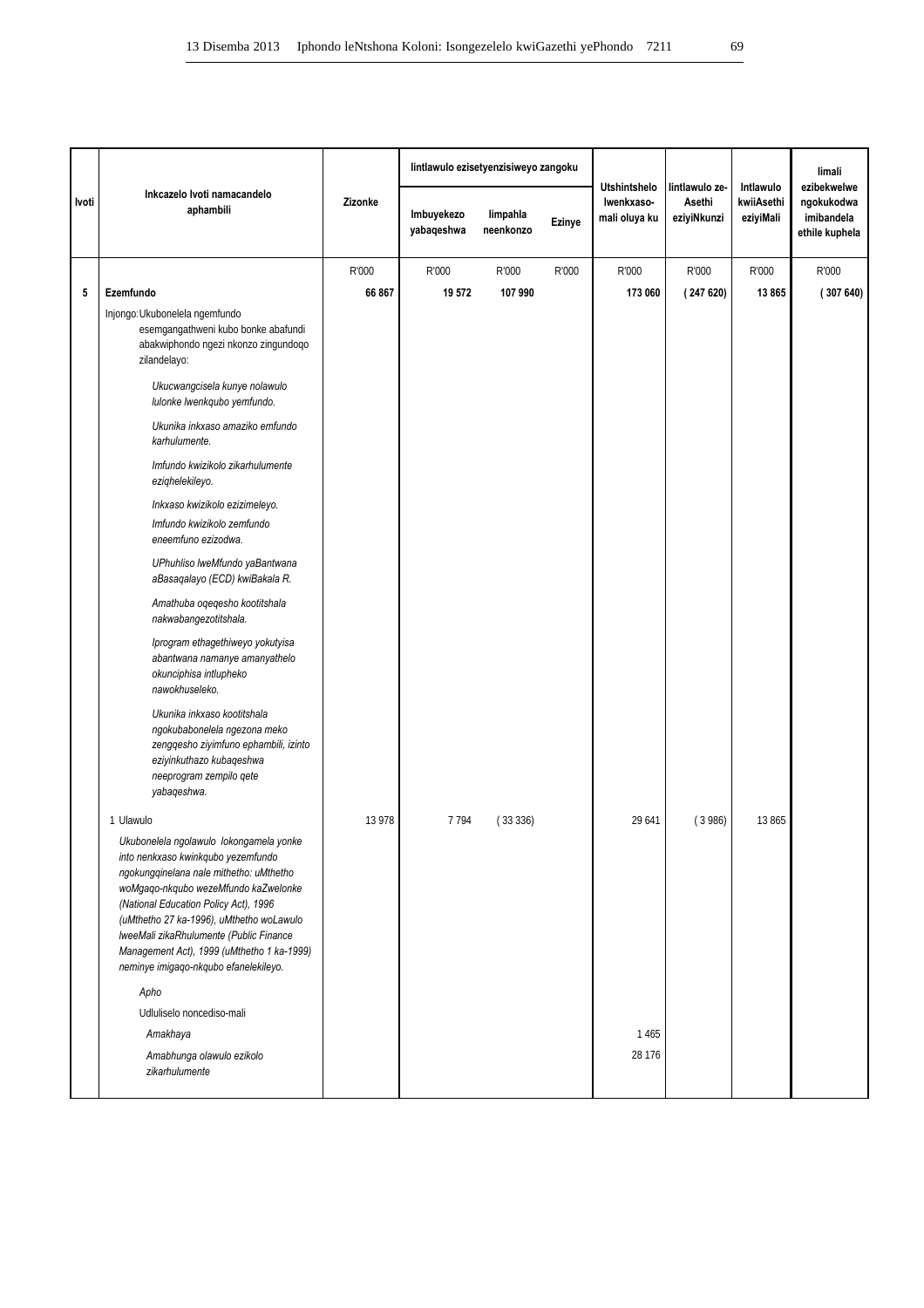|       |                                                                                                                                                                                    |         | lintlawulo ezisetyenzisiweyo zangoku |                       |        | <b>Utshintshelo</b>         | lintlawulo ze-        | Intlawulo               | limali<br>ezibekwelwe                      |
|-------|------------------------------------------------------------------------------------------------------------------------------------------------------------------------------------|---------|--------------------------------------|-----------------------|--------|-----------------------------|-----------------------|-------------------------|--------------------------------------------|
| Ivoti | Inkcazelo Ivoti namacandelo<br>aphambili                                                                                                                                           | Zizonke | Imbuyekezo<br>yabaqeshwa             | limpahla<br>neenkonzo | Ezinye | Iwenkxaso-<br>mali oluya ku | Asethi<br>eziyiNkunzi | kwiiAsethi<br>eziyiMali | ngokukodwa<br>imibandela<br>ethile kuphela |
|       |                                                                                                                                                                                    | R'000   | R'000                                | R'000                 | R'000  | R'000                       | R'000                 | R'000                   | R'000                                      |
|       | 2 Imfundo yeSikolo sikaRhulumente<br>esiQhelekileyo                                                                                                                                | 183 258 | 18 133                               | 137 963               |        | 23 5 16                     | 3646                  |                         |                                            |
|       | Ukubonelela ngemfundo kawonke-wonke<br>eqhelekileyo ukususela kwiBakala 1 ukuya kwele-<br>12 ngokungqinelana noMthetho weZikolo<br>waseMzantsi Afrika, 1996 (uMthetho 84 ka-1996). |         |                                      |                       |        |                             |                       |                         |                                            |
|       | Apho                                                                                                                                                                               |         |                                      |                       |        |                             |                       |                         |                                            |
|       | Igranti eKhutshwa phantsi<br>kweMiqathango kaZwelonke: I-Natioanl<br><b>School Nutrition Program</b>                                                                               |         |                                      |                       |        |                             |                       |                         | 4565                                       |
|       | Igranti eKhutshwa phantsi<br>kweMigathango kaZwelonke: I-Technical<br>schools recapitalisation                                                                                     |         |                                      |                       |        |                             |                       |                         | 2014                                       |
|       | Igranti eKhutshwa phantsi<br>kweMiqathango kaZwelonke: Izikolo<br>zeDinaledi                                                                                                       |         |                                      |                       |        |                             |                       |                         | 3 2 7 0                                    |
|       | Udluliselo noncediso-mali                                                                                                                                                          |         |                                      |                       |        |                             |                       |                         |                                            |
|       | Amakhaya                                                                                                                                                                           |         |                                      |                       |        | (9464)                      |                       |                         |                                            |
|       | Amabhunga olawulo ezikolo                                                                                                                                                          |         |                                      |                       |        | 32 980                      |                       |                         |                                            |
|       | 3 li-Subsdies zeZikolo eZizimeleyo                                                                                                                                                 | 3854    |                                      |                       |        | 3854                        |                       |                         |                                            |
|       | Ukunika inkxaso izikolo ezizimeleyo<br>ngokungqinelana noMthetho weZikolo<br>waseMzantsi Afrika, 1996 (uMthetho 84 ka-<br>1996).                                                   |         |                                      |                       |        |                             |                       |                         |                                            |
|       | Udluliselo noncediso-mali                                                                                                                                                          |         |                                      |                       |        |                             |                       |                         |                                            |
|       | Amabhunga olawulo ezikolo ezizimeleyo                                                                                                                                              |         |                                      |                       |        | 3854                        |                       |                         |                                            |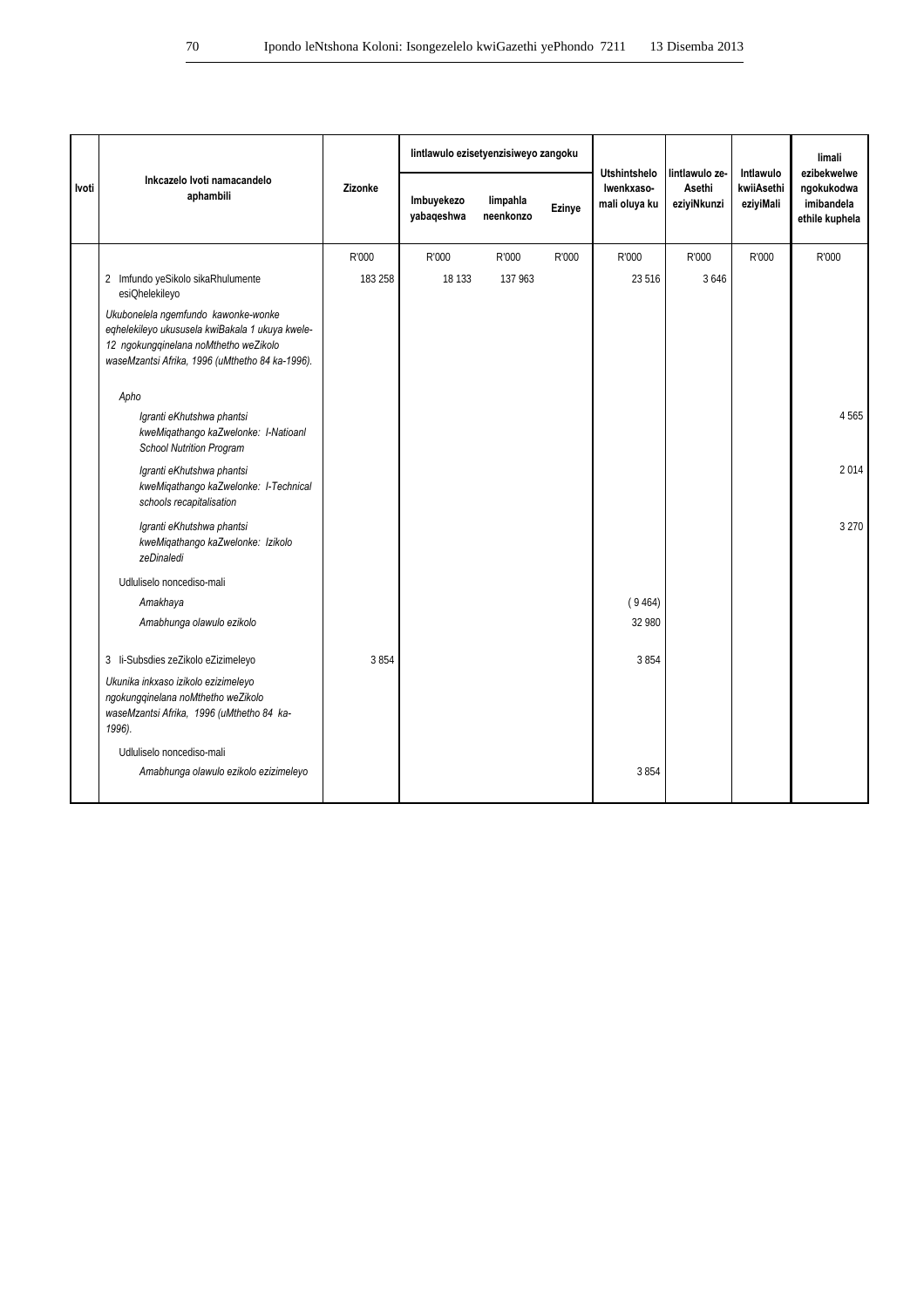|       |                                                                                                                                                                                                                                                                                                   |         | lintlawulo ezisetyenzisiweyo zangoku |                       |        |                                                    |                                         | Intlawulo               | limali                                                    |
|-------|---------------------------------------------------------------------------------------------------------------------------------------------------------------------------------------------------------------------------------------------------------------------------------------------------|---------|--------------------------------------|-----------------------|--------|----------------------------------------------------|-----------------------------------------|-------------------------|-----------------------------------------------------------|
| Ivoti | Inkcazelo Ivoti namacandelo<br>aphambili                                                                                                                                                                                                                                                          | Zizonke | Imbuyekezo<br>yabaqeshwa             | limpahla<br>neenkonzo | Ezinye | <b>Utshintshelo</b><br>Iwenkxaso-<br>mali oluya ku | lintlawulo ze-<br>Asethi<br>eziyiNkunzi | kwiiAsethi<br>eziyiMali | ezibekwelwe<br>ngokukodwa<br>imibandela<br>ethile kuphela |
|       |                                                                                                                                                                                                                                                                                                   | R'000   | R'000                                | R'000                 | R'000  | R'000                                              | R'000                                   | R'000                   | R'000                                                     |
|       | 4 Imfundo yeZikolo zeMfundo eneeMfuno<br>eziZodwa zikaRhulumente                                                                                                                                                                                                                                  | 13 3 26 | 13 3 26                              | (10503)               |        | 20 799                                             | (10296)                                 |                         |                                                           |
|       | Ukubonelela ngemfundo kwizikolo zemfundo<br>eneemfuno ezizodwa ngokungqinelana<br>noMthetho weZikolo waseMzantsi Afrika, 1996<br>(uMthetho 84 ka-1996) nePhepha loMgaqo-<br>nkqubo oPhunyeziweyo weMfundo eneemfuno<br>ezizodwa: Ukwakha inkqubo yemfundo<br>noqeqesho olubandakanya wonke umntu. |         |                                      |                       |        |                                                    |                                         |                         |                                                           |
|       | Apho                                                                                                                                                                                                                                                                                              |         |                                      |                       |        |                                                    |                                         |                         |                                                           |
|       | Udluliselo noncediso-mali                                                                                                                                                                                                                                                                         |         |                                      |                       |        |                                                    |                                         |                         |                                                           |
|       | Amabhunga olawulo ezikolo zemfundo<br>eneemfuno ezizodwa zikarhulumente                                                                                                                                                                                                                           |         |                                      |                       |        | 20 799                                             |                                         |                         |                                                           |
|       | 5 Imfundo noQeqesho luQhubelekeyo                                                                                                                                                                                                                                                                 | 1660    | 1426                                 |                       |        | 234                                                |                                         |                         |                                                           |
|       | Ukubonelela ngeMfundo noQeqesho<br>oluQhubelekayo (Further Education and Training<br>(FET) kwiikholeji zeFET zikarhulumente<br>ngokungqinelana noMthetho weMfundo<br>noQegesho oluQhubekekayo, 1998<br>(UMthetho15/2006) kubandakanywa nemigaqo ye-<br>FETC Amendment Act, 2010).                 |         |                                      |                       |        |                                                    |                                         |                         |                                                           |
|       | Apho                                                                                                                                                                                                                                                                                              |         |                                      |                       |        |                                                    |                                         |                         |                                                           |
|       | Igranti i-National conditional grant:<br>Ukubonelela ngeMfundo noQeqesho<br>oluQhubelekayo leeKholeji (FET)                                                                                                                                                                                       |         |                                      |                       |        |                                                    |                                         |                         | 1660                                                      |
|       | Udluliselo noncediso-mali                                                                                                                                                                                                                                                                         |         |                                      |                       |        |                                                    |                                         |                         |                                                           |
|       | liRekhtha zeeKholeji ii-Further Education<br>and Training Colleges                                                                                                                                                                                                                                |         |                                      |                       |        | 234                                                |                                         |                         |                                                           |
|       | 6 IMfundo yaBadala noQeqesho<br>Ukubonelela iMfundo yaBadala noQeqesho (Adult<br>Basic Education and Training (ABET))<br>ngokungqinelana noMthetho weMfundo yaBadala<br>noQeqesho, 2000 (uMthetho 52 ka-2000),<br>kubandakanywa nemigaqo ye-AET Amendment<br>Act, 2010).                          | 16      | 16                                   |                       |        |                                                    |                                         |                         |                                                           |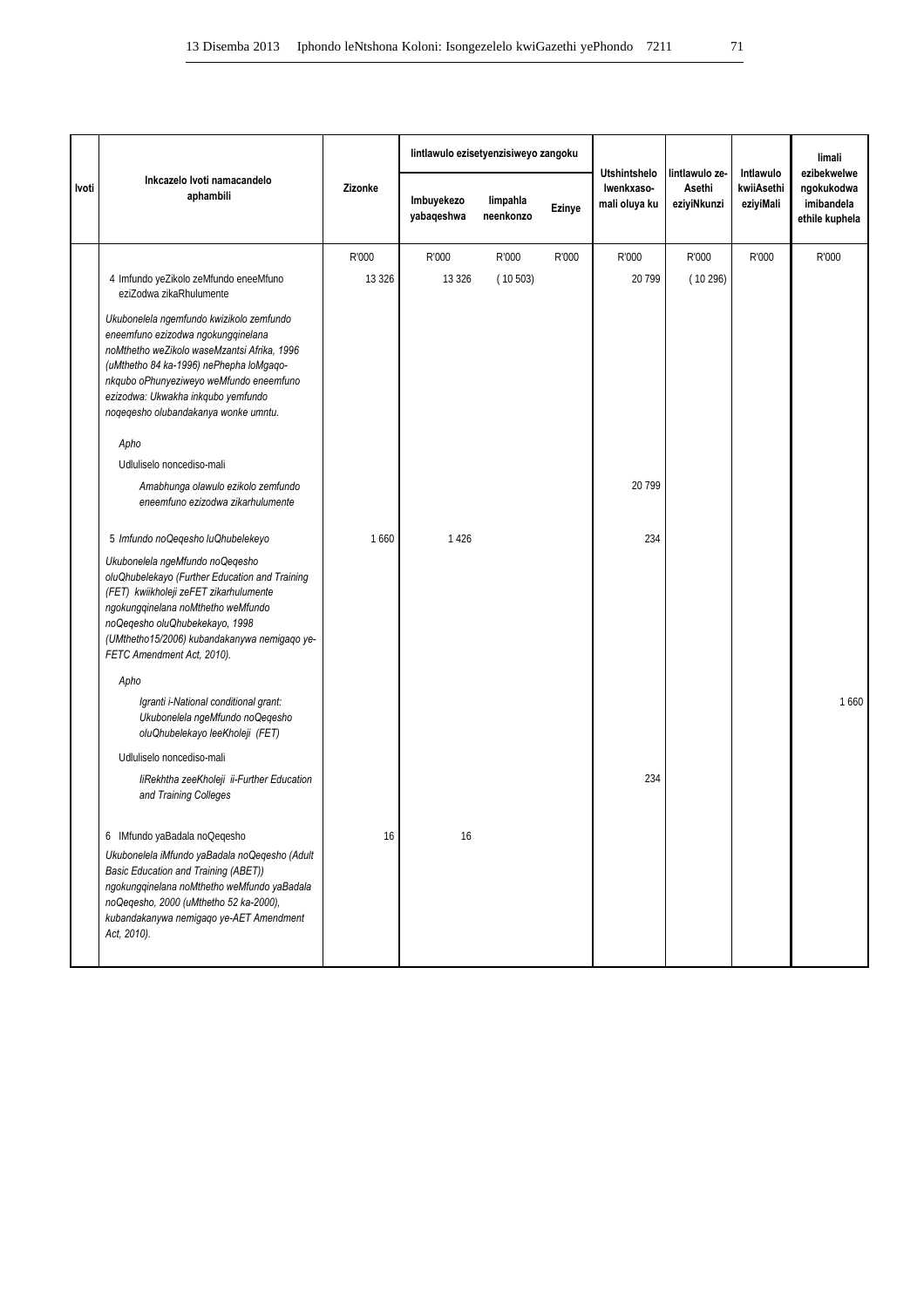|       |                                                                                                                                                                              |          | lintlawulo ezisetyenzisiweyo zangoku |                       |        |                                                    | lintlawulo ze-        |                                      | limali                                                    |
|-------|------------------------------------------------------------------------------------------------------------------------------------------------------------------------------|----------|--------------------------------------|-----------------------|--------|----------------------------------------------------|-----------------------|--------------------------------------|-----------------------------------------------------------|
| Ivoti | Inkcazelo Ivoti namacandelo<br>aphambili                                                                                                                                     | Zizonke  | Imbuyekezo<br>yabaqeshwa             | limpahla<br>neenkonzo | Ezinye | <b>Utshintshelo</b><br>Iwenkxaso-<br>mali oluya ku | Asethi<br>eziyiNkunzi | Intlawulo<br>kwiiAsethi<br>eziyiMali | ezibekwelwe<br>ngokukodwa<br>imibandela<br>ethile kuphela |
|       |                                                                                                                                                                              | R'000    | R'000                                | R'000                 | R'000  | R'000                                              | R'000                 | R'000                                | R'000                                                     |
|       | 7 Imfundo yaBasaqalayo (Early Childhood<br>Development)                                                                                                                      | 136      | 136                                  | 8 4 3 0               |        | (8430)                                             |                       |                                      |                                                           |
|       | Ukubonelela iMfundo yaBasagalayo (Early<br>Childhood Development (ECD) kwinqanaba<br>leBakala R ngokungqinelana nePhepha loMgaqo-<br>nkqubo oPhunyeziweyo 5 (White Paper 5). |          |                                      |                       |        |                                                    |                       |                                      |                                                           |
|       | Apho                                                                                                                                                                         |          |                                      |                       |        |                                                    |                       |                                      |                                                           |
|       | Udluliselo noncediso-mali                                                                                                                                                    |          |                                      |                       |        |                                                    |                       |                                      |                                                           |
|       | Amabhunga olawulo ezikolo<br>zikarhulumente namaziko oluntu azii-<br>ECDs                                                                                                    |          |                                      |                       |        | (10290)                                            |                       |                                      |                                                           |
|       | Amakhaya                                                                                                                                                                     |          |                                      |                       |        | 1860                                               |                       |                                      |                                                           |
|       | 8 Uphuculo lweziseko zophuhliso                                                                                                                                              | (145977) | (1477)                               | 9711                  |        | 95 750                                             | (249961)              |                                      |                                                           |
|       | Ukubonelela nokulondoloza iifasilithi zezolawulo<br>nezezikolo.                                                                                                              |          |                                      |                       |        |                                                    |                       |                                      |                                                           |
|       | Apho<br>Udluliselo noncediso-mali                                                                                                                                            |          |                                      |                       |        |                                                    |                       |                                      |                                                           |
|       | Amabhunga olawulo ezikolo<br>zikarhulumente ezighelekileyo                                                                                                                   |          |                                      |                       |        | 95 750                                             |                       |                                      |                                                           |
|       | Izabelo-mali ezabelwe iziseko zophuhliso                                                                                                                                     |          |                                      |                       |        |                                                    |                       |                                      | (320013)                                                  |
|       | 9 linkonzo ii-Auxiliary and Associated Services                                                                                                                              | (3384)   | (19782)                              | (4275)                |        | 7696                                               | 12 977                |                                      |                                                           |
|       | Ukubonelela amaziko emfundo xa ewonke<br>ngenkxaso.                                                                                                                          |          |                                      |                       |        |                                                    |                       |                                      |                                                           |
|       | Apho                                                                                                                                                                         |          |                                      |                       |        |                                                    |                       |                                      |                                                           |
|       | Igranti eKhutshwa phantsi<br>kweMiqathango kaZwelonke I- HIV and<br>AIDS (Imfundo ngeZakhono zoBomi)                                                                         |          |                                      |                       |        |                                                    |                       |                                      | 864                                                       |
|       | Udluliselo noncediso-mali                                                                                                                                                    |          |                                      |                       |        |                                                    |                       |                                      |                                                           |
|       | Amabhunga olawulo ezikolo<br>zikarhulumente ezighelekileyo                                                                                                                   |          |                                      |                       |        | 4716                                               |                       |                                      |                                                           |
|       | Amakhaya                                                                                                                                                                     |          |                                      |                       |        | 2 9 8 0                                            |                       |                                      |                                                           |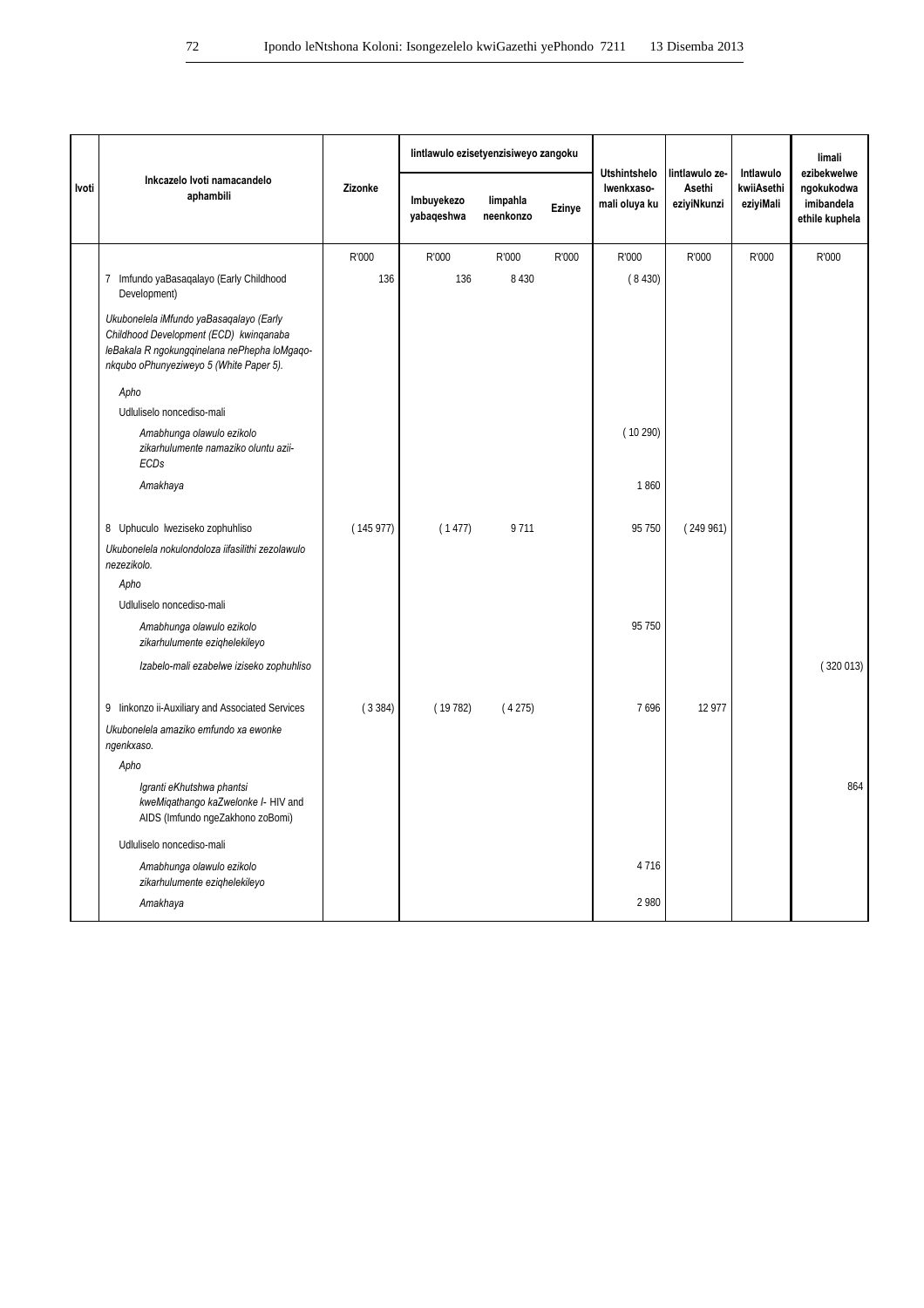|       |                                                                                                                                                                                                                                                                                                 |         | lintlawulo ezisetyenzisiweyo zangoku |                       |        | <b>Utshintshelo</b>         | lintlawulo ze-        | Intlawulo               | limali<br>ezibekwelwe                      |
|-------|-------------------------------------------------------------------------------------------------------------------------------------------------------------------------------------------------------------------------------------------------------------------------------------------------|---------|--------------------------------------|-----------------------|--------|-----------------------------|-----------------------|-------------------------|--------------------------------------------|
| Ivoti | Inkcazelo Ivoti namacandelo<br>aphambili                                                                                                                                                                                                                                                        | Zizonke | Imbuyekezo<br>yabaqeshwa             | limpahla<br>neenkonzo | Ezinye | Iwenkxaso-<br>mali oluya ku | Asethi<br>eziyiNkunzi | kwiiAsethi<br>eziyiMali | ngokukodwa<br>imibandela<br>ethile kuphela |
|       |                                                                                                                                                                                                                                                                                                 | R'000   | R'000                                | R'000                 | R'000  | R'000                       | R'000                 | R'000                   | R'000                                      |
| 6     | ezeMpilo                                                                                                                                                                                                                                                                                        | 155 852 | 4 5 4 0                              | 17486                 |        | 49 667                      | 84 159                |                         | (195 802)                                  |
|       | Injongo: Sinikezela ngelungelo elilinganayo<br>lokufikelela kwinkonzo zempilo<br>eziphucukileyo ngokubambisene<br>nabachaphazelekayo kwinkqubo<br>yezempilo ezinzileyo nelawuleka<br>ngokupheleleyo kuluntu lwase Ntshona<br>koloni nangaphesheya.                                              |         |                                      |                       |        |                             |                       |                         |                                            |
|       | 1 Ulawulo                                                                                                                                                                                                                                                                                       | 4760    | (9898)                               | (3175)                |        | 19 451                      | (1618)                |                         |                                            |
|       | Ukukhokela uLawulo lobuchule nalo lonke uLawulo<br>kwi ofisi yeSebe lezeMpilo.                                                                                                                                                                                                                  |         |                                      |                       |        |                             |                       |                         |                                            |
|       | Apho                                                                                                                                                                                                                                                                                            |         |                                      |                       |        |                             |                       |                         |                                            |
|       | Udluliselo noncediso-mali                                                                                                                                                                                                                                                                       |         |                                      |                       |        |                             |                       |                         |                                            |
|       | AmaZiko angenzi nzala                                                                                                                                                                                                                                                                           |         |                                      |                       |        | 1 4 0 0                     |                       |                         |                                            |
|       | 2 linkonzo zeMpilo zeziThili                                                                                                                                                                                                                                                                    | 2826    | (26109)                              | 11 0 31               |        | 11 515                      | 6 3 8 9               |                         |                                            |
|       | Injongo yenkonzo zeMpilo zeSithili neeNkqubo<br>zeMpilo (Inkqubo 2), kukunikezela ngeenkonzo<br>zempilo zesithili kumaziko (ezikliniki, kumaziko<br>empilo oluntu nezibhedlele zesithili) neenkonzo<br>ezijoliswe kumaziko empilo esithili zinikezelwe<br>kuluntu lwePhondo leNtshona Koloni.   |         |                                      |                       |        |                             |                       |                         |                                            |
|       | Apho                                                                                                                                                                                                                                                                                            |         |                                      |                       |        |                             |                       |                         |                                            |
|       | Udluliselo noncediso-mali                                                                                                                                                                                                                                                                       |         |                                      |                       |        |                             |                       |                         |                                            |
|       | OoMasipala                                                                                                                                                                                                                                                                                      |         |                                      |                       |        | 7528                        |                       |                         |                                            |
|       | AmaZiko angenzi nzala                                                                                                                                                                                                                                                                           |         |                                      |                       |        | 3 9 8 7                     |                       |                         |                                            |
|       | 3 linkonzo zonyango olungxamisekileyo                                                                                                                                                                                                                                                           | 28 541  | 13 713                               | (18767)               |        |                             | 33 595                |                         |                                            |
|       | Ukunikwa konyango olungxamisekileyo phambi<br>kokuba uyokufika esibhedlela kwakunye<br>nothungelwano nesibhedlela oluquka<br>ukucwangciswa kwesithuthi somguli.                                                                                                                                 |         |                                      |                       |        |                             |                       |                         |                                            |
|       | 4 linkonzo zezibhedlele kwiPhondo                                                                                                                                                                                                                                                               | 10619   | (1621)                               | 1 1 7 1               |        |                             | 11 0 69               |                         |                                            |
|       | Ukuhanjiswa kweenkonzo zesibhedlele ezithi<br>zifikeleleke, ngokufanelekileyo, ngokusebenzayo<br>yaye zinike iinkonzo zengcali jikelele, ziquka<br>iinkonzo ezizodwa zokubuyela esiqhelweni,<br>inkonzo zamaziyo kunye ne zengqondo, kwakunye<br>neqonga loqeqesho kwiingcali zeMpilo noPhando. |         |                                      |                       |        |                             |                       |                         |                                            |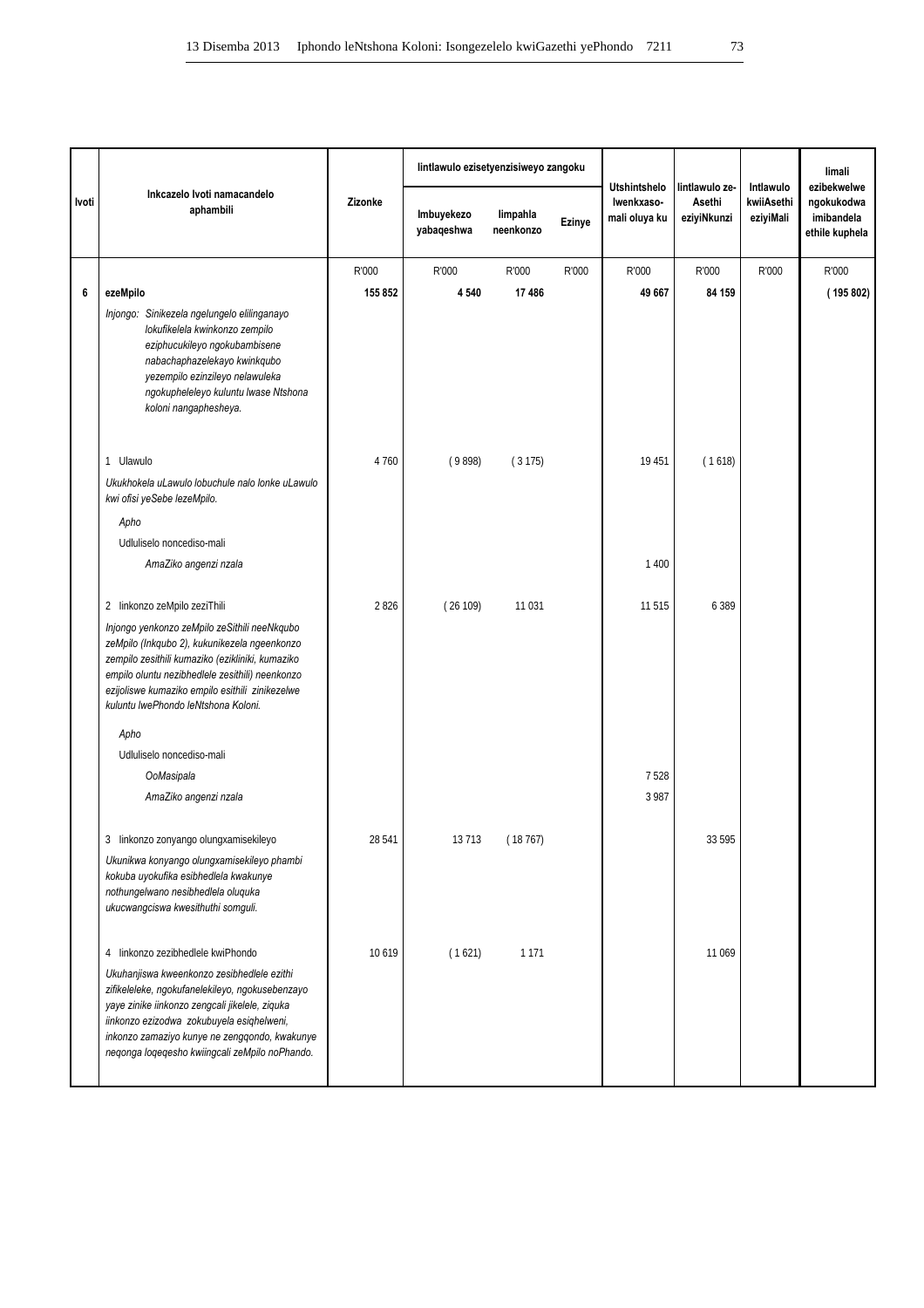|       |                                                                                                                                       |         | lintlawulo ezisetyenzisiweyo zangoku |                       |        |                                                    |                                         |                                      | limali                                                    |
|-------|---------------------------------------------------------------------------------------------------------------------------------------|---------|--------------------------------------|-----------------------|--------|----------------------------------------------------|-----------------------------------------|--------------------------------------|-----------------------------------------------------------|
| Ivoti | Inkcazelo Ivoti namacandelo<br>aphambili                                                                                              | Zizonke | Imbuyekezo<br>yabaqeshwa             | limpahla<br>neenkonzo | Ezinye | <b>Utshintshelo</b><br>Iwenkxaso-<br>mali oluya ku | lintlawulo ze-<br>Asethi<br>eziyiNkunzi | Intlawulo<br>kwiiAsethi<br>eziyiMali | ezibekwelwe<br>ngokukodwa<br>imibandela<br>ethile kuphela |
|       |                                                                                                                                       | R'000   | R'000                                | R'000                 | R'000  | R'000                                              | R'000                                   | R'000                                | R'000                                                     |
|       | 5 linkonzo zeZibhedlele ezikhulu                                                                                                      | 26 0 23 | 3 0 2 3                              | 18 650                |        | 3 0 0 0                                            | 1 3 5 0                                 |                                      |                                                           |
|       | Ukunikezela ngeenkonzo zempilo ezikumgangatho<br>okwinqanaba lokugqibela nokuqeqeshwa<br>kwabasebenzi bezempilo nohlaziyo lwezifundo. |         |                                      |                       |        |                                                    |                                         |                                      |                                                           |
|       | Apho                                                                                                                                  |         |                                      |                       |        |                                                    |                                         |                                      |                                                           |
|       | Udluliselo noncediso-mali                                                                                                             |         |                                      |                       |        |                                                    |                                         |                                      |                                                           |
|       | AmaZiko angenzi nzala                                                                                                                 |         |                                      |                       |        | 3 0 0 0                                            |                                         |                                      |                                                           |
|       | 6 Inzululwazi zeMpilo noQeqesho                                                                                                       | 3 0 0 0 | 16 3 34                              | (15451)               |        | 1 3 5 7                                            | 760                                     |                                      |                                                           |
|       | Ukunika uqeqesho namathuba ophuhliso kubo<br>kanye abaqeshwa kwiSebe lezeMpilo.                                                       |         |                                      |                       |        |                                                    |                                         |                                      |                                                           |
|       | Apho                                                                                                                                  |         |                                      |                       |        |                                                    |                                         |                                      |                                                           |
|       | Udluliselo noncediso-mali                                                                                                             |         |                                      |                       |        |                                                    |                                         |                                      |                                                           |
|       | Igunyalokufundisa nokuqeqesha<br>kumacandelo                                                                                          |         |                                      |                       |        | 287                                                |                                         |                                      |                                                           |
|       | libhasari                                                                                                                             |         |                                      |                       |        | 3 0 0 0                                            |                                         |                                      |                                                           |
|       | AmaZiko angenzi nzala                                                                                                                 |         |                                      |                       |        | (1930)                                             |                                         |                                      |                                                           |
|       | 7 linkonzo zenkxaso nokhathalelo kwezeMpilo                                                                                           | 14 9 20 | 4 5 8 2                              | 3 3 1 8               |        |                                                    | 7 0 20                                  |                                      |                                                           |
|       | Ukunika iinkonzo zenkxaso ezifunwa liSebe ukuze<br>liphumeze iinjongo zalo.                                                           |         |                                      |                       |        |                                                    |                                         |                                      |                                                           |
|       | 8 ULawulo LwamaZiko eMpilo                                                                                                            | 65 163  | 4516                                 | 20 709                |        | 14 344                                             | 25 5 9 4                                |                                      |                                                           |
|       | Ulungiselelo lwamaziko amatsha ezempilo<br>nokuphuculwa kwanokulondolozwa kwala maziko<br>seľekho.                                    |         |                                      |                       |        |                                                    |                                         |                                      |                                                           |
|       | Apho                                                                                                                                  |         |                                      |                       |        |                                                    |                                         |                                      |                                                           |
|       | iGranti yeSizwe enemiqathango: i-Health<br>Facility Revitalisation Grant inikwe:                                                      |         |                                      |                       |        |                                                    |                                         |                                      |                                                           |
|       | Icandelo elijongene nokuhlaziywa<br>kweSibhedlele kwamaziko eMpilo                                                                    |         |                                      |                       |        |                                                    |                                         |                                      | 60 188                                                    |
|       | icandelo elijongene negranti<br>yezakhiwo zezeMpilo                                                                                   |         |                                      |                       |        |                                                    |                                         |                                      | 4975                                                      |
|       | Isabelo-mali esibekelwe bucala:<br>Isabelo esenziwe ngobuLungisa<br>sePhondo soLondolozo<br>kwaneKhaphitali                           |         |                                      |                       |        |                                                    |                                         |                                      | (228500)                                                  |
|       | Isabelo-mali esibekelwe bucala:<br>Iminikelo yeSibhedlele iRed Cross                                                                  |         |                                      |                       |        |                                                    |                                         |                                      | (12000)                                                   |
|       | Isabelo-mali esibekelwe bucala:                                                                                                       |         |                                      |                       |        |                                                    |                                         |                                      | (20465)                                                   |
|       | Isabelo esenziwe ngobuLungisa<br>sePhondo esiThintela uLungiso                                                                        |         |                                      |                       |        |                                                    |                                         |                                      |                                                           |
|       | Udluliselo noncediso-mali                                                                                                             |         |                                      |                       |        |                                                    |                                         |                                      |                                                           |
|       | AmaZiko angenzi nzala                                                                                                                 |         |                                      |                       |        | 26 3 20                                            |                                         |                                      |                                                           |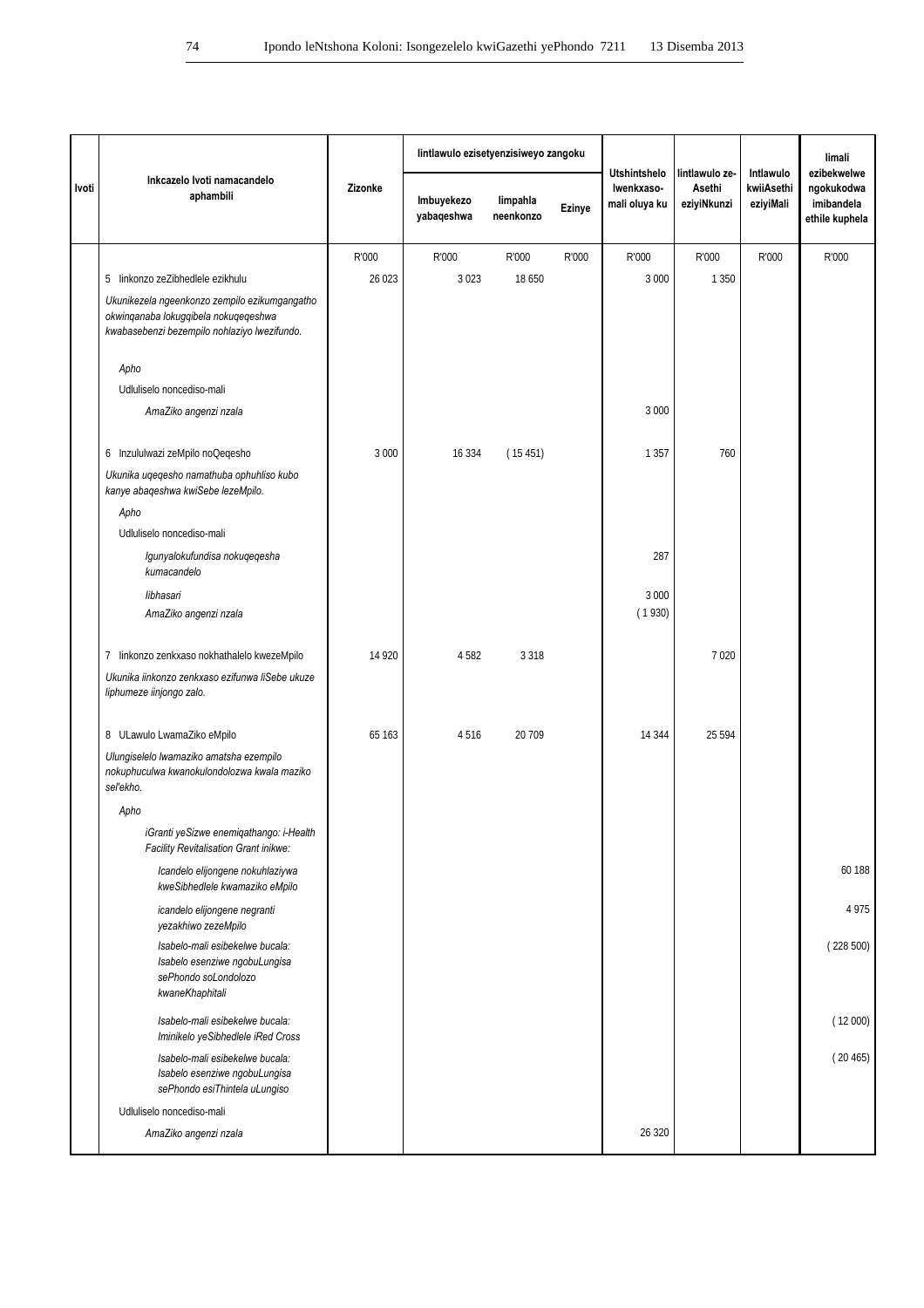|                         |                                                                                                                                                                                                          |         | lintlawulo ezisetyenzisiweyo zangoku |                       |               | <b>Utshintshelo</b>         | lintlawulo ze-        | Intlawulo               | limali<br>ezibekwelwe                      |
|-------------------------|----------------------------------------------------------------------------------------------------------------------------------------------------------------------------------------------------------|---------|--------------------------------------|-----------------------|---------------|-----------------------------|-----------------------|-------------------------|--------------------------------------------|
| Ivoti                   | Inkcazelo Ivoti namacandelo<br>aphambili                                                                                                                                                                 | Zizonke | Imbuyekezo<br>yabaqeshwa             | limpahla<br>neenkonzo | <b>Ezinye</b> | Iwenkxaso-<br>mali oluya ku | Asethi<br>eziyiNkunzi | kwiiAsethi<br>eziyiMali | ngokukodwa<br>imibandela<br>ethile kuphela |
|                         |                                                                                                                                                                                                          | R'000   | R'000                                | R'000                 | R'000         | R'000                       | R'000                 | R'000                   | R'000                                      |
| $\overline{\mathbf{r}}$ | Uphuhliso loLuntu                                                                                                                                                                                        | 9642    | (10130)                              | 22 085                |               | (11993)                     | 9680                  |                         |                                            |
|                         | Injongo: Kukuqinisekisa ngamalungiselelo<br>eenkonzo zophuhliso loluntu ezibanzi<br>ezithungelanayo ezibangela ukuba<br>abantu abahluphekayo baxhotyiswe,<br>nababuthathaka nabo baneemfuno<br>ezizodwa. |         |                                      |                       |               |                             |                       |                         |                                            |
|                         | 1 uLawulo<br>Le nkqubo inyathela kuLawulo<br>olucwangcisiweyo neenkonzo zenkxaso kuwo<br>onke amanqanaba eSebe, umz. kumgangatho<br>wePhondo, weSiphaluka, weSithili nowamaziko<br>akhoyo.               | 8644    | 2 5 0 7                              | (2266)                |               | 120                         | 8 2 8 3               |                         |                                            |
|                         | 2 linkonzo zeNtlalo-ntle yoLuntu                                                                                                                                                                         | 6824    | (7690)                               | 17 222                |               | (4120)                      | 1412                  |                         |                                            |
|                         | Zibonelela ngeenkonzo ezihlangeneyo zophuhliso<br>kwiNtlalo-ntle yoLuntu kwabo bahlelelekileyo<br>nababuthathaka ngentsebenziswano<br>nabachaphazelekileyo nemibutho yoluntu<br>neyasekuhlaleni.         |         |                                      |                       |               |                             |                       |                         |                                            |
|                         | Apho                                                                                                                                                                                                     |         |                                      |                       |               |                             |                       |                         |                                            |
|                         | Udluliselo noncediso-mali                                                                                                                                                                                |         |                                      |                       |               |                             |                       |                         |                                            |
|                         | liarhente zamasebe nee-akhawunti                                                                                                                                                                         |         |                                      |                       |               | 16                          |                       |                         |                                            |
|                         | Inkathalo neenkonzo kubantu abadala                                                                                                                                                                      |         |                                      |                       |               | (1231)                      |                       |                         |                                            |
|                         | Ukukhathalelwa kwabantwana neenkonzo<br>zokhuseleko                                                                                                                                                      |         |                                      |                       |               | (3257)                      |                       |                         |                                            |
|                         | Ukuxhotyiswa kwamaxhoba                                                                                                                                                                                  |         |                                      |                       |               | (500)                       |                       |                         |                                            |
|                         | linkonzo zokunika inkathalo nezenkxaso<br>kwiintsapho                                                                                                                                                    |         |                                      |                       |               | 684                         |                       |                         |                                            |
|                         | Abanezindlu                                                                                                                                                                                              |         |                                      |                       |               | 168                         |                       |                         |                                            |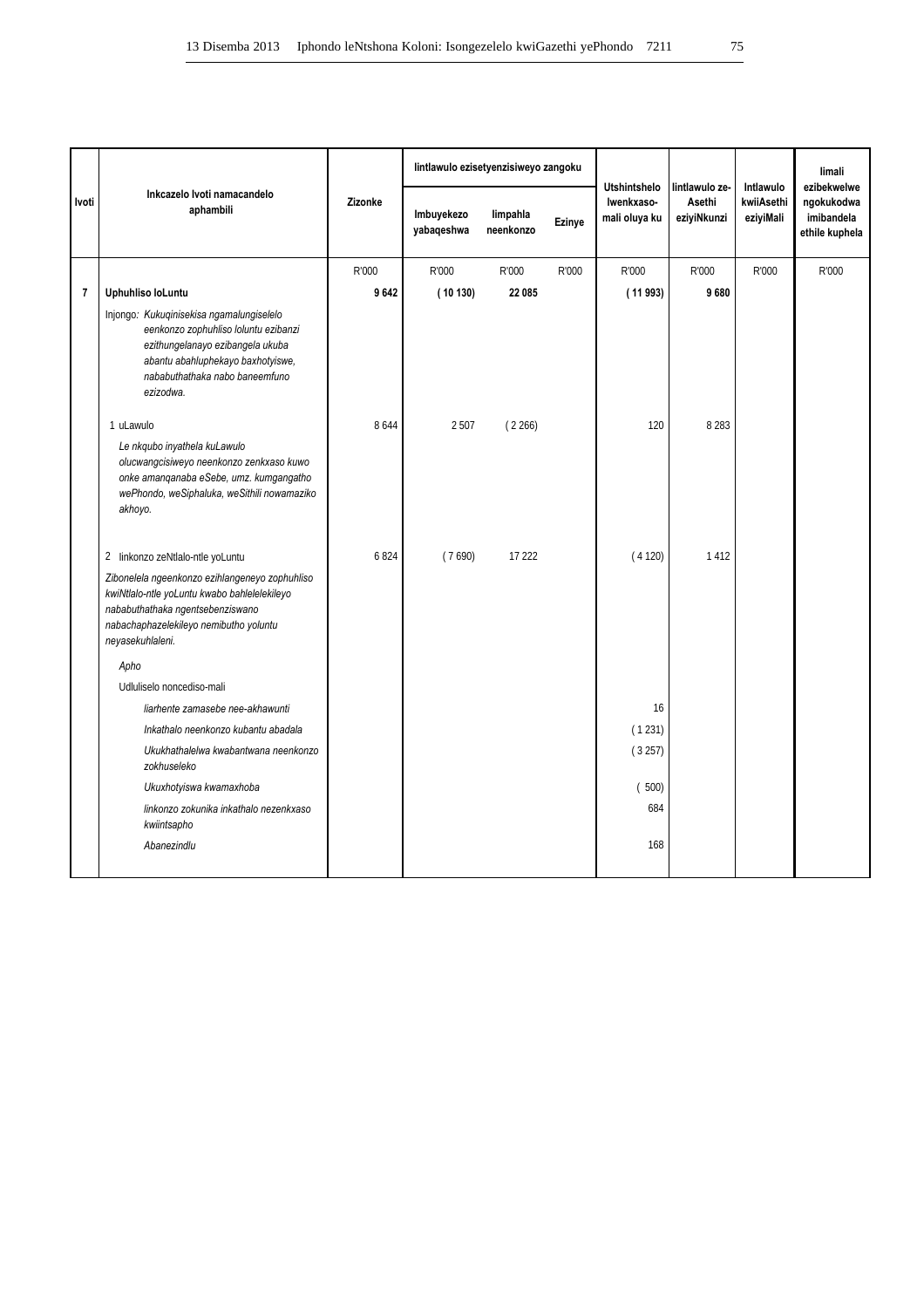|       | Inkcazelo Ivoti namacandelo                                                                                                                                                           |         | lintlawulo ezisetyenzisiweyo zangoku |                       |        |                                                    |                                         |                                      | limali                                                    |
|-------|---------------------------------------------------------------------------------------------------------------------------------------------------------------------------------------|---------|--------------------------------------|-----------------------|--------|----------------------------------------------------|-----------------------------------------|--------------------------------------|-----------------------------------------------------------|
| Ivoti | aphambili                                                                                                                                                                             | Zizonke | Imbuyekezo<br>yabaqeshwa             | limpahla<br>neenkonzo | Ezinye | <b>Utshintshelo</b><br>Iwenkxaso-<br>mali oluya ku | lintlawulo ze-<br>Asethi<br>eziyiNkunzi | Intlawulo<br>kwiiAsethi<br>eziyiMali | ezibekwelwe<br>ngokukodwa<br>imibandela<br>ethile kuphela |
|       |                                                                                                                                                                                       | R'000   | R'000                                | R'000                 | R'000  | R'000                                              | R'000                                   | R'000                                | R'000                                                     |
|       | Uphuhliso Nophando<br>3                                                                                                                                                               | (5826)  | (4947)                               | 7 1 2 9               |        | (7993)                                             | (15)                                    |                                      |                                                           |
|       | Ukubonelela ngeenkqubo zophuhliso eziluqilima<br>ezijongana nokuxhotyiswa koluntu,<br>ngokubhekiselele kuphando ngokwamava<br>nangeenkcukacha ngabantu abazelweyo<br>nabaswelekileyo. |         |                                      |                       |        |                                                    |                                         |                                      |                                                           |
|       | Apho                                                                                                                                                                                  |         |                                      |                       |        |                                                    |                                         |                                      |                                                           |
|       | Udluliselo noncediso-mali                                                                                                                                                             |         |                                      |                       |        |                                                    |                                         |                                      |                                                           |
|       | Ubomi obuzinzileyo                                                                                                                                                                    |         |                                      |                       |        | (400)                                              |                                         |                                      |                                                           |
|       | Uphuhliso loLutsha                                                                                                                                                                    |         |                                      |                       |        | (7668)                                             |                                         |                                      |                                                           |
|       | Abanezindlu                                                                                                                                                                           |         |                                      |                       |        | 75                                                 |                                         |                                      |                                                           |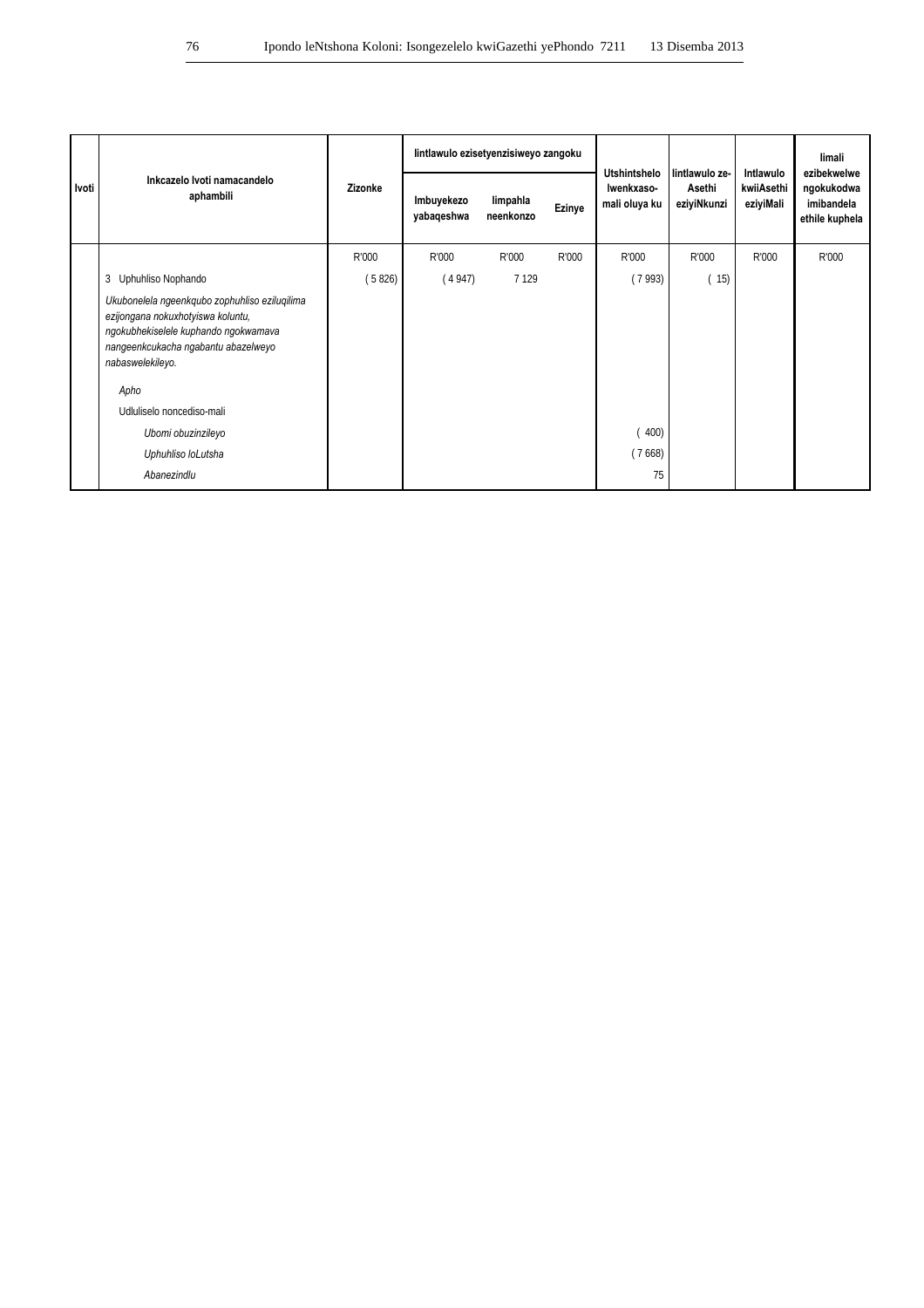|       |                                                                                                                                                                                                                                                                                                                                                                                                                                           |         | lintlawulo ezisetyenzisiweyo zangoku |                       |               |                                                    | lintlawulo ze-        | Intlawulo               | limali<br>ezibekwelwe                      |
|-------|-------------------------------------------------------------------------------------------------------------------------------------------------------------------------------------------------------------------------------------------------------------------------------------------------------------------------------------------------------------------------------------------------------------------------------------------|---------|--------------------------------------|-----------------------|---------------|----------------------------------------------------|-----------------------|-------------------------|--------------------------------------------|
| Ivoti | Inkcazelo Ivoti namacandelo<br>aphambili                                                                                                                                                                                                                                                                                                                                                                                                  | Zizonke | Imbuyekezo<br>yabaqeshwa             | limpahla<br>neenkonzo | <b>Ezinye</b> | <b>Utshintshelo</b><br>Iwenkxaso-<br>mali oluya ku | Asethi<br>eziyiNkunzi | kwiiAsethi<br>eziyiMali | ngokukodwa<br>imibandela<br>ethile kuphela |
|       |                                                                                                                                                                                                                                                                                                                                                                                                                                           | R'000   | R'000                                | R'000                 | R'000         | R'000                                              | R'000                 | R'000                   | R'000                                      |
| 8     | Isebe Lokuhlaliswa Koluntu Ezindlwini                                                                                                                                                                                                                                                                                                                                                                                                     | 35 266  | 77                                   | (7491)                | (23)          | 42 003                                             |                       | 700                     | 1 1 6 6                                    |
|       | Injongo: Ukubazi - arhente zenguqu ezisebenza<br>ngempumelelo ekuxhobiseni<br>ngokuphucukileyo nase kuxhaseni<br>oomasipala ekuhambiseni amathuba<br>ezindlu.<br>Ukukhuthaza, ukuququzelela<br>nokuphuhlisa iindawo zokuhlala uLuntu<br>ezizinzileyo nezimanyanisiweyo.<br>Ukuququzelela uhambiso-nkonzo<br>ngolawulo oluvakalayo kwakunye<br>nokuzinikela kwawo onke<br>amangwangwa asebuRhulumenteni<br>kunye namahlakani asekuhlaleni. |         |                                      |                       |               |                                                    |                       |                         |                                            |
|       | 1 uLawulo                                                                                                                                                                                                                                                                                                                                                                                                                                 | 1 1 6 8 | 1901                                 | (1416)                | (17)          |                                                    |                       | 700                     |                                            |
|       | Ukunikezela ngolawulo jikelele kwisebe<br>ngokuvumelana nemithetho nemigago<br>esetyenziswayo.                                                                                                                                                                                                                                                                                                                                            |         |                                      |                       |               |                                                    |                       |                         |                                            |
|       | Izidingo zeZindlu, uphando nocwangciso<br>$\overline{2}$                                                                                                                                                                                                                                                                                                                                                                                  | (2018)  | (2251)                               | 150                   |               | 83                                                 |                       |                         |                                            |
|       | Ukukhawulezisa nokwenza isicwangciso<br>sohambiso lwezindlu.                                                                                                                                                                                                                                                                                                                                                                              |         |                                      |                       |               |                                                    |                       |                         |                                            |
|       | Apho                                                                                                                                                                                                                                                                                                                                                                                                                                      |         |                                      |                       |               |                                                    |                       |                         |                                            |
|       | Udluliselo nenkxaso                                                                                                                                                                                                                                                                                                                                                                                                                       |         |                                      |                       |               |                                                    |                       |                         |                                            |
|       | Amakhaya                                                                                                                                                                                                                                                                                                                                                                                                                                  |         |                                      |                       |               | 83                                                 |                       |                         |                                            |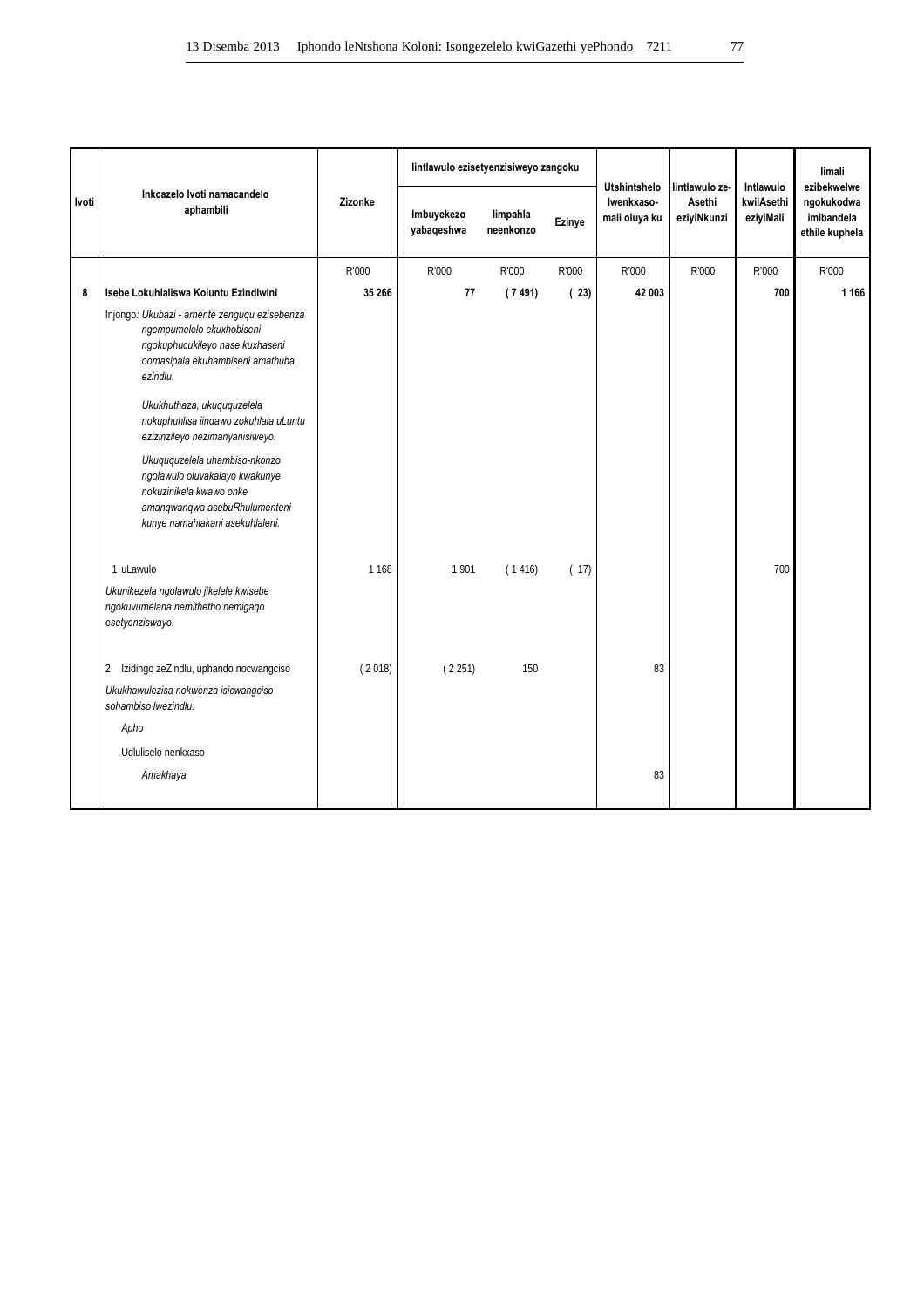|       |                                                                                                                                                             |         |                          |                       | lintlawulo ezisetyenzisiweyo zangoku |                                                    |                                         |                                      | limali                                                    |
|-------|-------------------------------------------------------------------------------------------------------------------------------------------------------------|---------|--------------------------|-----------------------|--------------------------------------|----------------------------------------------------|-----------------------------------------|--------------------------------------|-----------------------------------------------------------|
| Ivoti | Inkcazelo Ivoti namacandelo<br>aphambili                                                                                                                    | Zizonke | Imbuyekezo<br>yabaqeshwa | limpahla<br>neenkonzo | Ezinye                               | <b>Utshintshelo</b><br>Iwenkxaso-<br>mali oluya ku | lintlawulo ze-<br>Asethi<br>eziyiNkunzi | Intlawulo<br>kwiiAsethi<br>eziyiMali | ezibekwelwe<br>ngokukodwa<br>imibandela<br>ethile kuphela |
|       |                                                                                                                                                             | R'000   | R'000                    | R'000                 | R'000                                | R'000                                              | R'000                                   | R'000                                | R'000                                                     |
|       | 3 Uphuhliso lweZindlu                                                                                                                                       | 21 1 16 | 1 4 0 0                  | (3644)                | (6)                                  | 23 366                                             |                                         |                                      |                                                           |
|       | Ukubonelela ngenkxaso yezindlu kunyenokunika<br>amathuba kumntu ngamnye nangamathuba<br>ezindlu kubaxhamli-zinkonzo<br>ngokokungqinelana nenkqubo yezindlu. |         |                          |                       |                                      |                                                    |                                         |                                      |                                                           |
|       | Apho                                                                                                                                                        |         |                          |                       |                                      |                                                    |                                         |                                      |                                                           |
|       | Uncedo oluvunyiweyo<br>noluxhomekekileyo leSizwe: Izindlu<br>ezimanyanisiweyo nophuhliso<br>Iweendawo zokuhlala abantu.                                     |         |                          |                       |                                      |                                                    |                                         |                                      | 1 1 6 6                                                   |
|       | Udluliselo nenkxaso                                                                                                                                         |         |                          |                       |                                      |                                                    |                                         |                                      |                                                           |
|       | Amashishini karhulumente kunye<br>namashishini abucala                                                                                                      |         |                          |                       |                                      | 100                                                |                                         |                                      |                                                           |
|       | Iyunivesithi nee Tekhnikhoni                                                                                                                                |         |                          |                       |                                      |                                                    |                                         |                                      |                                                           |
|       | Oomasipala                                                                                                                                                  |         |                          |                       |                                      | 19 100                                             |                                         |                                      |                                                           |
|       | Amakhaya                                                                                                                                                    |         |                          |                       |                                      | 4 1 6 6                                            |                                         |                                      |                                                           |
|       | 4 Izinto ezibalulekileyo/nolawulo lwepropati                                                                                                                | 15 000  | (973)                    | (2581)                |                                      | 18 5 5 4                                           |                                         |                                      |                                                           |
|       | ukuceba, ukwenzalula nokuphuhlisa iindawo<br>zokuhlala kwabantu ezimanyanisiweyo<br>nezigcinakalay.o                                                        |         |                          |                       |                                      |                                                    |                                         |                                      |                                                           |
|       | Apho                                                                                                                                                        |         |                          |                       |                                      |                                                    |                                         |                                      |                                                           |
|       | Udluliselo nenkxaso                                                                                                                                         |         |                          |                       |                                      |                                                    |                                         |                                      |                                                           |
|       | Amashishini karhulumente kunye<br>namashishini abucala                                                                                                      |         |                          |                       |                                      | 750                                                |                                         |                                      |                                                           |
|       | Oomasipala                                                                                                                                                  |         |                          |                       |                                      | 17 794                                             |                                         |                                      |                                                           |
|       | Amakhaya                                                                                                                                                    |         |                          |                       |                                      | 10                                                 |                                         |                                      |                                                           |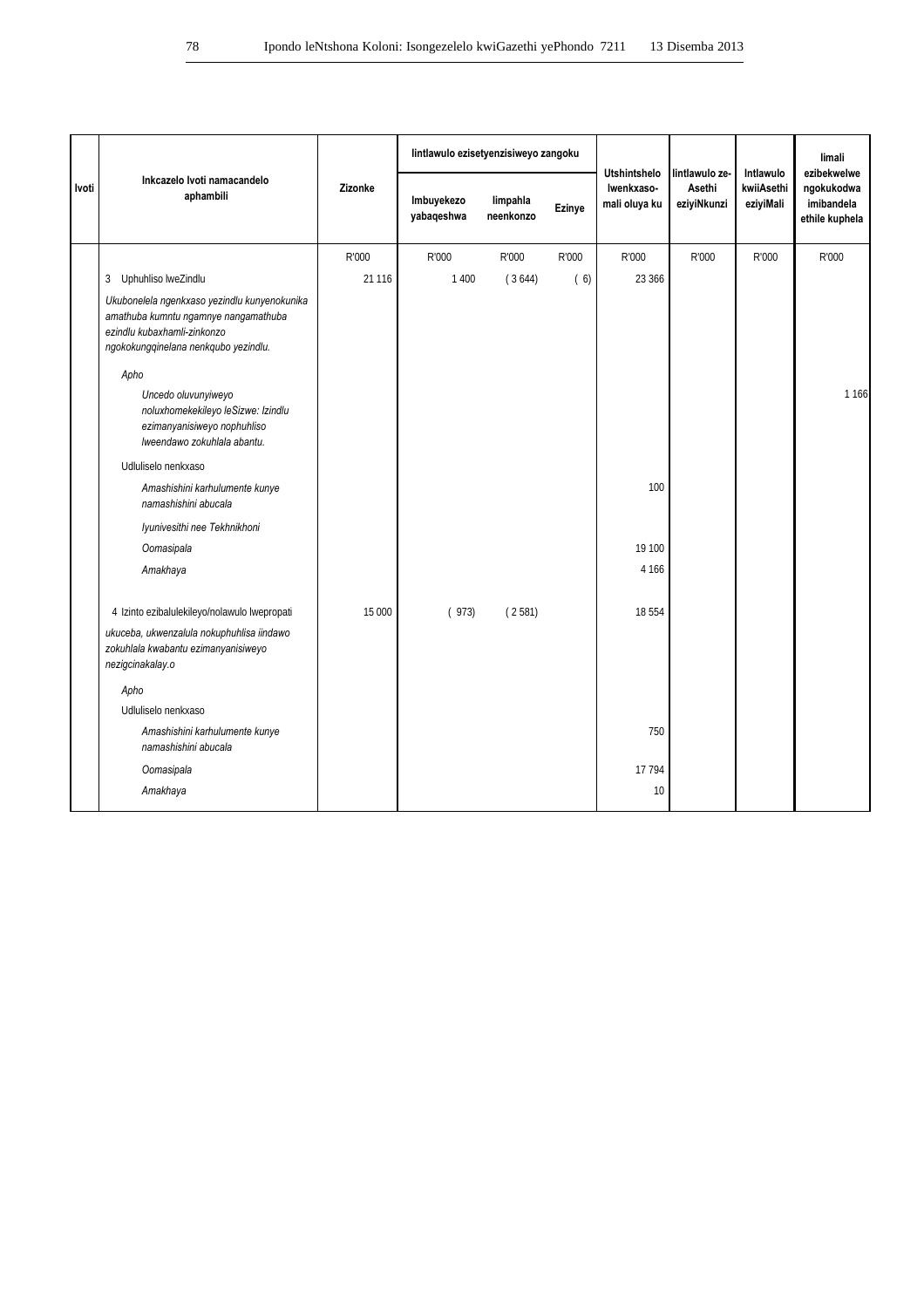|       | Inkcazelo Ivoti namacandelo                                                                                                                                                                                                                                                                                                                                                                                                                                      |         | lintlawulo ezisetyenzisiweyo zangoku |                       |        | <b>Utshintshelo</b>         | lintlawulo ze-        | Intlawulo               | limali<br>ezibekwelwe                      |
|-------|------------------------------------------------------------------------------------------------------------------------------------------------------------------------------------------------------------------------------------------------------------------------------------------------------------------------------------------------------------------------------------------------------------------------------------------------------------------|---------|--------------------------------------|-----------------------|--------|-----------------------------|-----------------------|-------------------------|--------------------------------------------|
| Ivoti | aphambili                                                                                                                                                                                                                                                                                                                                                                                                                                                        | Zizonke | Imbuyekezo<br>yabaqeshwa             | limpahla<br>neenkonzo | Ezinye | Iwenkxaso-<br>mali oluya ku | Asethi<br>eziyiNkunzi | kwiiAsethi<br>eziyiMali | ngokukodwa<br>imibandela<br>ethile kuphela |
|       |                                                                                                                                                                                                                                                                                                                                                                                                                                                                  | R'000   | R'000                                | R'000                 | R'000  | R'000                       | R'000                 | R'000                   | R'000                                      |
| 9     | Imicimbi yokusingqongileyo nesicwangciso<br>sophunliso                                                                                                                                                                                                                                                                                                                                                                                                           | (1256)  | (6539)                               | 3 3 6 0               |        | 218                         | 1705                  |                         | (15154)                                    |
|       | Ukunyusa umgangatho wokufezekiswa<br>Injongo:<br>kwendalo esingqongileyo exhasa<br>indlela yokuphila koluntu nenkqubela-<br>phambili kwezogogosho kubomi<br>obuzinzileyo eNtshona-Koloni.                                                                                                                                                                                                                                                                        |         |                                      |                       |        |                             |                       |                         |                                            |
|       | 1 EzoLawulo                                                                                                                                                                                                                                                                                                                                                                                                                                                      | 1625    | (1019)                               | 2093                  |        | (49)                        | 600                   |                         |                                            |
|       | Injongo yalenkqubo kukunikeza imfuno zolawulo<br>zeCandelo, kanjalo nekxaso yenkonzo<br>zangaphakathi.                                                                                                                                                                                                                                                                                                                                                           |         |                                      |                       |        |                             |                       |                         |                                            |
|       | Apho                                                                                                                                                                                                                                                                                                                                                                                                                                                             |         |                                      |                       |        |                             |                       |                         |                                            |
|       | Udluliselo noncediso-mali                                                                                                                                                                                                                                                                                                                                                                                                                                        |         |                                      |                       |        |                             |                       |                         |                                            |
|       | Olunyele utsnintshelo oluya<br>kubaninizindlu                                                                                                                                                                                                                                                                                                                                                                                                                    |         |                                      |                       |        | (49)                        |                       |                         |                                            |
|       | 2 Umago wokulawula ucwangciso iwezentlalo                                                                                                                                                                                                                                                                                                                                                                                                                        | (454)   | (579)                                | (13)                  |        |                             | 138                   |                         |                                            |
|       | Injongo yalenkqubo kukuqinisekisa<br>unxumelaliniso lwenjongo yezendalo yesizwe,<br>uphondo nezicwangciso zorhulumente wesixeko,<br>kwakunye nokwanda kwephondo nendlela<br>yophuhliso, ngokunjalo nophuhliso locwangciso<br>lobugcisa besixeko nokuhlanganisa<br>Iwezicwangciso zophuhliso. Lenkqubo ihlanganisa<br>nonxulumelanamiso lwemisebenzi,<br>olunjengophando, icandelo locwangciso<br>kwakunye nolawulo lolwazi kwakunye notshintsho<br>Iwemo yezulu. |         |                                      |                       |        |                             |                       |                         |                                            |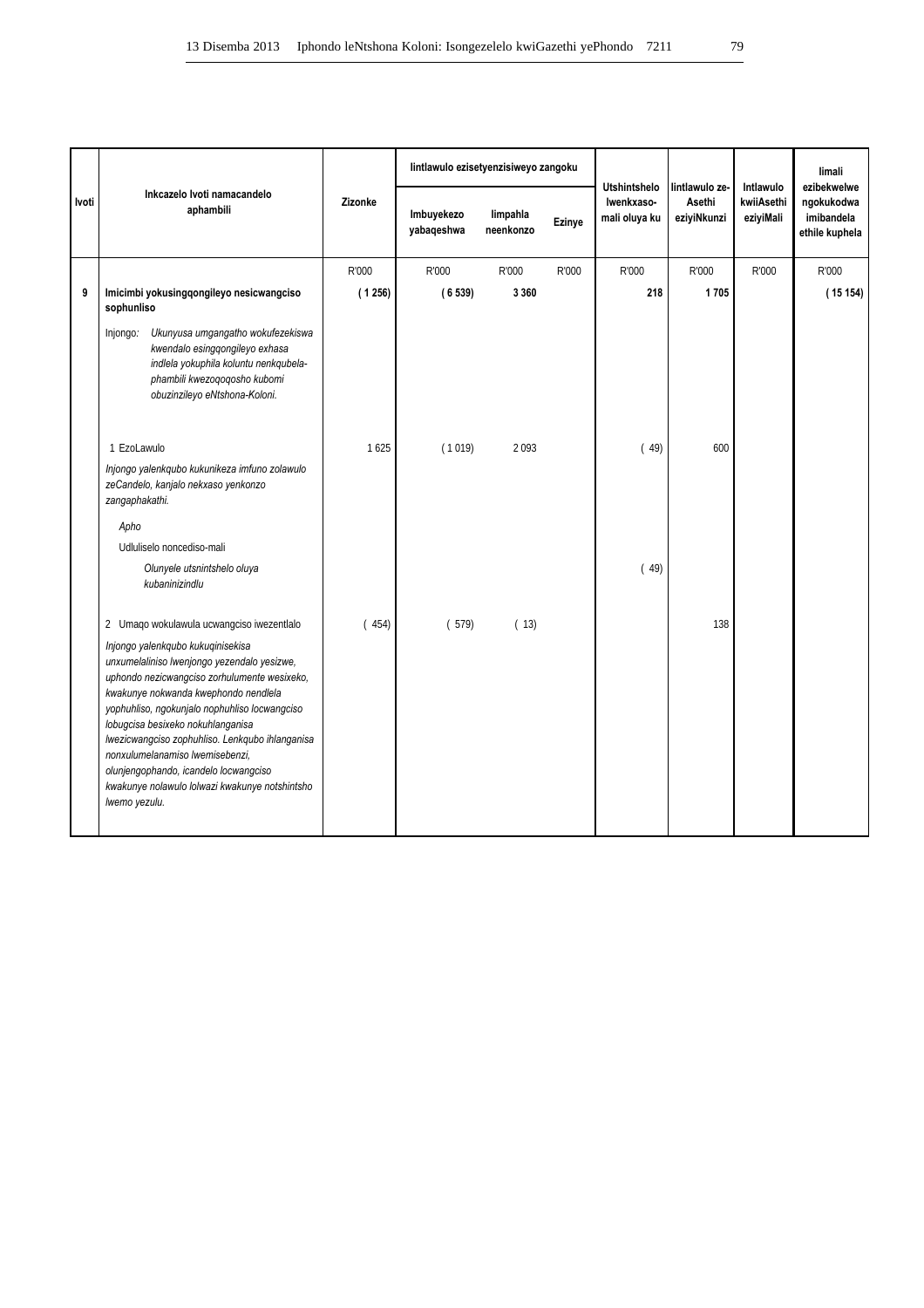|       |                                                                                                                                                                                                                                                                                                                                                                                                                                                                                                                                                  |         | lintlawulo ezisetyenzisiweyo zangoku<br>lintlawulo ze-<br><b>Utshintshelo</b> |                       |        |                             |                       | Intlawulo               | limali<br>ezibekwelwe                      |
|-------|--------------------------------------------------------------------------------------------------------------------------------------------------------------------------------------------------------------------------------------------------------------------------------------------------------------------------------------------------------------------------------------------------------------------------------------------------------------------------------------------------------------------------------------------------|---------|-------------------------------------------------------------------------------|-----------------------|--------|-----------------------------|-----------------------|-------------------------|--------------------------------------------|
| Ivoti | Inkcazelo Ivoti namacandelo<br>aphambili                                                                                                                                                                                                                                                                                                                                                                                                                                                                                                         | Zizonke | Imbuyekezo<br>yabaqeshwa                                                      | limpahla<br>neenkonzo | Ezinye | Iwenkxaso-<br>mali oluya ku | Asethi<br>eziyiNkunzi | kwiiAsethi<br>eziyiMali | ngokukodwa<br>imibandela<br>ethile kuphela |
|       |                                                                                                                                                                                                                                                                                                                                                                                                                                                                                                                                                  | R'000   | R'000                                                                         | R'000                 | R'000  | R'000                       | R'000                 | R'000                   | R'000                                      |
|       | 3 Ukuthotyelwa nokuqinisekiswa                                                                                                                                                                                                                                                                                                                                                                                                                                                                                                                   | 1545    | 1545                                                                          | (30)                  |        | $\overline{2}$              | 28                    |                         |                                            |
|       | Injongo yalenkqubo kukuqinisekisa ukuba imigaqo<br>nkqubo yokunonophela indalo iyasungulwa kwaye<br>iyasetyenziswa, kuqinisekiswe ukuba umthetho<br>uyasetyenziswa kugunyaziswa nemvume,<br>ukubek' esweni, ukuthotyelwa nokuqinisekisa<br>ukuxhotyiswa ngokuthi kusungulwe, kufundiswe<br>uluntu ngokuphatha kakuhle indalo, ukuphendula<br>izikhalazo, nokuqaphela ukuphathwa kakuhle<br>kwezendalo, nokuzama ukujongana nezikhalazo,<br>nokuqinisekisa ukuba iyasetyenzisa imiqaqo<br>nkqubo yokunonophela indalo ngendlela<br>efanelekileyo. |         |                                                                               |                       |        |                             |                       |                         |                                            |
|       | Apho                                                                                                                                                                                                                                                                                                                                                                                                                                                                                                                                             |         |                                                                               |                       |        |                             |                       |                         |                                            |
|       | Udluliselo noncediso-mali                                                                                                                                                                                                                                                                                                                                                                                                                                                                                                                        |         |                                                                               |                       |        |                             |                       |                         |                                            |
|       | Olunyele utsnintshelo oluya<br>kubaninizindlu                                                                                                                                                                                                                                                                                                                                                                                                                                                                                                    |         |                                                                               |                       |        | $\overline{2}$              |                       |                         |                                            |
|       | 4 uququzelelo lomgaqo-nkqubo nesicwangcro<br>sokusingqongilego<br>Injongo yale nkqubo kukuphuhlisa imithetho,<br>imigaqo, izithethe, nexabiso kwakunye nemigaqo-<br>nkqubo yendalo enegalelo kulawulo<br>kwanononophelo lwendalo yomoya, ulawulo<br>lotshintso lwemozuluolawulo lwenkcitho no<br>pollution nongcoliseko kwiphondo nezithili<br>zesixeko zikarhulumente.<br>Udluliselo noncediso-mali<br>liarhente zamasebe nee-akhawunti<br>(neengxelo - neengcacciso)<br>Olunyele utsnintshelo oluya<br>kubaninizindlu                          | (3472)  | (5648)                                                                        | 1 2 4 1               |        | 15<br>(1)<br>16             | 920                   |                         |                                            |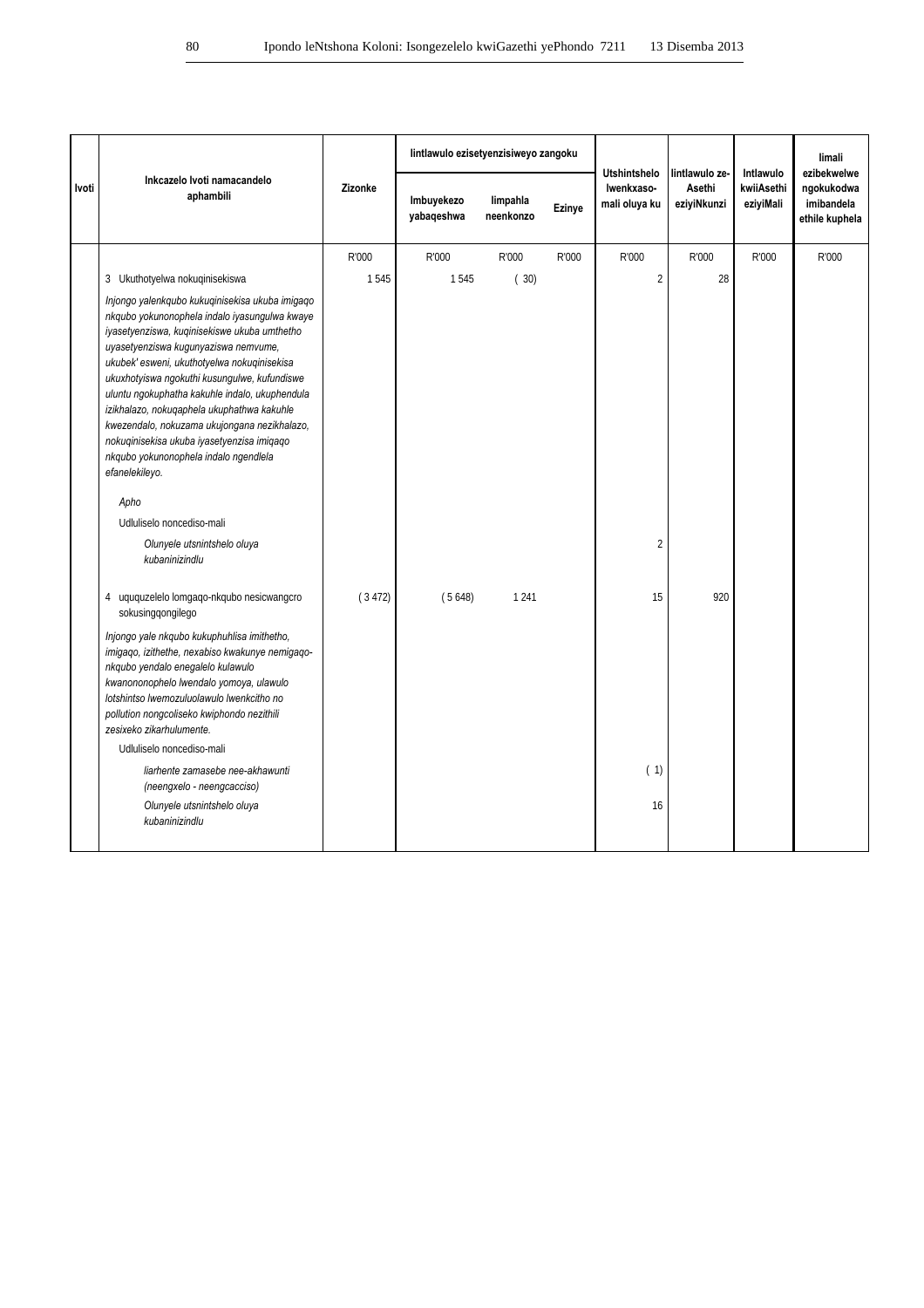|       |                                                                                                                                                                                                                                                                                                                                                                                                               |         | lintlawulo ezisetyenzisiweyo zangoku |                       |        |                                                    |                                         |                                      | limali                                                    |
|-------|---------------------------------------------------------------------------------------------------------------------------------------------------------------------------------------------------------------------------------------------------------------------------------------------------------------------------------------------------------------------------------------------------------------|---------|--------------------------------------|-----------------------|--------|----------------------------------------------------|-----------------------------------------|--------------------------------------|-----------------------------------------------------------|
| Ivoti | Inkcazelo Ivoti namacandelo<br>aphambili                                                                                                                                                                                                                                                                                                                                                                      | Zizonke | Imbuyekezo<br>yabaqeshwa             | limpahla<br>neenkonzo | Ezinye | <b>Utshintshelo</b><br>Iwenkxaso-<br>mali oluya ku | lintlawulo ze-<br>Asethi<br>eziyiNkunzi | Intlawulo<br>kwiiAsethi<br>eziyiMali | ezibekwelwe<br>ngokukodwa<br>imibandela<br>ethile kuphela |
|       |                                                                                                                                                                                                                                                                                                                                                                                                               | R'000   | R'000                                | R'000                 | R'000  | R'000                                              | R'000                                   | R'000                                | R'000                                                     |
|       | 5 Ulawulo lomgangatho wokusingqongileyo                                                                                                                                                                                                                                                                                                                                                                       | (500)   | (838)                                | 319                   |        |                                                    | 19                                      |                                      |                                                           |
|       | Injongo yale nkqubo ikukuphuhlisa<br>intsebenziswano eluluqilimba yobutyebi bendalo<br>ekuxhaseni uphuhliso lobugcisa/uqoqosho,<br>ukuphathwa kwezinto ezahlukahlukeneyo zobomi,<br>kwakunye namasebe, inkqubo, izindlwana,<br>udityaniso lwenkqubo kwakunye nemisembenzi<br>nasekuqinisekiseni ekuthobeni izinga lobungozi<br>ngolawulo oluluqilimba lwezinto<br>ezahlukahlukeneyo zobomi nobutyebi bendalo. |         |                                      |                       |        |                                                    |                                         |                                      |                                                           |
|       | Apho                                                                                                                                                                                                                                                                                                                                                                                                          |         |                                      |                       |        |                                                    |                                         |                                      |                                                           |
|       | Udluliselo noncediso-mali                                                                                                                                                                                                                                                                                                                                                                                     |         |                                      |                       |        |                                                    |                                         |                                      |                                                           |
|       | <b>Municipalities</b>                                                                                                                                                                                                                                                                                                                                                                                         |         |                                      |                       |        | 2 0 0 0                                            |                                         |                                      |                                                           |
|       | Uncedo Iwenkxaso kazwelonke: iBhodi<br>yoLondolozolweNdalo yeNstona Koloni:                                                                                                                                                                                                                                                                                                                                   |         |                                      |                       |        | (2000)                                             |                                         |                                      | (15154)                                                   |
|       | ethi iQuke:                                                                                                                                                                                                                                                                                                                                                                                                   |         |                                      |                       |        |                                                    |                                         |                                      |                                                           |
|       | Ukuphuculwa kwe-Infrastraktsha                                                                                                                                                                                                                                                                                                                                                                                |         |                                      |                       |        |                                                    |                                         |                                      | (10656)                                                   |
|       | Ulawulo lobuchwephesha -IT                                                                                                                                                                                                                                                                                                                                                                                    |         |                                      |                       |        | (2000)                                             |                                         |                                      | (3300)                                                    |
|       | Ucimo Iomilo                                                                                                                                                                                                                                                                                                                                                                                                  |         |                                      |                       |        |                                                    |                                         |                                      | (1198)                                                    |
|       | 6 Inkonzo zokuxhobisa indalo                                                                                                                                                                                                                                                                                                                                                                                  |         |                                      | (250)                 |        | 250                                                |                                         |                                      |                                                           |
|       | Ukumiliselwa nokukhuthazwa kwenkqubo<br>zokunxulumana nabachaphazelekayo<br>nokuxhasisa uluntu lubambane ngezandla<br>norhulumente ukumilisela iinkqubo zophuhliso<br>Iwezendalo nasekuhlaleni.                                                                                                                                                                                                               |         |                                      |                       |        |                                                    |                                         |                                      |                                                           |
|       | Apho                                                                                                                                                                                                                                                                                                                                                                                                          |         |                                      |                       |        |                                                    |                                         |                                      |                                                           |
|       | Udluliselo noncediso-mali                                                                                                                                                                                                                                                                                                                                                                                     |         |                                      |                       |        |                                                    |                                         |                                      |                                                           |
|       | uRhulumente wesixeko                                                                                                                                                                                                                                                                                                                                                                                          |         |                                      |                       |        | 250                                                |                                         |                                      |                                                           |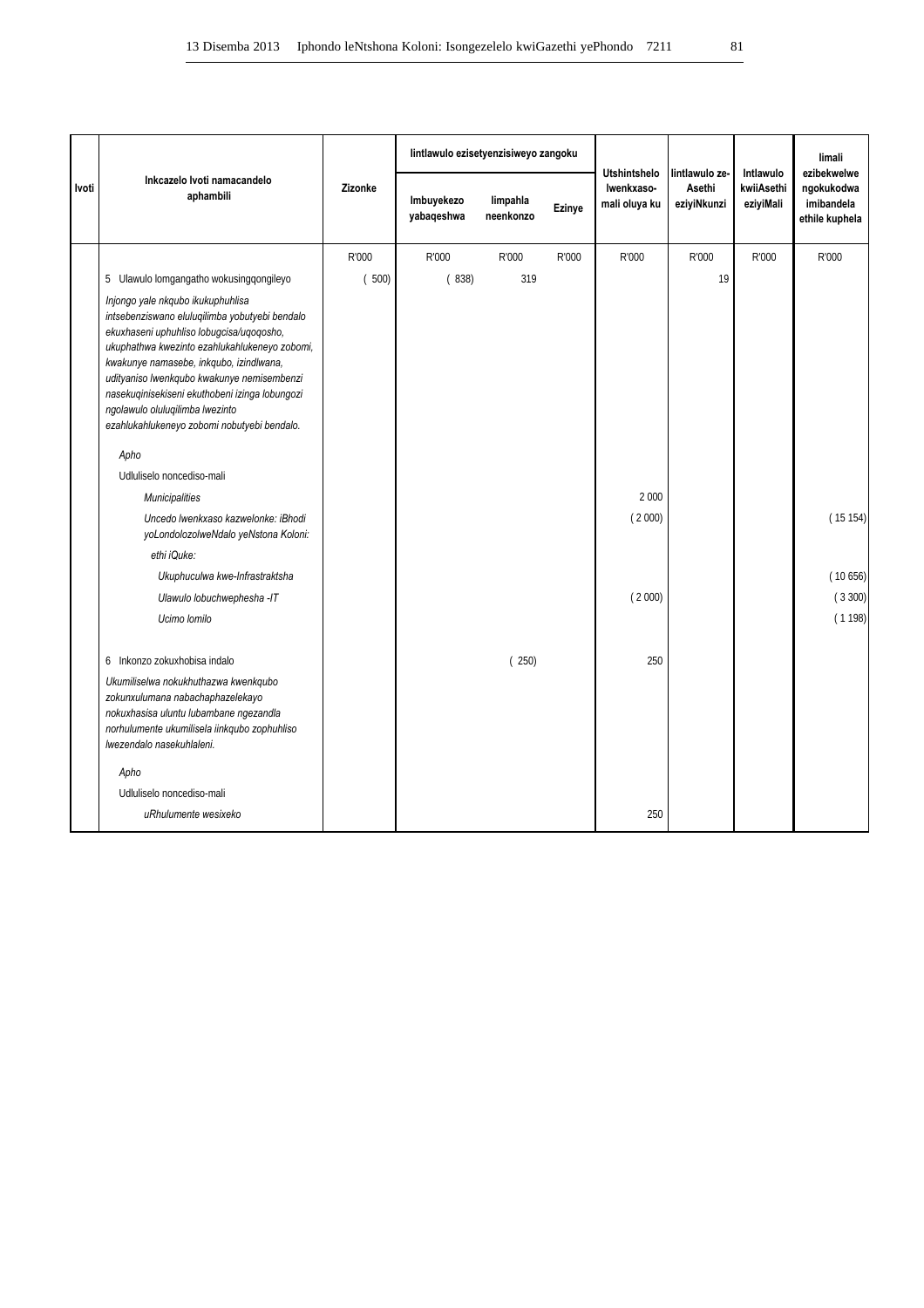|       |                                                                                                                                                                                                                                                                                      |         | lintlawulo ezisetyenzisiweyo zangoku |                       |        |                                                    |                                         |                                      | limali                                                    |
|-------|--------------------------------------------------------------------------------------------------------------------------------------------------------------------------------------------------------------------------------------------------------------------------------------|---------|--------------------------------------|-----------------------|--------|----------------------------------------------------|-----------------------------------------|--------------------------------------|-----------------------------------------------------------|
| Ivoti | Inkcazelo Ivoti namacandelo<br>aphambili                                                                                                                                                                                                                                             | Zizonke | Imbuyekezo<br>yabaqeshwa             | limpahla<br>neenkonzo | Ezinye | <b>Utshintshelo</b><br>Iwenkxaso-<br>mali oluya ku | lintlawulo ze-<br>Asethi<br>eziyiNkunzi | Intlawulo<br>kwiiAsethi<br>eziyiMali | ezibekwelwe<br>ngokukodwa<br>imibandela<br>ethile kuphela |
|       |                                                                                                                                                                                                                                                                                      | R'000   | R'000                                | R'000                 | R'000  | R'000                                              | R'000                                   | R'000                                | R'000                                                     |
| 10    | Uthutho neMisebenzi yoLuntu                                                                                                                                                                                                                                                          | 259 622 | (60349)                              | (2355)                |        | 24 851                                             | 297 186                                 | 289                                  | (42941)                                                   |
|       | Injongo: ISebe lezoThutho neMisebenzi yoLuntu<br>luphuhlisa kwaye lilungisa ngokubanzi<br>iziseko zeendlela nenkonzo eziyinxalenye<br>kuphuhliso loqoqosho oluluqilimba<br>eliyakuthi lidale imisebenzi ngokubanzi<br>kwaye liququzele ukuxhobisa namathuba.                         |         |                                      |                       |        |                                                    |                                         |                                      |                                                           |
|       | Ezolawulo<br>1<br>Ukubonelela ngenkxaso yolawulo kwisebe.                                                                                                                                                                                                                            | (429)   | (4800)                               | 3 1 2 3               |        | 957                                                | 201                                     | 90                                   |                                                           |
|       |                                                                                                                                                                                                                                                                                      |         |                                      |                       |        |                                                    |                                         |                                      |                                                           |
|       | Ezemisebenzi yoLuntu<br>2                                                                                                                                                                                                                                                            | 177 511 | (9937)                               | (43339)               |        | 12613                                              | 218 174                                 |                                      |                                                           |
|       | Ukunikezela ngesibonelelo esizinzileyo sezakhiwo<br>zikarhulumente wephondo ezikhuthaza<br>ukumanyana, ezifikeleleka lula, ezinokugcinakala,<br>ubulungisa, indawo esingqongileyo, ukukhula<br>kwezoqoqosho nokuxhobisa uluntu.                                                      |         |                                      |                       |        |                                                    |                                         |                                      |                                                           |
|       | Ukutsho oko                                                                                                                                                                                                                                                                          |         |                                      |                       |        |                                                    |                                         |                                      |                                                           |
|       | OoMasipala: Isibonelelo-mali<br>esinemiQthango sikaZwelonke: Udluliselo<br>lwexabiso lolwakhiwo mhlaba kumaphondo                                                                                                                                                                    |         |                                      |                       |        |                                                    |                                         |                                      | 5 1 4 1                                                   |
|       | Uncedo lwenkxaso kazwelonke: Isibonelelo-<br>mali esinemiQthango sikaZwelonke:<br>Inkuthazo yeNkqubo eYongezelweyo<br>yeMisebenzi yoLuntu                                                                                                                                            |         |                                      |                       |        |                                                    |                                         |                                      | 4 3 5 8                                                   |
|       | Udluliselo nenkxaso                                                                                                                                                                                                                                                                  |         |                                      |                       |        |                                                    |                                         |                                      |                                                           |
|       | OoMasipala                                                                                                                                                                                                                                                                           |         |                                      |                       |        | 12613                                              |                                         |                                      |                                                           |
|       | Iziseko zeZothutho<br>3                                                                                                                                                                                                                                                              | 85 782  | (25375)                              | 37 7 20               |        | (5550)                                             | 78 796                                  | 191                                  |                                                           |
|       | Ukunikezela izibonelelo zezothutho<br>ezinokugcinaka, ezimanyeneyo, ezinokhathalelo<br>Iwendawo esingqongileyo exhasa neququzelela<br>ukuxhotyiswa koluntu nokukhula kwezoqoqosho,<br>ezifikeleleka lula nezikhuselekileyo; uthutho<br>Iwabantu, iimpahla neenkonzo olufikelelekayo. |         |                                      |                       |        |                                                    |                                         |                                      |                                                           |
|       | Ukutsho oko<br>Isibonelelo-mali esinemiQthango<br>sikaZwelonke: Uncedo oluvunyiweyo<br>lokuxhasa ezeNdlela kwiPondo                                                                                                                                                                  |         |                                      |                       |        |                                                    |                                         |                                      | (52440)                                                   |
|       | Udluliselo noncediso-mali                                                                                                                                                                                                                                                            |         |                                      |                       |        |                                                    |                                         |                                      |                                                           |
|       | Oomasipala                                                                                                                                                                                                                                                                           |         |                                      |                       |        | (5550)                                             |                                         |                                      |                                                           |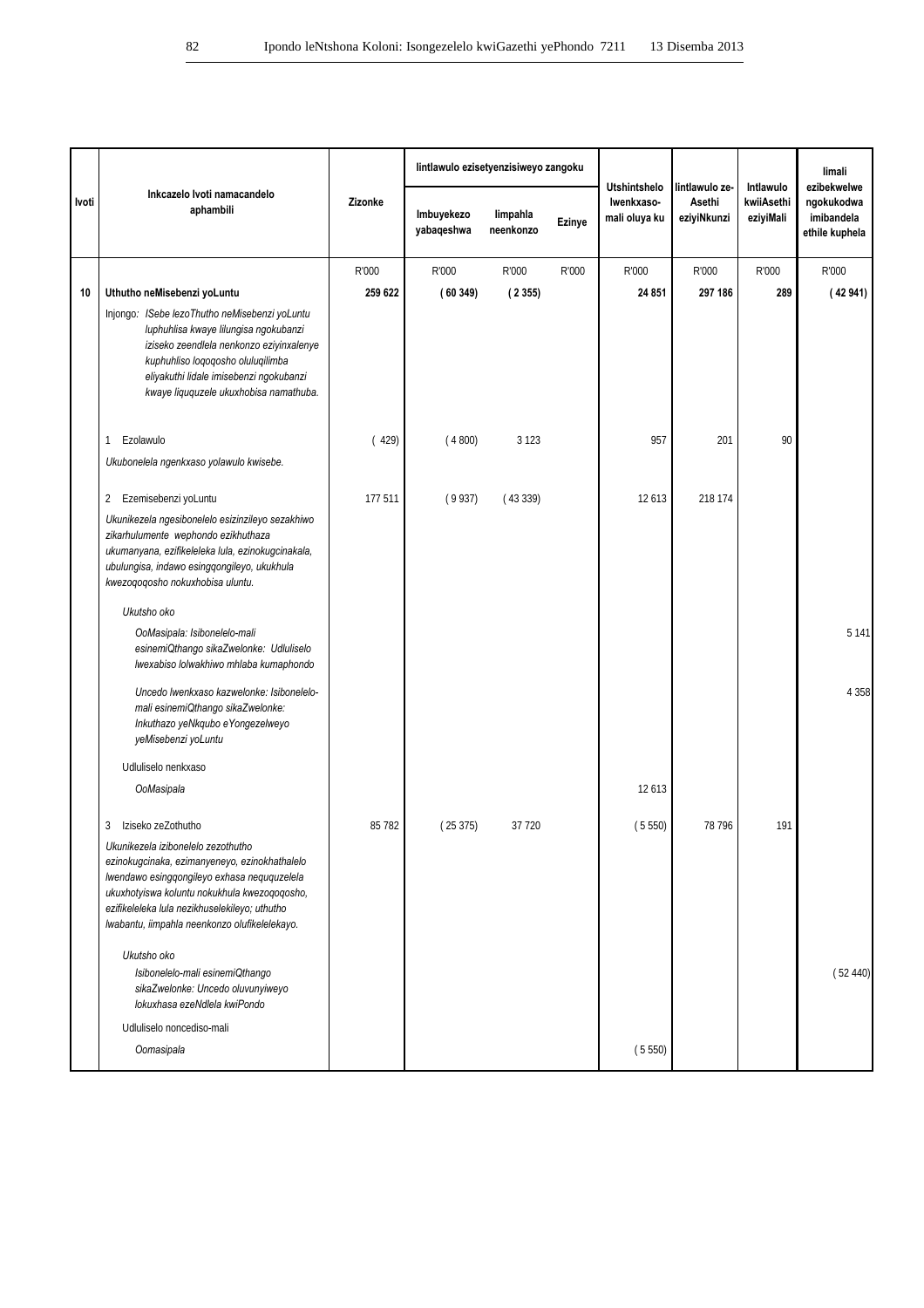|       |                                                                                                                                                                                                                                                                                                             |         | lintlawulo ezisetyenzisiweyo zangoku |                       |        |                                                    | lintlawulo ze-        | Intlawulo               | limali<br>ezibekwelwe                      |
|-------|-------------------------------------------------------------------------------------------------------------------------------------------------------------------------------------------------------------------------------------------------------------------------------------------------------------|---------|--------------------------------------|-----------------------|--------|----------------------------------------------------|-----------------------|-------------------------|--------------------------------------------|
| Ivoti | Inkcazelo Ivoti namacandelo<br>aphambili                                                                                                                                                                                                                                                                    | Zizonke | Imbuyekezo<br>yabaqeshwa             | limpahla<br>neenkonzo | Ezinye | <b>Utshintshelo</b><br>Iwenkxaso-<br>mali oluya ku | Asethi<br>eziyiNkunzi | kwiiAsethi<br>eziyiMali | ngokukodwa<br>imibandela<br>ethile kuphela |
|       |                                                                                                                                                                                                                                                                                                             | R'000   | R'000                                | R'000                 | R'000  | R'000                                              | R'000                 | R'000                   | R'000                                      |
|       | IMisebenzi yezoThutho<br>4                                                                                                                                                                                                                                                                                  | (4744)  | (4966)                               | (16603)               |        | 16 802                                             | 15                    | 8                       |                                            |
|       | Ukucwangcisa, ukulawula nokuguguzela ubonelelo<br>ngeenkonzo zothutho olumanyeneyo<br>ngokusebenzisana neziphathamandla zocwangciso<br>zesizwe, omasipala nemibutho yasekuhlaleni<br>nengekho phantsi korhulumente, namasebe<br>abucala ukuze kwande iindlela zothutho kuzo<br>zonke iindawo esihlala kuzo. |         |                                      |                       |        |                                                    |                       |                         |                                            |
|       | Ukutsho oko                                                                                                                                                                                                                                                                                                 |         |                                      |                       |        |                                                    |                       |                         |                                            |
|       | Udluliselo noncediso-mali                                                                                                                                                                                                                                                                                   |         |                                      |                       |        |                                                    |                       |                         |                                            |
|       | Oomasipala                                                                                                                                                                                                                                                                                                  |         |                                      |                       |        | 16 800                                             |                       |                         |                                            |
|       | ULawulo lwezoThutho<br>5                                                                                                                                                                                                                                                                                    | 5 100   | (2786)                               | 7857                  |        | 29                                                 |                       |                         |                                            |
|       | Ukulawula imeko yezothutho ngokukhutshwa<br>kwezigunyaziso zokusebenza nokubhaliswa<br>kwezithuthi, imibutho, nabantu abasebenza<br>ngezithuthi nabaqhubi.                                                                                                                                                  |         |                                      |                       |        |                                                    |                       |                         |                                            |
|       | Inkqubo exananazileyo yemisebenzi<br>6<br>kaRhulumente                                                                                                                                                                                                                                                      | (3598)  | (12485)                              | 8887                  |        |                                                    |                       |                         |                                            |
|       | Ukulawula ukuphunyezwa kweenkqubo<br>nezicwangciso ezikhokelela kuphuhliso loluntu<br>neekontraka, kubandakanya nolawulo lwephondo<br>nokulungelelaniswa kweNkqubo yeMisebenzi<br>yoLuntu.                                                                                                                  |         |                                      |                       |        |                                                    |                       |                         |                                            |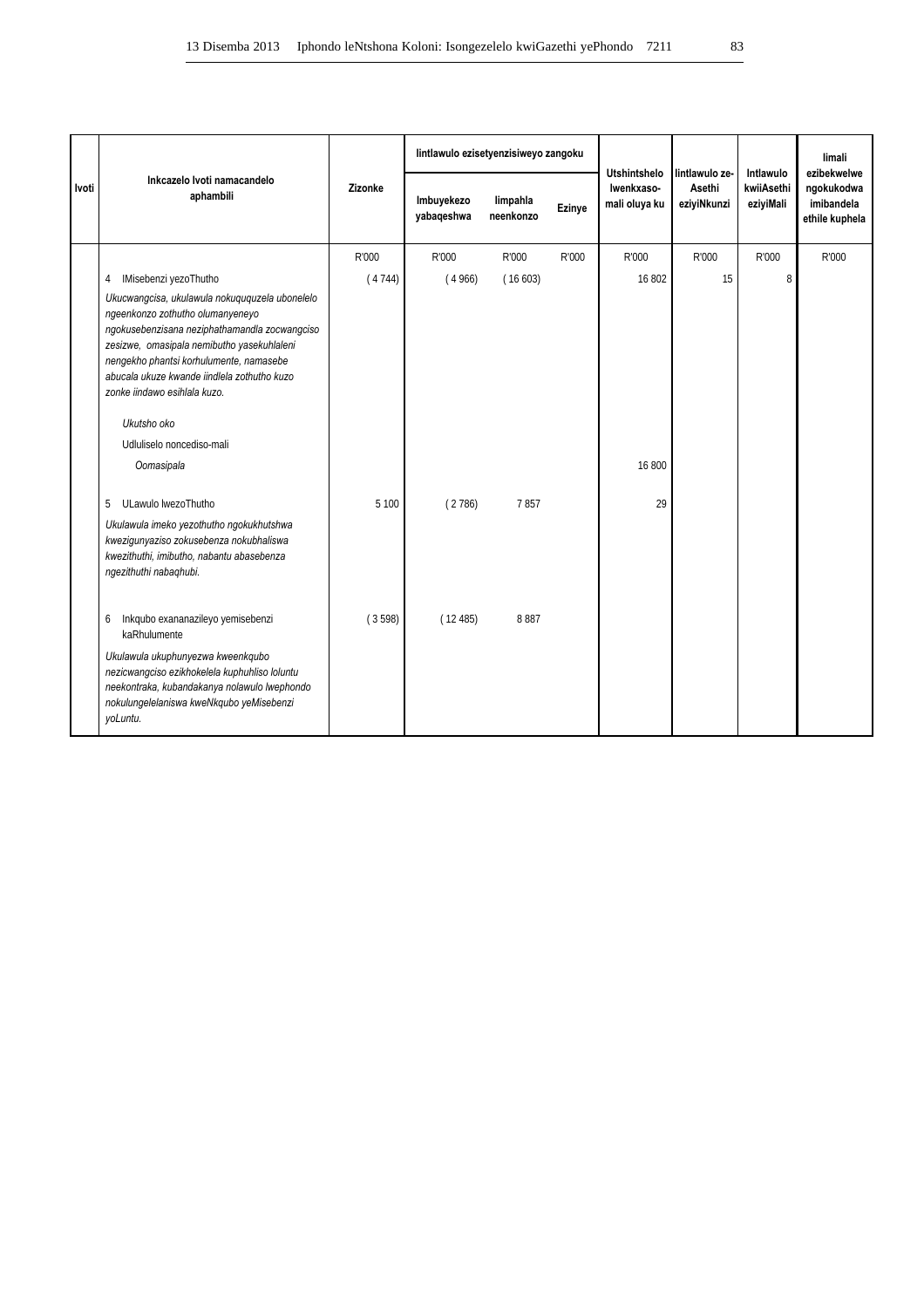|       |                                                                                                                                                                                                                                                                         |         | lintlawulo ezisetyenzisiweyo zangoku |                       |        |                                                    |                                         |                                      | limali                                                    |
|-------|-------------------------------------------------------------------------------------------------------------------------------------------------------------------------------------------------------------------------------------------------------------------------|---------|--------------------------------------|-----------------------|--------|----------------------------------------------------|-----------------------------------------|--------------------------------------|-----------------------------------------------------------|
| Ivoti | Inkcazelo Ivoti namacandelo<br>aphambili                                                                                                                                                                                                                                | Zizonke | Imbuyekezo<br>yabaqeshwa             | limpahla<br>neenkonzo | Ezinye | <b>Utshintshelo</b><br>Iwenkxaso-<br>mali oluya ku | lintlawulo ze-<br>Asethi<br>eziyiNkunzi | Intlawulo<br>kwiiAsethi<br>eziyiMali | ezibekwelwe<br>ngokukodwa<br>imibandela<br>ethile kuphela |
|       |                                                                                                                                                                                                                                                                         | R'000   | R'000                                | R'000                 | R'000  | R'000                                              | R'000                                   | R'000                                | R'000                                                     |
| 11    | Ulimo                                                                                                                                                                                                                                                                   | 5 1 6 9 | (25241)                              | (3404)                | 4      | 20 632                                             | 13 019                                  | 159                                  | 3517                                                      |
|       | Injongo: Ukwenza ukuba ulimo luphucuke<br>ubutyebi boqoqosho bendalo<br>nebezentlalo babantu bonke neNtshona<br>Koloni ngokwenza okulandelayo:                                                                                                                          |         |                                      |                       |        |                                                    |                                         |                                      |                                                           |
|       | Ukukhuthaza unxibelelwano oluhle<br>nabanebango.                                                                                                                                                                                                                        |         |                                      |                       |        |                                                    |                                         |                                      |                                                           |
|       | Ukukhuthaza ukuveliswa lokutya<br>ifayibha kunyeemveliso yezilimo<br>efikelelekayo, enesondlo,<br>ekhuselekileyo nefikelelekayo.                                                                                                                                        |         |                                      |                       |        |                                                    |                                         |                                      |                                                           |
|       | Ukuqinisekisa ukuba kulawulwa<br>indyebo yendalo ngendlela<br>eqhubekekayo.                                                                                                                                                                                             |         |                                      |                       |        |                                                    |                                         |                                      |                                                           |
|       | Ukwenza uphando lwamvanje<br>noluyimfuneko kunye nophuhliso<br>Iwethekhnoloji.                                                                                                                                                                                          |         |                                      |                       |        |                                                    |                                         |                                      |                                                           |
|       | Ukuphuhlisa, ukugcina kunye nokutsala<br>ubuchule nabantu abangabasebenzi.                                                                                                                                                                                              |         |                                      |                       |        |                                                    |                                         |                                      |                                                           |
|       | Ukunikela ngenkonzo yenkxaso<br>eyongezekileyo enobuchule<br>neqeqeshiweyo.                                                                                                                                                                                             |         |                                      |                       |        |                                                    |                                         |                                      |                                                           |
|       | Ukwenza ukuba ishishini lilonke<br>lezolimo likwazi ukufikelela iindawo<br>zentengiso.<br>Ukufak'isandla ukucutheni ubuhlwempu                                                                                                                                          |         |                                      |                       |        |                                                    |                                         |                                      |                                                           |
|       | nendlala.<br>Ukuqinisekisa ulawulo oluselubala<br>nolusebenza kakuhle.                                                                                                                                                                                                  |         |                                      |                       |        |                                                    |                                         |                                      |                                                           |
|       | 1 uLawulo                                                                                                                                                                                                                                                               | 9 3 9 3 | (2890)                               | 9 2 6 0               |        | 618                                                | 2 3 8 1                                 | 24                                   |                                                           |
|       | Ukulawula nokuqulunga imikhomba-ndlela<br>yemigaqo kunye nezinto ezingxamisekileyo<br>nokuqinisekisa ngenkonzo efanelekileyo<br>yokuxhasa zonke ezinye iinkqubo ezinje ngeye<br>zezimali, abasebenzi, ulwazi, uqhakamshelwano<br>kunye nokuthengwa kwempahla neenkonzo. |         |                                      |                       |        |                                                    |                                         |                                      |                                                           |
|       | Apho<br>Izabelo ezibekelwe bucala: A-Prize<br>Challenge: Ummiselo lozinzo<br>kokusingqonileyo                                                                                                                                                                           |         |                                      |                       |        |                                                    |                                         |                                      | 1 000                                                     |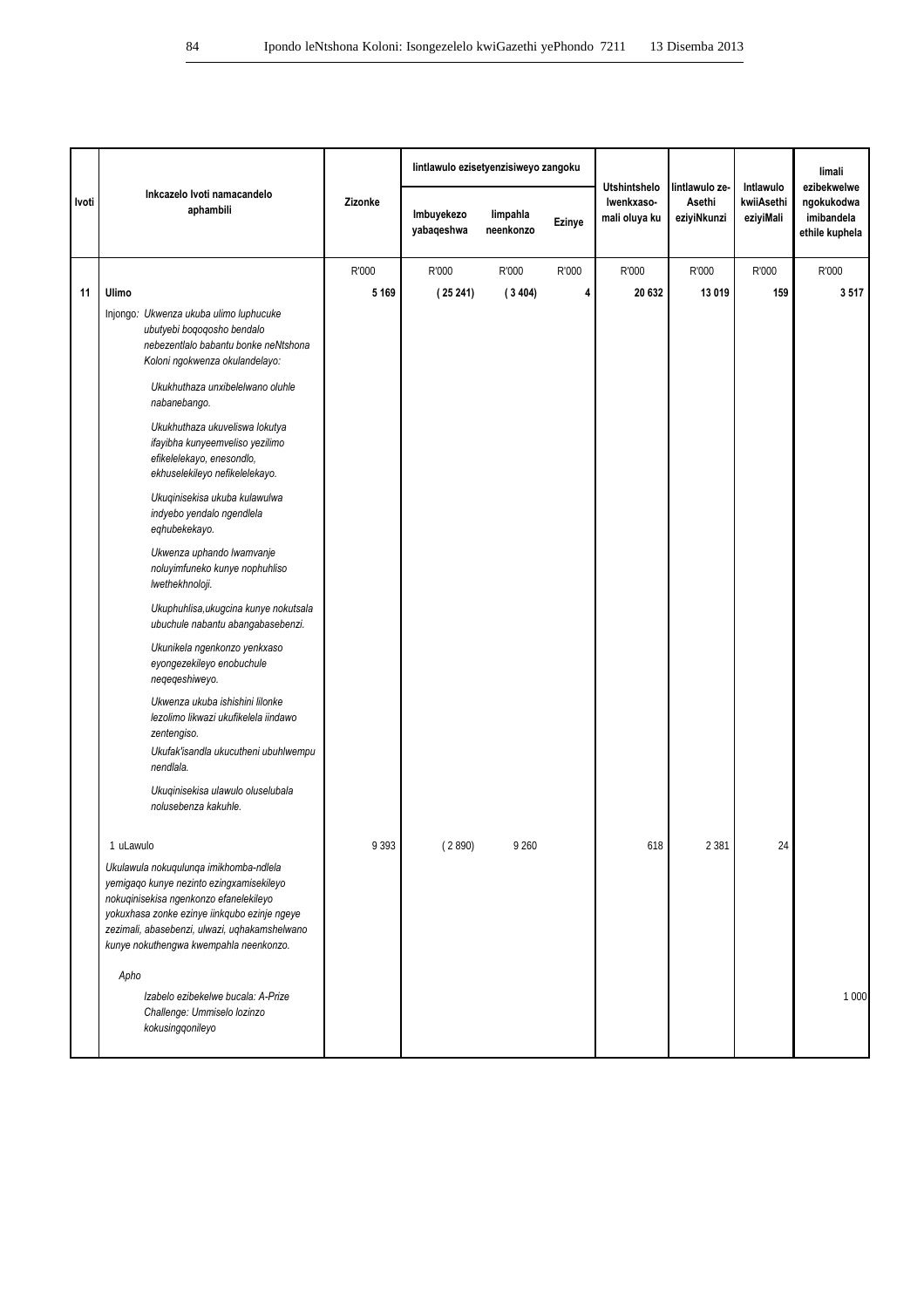|       |                                                                                                                                                                                             |         |                          | lintlawulo ezisetyenzisiweyo zangoku |        | <b>Utshintshelo</b>         | lintlawulo ze-        | Intlawulo               | limali<br>ezibekwelwe                      |
|-------|---------------------------------------------------------------------------------------------------------------------------------------------------------------------------------------------|---------|--------------------------|--------------------------------------|--------|-----------------------------|-----------------------|-------------------------|--------------------------------------------|
| Ivoti | Inkcazelo Ivoti namacandelo<br>aphambili                                                                                                                                                    | Zizonke | Imbuyekezo<br>yabaqeshwa | limpahla<br>neenkonzo                | Ezinye | Iwenkxaso-<br>mali oluya ku | Asethi<br>eziyiNkunzi | kwiiAsethi<br>eziyiMali | ngokukodwa<br>imibandela<br>ethile kuphela |
|       |                                                                                                                                                                                             | R'000   | R'000                    | R'000                                | R'000  | R'000                       | R'000                 | R'000                   | R'000                                      |
|       | 2 Ulawulo oluZinzileyo lweZibonelelo                                                                                                                                                        | (844)   | (1697)                   | (11327)                              |        | 11 350                      | 770                   | 60                      |                                            |
|       | Ukunikela ngeenkonzo zobuxhaka-xhaka<br>bezolimo kumafama ngenjongo yokuqinisekisa<br>uphuhliso oluzinzileyo kunye nolawulo<br>Iwemithombo yezinto zezolimo.                                |         |                          |                                      |        |                             |                       |                         |                                            |
|       | Apho                                                                                                                                                                                        |         |                          |                                      |        |                             |                       |                         |                                            |
|       | Izabelo ezibekelwe bucala:<br>Ukutshatyalaliswa kotyani<br>olungaqhelekanga e Berg River:<br>Ummiselo lozinza kokusingqongileyo                                                             |         |                          |                                      |        |                             |                       |                         | 1 000                                      |
|       | Inkxaso - mali enemiqathango<br>kazwelonke: Inkqubo yenkxaso yezolimo<br>olubanzi                                                                                                           |         |                          |                                      |        |                             |                       |                         | 1517                                       |
|       | Udluliselo noncediso-mali                                                                                                                                                                   |         |                          |                                      |        |                             |                       |                         |                                            |
|       | Kwi-Casidra (Pty) Ltd                                                                                                                                                                       |         |                          |                                      |        | 11 273                      |                       |                         |                                            |
|       | 3 Inkxaso yomfama nophuhliso                                                                                                                                                                | 6795    | (7939)                   | 3732                                 |        | 7501                        | 3 4 6 6               | 35                      |                                            |
|       | Ykunikezela ngenkxaso kumafama ngeenkqubo<br>zophuhliso kwezolimo.                                                                                                                          |         |                          |                                      |        |                             |                       |                         |                                            |
|       | Apho                                                                                                                                                                                        |         |                          |                                      |        |                             |                       |                         |                                            |
|       | Udluliselo noncediso-mali                                                                                                                                                                   |         |                          |                                      |        |                             |                       |                         |                                            |
|       | Kwi-Casidra (Pty) Ltd                                                                                                                                                                       |         |                          |                                      |        | 508                         |                       |                         |                                            |
|       | Inkampani uAgri Mega                                                                                                                                                                        |         |                          |                                      |        | 6 6 8 2                     |                       |                         |                                            |
|       | 4 linkonzo zonyango lwezilwanyana                                                                                                                                                           | (3176)  | (2786)                   | (2704)                               | 4      | 648                         | 1662                  |                         |                                            |
|       | Ukunikela ngeenkonzo zonyango lwezilwanyana<br>kubanini-mfuyo ukuze siqinisekise ngempilo<br>yezilwanyana, imveliso ethembekileyo<br>yezilwanyana kunye nezolo kuluntu loMzantsi<br>Afrika. |         |                          |                                      |        |                             |                       |                         |                                            |
|       | Udluliselo noncediso-mali                                                                                                                                                                   |         |                          |                                      |        |                             |                       |                         |                                            |
|       | uMbutho weKapa leThemba<br>wokuthintela iNkohlakalo kwiZilwanyana                                                                                                                           |         |                          |                                      |        | 500                         |                       |                         |                                            |
|       | 5 Uphando neenkonzo zophuhliso lobuxhaka-<br>xhaka                                                                                                                                          | 1590    | (5005)                   | 3 9 1 2                              |        | 503                         | 2 150                 | 30                      |                                            |
|       | Ukunikezela ngophando olunzulu ngezindo<br>eziyimfunek, uphuhliso kunye nonikezelo<br>ngeenkonzo zobuxhaka-xhaka luxhasauphuhliso<br>Iweenjongo.                                            |         |                          |                                      |        |                             |                       |                         |                                            |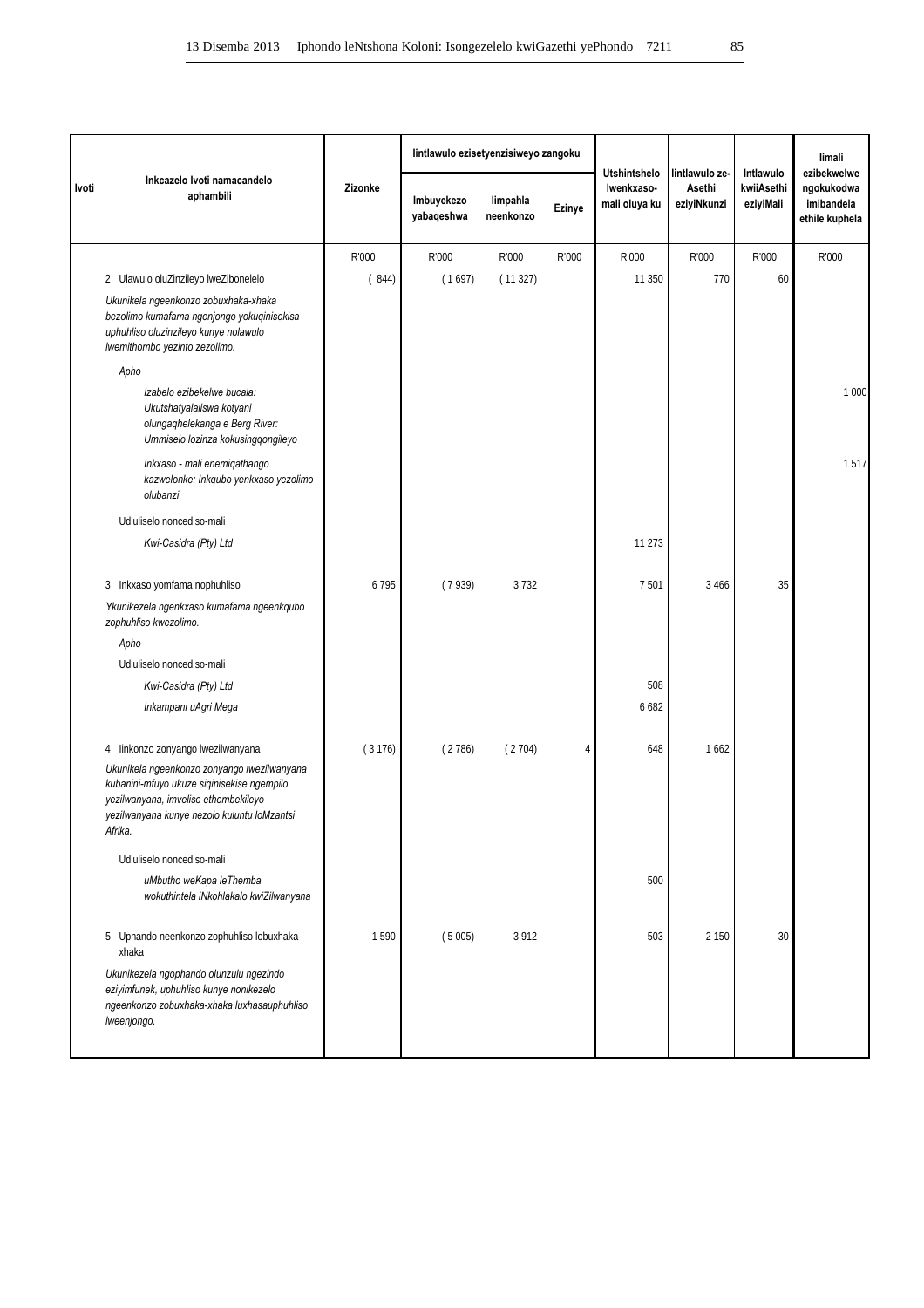|       |                                                                                                                                                                                                                                               |         | lintlawulo ezisetyenzisiweyo zangoku |                       |        |                                                    |                                         |                                      | limali                                                    |
|-------|-----------------------------------------------------------------------------------------------------------------------------------------------------------------------------------------------------------------------------------------------|---------|--------------------------------------|-----------------------|--------|----------------------------------------------------|-----------------------------------------|--------------------------------------|-----------------------------------------------------------|
| Ivoti | Inkcazelo Ivoti namacandelo<br>aphambili                                                                                                                                                                                                      | Zizonke | Imbuyekezo<br>yabaqeshwa             | limpahla<br>neenkonzo | Ezinye | <b>Utshintshelo</b><br>Iwenkxaso-<br>mali oluya ku | lintlawulo ze-<br>Asethi<br>eziyiNkunzi | Intlawulo<br>kwiiAsethi<br>eziyiMali | ezibekwelwe<br>ngokukodwa<br>imibandela<br>ethile kuphela |
|       |                                                                                                                                                                                                                                               | R'000   | R'000                                | R'000                 | R'000  | R'000                                              | R'000                                   | R'000                                | R'000                                                     |
|       | 6 linkonzo zoQoqosho lwezolimo                                                                                                                                                                                                                | (1137)  | 673                                  | (2000)                |        |                                                    | 190                                     |                                      |                                                           |
|       | Ukubonelela kwangexesha nangokufanelekileyo<br>ngenkonzo yezoqoqosho kwezolimo ukuxhasa<br>ezolimo nophuhliso loshishino Iwezolimo<br>ngendlela enokulolongeka ukuphakamisa izinga<br>lezoqoqosho.                                            |         |                                      |                       |        |                                                    |                                         |                                      |                                                           |
|       | Apho                                                                                                                                                                                                                                          |         |                                      |                       |        |                                                    |                                         |                                      |                                                           |
|       | Udluliselo noncediso-mali                                                                                                                                                                                                                     |         |                                      |                       |        |                                                    |                                         |                                      |                                                           |
|       | Idyunivesithi yasePretoria                                                                                                                                                                                                                    |         |                                      |                       |        | (100)                                              |                                         |                                      |                                                           |
|       | iTusti yeeNkqubo zeziQhamo ezibaleka<br>amanzi                                                                                                                                                                                                |         |                                      |                       |        | 328                                                |                                         |                                      |                                                           |
|       | I-Arhente yokuKhuthaza uRhwebo<br>noTyalo-mali yeNtshona Koloni<br>(WESGRO)                                                                                                                                                                   |         |                                      |                       |        | 690                                                |                                         |                                      |                                                           |
|       | UMbutho woRhwebo oluFanelekileyo<br>IweMveliso yeWayini (WIETA)<br>neNyathelo eliFanelekileyo loMzantsi<br>Afrika (SIZA)                                                                                                                      |         |                                      |                       |        | (924)                                              |                                         |                                      |                                                           |
|       | Imfundo noqeqesho lwezolimo<br>7<br>olulungiselelweyo                                                                                                                                                                                         | (4405)  | (4482)                               | (2177)                |        | 12                                                 | 2 2 3 2                                 | 10                                   |                                                           |
|       | Ukubonelela ngemfundo nangoqeqesho kumafa<br>ngokunqgamene neqhinga-cebo lwemfundo<br>noqeqesho lwezolimo kubo bonke<br>abathath'inxaxheba kwiqonga lezolimo ukuze<br>sibeneqonga elizele lulwazi, oluhlumayo kunye<br>nolukwaziyo ukuzimela. |         |                                      |                       |        |                                                    |                                         |                                      |                                                           |
|       | Udluliselo noncediso-mali                                                                                                                                                                                                                     |         |                                      |                       |        |                                                    |                                         |                                      |                                                           |
|       | iRhafu yempahla evela kumanye<br>amazwe ehlawulwa kwa SARS                                                                                                                                                                                    |         |                                      |                       |        | 116                                                |                                         |                                      |                                                           |
|       | Amakhaya: libhasari<br>(Abangengobaqeshwa)                                                                                                                                                                                                    |         |                                      |                       |        | (200)                                              |                                         |                                      |                                                           |
|       | 8 Uququzelelo lophuhliso lwamaphandle                                                                                                                                                                                                         | (3047)  | (1115)                               | (2100)                |        |                                                    | 168                                     |                                      |                                                           |
|       | Ukudala isimo esiphilileyo, ukuzinza koluntu<br>lwasemaphandleni nokuququzelela ukukwenziwa<br>kweNkqubo epheleleyo yoPhuhliso<br>IwamaPhandle kuZwelonke nokuququzelela<br>uphuhliso lwabasebenzi basezifama eNtshona<br>Koloni.             |         |                                      |                       |        |                                                    |                                         |                                      |                                                           |
|       | Apho                                                                                                                                                                                                                                          |         |                                      |                       |        |                                                    |                                         |                                      |                                                           |
|       | Udluliselo noncediso-mali<br>Kwi-Casidra (Pty) Ltd                                                                                                                                                                                            |         |                                      |                       |        | 1 4 7 2                                            |                                         |                                      |                                                           |
|       | Amaqweba wabasebezi zifama                                                                                                                                                                                                                    |         |                                      |                       |        | (1787)                                             |                                         |                                      |                                                           |
|       |                                                                                                                                                                                                                                               |         |                                      |                       |        |                                                    |                                         |                                      |                                                           |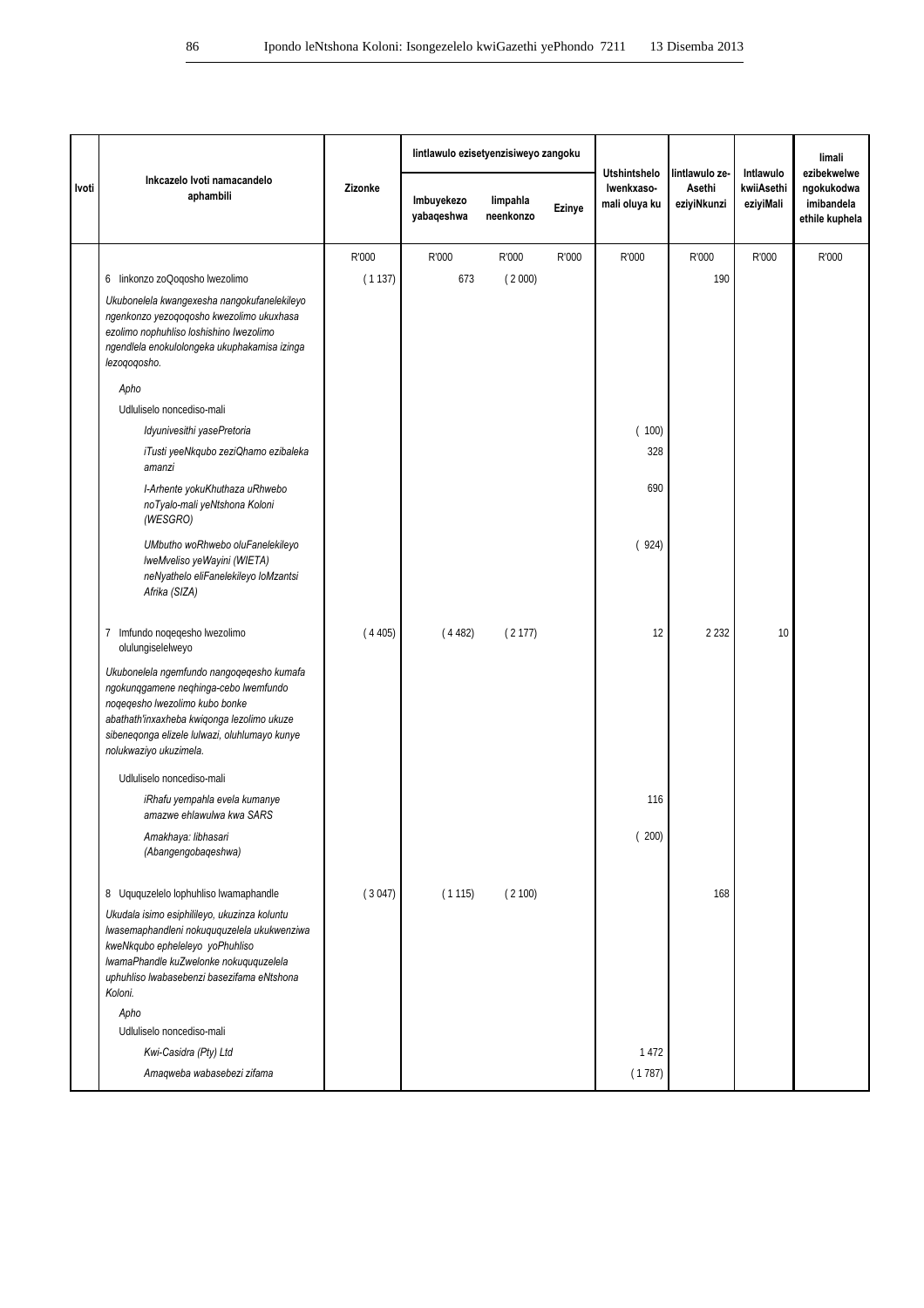|       | Inkcazelo Ivoti namacandelo<br>aphambili                                                                                                                                                                                                                                                                                                                                                                      |         | lintlawulo ezisetyenzisiweyo zangoku | Utshintshelo          | lintlawulo ze- | Intlawulo                   | limali<br>ezibekwelwe |                         |                                            |
|-------|---------------------------------------------------------------------------------------------------------------------------------------------------------------------------------------------------------------------------------------------------------------------------------------------------------------------------------------------------------------------------------------------------------------|---------|--------------------------------------|-----------------------|----------------|-----------------------------|-----------------------|-------------------------|--------------------------------------------|
| Ivoti |                                                                                                                                                                                                                                                                                                                                                                                                               | Zizonke | Imbuyekezo<br>yabaqeshwa             | limpahla<br>neenkonzo | <b>Ezinye</b>  | Iwenkxaso-<br>mali oluya ku | Asethi<br>eziyiNkunzi | kwiiAsethi<br>eziyiMali | ngokukodwa<br>imibandela<br>ethile kuphela |
|       |                                                                                                                                                                                                                                                                                                                                                                                                               | R'000   | R'000                                | R'000                 | R'000          | R'000                       | R'000                 | R'000                   | R'000                                      |
| 12    | UPhuhliso IwezoQoqosho noKhenketho                                                                                                                                                                                                                                                                                                                                                                            | (16478) | 227                                  | (51392)               |                | 34 846                      | (174)                 | 15                      | 2 000                                      |
|       | Injongo: Lo mbono uyakuthi uphunyezwe ngokuthi<br>kunikezelwe ulawulo kuqoqsho lwe<br>Ntshona Koloni ngendlela iSebe eligonda<br>ngalo ezoQoqosho, ubuchule balo<br>bokuchonga amathuba ezoQoqosho,<br>negalelo lalo kwizinto eziphambili<br>zoQoqoqsho lwasebuRhulumenteni.                                                                                                                                  |         |                                      |                       |                |                             |                       |                         |                                            |
|       | 1 uLawulo                                                                                                                                                                                                                                                                                                                                                                                                     | 500     | 500                                  | (897)                 |                | 21                          | 876                   |                         |                                            |
|       | Ukulenza eli sebe libe nobunkokeli obuliqilima,<br>obuza neenguqulelo, ulawulo olusekeke<br>kucwangciso oluhambelana nomthetho,<br>imimiselo neemigago-nkqubo ukuqinisekisa<br>ngeenkonzo eziqulathe ucoceko,<br>ezifanelekileyo, ibe zezifanele imali<br>esetyenziselwa zona, zenziwe ngokuphandle<br>kananjalo zikwazi ukukhawulelana neemfuno<br>zesebe.<br>Apho<br>Olunye udluliselo oluya kubaninizindlu |         |                                      |                       |                | 21                          |                       |                         |                                            |
|       | linkonzo eziHlangeneyo zoPhuhliso loQoqosho<br>2                                                                                                                                                                                                                                                                                                                                                              | 1 3 6 0 | 2 4 0 6                              | (4396)                |                | 3 3 3 5                     |                       | 15                      |                                            |
|       | Uphuhliso nokunceda kunyuso lwezinga<br>loqoqosho ngokubambisana sonke.                                                                                                                                                                                                                                                                                                                                       |         |                                      |                       |                |                             |                       |                         |                                            |
|       | Apho                                                                                                                                                                                                                                                                                                                                                                                                          |         |                                      |                       |                |                             |                       |                         |                                            |
|       | Udluliselo noncediso-mali                                                                                                                                                                                                                                                                                                                                                                                     |         |                                      |                       |                |                             |                       |                         |                                            |
|       | Cape Peninsula University of<br>Technology                                                                                                                                                                                                                                                                                                                                                                    |         |                                      |                       |                | 100                         |                       |                         |                                            |
|       | National Empowerment Fund (NEF)                                                                                                                                                                                                                                                                                                                                                                               |         |                                      |                       |                | 2 100                       |                       |                         |                                            |
|       | Innovate Western Cape projects                                                                                                                                                                                                                                                                                                                                                                                |         |                                      |                       |                | 500                         |                       |                         |                                            |
|       | Western Cape Economic Development<br>Partnership (WCEDP)                                                                                                                                                                                                                                                                                                                                                      |         |                                      |                       |                | 200                         |                       |                         |                                            |
|       | Olunye udluliselo oluya kubaninizindlu                                                                                                                                                                                                                                                                                                                                                                        |         |                                      |                       |                | 435                         |                       |                         |                                            |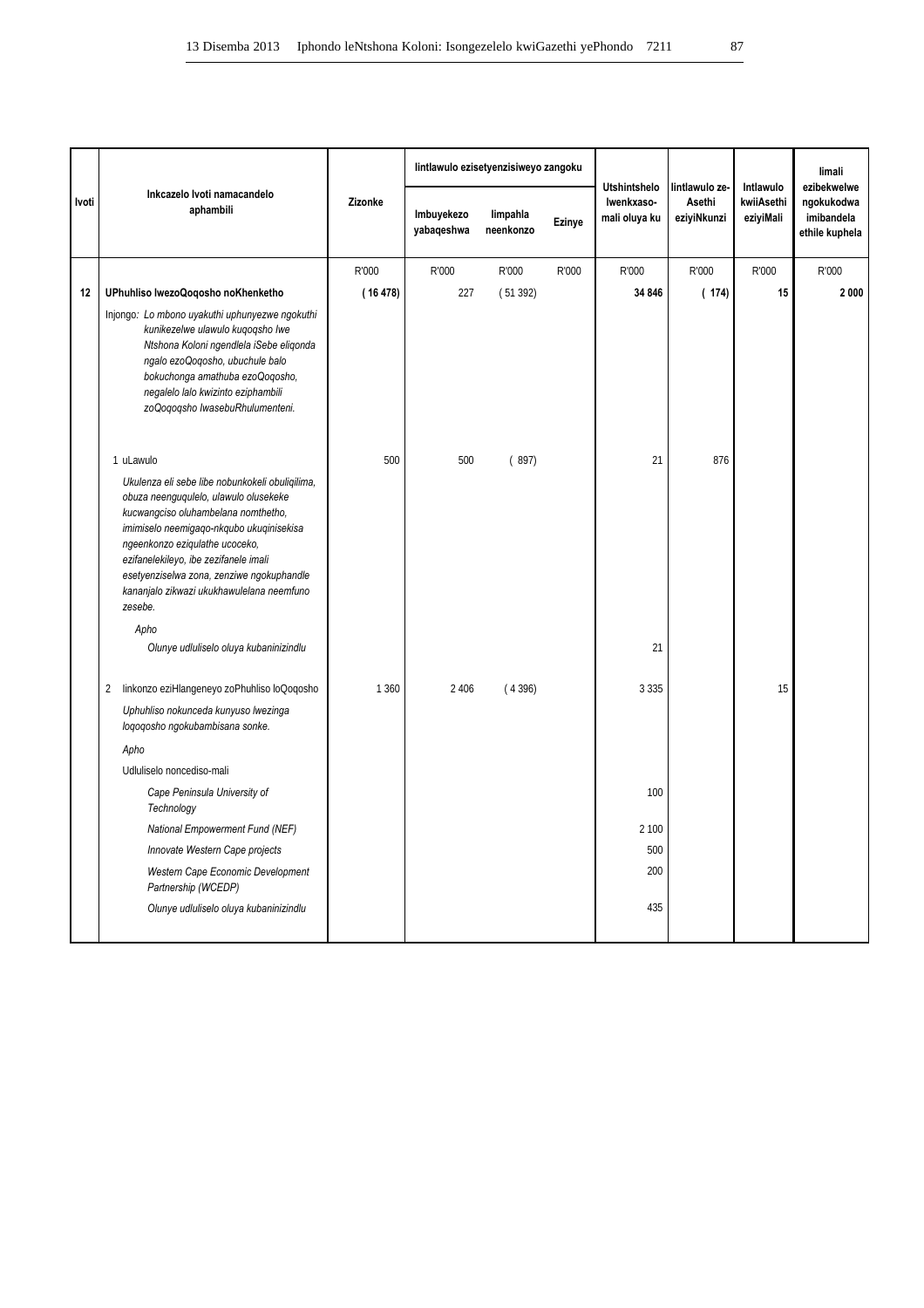|       |   | Inkcazelo Ivoti namacandelo<br>aphambili                                                                 |         |                          | lintlawulo ezisetyenzisiweyo zangoku |        |                                                    | lintlawulo ze-<br>Asethi<br>eziyiNkunzi | Intlawulo<br>kwiiAsethi<br>eziyiMali | limali                                                    |
|-------|---|----------------------------------------------------------------------------------------------------------|---------|--------------------------|--------------------------------------|--------|----------------------------------------------------|-----------------------------------------|--------------------------------------|-----------------------------------------------------------|
| Ivoti |   |                                                                                                          | Zizonke | Imbuyekezo<br>yabaqeshwa | limpahla<br>neenkonzo                | Ezinye | <b>Utshintshelo</b><br>Iwenkxaso-<br>mali oluya ku |                                         |                                      | ezibekwelwe<br>ngokukodwa<br>imibandela<br>ethile kuphela |
|       |   |                                                                                                          | R'000   | R'000                    | R'000                                | R'000  | R'000                                              | R'000                                   | R'000                                | R'000                                                     |
|       | 3 | Uphuhliso loRhwebo namaCandelo                                                                           | (15478) |                          | (37065)                              |        | 22 287                                             | (700)                                   |                                      |                                                           |
|       |   | Ukukhuthaza ukuhluma kwezoqoqosho<br>nokuphuhliswa kwezoshishino, urhwebo<br>nokukhuthazwa koTyalo-mali. |         |                          |                                      |        |                                                    |                                         |                                      |                                                           |
|       |   | Apho                                                                                                     |         |                          |                                      |        |                                                    |                                         |                                      |                                                           |
|       |   | Udluliselo noncediso-mali                                                                                |         |                          |                                      |        |                                                    |                                         |                                      |                                                           |
|       |   | Western Cape Tourism, Trade and<br><b>Investment Promotion Agency</b>                                    |         |                          |                                      |        | 2617                                               |                                         |                                      |                                                           |
|       |   | Cape IT Initiative (CITI)                                                                                |         |                          |                                      |        | 3 4 0 0                                            |                                         |                                      |                                                           |
|       |   | <b>Business Process Enabling Services</b><br>(BPeSA)                                                     |         |                          |                                      |        | (500)                                              |                                         |                                      |                                                           |
|       |   | Cape Town Fashion Council (CTFC)                                                                         |         |                          |                                      |        | (2000)                                             |                                         |                                      |                                                           |
|       |   | Western Cape Aquaculture Development<br>Initiative (WCADI)                                               |         |                          |                                      |        | 1 0 0 0                                            |                                         |                                      |                                                           |
|       |   | Cape Craft and Design Instititute (CCDI)                                                                 |         |                          |                                      |        | 3870                                               |                                         |                                      |                                                           |
|       |   | Cape Town Partnership                                                                                    |         |                          |                                      |        | 500                                                |                                         |                                      |                                                           |
|       |   | Saldanha Bay Municipality                                                                                |         |                          |                                      |        | 2800                                               |                                         |                                      |                                                           |
|       |   | City of Cape Town                                                                                        |         |                          |                                      |        | 2 3 5 0                                            |                                         |                                      |                                                           |
|       |   | National Research Foundation                                                                             |         |                          |                                      |        | 1 200                                              |                                         |                                      |                                                           |
|       |   | <b>Technology Innovation Agency</b>                                                                      |         |                          |                                      |        | 3 000                                              |                                         |                                      |                                                           |
|       |   | University of the Western Cape                                                                           |         |                          |                                      |        | 550                                                |                                         |                                      |                                                           |
|       |   | Sanlam Trust                                                                                             |         |                          |                                      |        | 500                                                |                                         |                                      |                                                           |
|       |   | AmaZiko angenzi nzala                                                                                    |         |                          |                                      |        | 3 0 0 0                                            |                                         |                                      |                                                           |
|       | 4 | ImiMiselo yoShishino noLawulo                                                                            | (739)   | (739)                    | 80                                   |        | 3                                                  | (83)                                    |                                      |                                                           |
|       |   | Ukuginisekisa ushishino olulondoloza<br>ezokuhlala kwaye uqikelelo lubelula.                             |         |                          |                                      |        |                                                    |                                         |                                      |                                                           |
|       |   | Apho                                                                                                     |         |                          |                                      |        |                                                    |                                         |                                      |                                                           |
|       |   | Udluliselo noncediso-mali                                                                                |         |                          |                                      |        |                                                    |                                         |                                      |                                                           |
|       |   | Olunye udluliselo oluya kubaninizindlu                                                                   |         |                          |                                      |        | 3                                                  |                                         |                                      |                                                           |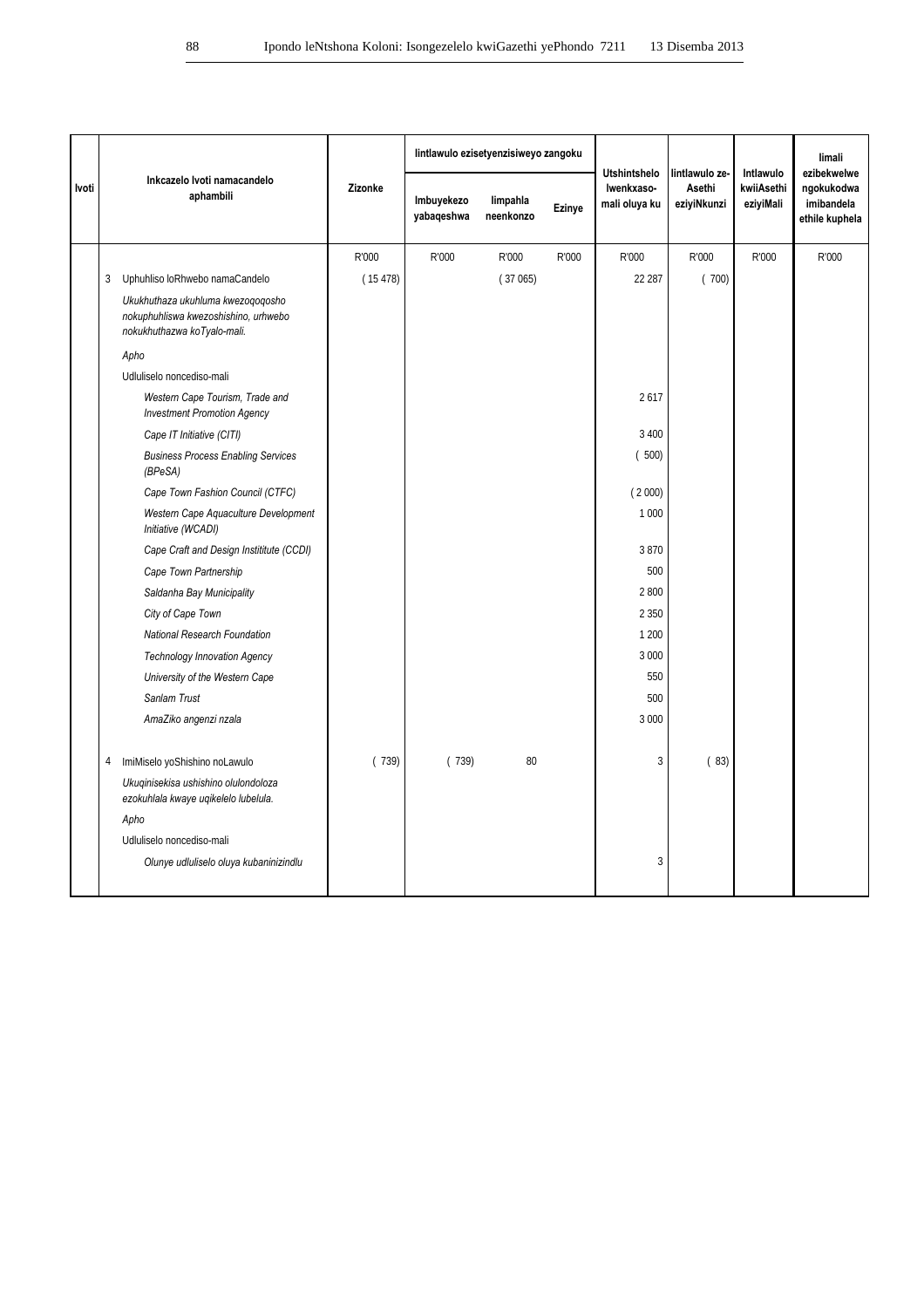|       |   |                                                                                                                                                                  |         |                          | lintlawulo ezisetyenzisiweyo zangoku |        | lintlawulo ze-                                     | Intlawulo             | limali<br>ezibekwelwe   |                                            |
|-------|---|------------------------------------------------------------------------------------------------------------------------------------------------------------------|---------|--------------------------|--------------------------------------|--------|----------------------------------------------------|-----------------------|-------------------------|--------------------------------------------|
| Ivoti |   | Inkcazelo Ivoti namacandelo<br>aphambili                                                                                                                         | Zizonke | Imbuyekezo<br>yabaqeshwa | limpahla<br>neenkonzo                | Ezinye | <b>Utshintshelo</b><br>Iwenkxaso-<br>mali oluya ku | Asethi<br>eziyiNkunzi | kwiiAsethi<br>eziyiMali | ngokukodwa<br>imibandela<br>ethile kuphela |
|       |   |                                                                                                                                                                  | R'000   | R'000                    | R'000                                | R'000  | R'000                                              | R'000                 | R'000                   | R'000                                      |
|       | 5 | Umgaqo-nkqubo wezoQoqosho                                                                                                                                        | 1700    | 654                      | (1047)                               |        | 2 2 5 0                                            | (157)                 |                         |                                            |
|       |   | Ukuphuhlisa umgaqo nkqubo wephondo kunye<br>namacebo khon'ukuze siphumelele kwaye<br>sikwazi nokuqonda kakuhle inkqubela<br>phambilili kuqoqosho.                |         |                          |                                      |        |                                                    |                       |                         |                                            |
|       |   | Apho                                                                                                                                                             |         |                          |                                      |        |                                                    |                       |                         |                                            |
|       |   | Isabelo-mali esibekelwe bucala: Liquefied<br>Natural Gas (LNG) Importation Plan:<br>Green Economy                                                                |         |                          |                                      |        |                                                    |                       |                         | 2 0 0 0                                    |
|       |   | Udluliselo noncediso-mali                                                                                                                                        |         |                          |                                      |        |                                                    |                       |                         |                                            |
|       |   | Cape Craft and Design Instititute (CCDI)                                                                                                                         |         |                          |                                      |        | 800                                                |                       |                         |                                            |
|       |   | GreenCape                                                                                                                                                        |         |                          |                                      |        | 1450                                               |                       |                         |                                            |
|       | 6 | Ukhenketho, ubuGcisa Nezolonwabo                                                                                                                                 | (1621)  | (2836)                   | (694)                                |        | 2019                                               | (110)                 |                         |                                            |
|       |   | Ukukhulisa, ukuhlumisa nokutshintsha<br>uShishino lwezoKhenketho, ubuGcisa<br>boRhwebo namaShishini olonwabo eNtshona<br>Koloni ukuze kuxhamle bonke abemi balo. |         |                          |                                      |        |                                                    |                       |                         |                                            |
|       |   | Apho                                                                                                                                                             |         |                          |                                      |        |                                                    |                       |                         |                                            |
|       |   | Udluliselo noncediso-mali                                                                                                                                        |         |                          |                                      |        |                                                    |                       |                         |                                            |
|       |   | Western Cape Tourism, Trade and<br><b>Investment Promotion Agency</b>                                                                                            |         |                          |                                      |        | 2 0 0 0                                            |                       |                         |                                            |
|       |   | Olunye udluliselo oluya kubaninizindlu                                                                                                                           |         |                          |                                      |        | 19                                                 |                       |                         |                                            |
|       | 7 | UkuPhuhliswa nokuPhuculwa kwezakhono                                                                                                                             | (2200)  | 242                      | (7373)                               |        | 4 9 3 1                                            |                       |                         |                                            |
|       |   | Ukujongana nokunikezwa koqeqesho kuluntu<br>kunye nophuculo kwezakhono ukuze<br>kunikezwe ngoqoqosho lwezibonelelo zoluntu<br>Iwase ntshona koloni.              |         |                          |                                      |        |                                                    |                       |                         |                                            |
|       |   | Apho                                                                                                                                                             |         |                          |                                      |        |                                                    |                       |                         |                                            |
|       |   | Udluliselo noncediso-mali                                                                                                                                        |         |                          |                                      |        |                                                    |                       |                         |                                            |
|       |   | Western Cape Tourism, Trade and<br><b>Investment Promotion Agency</b>                                                                                            |         |                          |                                      |        | 2813                                               |                       |                         |                                            |
|       |   | <b>Industrial Development Corporation</b>                                                                                                                        |         |                          |                                      |        | 626                                                |                       |                         |                                            |
|       |   | South African Oil and Gas Alliance<br>(SAOGA)                                                                                                                    |         |                          |                                      |        | 250                                                |                       |                         |                                            |
|       |   | Cape Craft and Design Instititute (CCDI)                                                                                                                         |         |                          |                                      |        | 1 2 2 5                                            |                       |                         |                                            |
|       |   | Olunye udluliselo oluya kubaninizindlu                                                                                                                           |         |                          |                                      |        | 17                                                 |                       |                         |                                            |
|       |   |                                                                                                                                                                  |         |                          |                                      |        |                                                    |                       |                         |                                            |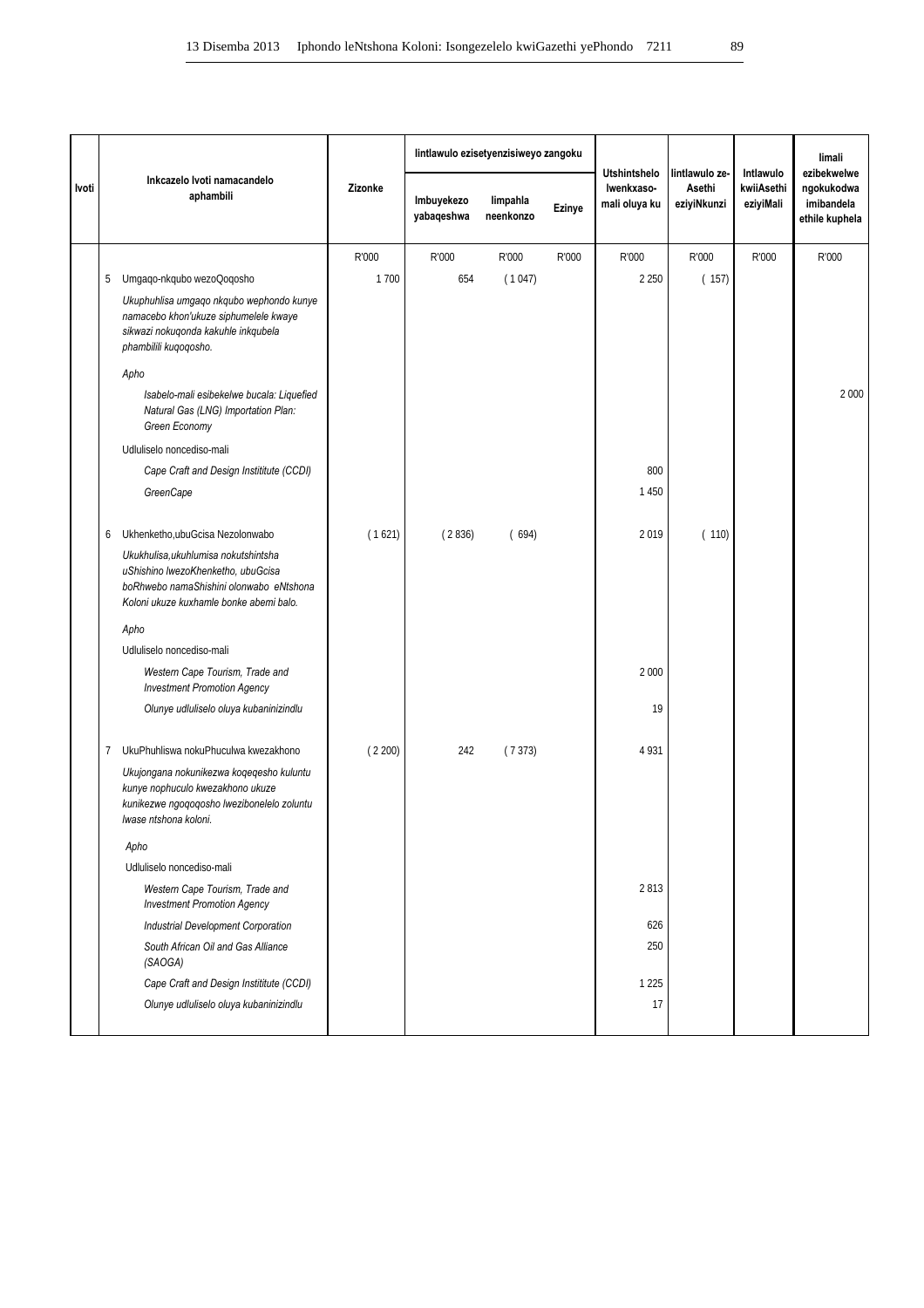|       |                                                                                                                                                                                                                                                                                                                                                                                               |         | lintlawulo ezisetyenzisiweyo zangoku | <b>Utshintshelo</b>   | lintlawulo ze- | Intlawulo                   | limali<br>ezibekwelwe |                         |                                            |
|-------|-----------------------------------------------------------------------------------------------------------------------------------------------------------------------------------------------------------------------------------------------------------------------------------------------------------------------------------------------------------------------------------------------|---------|--------------------------------------|-----------------------|----------------|-----------------------------|-----------------------|-------------------------|--------------------------------------------|
| Ivoti | Inkcazelo Ivoti namacandelo<br>aphambili                                                                                                                                                                                                                                                                                                                                                      | Zizonke | Imbuyekezo<br>yabaqeshwa             | limpahla<br>neenkonzo | Ezinye         | Iwenkxaso-<br>mali oluya ku | Asethi<br>eziyiNkunzi | kwiiAsethi<br>eziyiMali | ngokukodwa<br>imibandela<br>ethile kuphela |
|       |                                                                                                                                                                                                                                                                                                                                                                                               | R'000   | R'000                                | R'000                 | R'000          | R'000                       | R'000                 | R'000                   | R'000                                      |
| 13    | iMicimbi yezeNkcubeko neMidlalo                                                                                                                                                                                                                                                                                                                                                               | 9 3 3 8 | (4973)                               | (408)                 |                | 6643                        | 8 0 6 3               | 13                      | 8 0 8 2                                    |
|       | Injongo: Sikhuthaza ukubalasela nokuguka lonke<br>uluntu kwezemidlalo nenkcubeko<br>ngokusebenzisa izixhobo ezifanelekileyo,<br>ezaneleyo nezinokulolongeka<br>nangentsebenziswano echubekileyo<br>nabanye abantu. Kwiinzame<br>zokubalasela kwimisebenzi yethu, siza<br>kwenza iindlela zokufikelela lula nentatho-<br>nxaxheba enkulu, ekuchongweni<br>kwetalente nokuphuhliswa kwezakhono. |         |                                      |                       |                |                             |                       |                         |                                            |
|       | 1 ULawulo                                                                                                                                                                                                                                                                                                                                                                                     | 202     | (323)                                | (754)                 |                | $\overline{4}$              | 1 2 7 1               | 4                       |                                            |
|       | Ukunikezela ulawulo nenkxaso yokuphathwa<br>kwesebe.                                                                                                                                                                                                                                                                                                                                          |         |                                      |                       |                |                             |                       |                         |                                            |
|       | 2 IMicimbi yeNkcubeko                                                                                                                                                                                                                                                                                                                                                                         | (3047)  | (5619)                               | (812)                 |                | 990                         | 2 3 9 4               |                         |                                            |
|       | Ukubonelela ngeenkonzo ezinxulumene<br>nezobugcisa, ezenkcubeko, ezolondolozo<br>Iwembali, ezelifa lemveli, nezeelwimi kubantu<br>baseNtshona Koloni.                                                                                                                                                                                                                                         |         |                                      |                       |                |                             |                       |                         |                                            |
|       | liNkonzo zamaThala eeNcwadi neZiko<br>3<br>loLondolozo lweeNkcukacha eziBalulekileyo                                                                                                                                                                                                                                                                                                          | 9418    | (10)                                 | 4 9 9 1               |                | 913                         | 3524                  |                         |                                            |
|       | Ukunikezela ngokubanzi ngeenkonzo zamathala<br>eencwadi nezolondolozo lweenkcukacha<br>ezibalulekileyo eNtshona Koloni.                                                                                                                                                                                                                                                                       |         |                                      |                       |                |                             |                       |                         |                                            |
|       | Apho                                                                                                                                                                                                                                                                                                                                                                                          |         |                                      |                       |                |                             |                       |                         |                                            |
|       | Ulwabiwo olubekelwe bucala: ULawulo<br>IweSiqulatho soShishino (ECM): amaPhulo<br>eICT aPhangaleleyo.                                                                                                                                                                                                                                                                                         |         |                                      |                       |                |                             |                       |                         | 1 200                                      |
|       | Ulwabiwo olubekelwe bucala:<br>ngokuphangaleleyo, iphulo lonxibelelaniso<br>Iwamathala eencwadi asemaphandleni.                                                                                                                                                                                                                                                                               |         |                                      |                       |                |                             |                       |                         | 6882                                       |
|       | Udluliselo nenkxaso                                                                                                                                                                                                                                                                                                                                                                           |         |                                      |                       |                |                             |                       |                         |                                            |
|       | Oomasipala                                                                                                                                                                                                                                                                                                                                                                                    |         |                                      |                       |                | 903                         |                       |                         |                                            |
|       | Olunye udluliselo oluya kubaninizinalu                                                                                                                                                                                                                                                                                                                                                        |         |                                      |                       |                | 6                           |                       |                         |                                            |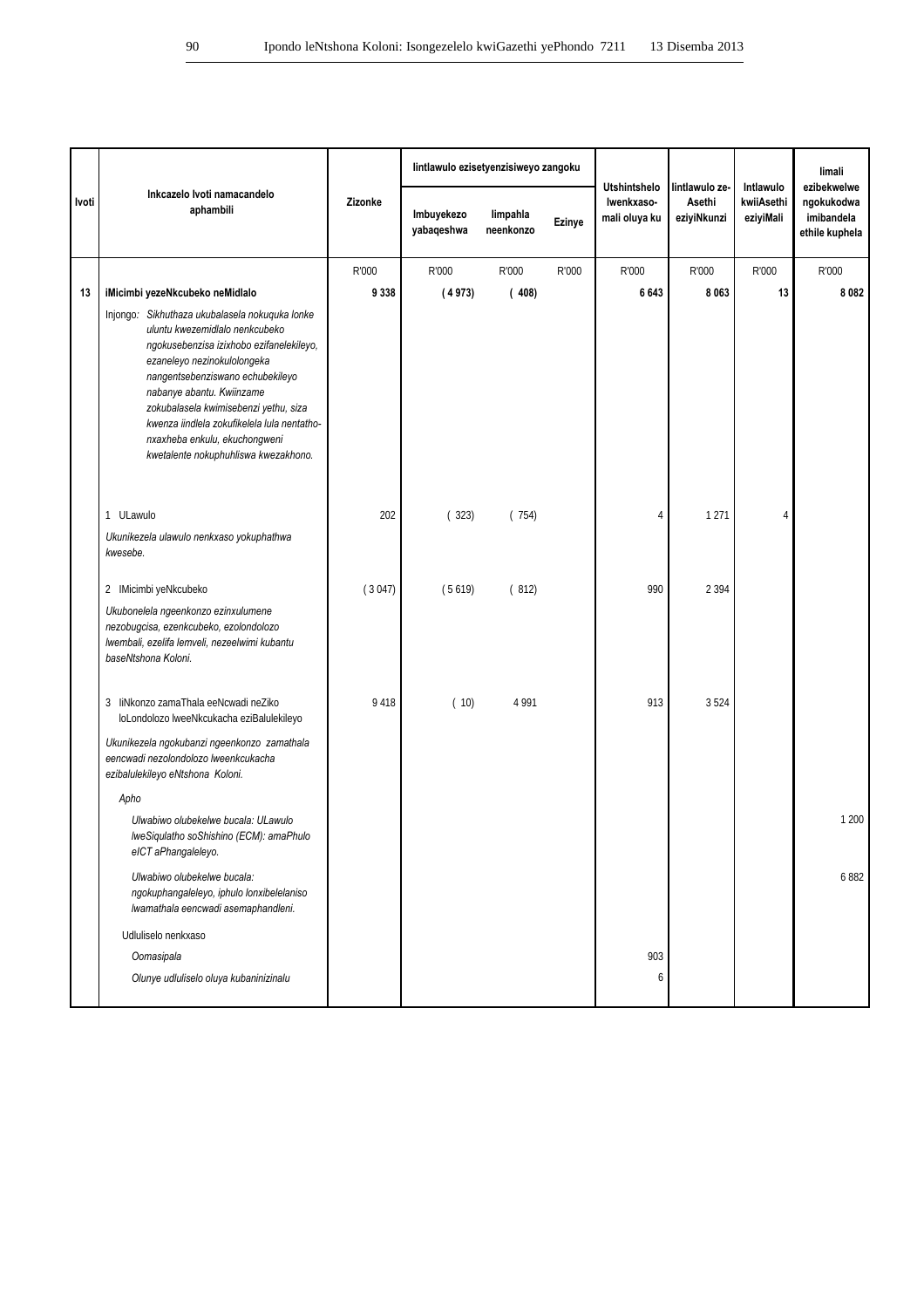|       |                                                                                                                                                                                                                                                                                                                                                                                                                                                                                                                                                                                                                                                                                                                                                                                                                                                                       |         | lintlawulo ezisetyenzisiweyo zangoku |                       |        | <b>Utshintshelo</b>         |                                         |                                      | limali<br>ezibekwelwe                      |
|-------|-----------------------------------------------------------------------------------------------------------------------------------------------------------------------------------------------------------------------------------------------------------------------------------------------------------------------------------------------------------------------------------------------------------------------------------------------------------------------------------------------------------------------------------------------------------------------------------------------------------------------------------------------------------------------------------------------------------------------------------------------------------------------------------------------------------------------------------------------------------------------|---------|--------------------------------------|-----------------------|--------|-----------------------------|-----------------------------------------|--------------------------------------|--------------------------------------------|
| Ivoti | Inkcazelo Ivoti namacandelo<br>aphambili                                                                                                                                                                                                                                                                                                                                                                                                                                                                                                                                                                                                                                                                                                                                                                                                                              | Zizonke | Imbuyekezo<br>yabaqeshwa             | limpahla<br>neenkonzo | Ezinye | Iwenkxaso-<br>mali oluya ku | lintlawulo ze-<br>Asethi<br>eziyiNkunzi | Intlawulo<br>kwiiAsethi<br>eziyiMali | ngokukodwa<br>imibandela<br>ethile kuphela |
|       |                                                                                                                                                                                                                                                                                                                                                                                                                                                                                                                                                                                                                                                                                                                                                                                                                                                                       | R'000   | R'000                                | R'000                 | R'000  | R'000                       | R'000                                   | R'000                                | R'000                                      |
|       | IMidlalo noLonwabo<br>4                                                                                                                                                                                                                                                                                                                                                                                                                                                                                                                                                                                                                                                                                                                                                                                                                                               | 2 7 6 5 | 979                                  | (3833)                |        | 4736                        | 874                                     | 9                                    |                                            |
|       | Ezemidlalo nolonwabo, namacandelo azo amane,<br>elezemiDlalo eziKolweni, eloLonwabo, eloLutsha<br>nokuBalasela kwezemiDlalo, elemiNyhadala<br>emiKhulu namaziko, zinesicwangciso<br>esimanyanisiweyo sokusebenza. Esi sicwangciso<br>sokusebenza sihambelana nemigangatho<br>eyahlukeneyo yokuhanjiswa kweenkonzo, ezizezi,<br>Intatho-nxaxheba ngobuNinzi kwezemiDlalo,<br>uKhuphiswano kwezemiDlalo, ukuBalasela<br>kwezemiDlalo, nezemiDlalo ezisekelwe kwikhondo<br>lokuziphilisa. Ngaphezu koko, yimisebenzi efana<br>nemidlalo ezikolweni, code leagues, ukhuphiswano<br>kwiphondo, iSikolo sezemiDlalo seNtshona Koloni,<br>imisebenzi yasekuhlaleni, i-club leagues, iiklabhu<br>zakumaziko emfundo ephakamileyo, ukuphuhliswa<br>lweklabhu, iinkampu zokuziqeqesha kwisikolo<br>sezemidlalo, iinkqubo zezikolo zemidlalo zephondo<br>neeprojekthi ezililifa. |         |                                      |                       |        |                             |                                         |                                      |                                            |